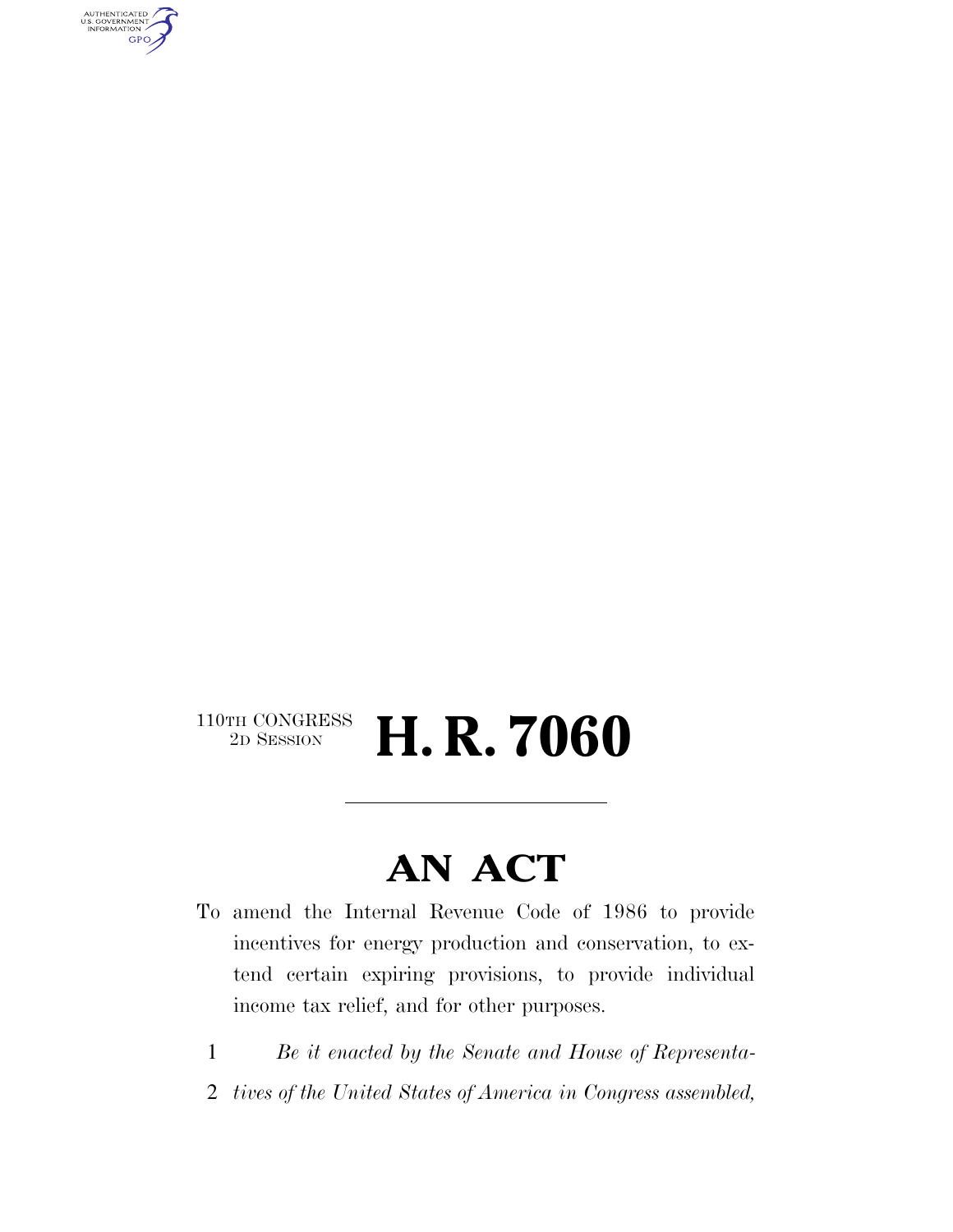# 1 **SECTION 1. SHORT TITLE, ETC.**

2 (a) SHORT TITLE.—This Act may be cited as the 3 ''Renewable Energy and Job Creation Tax Act of 2008''.

 (b) REFERENCE.—Except as otherwise expressly pro- vided, whenever in this Act an amendment or repeal is expressed in terms of an amendment to, or repeal of, a section or other provision, the reference shall be consid- ered to be made to a section or other provision of the In-ternal Revenue Code of 1986.

10 (c) TABLE OF CONTENTS.—The table of contents for

11 this Act is as follows:

Sec. 1. Short title, etc.

## TITLE I—ENERGY TAX INCENTIVES

Subtitle A—Energy Production Incentives

PART 1—RENEWABLE ENERGY INCENTIVES

- Sec. 101. Renewable energy credit.
- Sec. 102. Production credit for electricity produced from marine renewables.
- Sec. 103. Energy credit.
- Sec. 104. Credit for residential energy efficient property.
- Sec. 105. Special rule to implement FERC and State electric restructuring policy.

PART 2—CARBON MITIGATION PROVISIONS

- Sec. 111. Expansion and modification of advanced coal project investment credit.
- Sec. 112. Expansion and modification of coal gasification investment credit.
- Sec. 113. Temporary increase in coal excise tax.
- Sec. 114. Special rules for refund of the coal excise tax to certain coal producers and exporters.
- Sec. 115. Carbon audit of the tax code.

Subtitle B—Transportation and Domestic Fuel Security Provisions

- Sec. 121. Inclusion of cellulosic biofuel in bonus depreciation for biomass ethanol plant property.
- Sec. 122. Credits for biodiesel and renewable diesel.
- Sec. 123. Clarification that credits for fuel are designed to provide an incentive for United States production.
- Sec. 124. Credit for new qualified plug-in electric drive motor vehicles.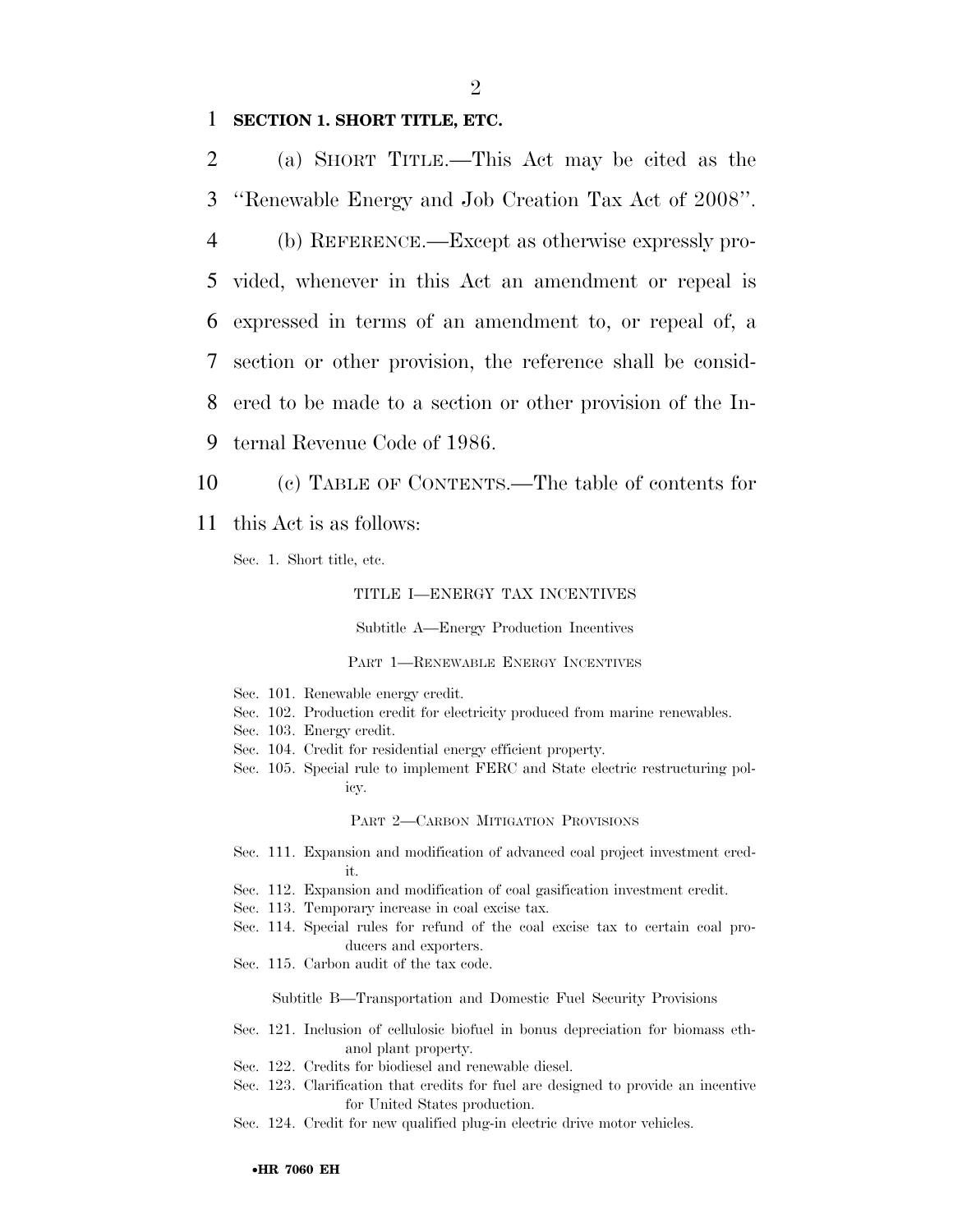- Sec. 125. Exclusion from heavy truck tax for idling reduction units and advanced insulation.
- Sec. 126. Transportation fringe benefit to bicycle commuters.
- Sec. 127. Alternative fuel vehicle refueling property credit.
- Sec. 128. Certain income and gains relating to alcohol fuels and mixtures, biodiesel fuels and mixtures, and alternative fuels and mixtures treated as qualifying income for publicly traded partnerships.

#### Subtitle C—Energy Conservation and Efficiency Provisions

- Sec. 131. Credit for nonbusiness energy property.
- Sec. 132. Energy efficient commercial buildings deduction.
- Sec. 133. Modifications of energy efficient appliance credit for appliances produced after 2007.
- Sec. 134. Accelerated recovery period for depreciation of smart meters and smart grid systems.
- Sec. 135. Qualified green building and sustainable design projects.

## TITLE II—EXTENSION OF TEMPORARY PROVISIONS

#### Subtitle A—Extensions Primarily Affecting Individuals

- Sec. 201. Deduction for State and local sales taxes.
- Sec. 202. Deduction of qualified tuition and related expenses.
- Sec. 203. Treatment of certain dividends of regulated investment companies.
- Sec. 204. Tax-free distributions from individual retirement plans for charitable purposes.
- Sec. 205. Deduction for certain expenses of elementary and secondary school teachers.
- Sec. 206. Stock in RIC for purposes of determining estates of nonresidents not citizens.
- Sec. 207. Qualified investment entities.
- Sec. 208. Real property tax standard deduction.

#### Subtitle B—Extensions Primarily Affecting Businesses

- Sec. 221. Research credit.
- Sec. 222. Indian employment credit.
- Sec. 223. New markets tax credit.
- Sec. 224. Railroad track maintenance.
- Sec. 225. Fifteen-year straight-line cost recovery for qualified leasehold improvements and qualified restaurant property.
- Sec. 226. Seven-year cost recovery period for motorsports racing track facility.
- Sec. 227. Accelerated depreciation for business property on Indian reservation.
- Sec. 228. Expensing of environmental remediation costs.
- Sec. 229. Deduction allowable with respect to income attributable to domestic production activities in Puerto Rico.
- Sec. 230. Modification of tax treatment of certain payments to controlling exempt organizations.
- Sec. 231. Qualified zone academy bonds.
- Sec. 232. Tax incentives for investment in the District of Columbia.
- Sec. 233. Economic development credit for American Samoa.
- Sec. 234. Enhanced charitable deduction for contributions of food inventory.
- Sec. 235. Enhanced charitable deduction for contributions of book inventory to public schools.
- Sec. 236. Enhanced deduction for qualified computer contributions.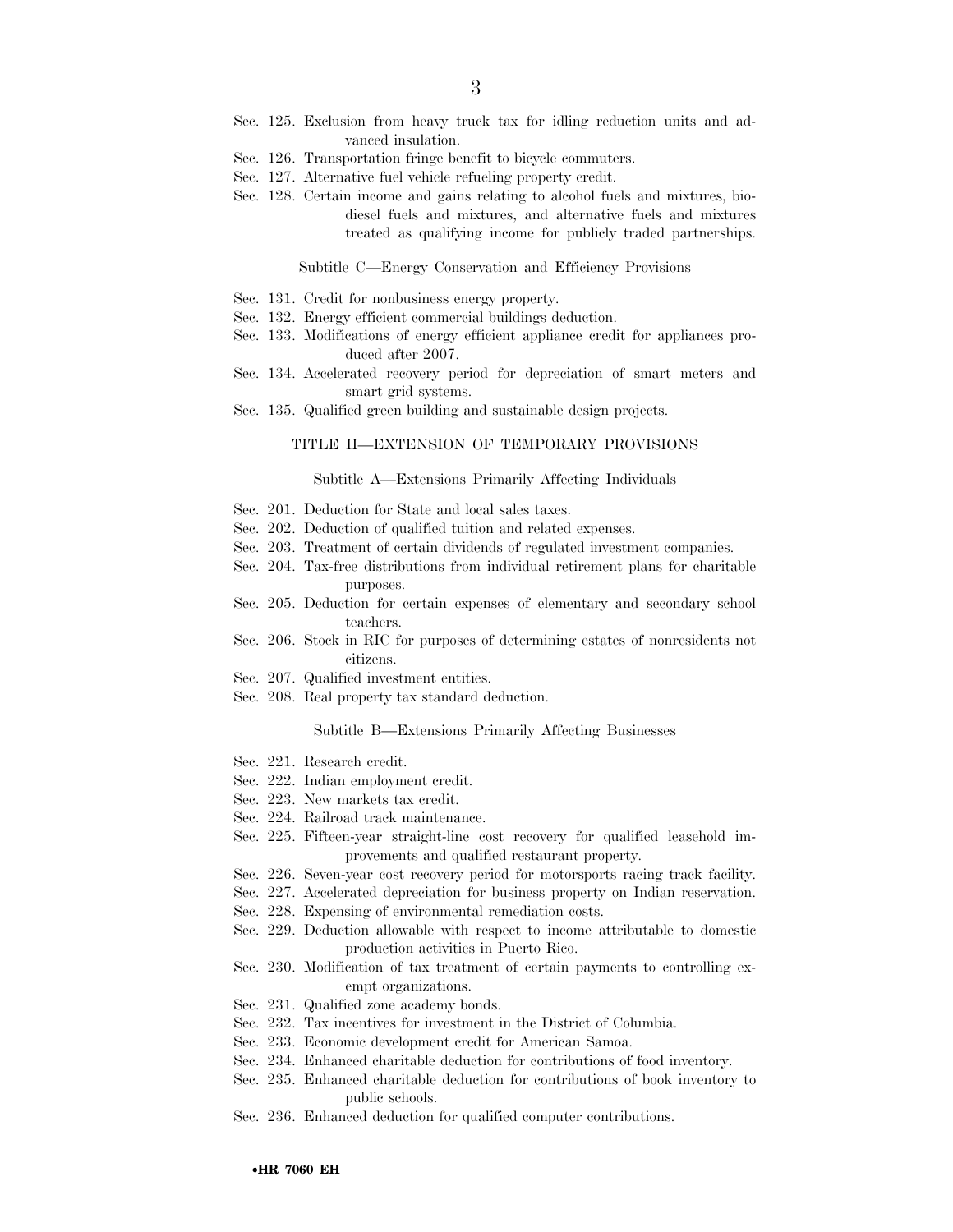- Sec. 237. Basis adjustment to stock of S corporations making charitable contributions of property.
- Sec. 238. Work opportunity tax credit for Hurricane Katrina employees.
- Sec. 239. Subpart F exception for active financing income.
- Sec. 240. Look-thru rule for related controlled foreign corporations.
- Sec. 241. Expensing for certain qualified film and television productions.

#### Subtitle C—Other Extensions

- Sec. 251. Authority to disclose information related to terrorist activities made permanent.
- Sec. 252. Authority for undercover operations made permanent.
- Sec. 253. Increase in limit on cover over of rum excise tax to Puerto Rico and the Virgin Islands.

## TITLE III—ADDITIONAL TAX RELIEF AND OTHER PROVISIONS

- Sec. 301. Refundable child credit.
- Sec. 302. Provisions related to film and television productions.
- Sec. 303. Exemption from excise tax for certain arrows designed for use by children.
- Sec. 304. Modification of penalty on understatement of taxpayer's liability by tax return preparer.

### TITLE IV—REVENUE PROVISIONS

- Sec. 401. Limitation of deduction for income attributable to domestic production of oil, gas, or primary products thereof.
- Sec. 402. Elimination of the different treatment of foreign oil and gas extraction income and foreign oil related income for purposes of the foreign tax credit.
- Sec. 403. Broker reporting of customer's basis in securities transactions.
- Sec. 404. 0.2 percent FUTA surtax.
- Sec. 405. Increase and extension of Oil Spill Liability Trust Fund tax.
- Sec. 406. Nonqualified deferred compensation from certain tax indifferent parties.
- Sec. 407. Delay in application of worldwide allocation of interest.

Sec. 408. Time for payment of corporate estimated taxes.

# 1 **TITLE I—ENERGY TAX**  2 **INCENTIVES**

# 3 **Subtitle A—Energy Production**  4 **Incentives**

# 5 **PART 1—RENEWABLE ENERGY INCENTIVES**

## 6 **SEC. 101. RENEWABLE ENERGY CREDIT.**

7 (a) EXTENSION OF CREDIT.—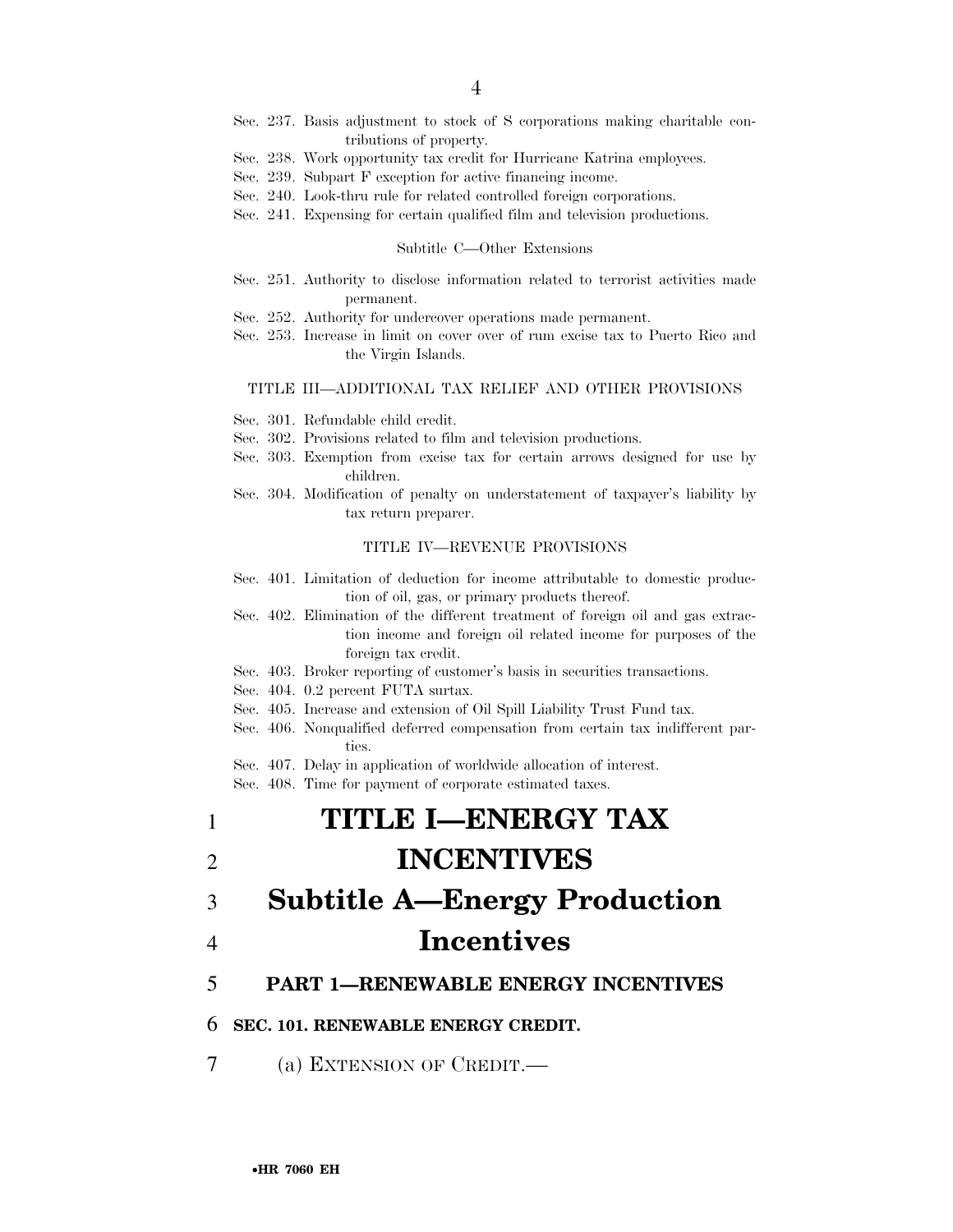| $\mathbf{1}$   | $(1)$ WIND FACILITIES.—Paragraph $(1)$ of sec-       |
|----------------|------------------------------------------------------|
| $\overline{2}$ | tion $45(d)$ is amended by striking "January 1,      |
| 3              | $2009$ " and inserting "January 1, $2010$ ".         |
| $\overline{4}$ | (2) OTHER FACILITIES.—Each of the following          |
| 5              | provisions of section $45(d)$ is amended by striking |
| 6              | "January 1, $2009$ " and inserting "October 1,       |
| $\overline{7}$ | $2011$ ":                                            |
| 8              | (A) Clauses (i) and (ii) of paragraph                |
| 9              | (2)(A).                                              |
| 10             | $(B)$ Clauses $(i)(I)$ and $(ii)$ of paragraph       |
| 11             | (3)(A).                                              |
| 12             | $(C)$ Paragraph $(4)$ .                              |
| 13             | (D) Paragraph $(5)$ .                                |
| 14             | $(E)$ Paragraph $(6)$ .                              |
| 15             | $(F)$ Paragraph $(7)$ .                              |
| 16             | $(G)$ Subparagraphs $(A)$ and $(B)$ of para-         |
| 17             | $graph(9)$ .                                         |
| 18             | (b) MODIFICATION OF CREDIT PHASEOUT.                 |
| 19             | (1) REPEAL OF PHASEOUT.—Subsection (b) of            |
| 20             | section 45 is amended—                               |
| 21             | $(A)$ by striking paragraph $(1)$ , and              |
| 22             | (B) by striking "the 8 cent amount in                |
| 23             | paragraph $(1)$ ," in paragraph $(2)$ thereof.       |
| 24             | (2) LIMITATION BASED ON INVESTMENT IN FA-            |
| 25             | CILITY.—Subsection (b) of section 45 is amended by   |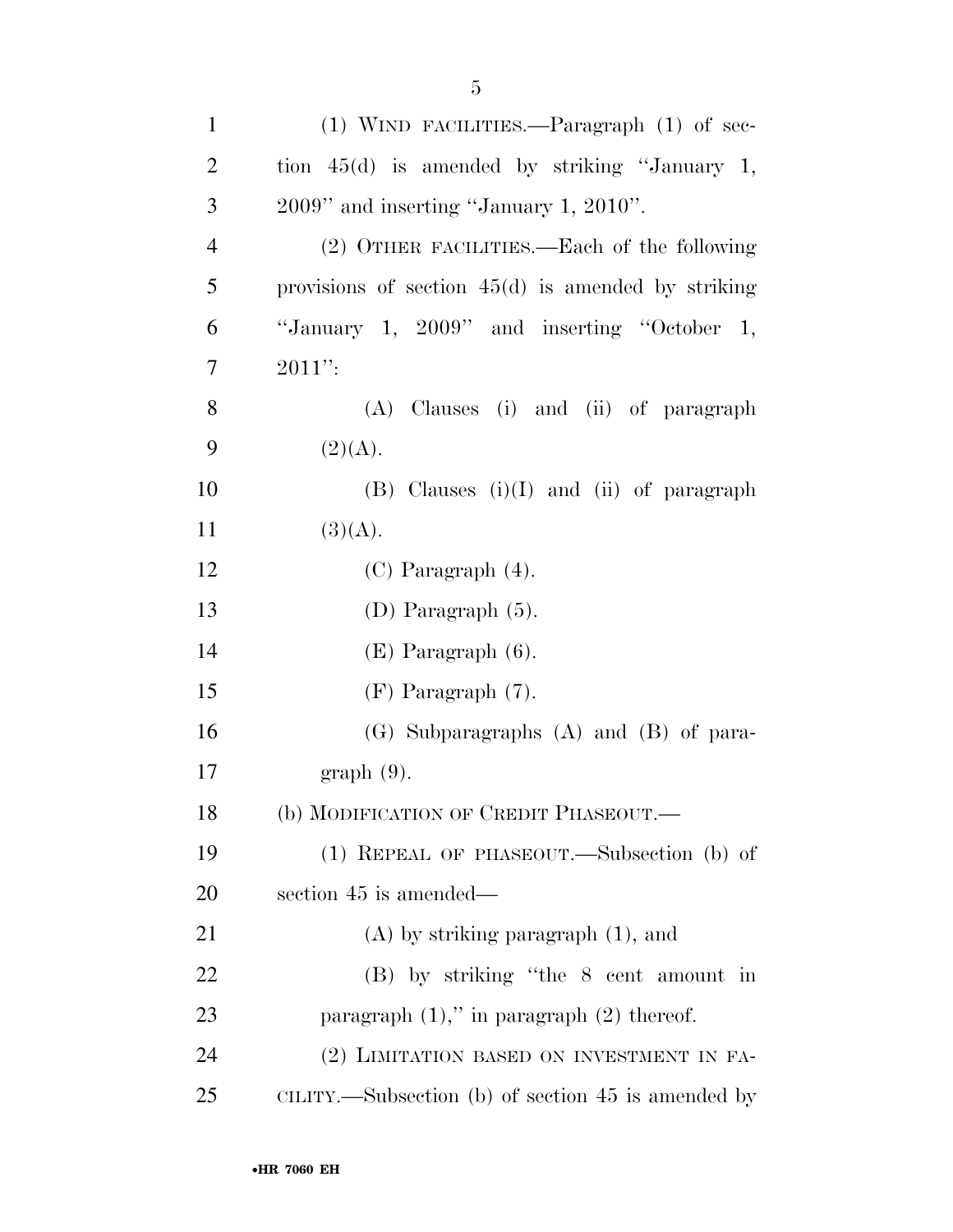| $\mathbf{1}$   | inserting before paragraph $(2)$ the following new |
|----------------|----------------------------------------------------|
| $\overline{2}$ | paragraph:                                         |
| 3              | "(1) LIMITATION BASED ON INVESTMENT IN             |
| $\overline{4}$ | FACILITY.-                                         |
| 5              | "(A) IN GENERAL.—In the case of any                |
| 6              | qualified facility originally placed in service    |
| 7              | after December 31, 2009, the amount of the         |
| 8              | credit determined under subsection (a) for any     |
| 9              | taxable year with respect to electricity produced  |
| 10             | at such facility shall not exceed the product      |
| 11             | $of$ —                                             |
| 12             | "(i) the applicable percentage with re-            |
| 13             | spect to such facility, multiplied by              |
| 14             | "(ii) the eligible basis of such facility.         |
| 15             | "(B) CARRYFORWARD OF UNUSED LIMITA-                |
| 16             | TION AND EXCESS CREDIT.                            |
| 17             | UNUSED LIMITATION.—If the<br>``(i)                 |
| 18             | limitation imposed under subparagraph (A)          |
| 19             | with respect to any facility for any taxable       |
| 20             | year exceeds the prelimitation credit for          |
| 21             | such facility for such taxable year, the lim-      |
| 22             | itation imposed under subparagraph (A)             |
| 23             | with respect to such facility for the suc-         |
| 24             | ceeding taxable year shall be increased by         |
| 25             | the amount of such excess.                         |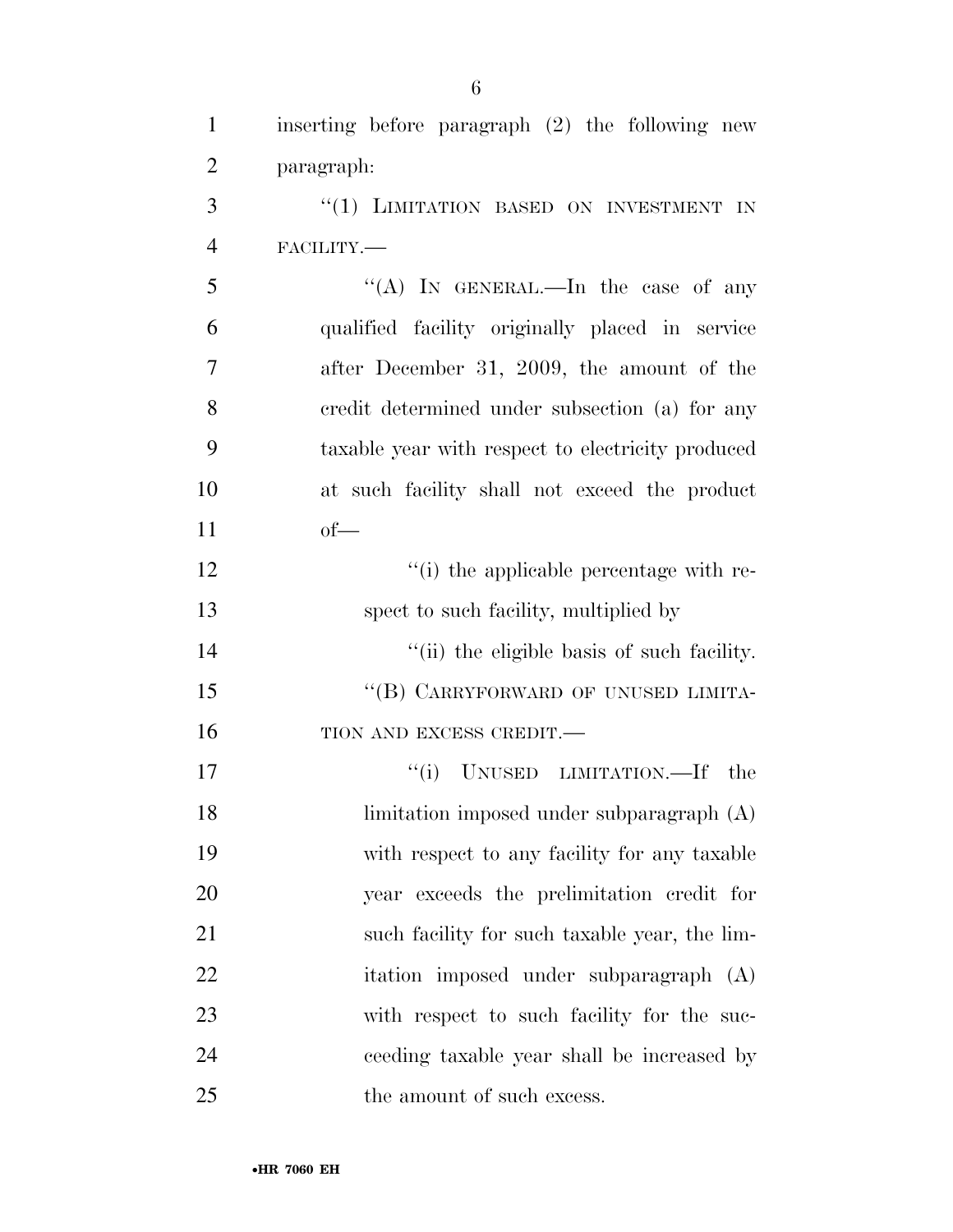| $\mathbf{1}$   | ``(ii)<br>EXCESS CREDIT.—If<br>the             |
|----------------|------------------------------------------------|
| $\overline{2}$ | prelimitation credit with respect to any fa-   |
| 3              | cility for any taxable year exceeds the limi-  |
| $\overline{4}$ | tation imposed under subparagraph (A)          |
| 5              | with respect to such facility for such tax-    |
| 6              | able year, the credit determined under sub-    |
| 7              | section (a) with respect to such facility for  |
| 8              | the succeeding taxable year (determined        |
| 9              | before the application of subparagraph $(A)$   |
| 10             | for such succeeding taxable year) shall be     |
| 11             | increased by the amount of such excess.        |
| 12             | With respect to any facility, no amount        |
| 13             | may be carried forward under this clause       |
| 14             | to any taxable year beginning after the 10-    |
| 15             | year period described in subsection            |
| 16             | $(a)(2)(A)(ii)$ with respect to such facility. |
| 17             | PRELIMITATION CREDIT.-The<br>``(iii)           |
| 18             | term 'prelimitation credit' with respect to    |
| 19             | any facility for a taxable year means the      |
| 20             | credit determined under subsection<br>(a)      |
| 21             | with respect to such facility for such tax-    |
| 22             | able year, determined without regard to        |
| 23             | subparagraph $(A)$ and after taking into ac-   |
| 24             | count any increase for such taxable year       |
| 25             | under clause (ii).                             |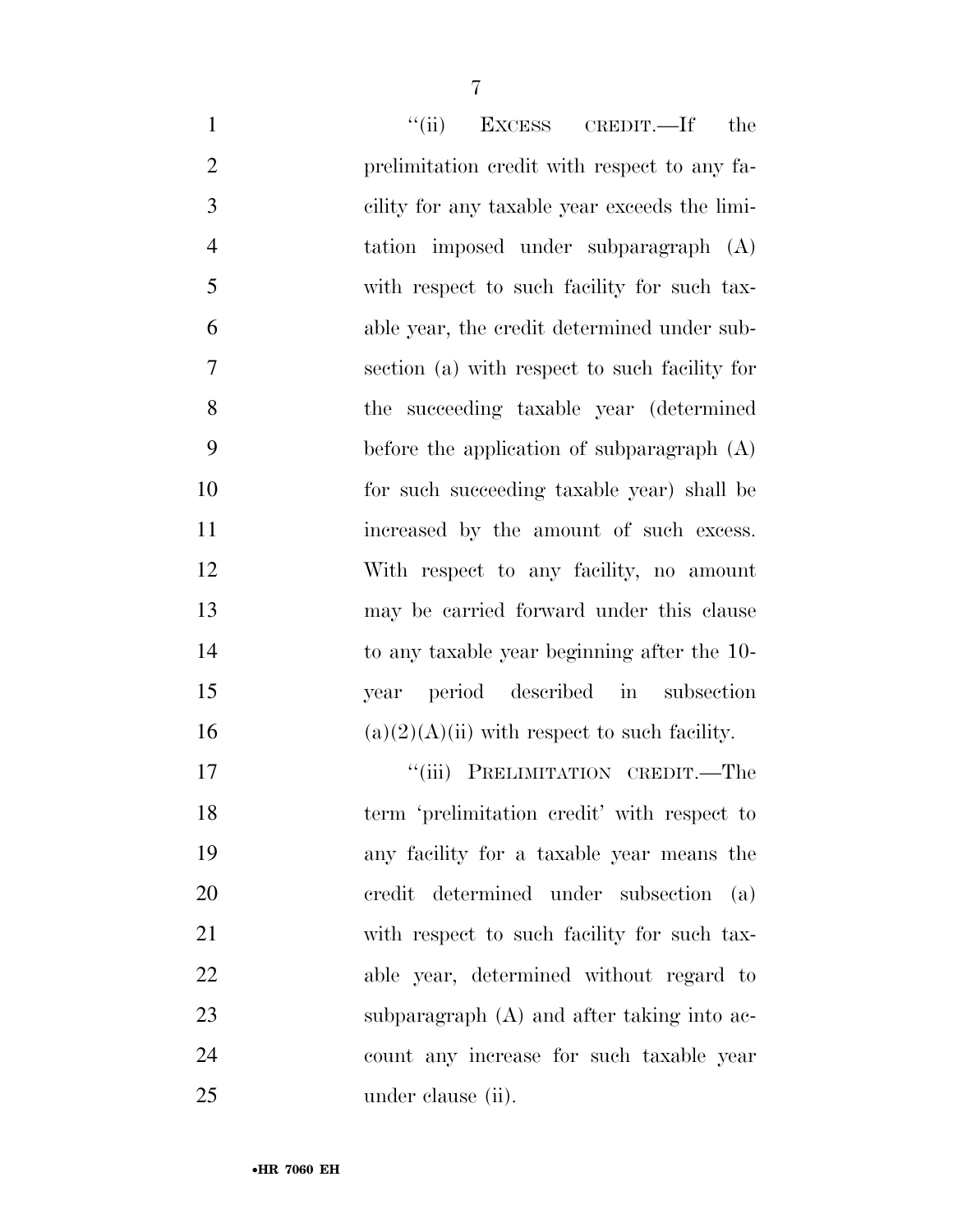| $\mathbf{1}$   | $"$ (C) APPLICABLE PERCENTAGE.—For              |
|----------------|-------------------------------------------------|
| $\overline{2}$ | purposes of this paragraph—                     |
| 3              | "(i) IN GENERAL.—The term 'applica-             |
| $\overline{4}$ | ble percentage' means, with respect to any      |
| 5              | facility, the appropriate percentage pre-       |
| 6              | scribed by the Secretary for the month in       |
| $\overline{7}$ | which such facility is originally placed in     |
| 8              | service.                                        |
| 9              | METHOD OF PRESCRIBING AP-<br>$\lq(\mathbf{ii})$ |
| 10             | PLICABLE PERCENTAGE.—The applicable             |
| 11             | percentage prescribed by the Secretary for      |
| 12             | any month under clause (i) shall be the         |
| 13             | percentage which yields over a 10-year pe-      |
| 14             | riod amounts of limitation under subpara-       |
| 15             | graph (A) which have a present value            |
| 16             | equal to 35 percent of the eligible basis of    |
| 17             | the facility.                                   |
| 18             | "(iii) METHOD OF DISCOUNTING.                   |
| 19             | The present value under clause (ii) shall be    |
| 20             | determined—                                     |
| 21             | "(I) as of the last day of the 1st              |
| 22             | year of the 10-year period referred to          |
| 23             | in clause (ii),                                 |
| 24             | "(II) by using a discount rate                  |
| 25             | equal to the greater of 110 percent of          |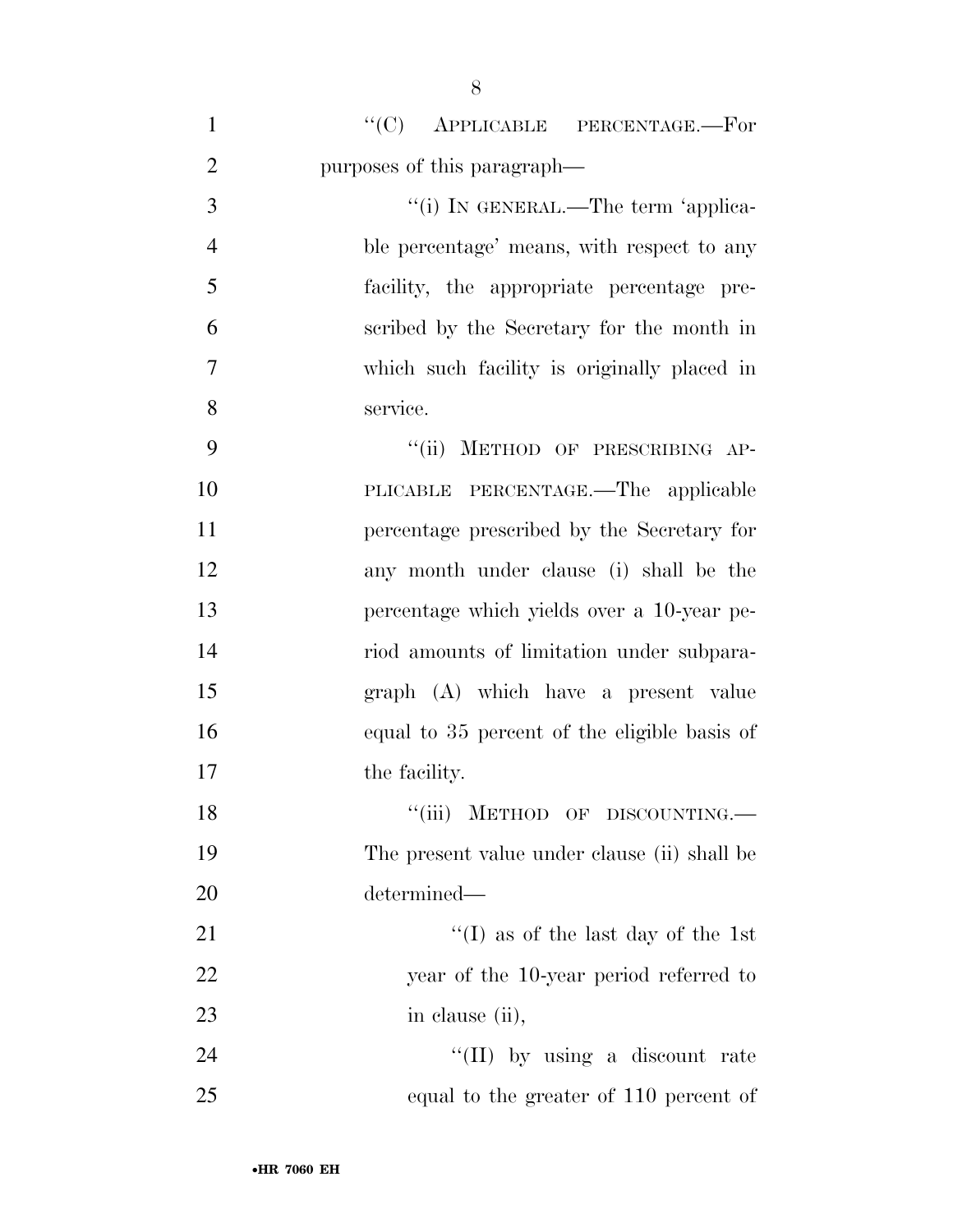| $\mathbf{1}$     | the Federal long-term rate as in effect            |
|------------------|----------------------------------------------------|
| $\overline{2}$   | under section $1274(d)$ for the month              |
| 3                | preceding the month for which the ap-              |
| $\overline{4}$   | plicable percentage is being pre-                  |
| 5                | scribed, or 4.5 percent, and                       |
| 6                | "(III) by taking into account the                  |
| $\boldsymbol{7}$ | limitation under subparagraph $(A)$ for            |
| 8                | any year on the last day of such year.             |
| 9                | "(D) ELIGIBLE BASIS.—For purposes of               |
| 10               | this paragraph—                                    |
| 11               | "(i) IN GENERAL.—The term 'eligible                |
| 12               | basis' means, with respect to any facility,        |
| 13               | the sum of-                                        |
| 14               | $\lq\lq$ (I) the basis of such facility de-        |
| 15               | termined as of the time that such fa-              |
| 16               | cility is originally placed in service,            |
| 17               | and                                                |
| 18               | "(II) the portion of the basis of                  |
| 19               | any shared qualified property which is             |
| 20               | properly allocable to such facility                |
| 21               | under clause (ii).                                 |
| 22               | "(ii) RULES FOR ALLOCATION.—For                    |
| 23               | purposes of subclause $(II)$ of clause $(i)$ , the |
| 24               | basis of shared qualified property shall be        |
| 25               | allocated among all qualified facilities           |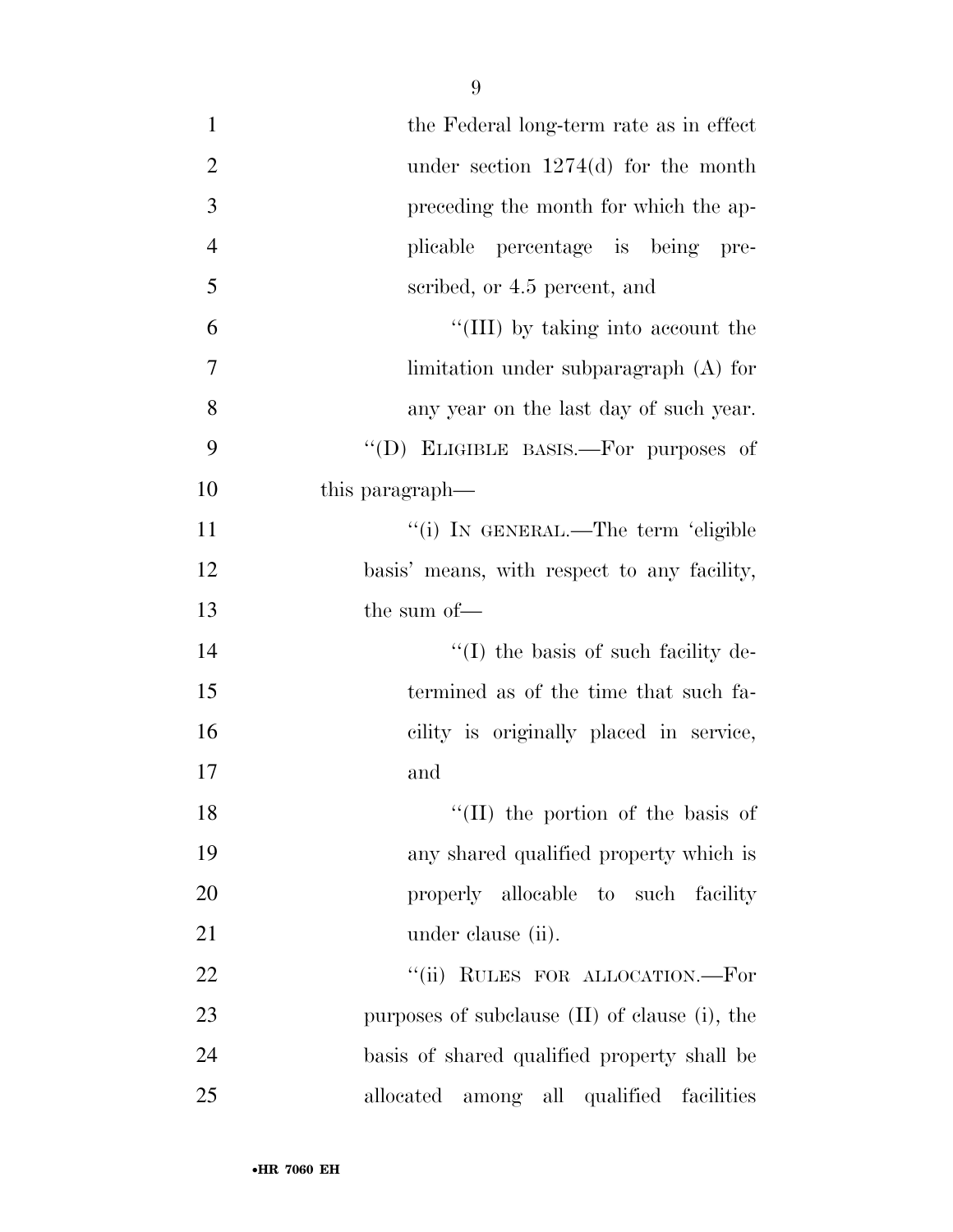| $\mathbf{1}$   | which are projected to be placed in service   |
|----------------|-----------------------------------------------|
| $\overline{2}$ | and which require utilization of such prop-   |
| 3              | erty in proportion to projected generation    |
| $\overline{4}$ | from such facilities.                         |
| 5              | "(iii) SHARED QUALIFIED<br>PROP-              |
| 6              | ERTY.---For purposes of this paragraph,       |
| 7              | the term 'shared qualified property' means,   |
| 8              | with respect to any facility, any property    |
| 9              | described in section $168(e)(3)(B)(vi)$ —     |
| 10             | "(I) which a qualified facility will          |
| 11             | require for utilization of such facility,     |
| 12             | and                                           |
| 13             | "(II) which is not a qualified fa-            |
| 14             | cility.                                       |
| 15             | "(iv) SPECIAL RULE RELATING<br>TO             |
| 16             | GEOTHERMAL FACILITIES.—In the case of         |
| 17             | any qualified facility using geothermal en-   |
| 18             | ergy to produce electricity, the basis of     |
| 19             | such facility for purposes of this paragraph  |
| 20             | shall be determined as though intangible      |
| 21             | drilling and development costs described in   |
| 22             | section $263(c)$ were capitalized rather than |
| 23             | expensed.                                     |
| 24             | "(E) SPECIAL RULE FOR FIRST AND LAST          |
| 25             | YEAR OF CREDIT PERIOD.—In the case of any     |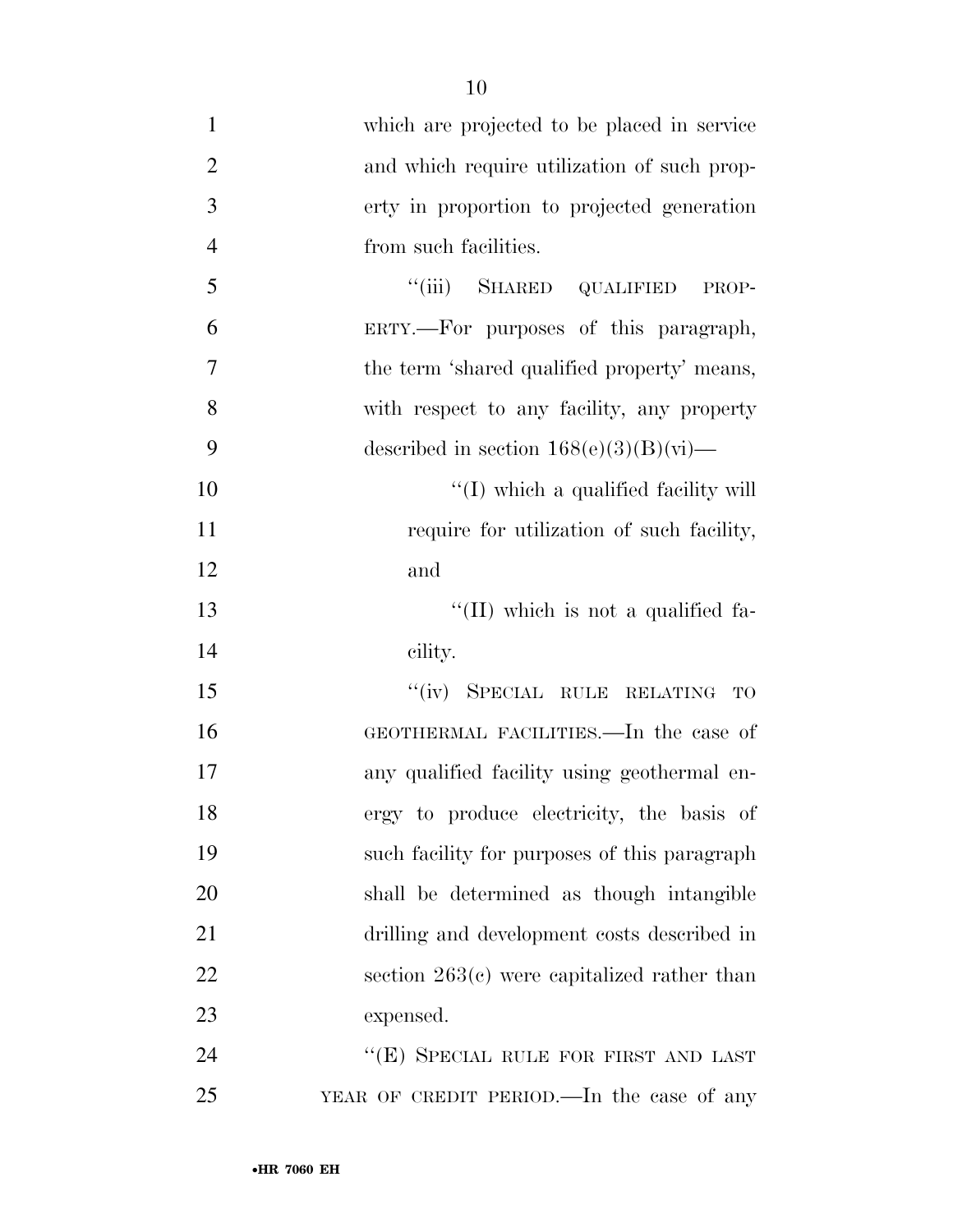| $\mathbf{1}$   | taxable year any portion of which is not within       |
|----------------|-------------------------------------------------------|
| $\overline{2}$ | the 10-year period described in subsection            |
| 3              | $(a)(2)(A)(ii)$ with respect to any facility, the     |
| $\overline{4}$ | amount of the limitation under subparagraph           |
| 5              | (A) with respect to such facility shall be re-        |
| 6              | duced by an amount which bears the same ratio         |
| 7              | to the amount of such limitation (determined)         |
| 8              | without regard to this subparagraph) as such          |
| 9              | portion of the taxable year which is not within       |
| 10             | such period bears to the entire taxable year.         |
| 11             | "(F) ELECTION TO TREAT ALL FACILITIES                 |
| 12             | PLACED IN SERVICE IN A YEAR AS 1 FACIL-               |
| 13             | ITY.—At the election of the taxpayer, all quali-      |
| 14             | fied facilities which are part of the same project    |
| 15             | and which are originally placed in service dur-       |
| 16             | ing the same calendar year shall be treated for       |
| 17             | purposes of this section as 1 facility which is       |
| 18             | originally placed in service at the mid-point of      |
| 19             | such year or the first day of the following cal-      |
| 20             | endar year.".                                         |
| 21             | (c) TRASH FACILITY CLARIFICATION. - Paragraph         |
| 22             | $(7)$ of section 45(d) is amended—                    |
| 23             | (1) by striking "facility which burns" and in-        |
| 24             | serting "facility (other than a facility described in |
| 25             | paragraph $(6)$ ) which uses", and                    |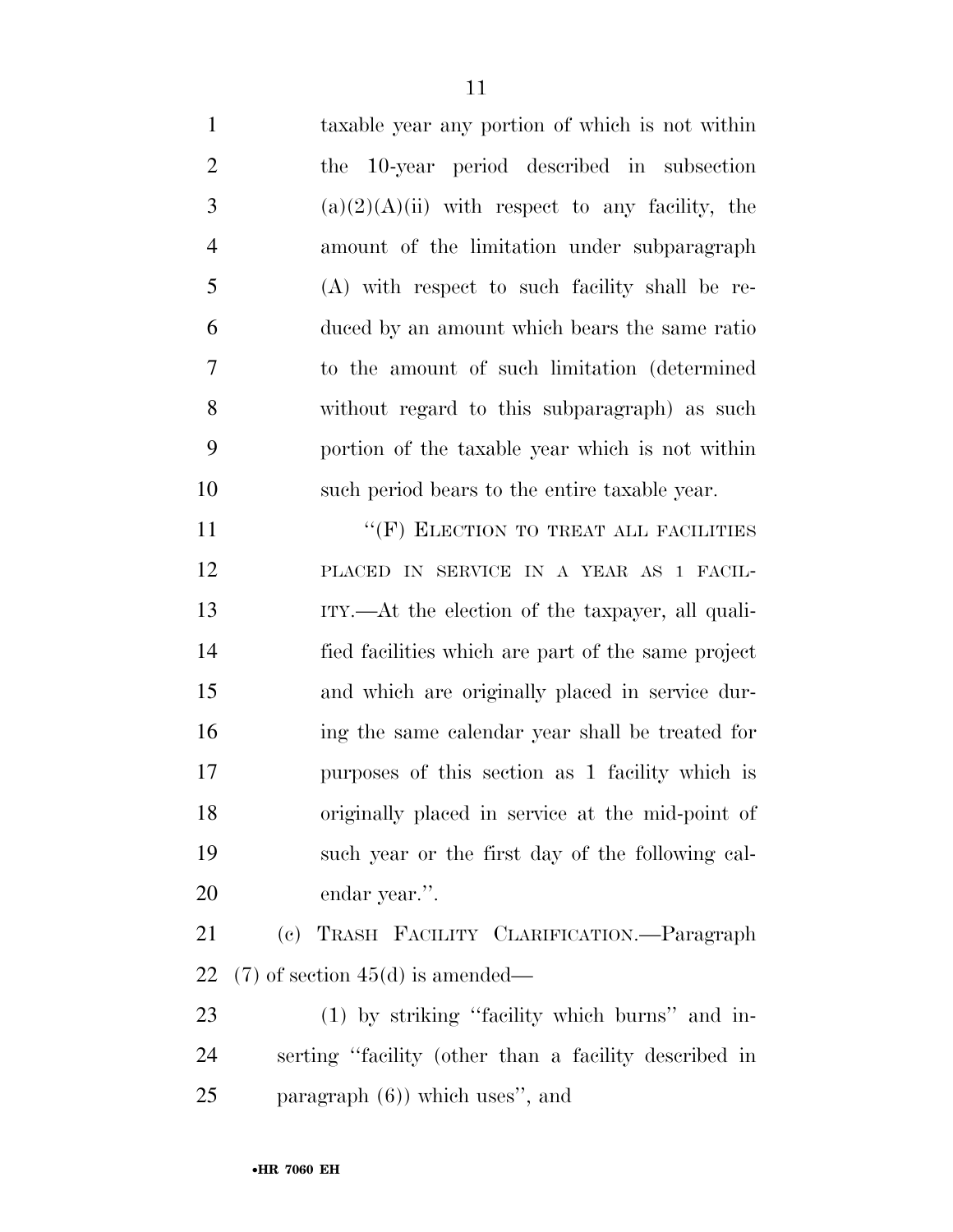| $\mathbf{1}$   | $(2)$ by striking "COMBUSTION".                       |
|----------------|-------------------------------------------------------|
| $\overline{2}$ | (d) EXPANSION OF BIOMASS FACILITIES.—                 |
| 3              | (1) OPEN-LOOP BIOMASS FACILITIES.-Para-               |
| $\overline{4}$ | graph $(3)$ of section $45(d)$ is amended by redesig- |
| 5              | nating subparagraph (B) as subparagraph (C) and       |
| 6              | by inserting after subparagraph (A) the following     |
| 7              | new subparagraph:                                     |
| 8              | $\lq\lq (B)$<br>EXPANSION OF FACILITY.-Such           |
| 9              | term shall include a new unit placed in service       |
| 10             | after the date of the enactment of this subpara-      |
| 11             | graph in connection with a facility described in      |
| 12             | subparagraph $(A)$ , but only to the extent of the    |
| 13             | increased amount of electricity produced at the       |
| 14             | facility by reason of such new unit.".                |
| 15             | (2) CLOSED-LOOP BIOMASS FACILITIES.—Para-             |
| 16             | graph $(2)$ of section $45(d)$ is amended by redesig- |
| 17             | nating subparagraph $(B)$ as subparagraph $(C)$ and   |
| 18             | inserting after subparagraph (A) the following new    |
| 19             | subparagraph:                                         |
| 20             | $\lq\lq (B)$<br>EXPANSION OF FACILITY.-Such           |
| 21             | term shall include a new unit placed in service       |
| 22             | after the date of the enactment of this subpara-      |
| 23             | graph in connection with a facility described in      |
| 24             | subparagraph $(A)(i)$ , but only to the extent of     |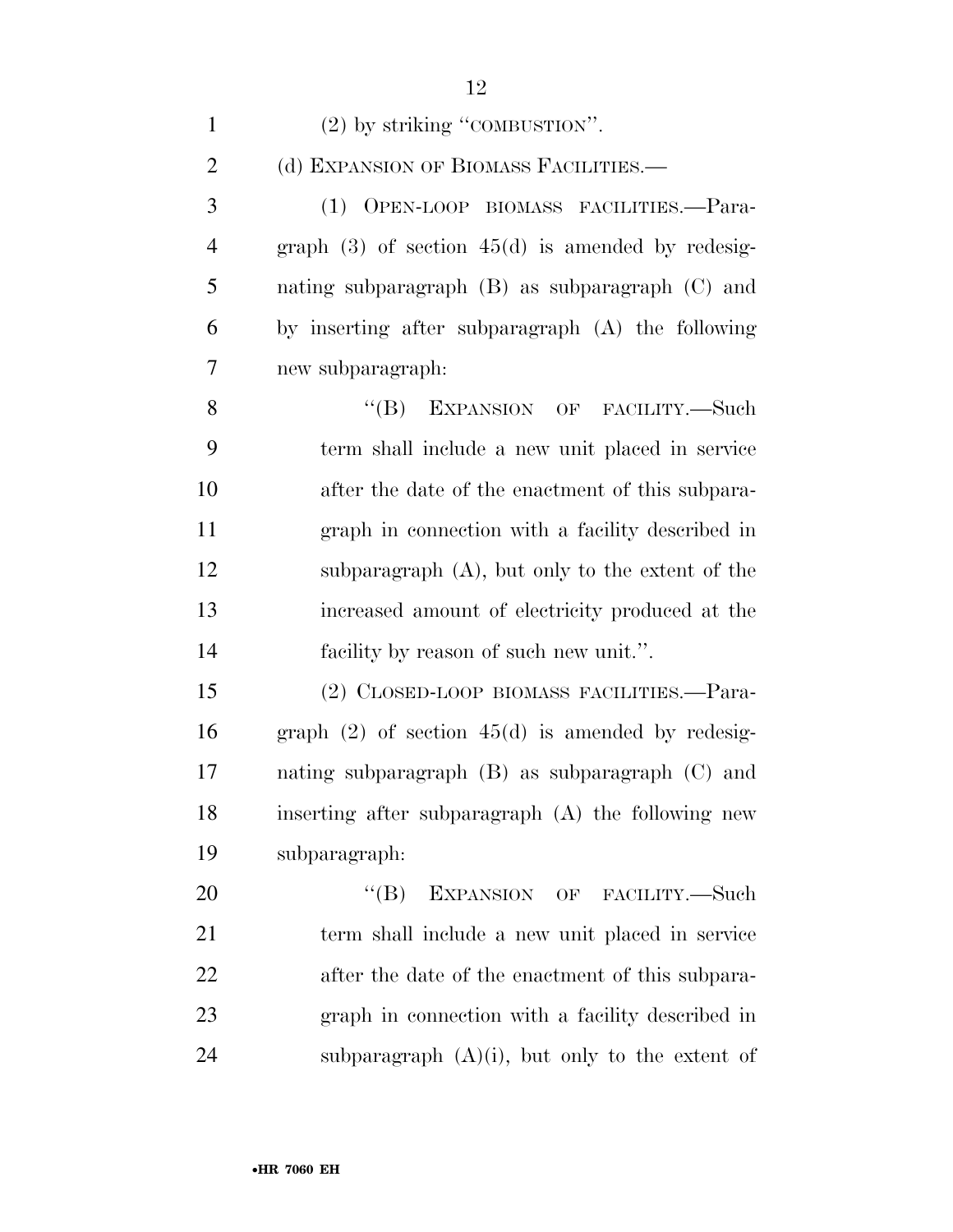| $\mathbf{1}$   | the increased amount of electricity produced at       |
|----------------|-------------------------------------------------------|
| $\overline{2}$ | the facility by reason of such new unit.".            |
| 3              | (e) MODIFICATION OF RULES FOR HYDROPOWER              |
| $\overline{4}$ | PRODUCTION.—Subparagraph (C) of section $45(e)(8)$ is |
| 5              | amended to read as follows:                           |
| 6              | "(C) NONHYDROELECTRIC DAM.—For pur-                   |
| 7              | poses of subparagraph (A), a facility is de-          |
| 8              | scribed in this subparagraph if—                      |
| 9              | "(i) the hydroelectric project installed              |
| 10             | on the nonhydroelectric dam is licensed by            |
| 11             | the Federal Energy Regulatory Commis-                 |
| 12             | sion and meets all other applicable environ-          |
| 13             | mental, licensing, and regulatory require-            |
| 14             | ments,                                                |
| 15             | ``(ii)<br>the nonhydroelectric dam was                |
| 16             | placed in service before the date of the en-          |
| 17             | actment of this paragraph and operated                |
| 18             | for flood control, navigation, or water sup-          |
| 19             | ply purposes and did not produce hydro-               |
| 20             | electric power on the date of the enactment           |
| 21             | of this paragraph, and                                |
| 22             | "(iii) the hydroelectric project is oper-             |
| 23             | ated so that the water surface elevation at           |
| 24             | any given location and time that would                |
| 25             | have occurred in the absence of the hydro-            |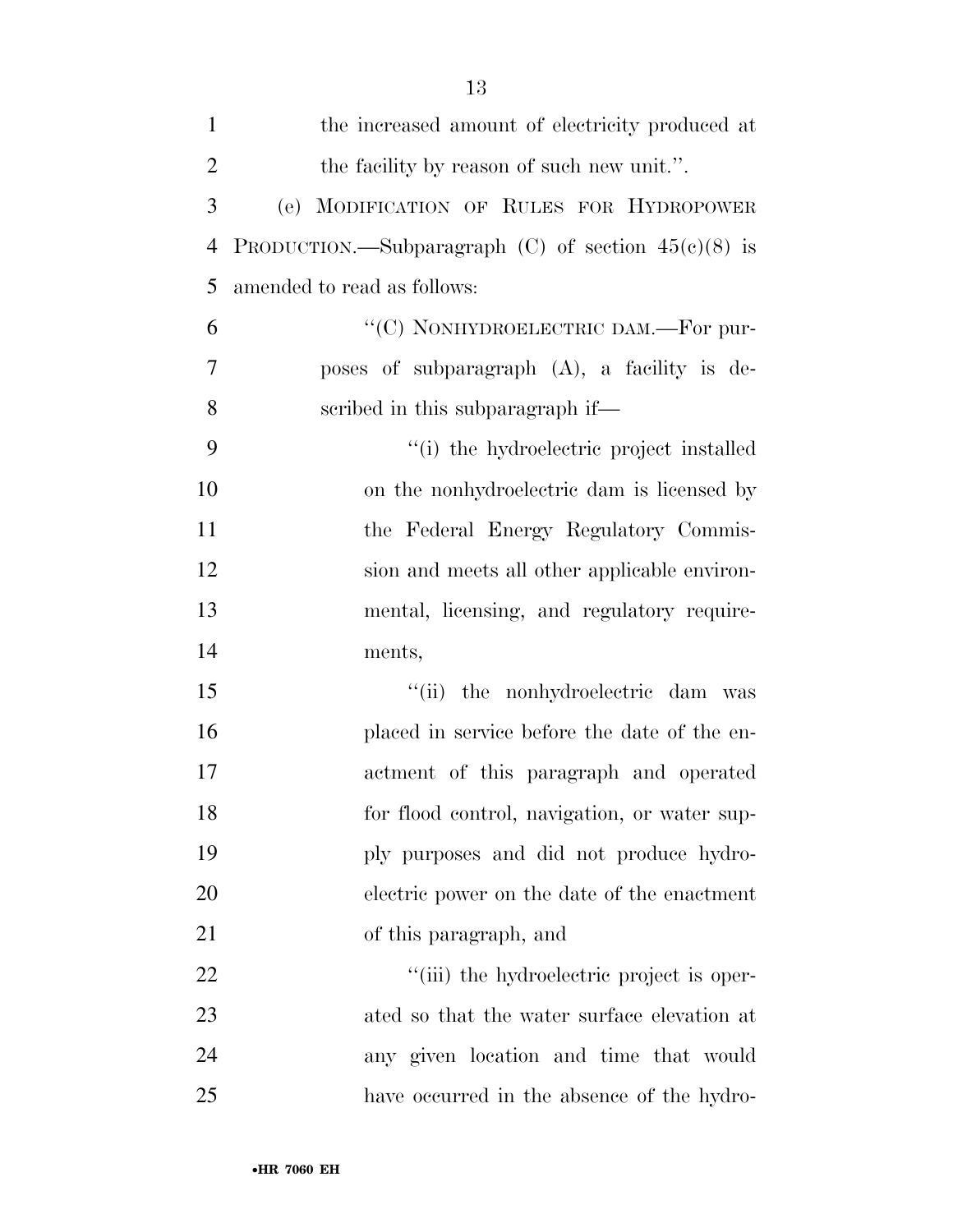| $\mathbf{1}$   | electric project is maintained, subject to             |
|----------------|--------------------------------------------------------|
| $\overline{2}$ | any license requirements imposed under                 |
| 3              | applicable law that change the water sur-              |
| $\overline{4}$ | face elevation for the purpose of improving            |
| 5              | environmental quality of the affected wa-              |
| 6              | terway.                                                |
| $\overline{7}$ | The Secretary, in consultation with the Federal        |
| 8              | Energy Regulatory Commission, shall certify if         |
| 9              | a hydroelectric project licensed at a nonhydro-        |
| 10             | electric dam meets the criteria in clause (iii).       |
| 11             | Nothing in this section shall affect the stand-        |
| 12             | ards under which the Federal Energy Regu-              |
| 13             | latory Commission issues licenses for and regu-        |
| 14             | lates hydropower projects under part I of the          |
| 15             | Federal Power Act.".                                   |
| 16             | (f) EFFECTIVE DATE.-                                   |
| 17             | (1) IN GENERAL.—Except as otherwise pro-               |
| 18             | vided in this subsection, the amendments made by       |
| 19             | this section shall apply to property originally placed |
| 20             | in service after December 31, 2008.                    |
| 21             | REPEAL<br>(2)<br>OF CREDIT PHASEOUT.—The               |
| 22             | amendments made by subsection $(b)(1)$ shall apply     |
| 23             | to taxable years ending after December 31, 2008.       |
| 24             | (3) LIMITATION BASED ON INVESTMENT IN FA-              |
|                |                                                        |

CILITY.—The amendment made by subsection (b)(2)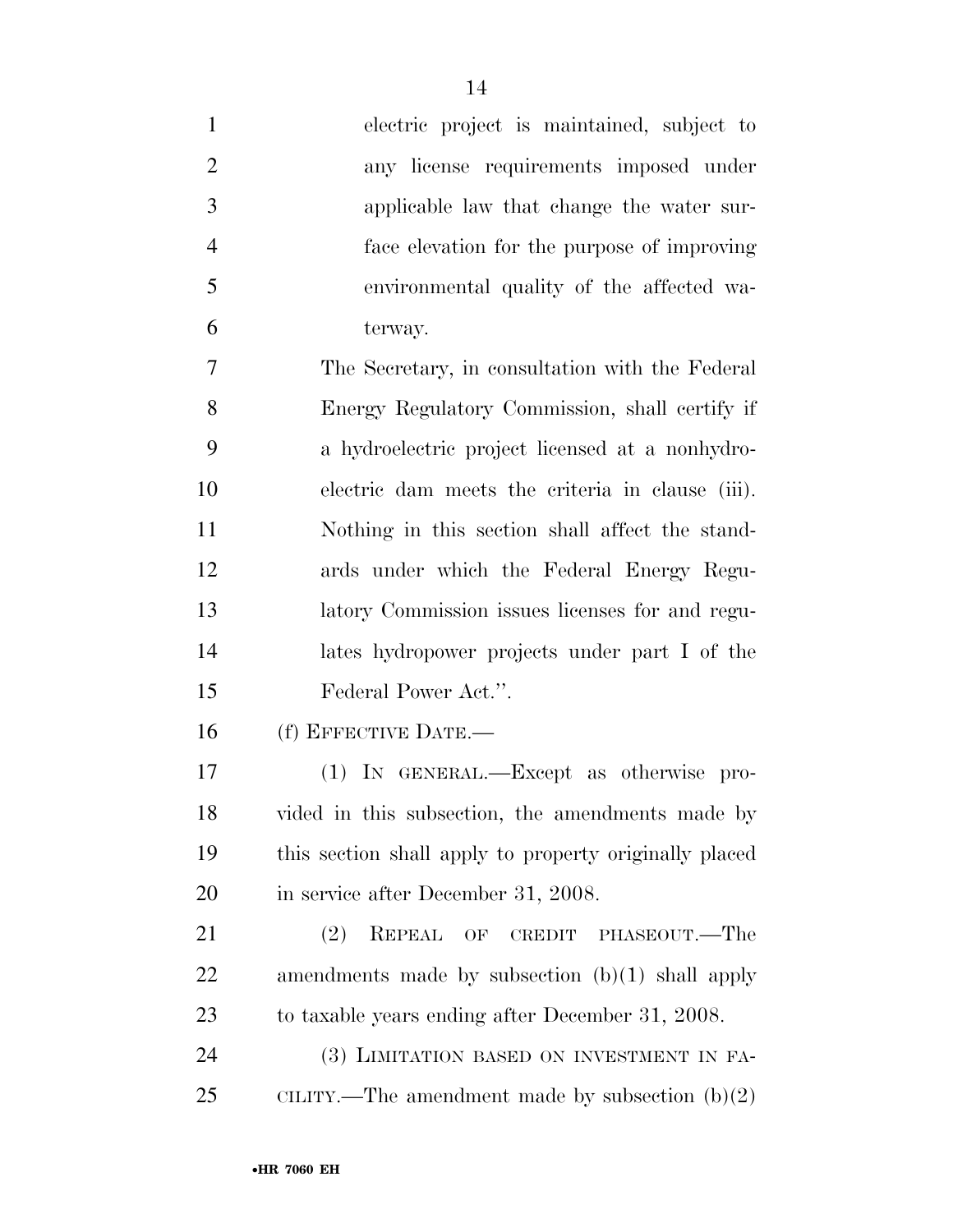| $\mathbf{1}$ | shall apply to property originally placed in service      |
|--------------|-----------------------------------------------------------|
| 2            | after December 31, 2009.                                  |
| 3            | TRASH FACILITY CLARIFICATION.—The<br>(4)                  |
| 4            | amendments made by subsection (c) shall apply to          |
| 5            | electricity produced and sold after the date of the       |
| 6            | enactment of this Act.                                    |
| 7            | (5) EXPANSION OF BIOMASS FACILITIES.—The                  |
| 8            | amendments made by subsection (d) shall apply to          |
| 9            | property placed in service after the date of the en-      |
| 10           | actment of this Act.                                      |
| 11           | SEC. 102. PRODUCTION CREDIT FOR ELECTRICITY PRO-          |
| 12           | DUCED FROM MARINE RENEWABLES.                             |
|              |                                                           |
| 13           | (a) IN GENERAL.—Paragraph $(1)$ of section $45(c)$ is     |
| 14           | amended by striking "and" at the end of subparagraph      |
| 15           | $(G)$ , by striking the period at the end of subparagraph |
| 16           | (H) and inserting ", and", and by adding at the end the   |
| 17           | following new subparagraph.                               |
| 18           | "(I) marine and hydrokinetic renewable en-                |
| 19           | $ergy$ .".                                                |
| 20           | (b) MARINE RENEWABLES.—Subsection (c) of sec-             |
| 21           | tion 45 is amended by adding at the end the following     |
| 22           | new paragraph:                                            |
| 23           | "(10) MARINE AND HYDROKINETIC<br>RENEW-                   |
| 24           | ABLE ENERGY.                                              |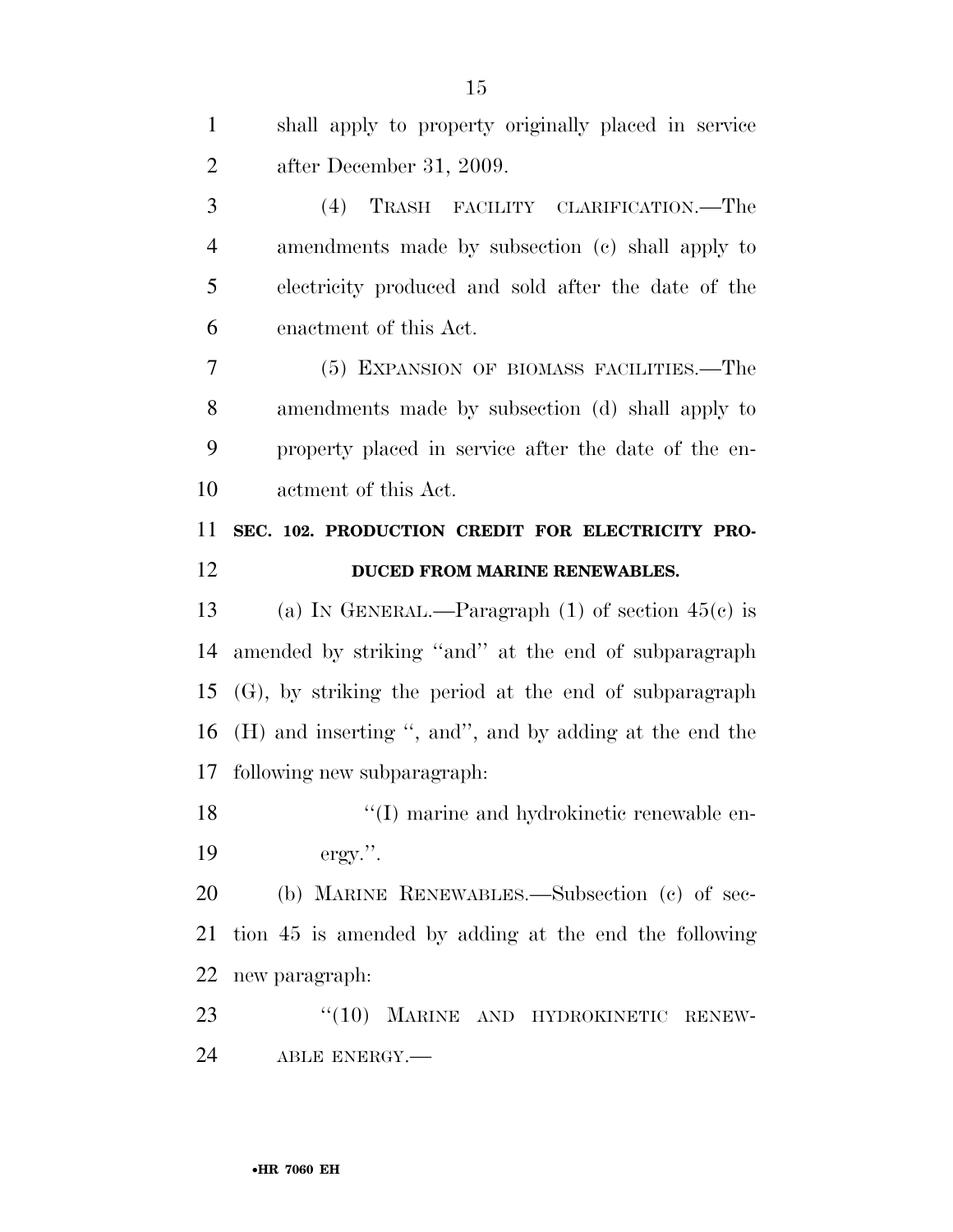| $\mathbf{1}$   | "(A) IN GENERAL.—The term 'marine and                    |
|----------------|----------------------------------------------------------|
| $\overline{2}$ | hydrokinetic renewable energy' means energy              |
| 3              | derived from-                                            |
| $\overline{4}$ | "(i) waves, tides, and currents in                       |
| 5              | oceans, estuaries, and tidal areas,                      |
| 6              | "(ii) free flowing water in rivers,                      |
| $\overline{7}$ | lakes, and streams,                                      |
| 8              | "(iii) free flowing water in an irriga-                  |
| 9              | tion system, canal, or other man-made                    |
| 10             | channel, including projects that utilize non-            |
| 11             | mechanical structures to accelerate the                  |
| 12             | flow of water for electric power production              |
| 13             | purposes, or                                             |
| 14             | "(iv) differentials in ocean tempera-                    |
| 15             | ture (ocean thermal energy conversion).                  |
| 16             | "(B) EXCEPTIONS.—Such term shall not                     |
| 17             | include any energy which is derived from any             |
| 18             | source which utilizes a dam, diversionary struc-         |
| 19             | ture (except as provided in subparagraph                 |
| 20             | $(A)(iii)$ , or impoundment for electric power           |
| 21             | production purposes.".                                   |
| 22             | (c) DEFINITION OF FACILITY.-Subsection (d) of            |
| 23             | section 45 is amended by adding at the end the following |

new paragraph: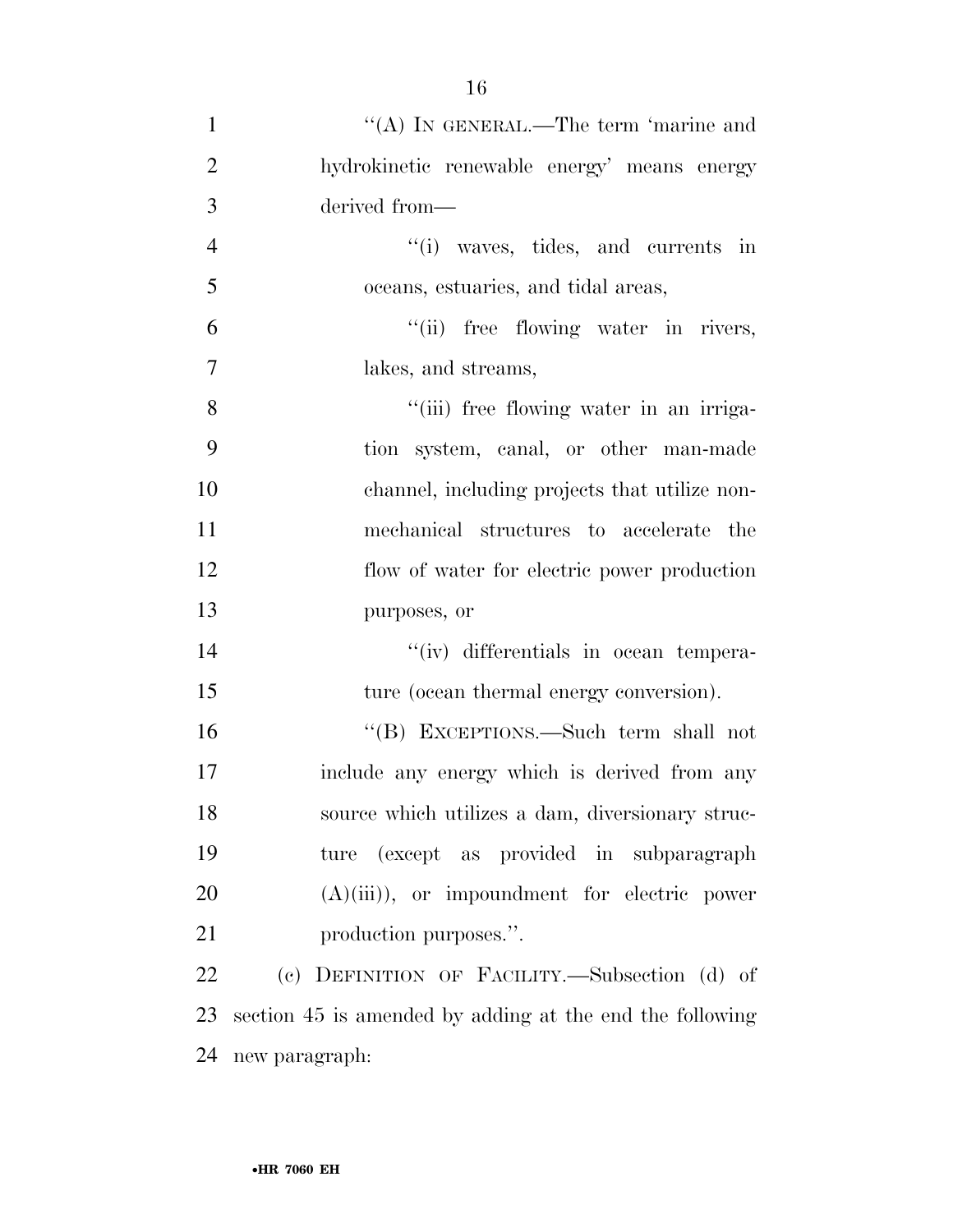| $\mathbf{1}$   | "(11) MARINE AND HYDROKINETIC RENEW-                        |
|----------------|-------------------------------------------------------------|
| $\overline{2}$ | ABLE ENERGY FACILITIES.—In the case of a facility           |
| 3              | producing electricity from marine and hydrokinetic          |
| $\overline{4}$ | renewable energy, the term 'qualified facility' means       |
| 5              | any facility owned by the taxpayer—                         |
| 6              | "(A) which has a nameplate capacity rat-                    |
| 7              | ing of at least 150 kilowatts, and                          |
| 8              | "(B) which is originally placed in service                  |
| 9              | on or after the date of the enactment of this               |
| 10             | paragraph and before October 1, 2011.".                     |
| 11             | (d) CREDIT RATE.—Subparagraph (A) of section                |
| 12             | $45(b)(4)$ is amended by striking "or $(9)$ " and inserting |
| 13             | $``(9),$ or $(11)"$ .                                       |
| 14             | (e) COORDINATION WITH SMALL<br><b>IRRIGATION</b>            |
| 15             | POWER.—Paragraph $(5)$ of section $45(d)$ , as amended by   |
| 16             | section 101, is amended by striking "October 1, $2011"$     |
| 17             | and inserting "the date of the enactment of paragraph       |
|                | $18$ $(11)$ ".                                              |
| 19             | (f) EFFECTIVE DATE.—The amendments made by                  |
| 20             | this section shall apply to electricity produced and sold   |
| 21             | after the date of the enactment of this Act, in taxable     |
| 22             | years ending after such date.                               |
|                |                                                             |

# **SEC. 103. ENERGY CREDIT.**

(a) EXTENSION OF CREDIT.—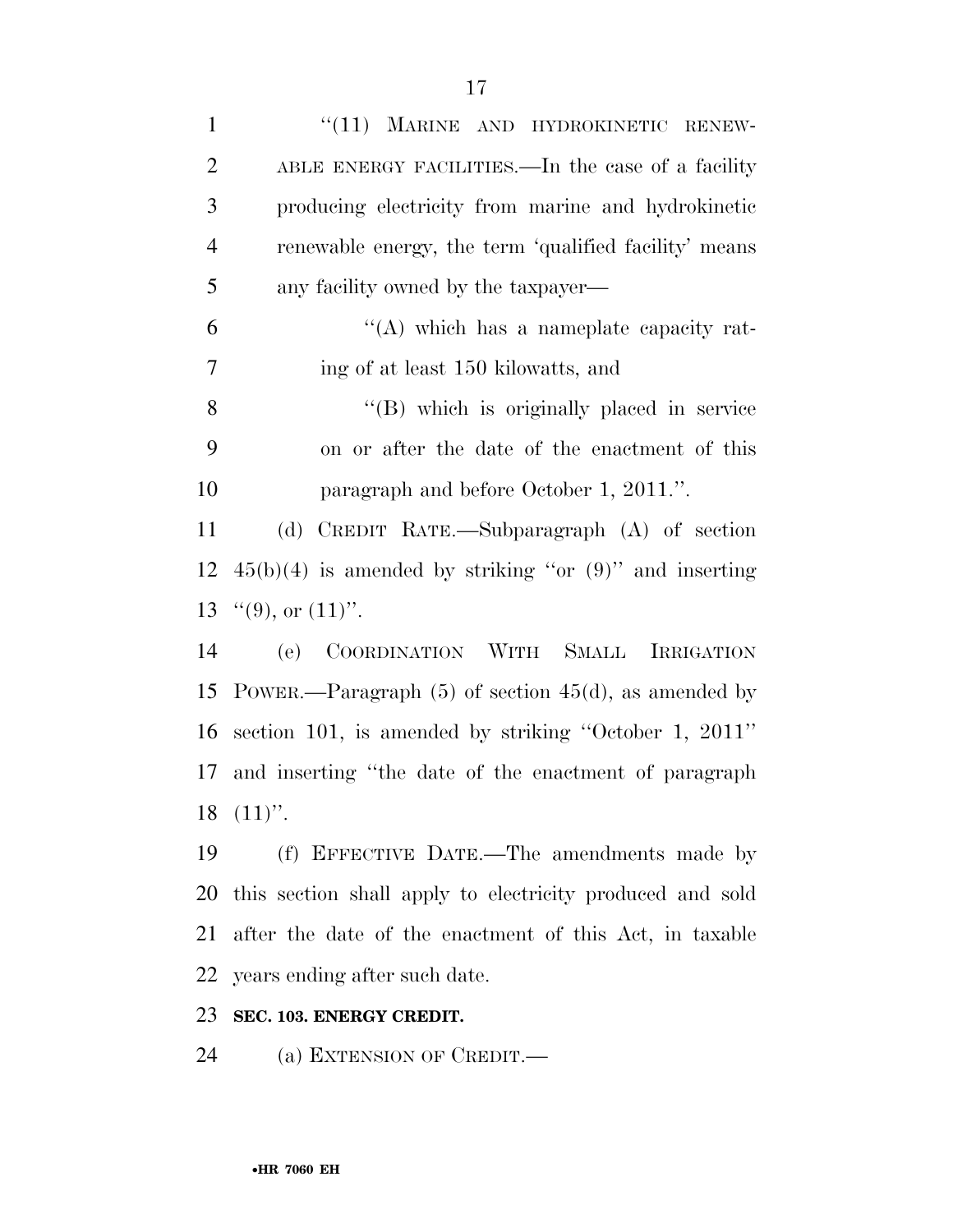| $\mathbf{1}$   | (1) SOLAR ENERGY PROPERTY.-Paragraphs                      |
|----------------|------------------------------------------------------------|
| $\overline{2}$ | $(2)(A)(i)(II)$ and $(3)(A)(ii)$ of section 48(a) are each |
| 3              | amended by striking "January 1, 2009" and insert-          |
| $\overline{4}$ | ing "January 1, 2017".                                     |
| 5              | (2) FUEL CELL PROPERTY.—Subparagraph $(E)$                 |
| 6              | of section $48(c)(1)$ is amended by striking "Decem-       |
| 7              | ber 31, 2008" and inserting "December 31, 2016".           |
| 8              | (3) MICROTURBINE PROPERTY.—Subparagraph                    |
| 9              | (E) of section $48(c)(2)$ is amended by striking "De-      |
| 10             | cember 31, 2008" and inserting "December 31,               |
| 11             | $2016"$ .                                                  |
| 12             | (b) ALLOWANCE OF ENERGY CREDIT AGAINST AL-                 |
| 13             | TERNATIVE MINIMUM TAX.-                                    |
| 14             | $(1)$ In GENERAL.—Subparagraph $(B)$ of section            |
| 15             | $38(c)(4)$ is amended by redesignating clause (vi) as      |
| 16             | clause (vii), by striking "and" at the end of clause       |
| 17             | (v), and by inserting after clause (v) the following       |
| 18             | new clause:                                                |
| 19             | $\lq\lq$ (vi) the credit determined under sec-             |
| 20             | tion 46 to the extent that such credit is at-              |
| 21             | tributable to the energy credit determined                 |
| 22             | under section 48, and".                                    |
| 23             | (2) TECHNICAL AMENDMENT.—Clause (v) of                     |
| 24             | section $38(c)(4)(B)$ is amended by striking "section"     |
| 25             | 47 to the extent attributable to" and inserting "sec-      |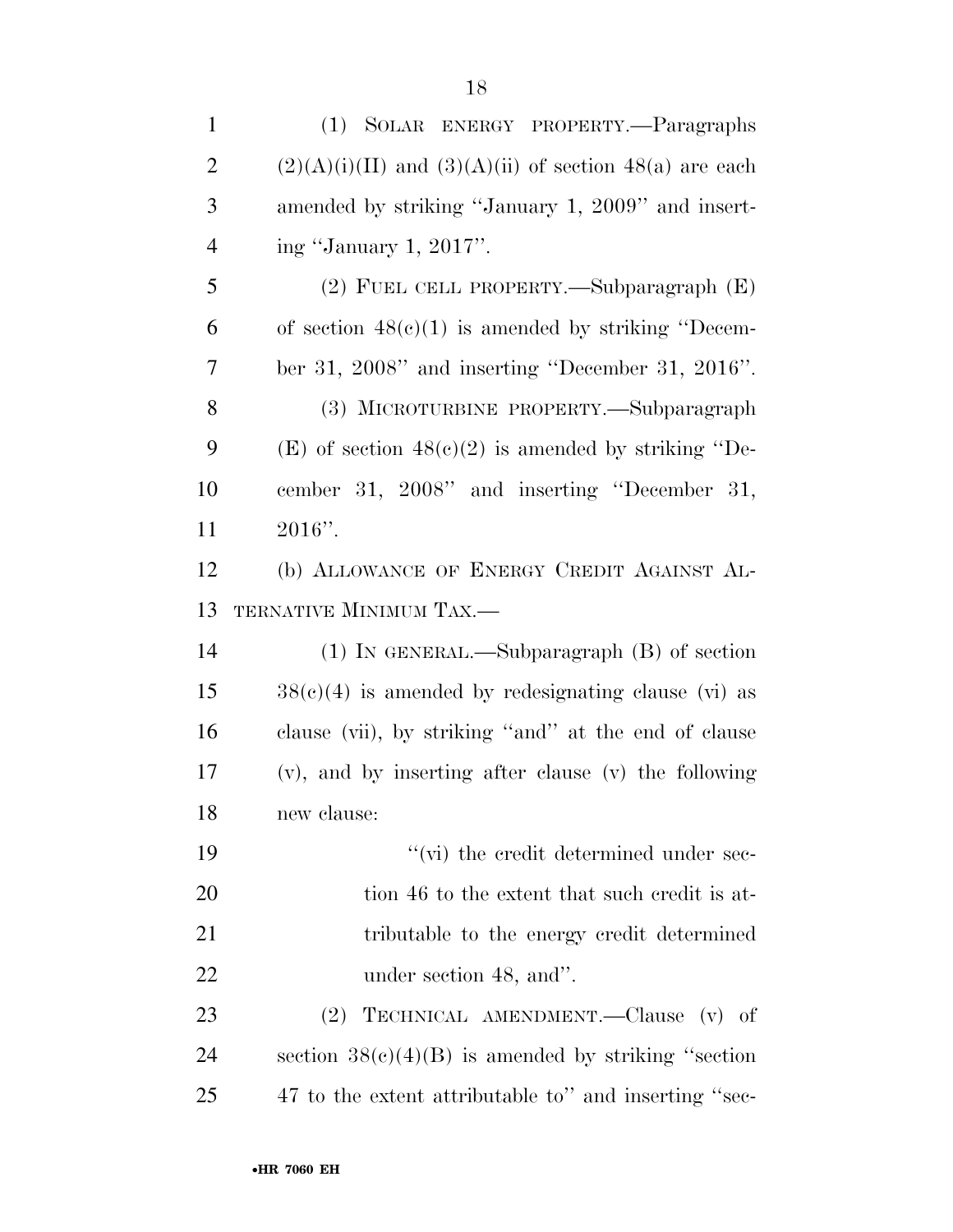| $\mathbf{1}$   | tion 46 to the extent that such credit is attributable |
|----------------|--------------------------------------------------------|
| $\overline{2}$ | to the rehabilitation credit under section 47, but     |
| 3              | only with respect to".                                 |
| $\overline{4}$ | (c) ENERGY CREDIT FOR COMBINED HEAT AND                |
| 5              | POWER SYSTEM PROPERTY.                                 |
| 6              | (1) IN GENERAL.—Section $48(a)(3)(A)$ is               |
| 7              | amended by striking "or" at the end of clause (iii),   |
| 8              | by inserting "or" at the end of clause (iv), and by    |
| 9              | adding at the end the following new clause:            |
| 10             | "(v) combined heat and power system                    |
| 11             | property,".                                            |
| 12             | (2) COMBINED HEAT AND POWER SYSTEM                     |
| 13             | PROPERTY.—Subsection (c) of section 48 is amend-       |
| 14             | $ed$ —                                                 |
| 15             | (A) by striking "QUALIFIED FUEL CELL                   |
| 16             | PROPERTY; QUALIFIED MICROTURBINE PROP-                 |
| 17             | ERTY" in the heading and inserting "DEFINI-            |
| 18             | TIONS", and                                            |
| 19             | (B) by adding at the end the following new             |
| 20             | paragraph:                                             |
| 21             | "(3) COMBINED HEAT AND POWER SYSTEM                    |
| 22             | PROPERTY.-                                             |
| 23             | "(A) COMBINED HEAT AND POWER SYS-                      |
| 24             | TEM PROPERTY.—The term 'combined heat and              |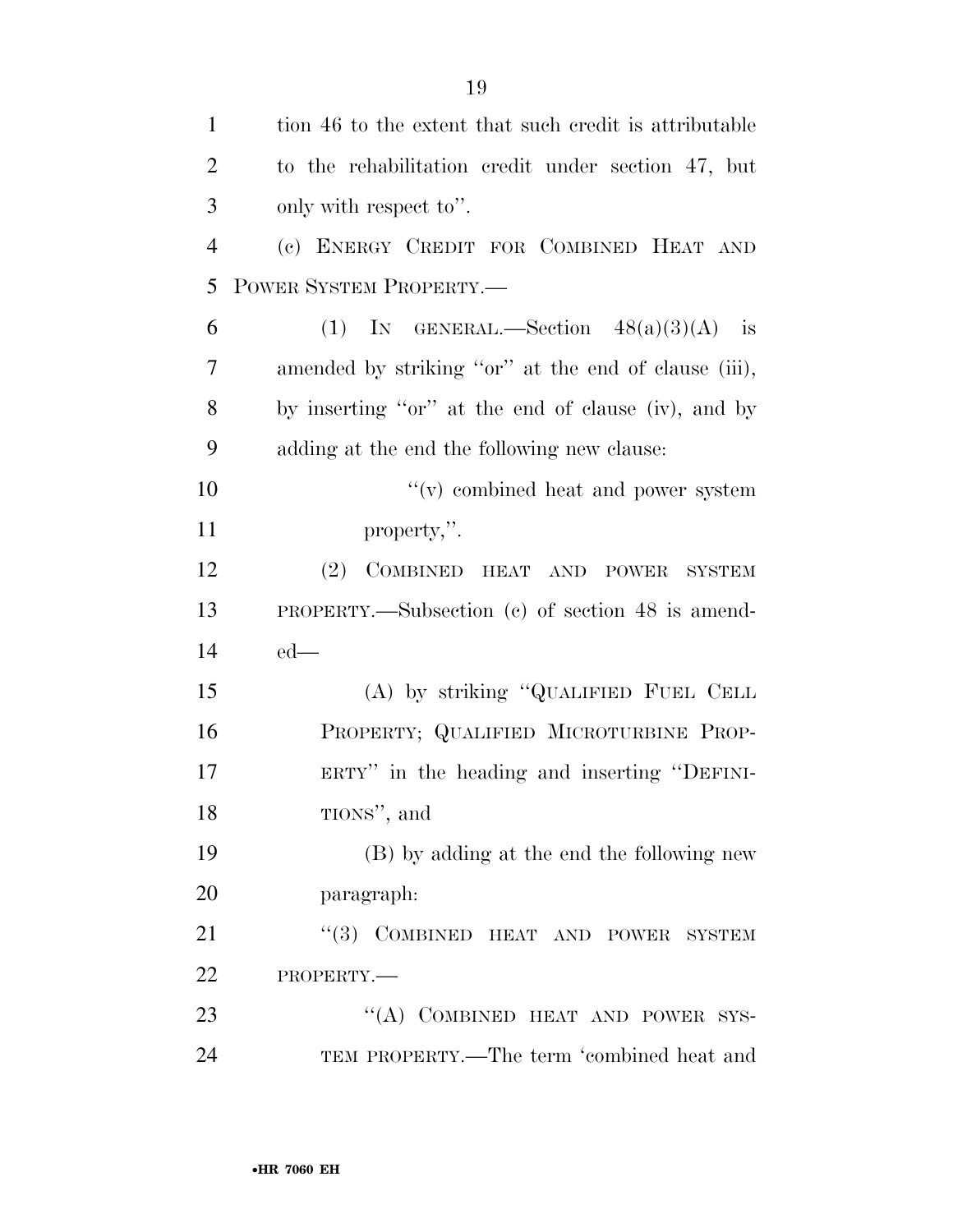| $\mathbf{1}$   | power system property' means property com- |
|----------------|--------------------------------------------|
| $\overline{2}$ | prising a system—                          |
| 3              | "(i) which uses the same energy            |
| $\overline{4}$ | source for the simultaneous or sequential  |
| $\mathfrak{S}$ | generation of electrical power, mechanical |
| 6              | shaft power, or both, in combination with  |
| $\tau$         | the generation of steam or other forms of  |
| 8              | useful thermal energy (including heating   |
| 9              | and cooling applications),                 |
| 10             | "(ii) which produces—                      |
| 11             | "(I) at least 20 percent of its            |
| 12             | total useful energy in the form of         |
| 13             | thermal energy which is not used to        |
| 14             | produce electrical or mechanical power     |
| 15             | (or combination thereof), and              |
| 16             | "(II) at least 20 percent of its           |
| 17             | total useful energy in the form of elec-   |
| 18             | trical or mechanical power (or com-        |
| 19             | bination thereof),                         |
| 20             | "(iii) the energy efficiency percentage    |
| 21             | of which exceeds 60 percent, and           |
| 22             | "(iv) which is placed in service before    |
| 23             | January 1, 2017.                           |
| 24             | "(B) LIMITATION.—                          |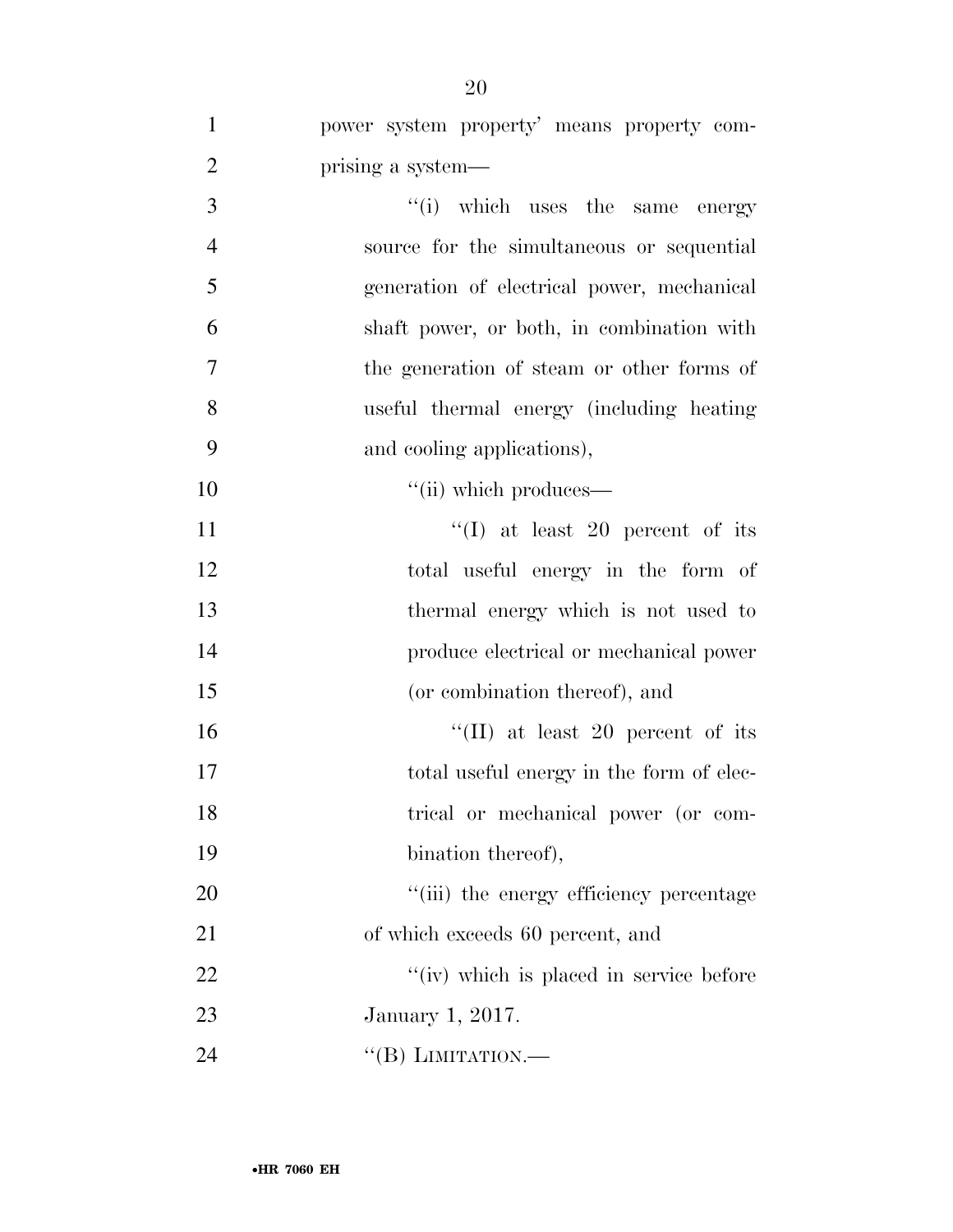| $\mathbf{1}$   | "(i) IN GENERAL.—In the case of              |
|----------------|----------------------------------------------|
| $\overline{2}$ | combined heat and power system property      |
| 3              | with an electrical capacity in excess of the |
| $\overline{4}$ | applicable capacity placed in service during |
| 5              | the taxable year, the credit under sub-      |
| 6              | section $(a)(1)$ (determined without regard  |
| 7              | to this paragraph) for such year shall be    |
| 8              | equal to the amount which bears the same     |
| 9              | ratio to such credit as the applicable ca-   |
| 10             | pacity bears to the capacity of such prop-   |
| 11             | erty.                                        |
| 12             | APPLICABLE CAPACITY.-For<br>``(ii)           |
| 13             | purposes of clause (i), the term 'applicable |
| 14             | capacity' means 15 megawatts or a me-        |
| 15             | chanical energy capacity of more than        |
| 16             | 20,000 horsepower or an equivalent com-      |
| 17             | bination of electrical and mechanical en-    |
| 18             | ergy capacities.                             |
| 19             | "(iii) MAXIMUM CAPACITY.—The term            |
| 20             | 'combined heat and power system property'    |
| 21             | shall not include any property comprising a  |
| 22             | system if such system has a capacity in ex-  |
| 23             | cess of 50 megawatts or a mechanical en-     |
| 24             | ergy capacity in excess of 67,000 horse-     |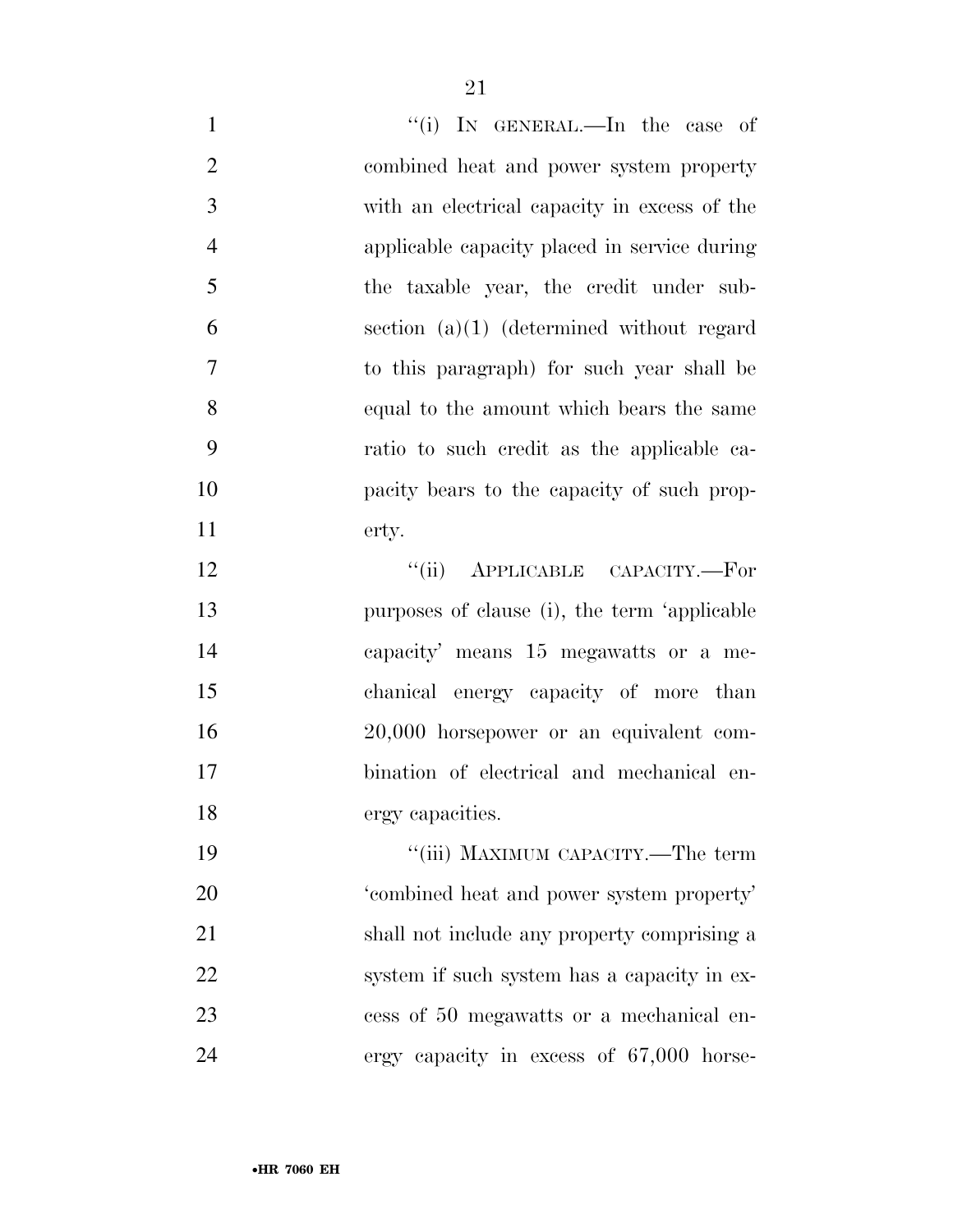| $\mathbf{1}$   | power or an equivalent combination of elec-   |
|----------------|-----------------------------------------------|
| $\overline{2}$ | trical and mechanical energy capacities.      |
| 3              | $``(C)$ SPECIAL RULES.—                       |
| $\overline{4}$ | "(i) ENERGY EFFICIENCY PERCENT-               |
| 5              | AGE.—For purposes of this paragraph, the      |
| 6              | energy efficiency percentage of a system is   |
| $\overline{7}$ | the fraction—                                 |
| 8              | $\lq\lq$ (I) the numerator of which is        |
| 9              | the total useful electrical, thermal,         |
| 10             | and mechanical power produced by              |
| 11             | the system at normal operating rates,         |
| 12             | and expected to be consumed in its            |
| 13             | normal application, and                       |
| 14             | $\lq\lq$ (II) the denominator of which is     |
| 15             | the lower heating value of the fuel           |
| 16             | sources for the system.                       |
| 17             | "(ii) DETERMINATIONS MADE ON BTU              |
| 18             | BASIS.—The energy efficiency percentage       |
| 19             | and the percentages under subparagraph        |
| 20             | $(A)(ii)$ shall be determined on a Btu basis. |
| 21             | "(iii) INPUT AND OUTPUT PROPERTY              |
| 22             | NOT INCLUDED.—The term 'combined heat         |
| 23             | and power system property' does not in-       |
| 24             | clude property used to transport the en-      |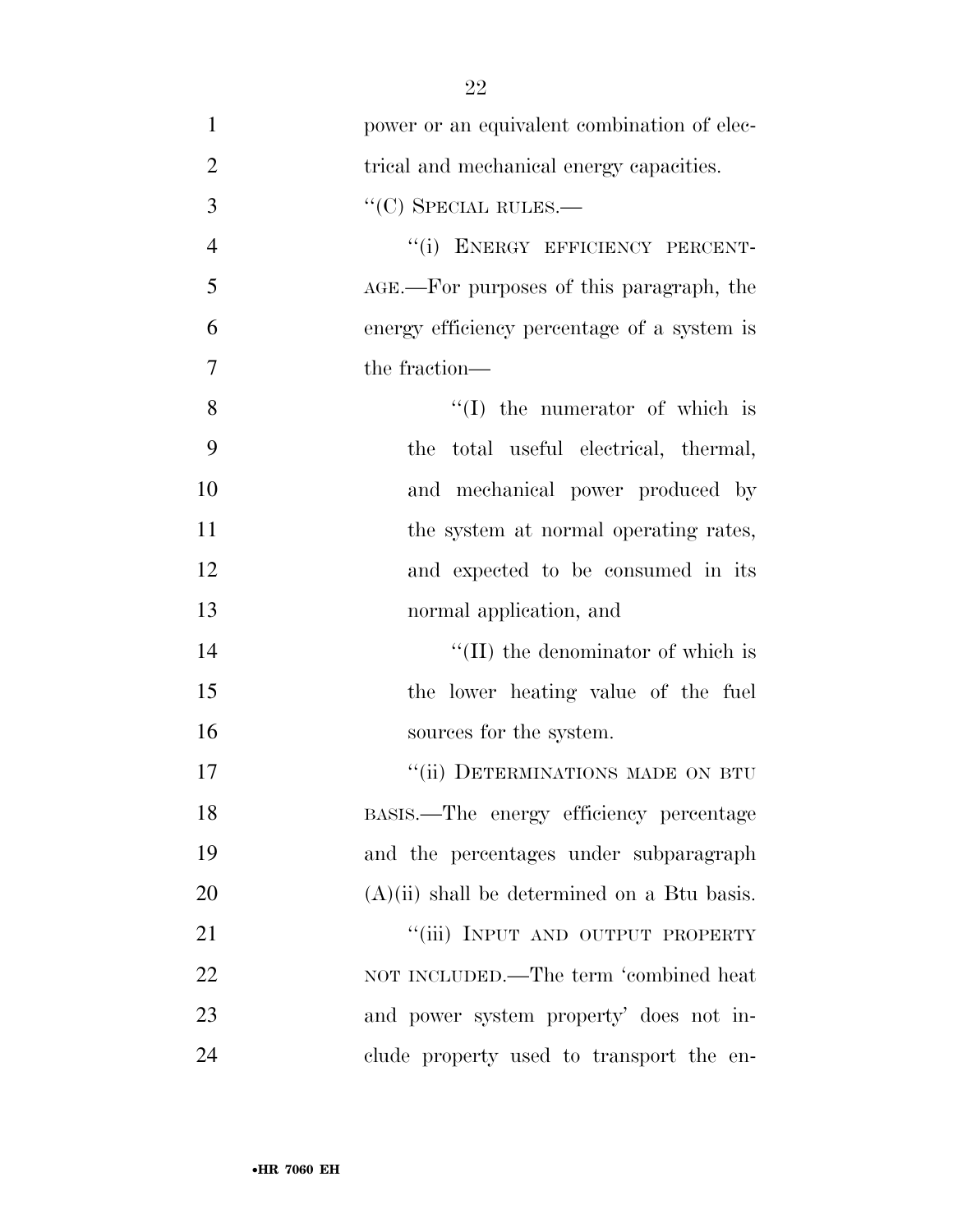ergy source to the facility or to distribute energy produced by the facility. 3 "(D) SYSTEMS USING BIOMASS.—If a sys- tem is designed to use biomass (within the meaning of paragraphs (2) and (3) of section 45(c) without regard to the last sentence of 7 paragraph  $(3)(A)$  for at least 90 percent of the energy source—  $\frac{1}{1}$  subparagraph  $(A)(iii)$  shall not apply, but 11 ''(ii) the amount of credit determined 12 under subsection (a) with respect to such system shall not exceed the amount which bears the same ratio to such amount of credit (determined without regard to this subparagraph) as the energy efficiency per- centage of such system bears to 60 per- cent.''. (3) CONFORMING AMENDMENT.—Section  $48(a)(1)$  is amended by striking "paragraphs  $(1)(B)$ 21 and  $(2)(B)$ " and inserting "paragraphs  $(1)(B)$ , 22 (2)(B), and  $(3)(B)$ ". 23 (d) INCREASE OF CREDIT LIMITATION FOR FUEL

24 CELL PROPERTY.—Subparagraph  $(B)$  of section  $48(e)(1)$ 25 is amended by striking ''\$500'' and inserting ''\$1,500''.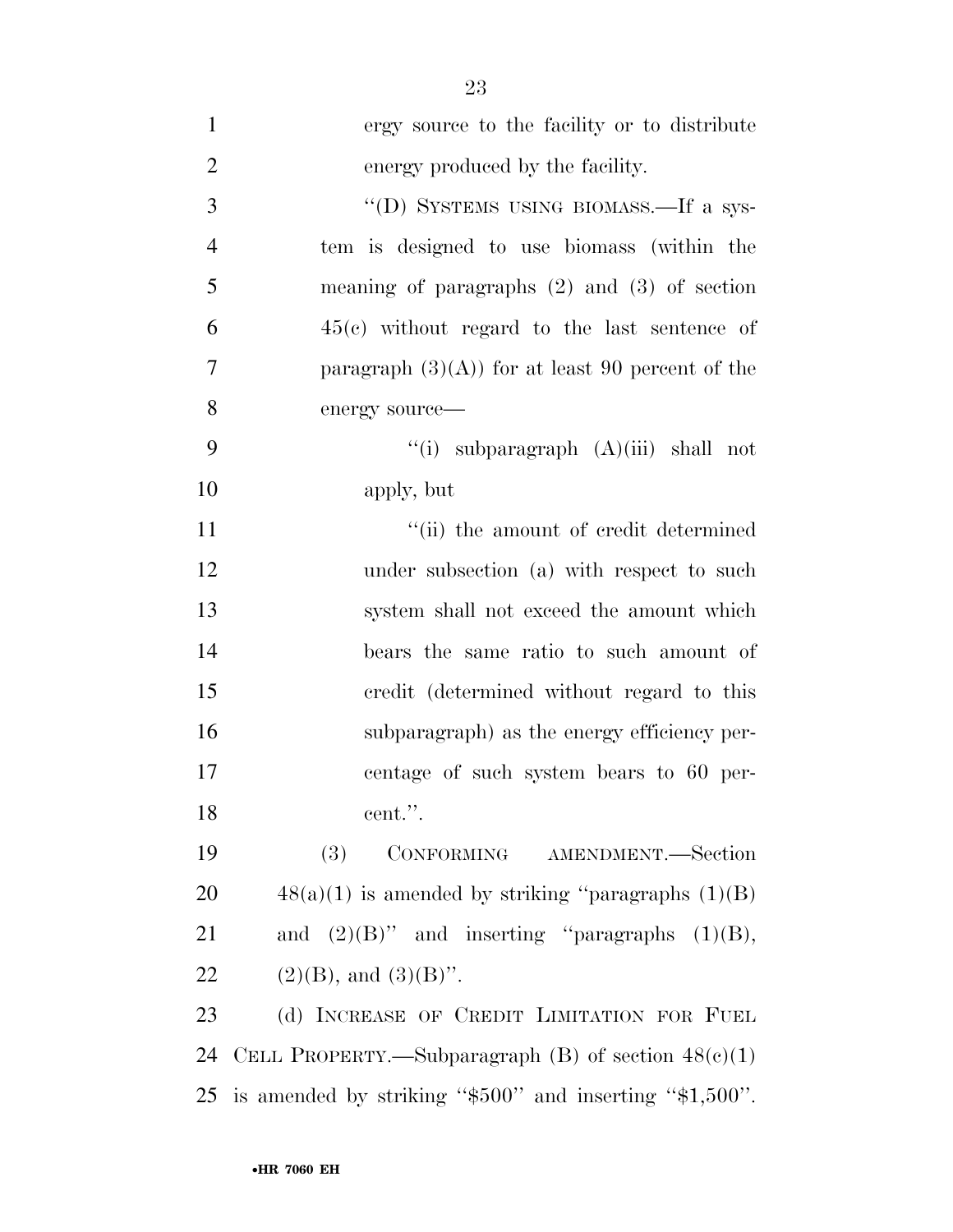| $\mathbf{1}$   | (e) PUBLIC UTILITY PROPERTY TAKEN INTO AC-            |
|----------------|-------------------------------------------------------|
| $\overline{2}$ | COUNT.                                                |
| 3              | $(1)$ IN GENERAL.—Paragraph $(3)$ of section          |
| $\overline{4}$ | $48(a)$ is amended by striking the second sentence    |
| 5              | thereof.                                              |
| 6              | (2) CONFORMING AMENDMENTS.-                           |
| $\tau$         | (A) Paragraph $(1)$ of section $48(e)$ is             |
| 8              | amended by striking subparagraph (D) and re-          |
| 9              | designating subparagraph (E) as subparagraph          |
| 10             | (D).                                                  |
| 11             | (B) Paragraph $(2)$ of section $48(e)$ is             |
| 12             | amended by striking subparagraph (D) and re-          |
| 13             | designating subparagraph (E) as subparagraph          |
| 14             | (D).                                                  |
| 15             | (f) EFFECTIVE DATE.-                                  |
| 16             | (1) IN GENERAL.—Except as otherwise pro-              |
| 17             | vided in this subsection, the amendments made by      |
| 18             | this section shall take effect on the date of the en- |
| 19             | actment of this Act.                                  |
| 20             | (2) ALLOWANCE AGAINST ALTERNATIVE MIN-                |
| 21             | IMUM TAX.—The amendments made by subsection           |
| 22             | (b) shall apply to credits determined under section   |
| 23             | 46 of the Internal Revenue Code of 1986 in taxable    |
| 24             | years beginning after the date of the enactment of    |
| 25             | this Act and to carrybacks of such credits.           |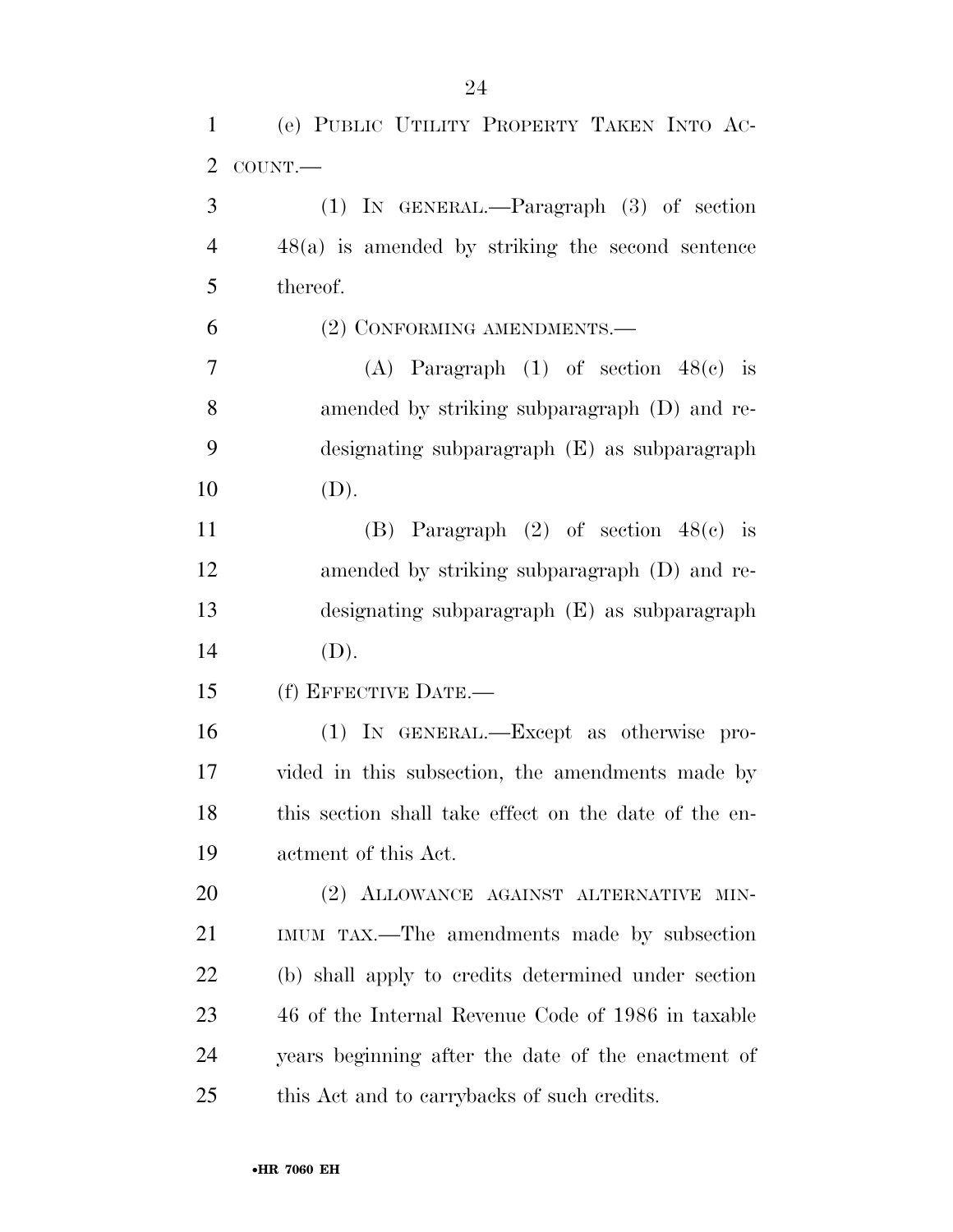(3) COMBINED HEAT AND POWER AND FUEL CELL PROPERTY.—The amendments made by sub- sections (c) and (d) shall apply to periods after the date of the enactment of this Act, in taxable years ending after such date, under rules similar to the rules of section 48(m) of the Internal Revenue Code of 1986 (as in effect on the day before the date of the enactment of the Revenue Reconciliation Act of 1990). (4) PUBLIC UTILITY PROPERTY.—The amend- ments made by subsection (e) shall apply to periods after February 13, 2008, in taxable years ending after such date, under rules similar to the rules of section 48(m) of the Internal Revenue Code of 1986 (as in effect on the day before the date of the enact- ment of the Revenue Reconciliation Act of 1990). **SEC. 104. CREDIT FOR RESIDENTIAL ENERGY EFFICIENT PROPERTY.**  19 (a) EXTENSION.—Section  $25D(g)$  is amended by striking ''December 31, 2008'' and inserting ''December 31, 2016''. (b) REMOVAL OF LIMITATION FOR SOLAR ELECTRIC PROPERTY.— 24 (1) IN GENERAL.—Section  $25D(b)(1)$ , as

amended by subsections (c) and (d), is amended—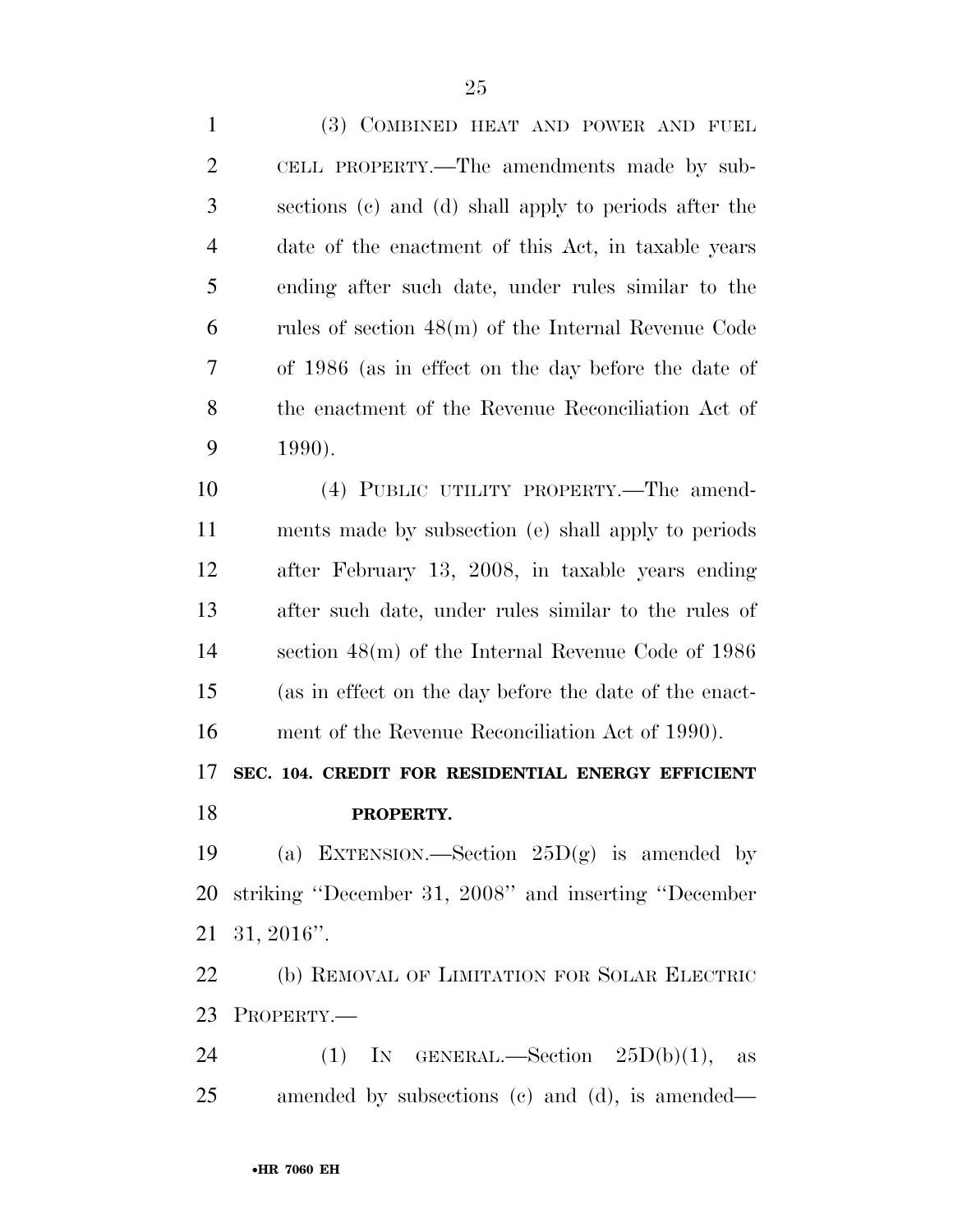| $\mathbf{1}$   | $(A)$ by striking subparagraph $(A)$ , and             |
|----------------|--------------------------------------------------------|
| $\overline{2}$ | (B) by redesignating subparagraphs (B)                 |
| 3              | through $(E)$ as subparagraphs $(A)$ through and       |
| $\overline{4}$ | (D), respectively.                                     |
| 5              | CONFORMING AMENDMENT.—Section<br>(2)                   |
| 6              | $25D(e)(4)(A)$ , as amended by subsections (c) and     |
| 7              | $(d)$ , is amended—                                    |
| 8              | (A) by striking clause (i), and                        |
| 9              | (B) by redesignating clauses (ii) through              |
| 10             | (v) as clauses (i) and (iv), respectively.             |
| 11             | (c) CREDIT FOR RESIDENTIAL WIND PROPERTY.—             |
| 12             | (1) IN GENERAL.—Section $25D(a)$ is amended            |
| 13             | by striking "and" at the end of paragraph (2), by      |
| 14             | striking the period at the end of paragraph (3) and    |
| 15             | inserting ", and", and by adding at the end the fol-   |
| 16             | lowing new paragraph.                                  |
| 17             | $\cdot$ (4) 30 percent of the qualified small wind en- |
| 18             | ergy property expenditures made by the taxpayer        |
| 19             | during such year.".                                    |
| 20             | (2) LIMITATION.—Section $25D(b)(1)$ is amend-          |
| 21             | ed by striking "and" at the end of subparagraph        |
| 22             | (B), by striking the period at the end of subpara-     |
| 23             | graph $(C)$ and inserting ", and", and by adding at    |
| 24             | the end the following new subparagraph:                |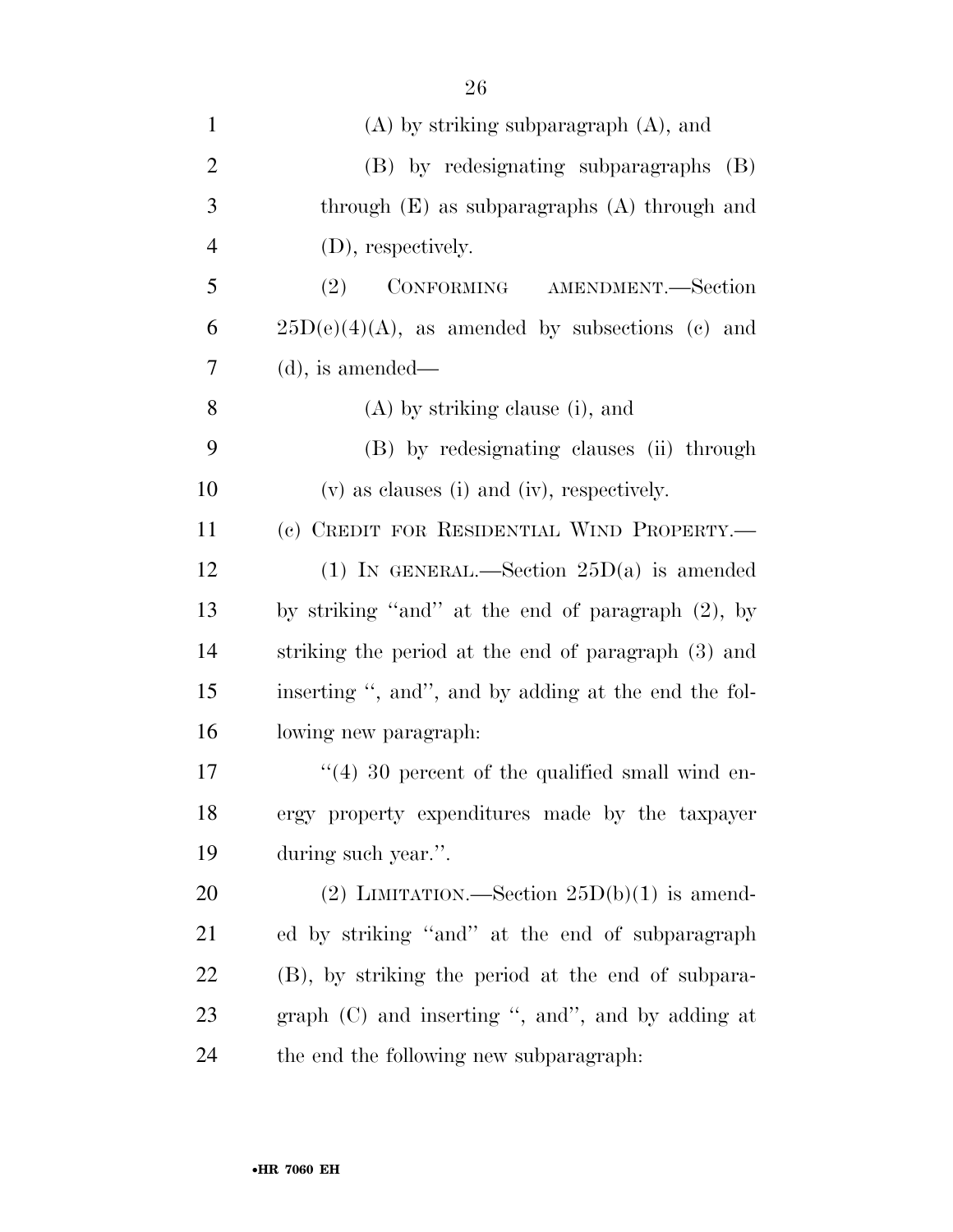| $\mathbf{1}$   | $\lq\lq$ (D) \$500 with respect to each half kilo-      |
|----------------|---------------------------------------------------------|
| $\overline{2}$ | watt of capacity (not to exceed $$4,000$ ) of wind      |
| 3              | turbines for which qualified small wind energy          |
| $\overline{4}$ | property expenditures are made.".                       |
| 5              | (3) QUALIFIED SMALL WIND ENERGY PROP-                   |
| 6              | ERTY EXPENDITURES.-                                     |
| 7              | (A) IN GENERAL.—Section $25D(d)$ is                     |
| 8              | amended by adding at the end the following              |
| 9              | new paragraph:                                          |
| 10             | "(4) QUALIFIED SMALL WIND ENERGY PROP-                  |
| 11             | ERTY EXPENDITURE.—The term 'qualified small             |
| 12             | wind energy property expenditure' means an expend-      |
| 13             | iture for property which uses a wind turbine to gen-    |
| 14             | erate electricity for use in connection with a dwelling |
| 15             | unit located in the United States and used as a resi-   |
| 16             | dence by the taxpayer.".                                |
| 17             | (B)<br>NO DOUBLE<br>BENEFIT.—Section                    |
| 18             | $45(d)(1)$ is amended by adding at the end the          |
| 19             | following new sentence: "Such term shall not            |
| 20             | include any facility with respect to which any          |
| 21             | qualified small wind energy property expendi-           |
| <u>22</u>      | ture (as defined in subsection $(d)(4)$ of section      |
| 23             | 25D) is taken into account in determining the           |
| 24             | credit under such section.".                            |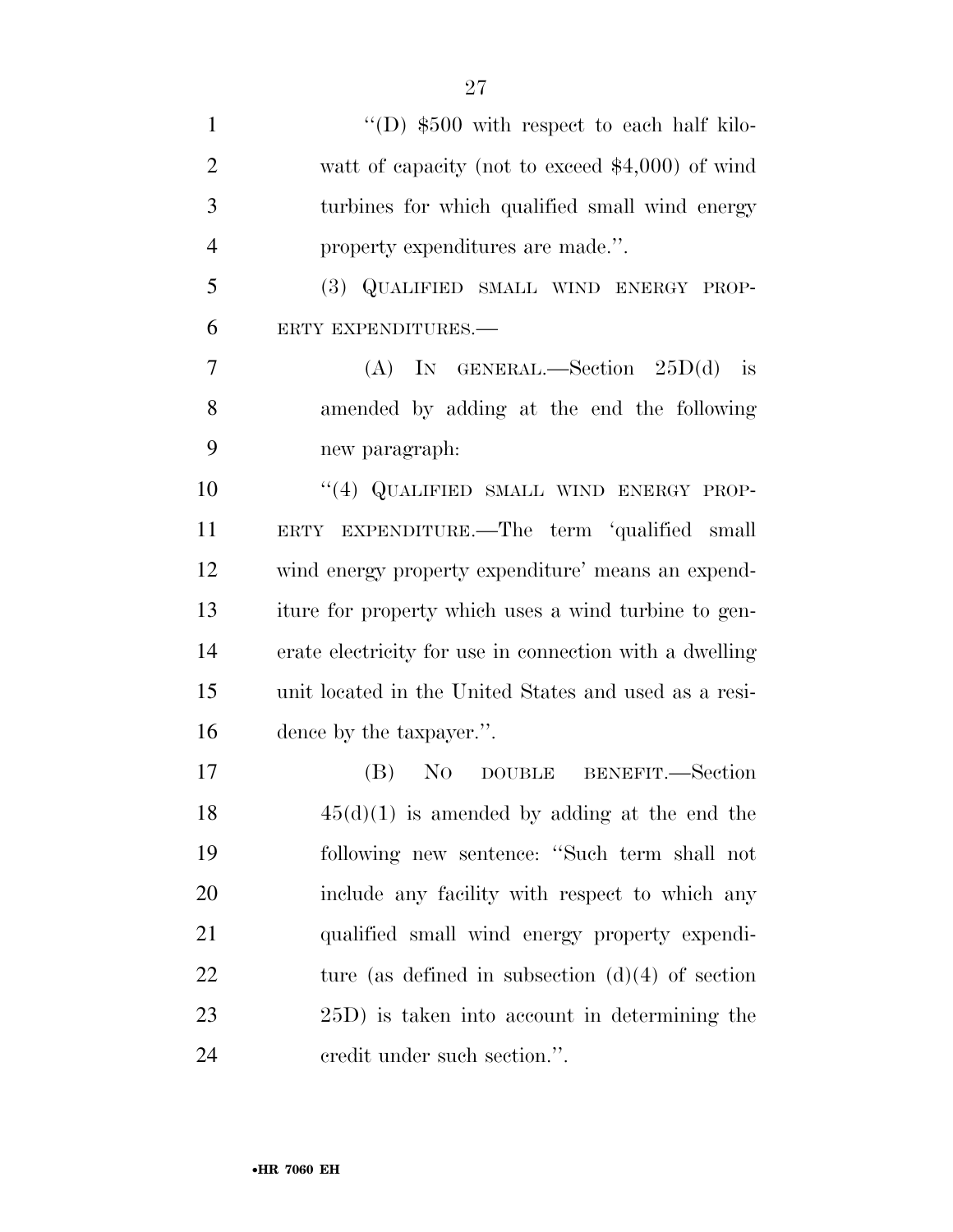| $\mathbf{1}$   | (4) MAXIMUM EXPENDITURES IN CASE<br>$\mathrm{OF}% \left( \mathcal{N}\right)$ |
|----------------|------------------------------------------------------------------------------|
| $\overline{2}$ | $OCCUPANCY. - Section 25D(e)(4)(A)$<br>is<br><b>JOINT</b>                    |
| 3              | amended by striking "and" at the end of clause (ii),                         |
| $\overline{4}$ | by striking the period at the end of clause (iii) and                        |
| 5              | inserting ", and", and by adding at the end the fol-                         |
| 6              | lowing new clause:                                                           |
| 7              | "(iv) $$1,667$ in the case of each half                                      |
| 8              | kilowatt of capacity (not to exceed                                          |
| 9              | $$13,333$ of wind turbines for which quali-                                  |
| 10             | fied small wind energy property expendi-                                     |
| 11             | tures are made.".                                                            |
| 12             | (d) CREDIT FOR GEOTHERMAL HEAT PUMP SYS-                                     |
| 13             | TEMS.-                                                                       |
| 14             | (1) IN GENERAL.—Section $25D(a)$ , as amended                                |
| 15             | by subsection (c), is amended by striking "and" at                           |
| 16             | the end of paragraph $(3)$ , by striking the period at                       |
| 17             | the end of paragraph (4) and inserting ", and", and                          |
| 18             | by adding at the end the following new paragraph.                            |
| 19             | $\degree$ (5) 30 percent of the qualified geothermal                         |
| 20             | heat pump property expenditures made by the tax-                             |
| 21             | payer during such year.".                                                    |
| 22             | LIMITATION.—Section $25D(b)(1)$ ,<br>(2)<br>$\rm as$                         |
| 23             | amended by subsection (c), is amended by striking                            |
| 24             | "and" at the end of subparagraph $(C)$ , by striking                         |
| 25             |                                                                              |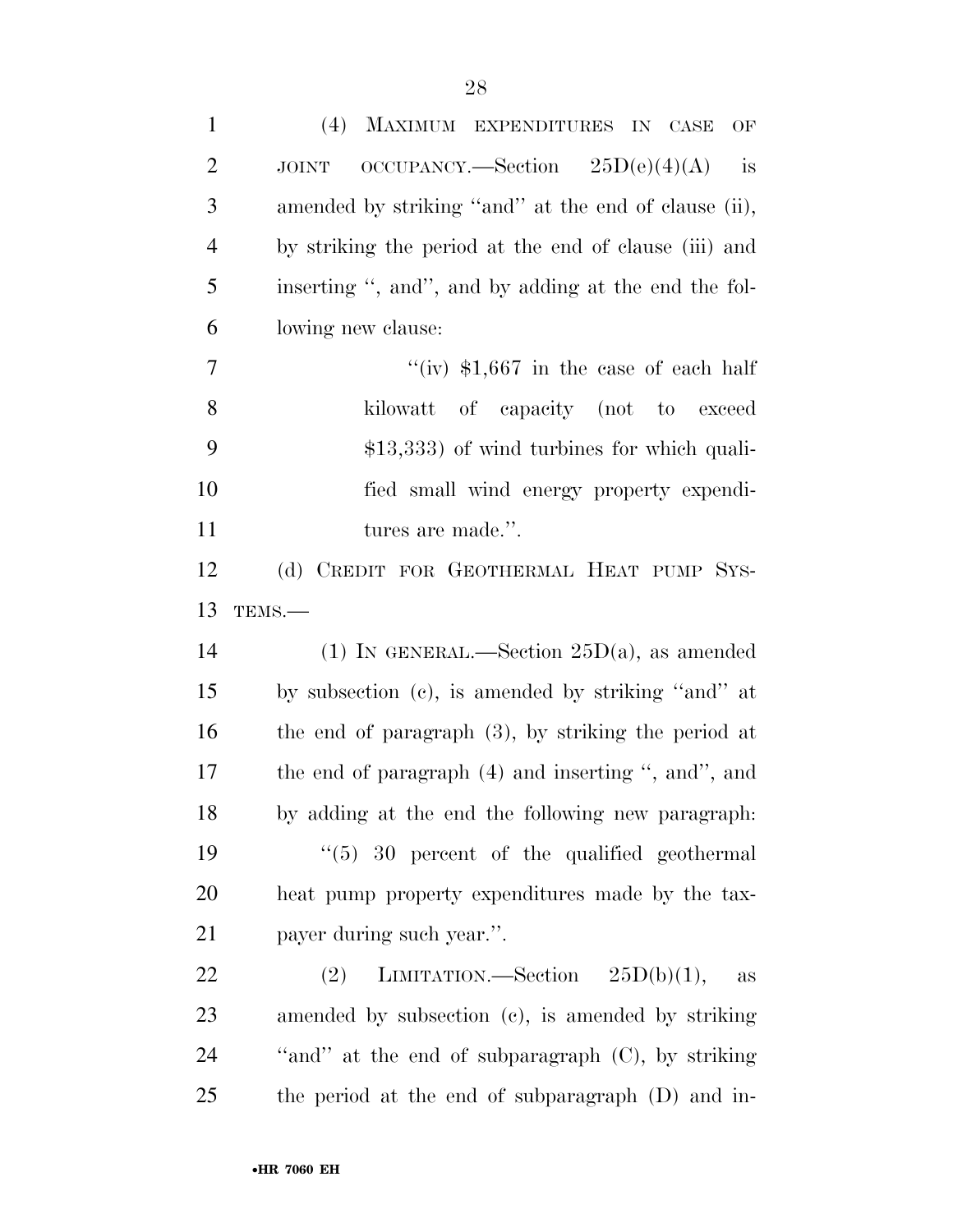| $\mathbf{1}$   | serting ", and", and by adding at the end the fol- |
|----------------|----------------------------------------------------|
| $\overline{2}$ | lowing new subparagraph.                           |
| 3              | "(E) $$2,000$ with respect to any qualified        |
| $\overline{4}$ | geothermal heat pump property expenditures.".      |
| 5              | (3) QUALIFIED GEOTHERMAL<br><b>HEAT</b><br>PUMP    |
| 6              | PROPERTY EXPENDITURE.—Section $25D(d)$ , as        |
| 7              | amended by subsection (c), is amended by adding at |
| 8              | the end the following new paragraph.               |
| 9              | "(5) QUALIFIED GEOTHERMAL HEAT PUMP                |
| 10             | PROPERTY EXPENDITURE.                              |
| 11             | "(A) IN GENERAL.—The term 'qualified               |
| 12             | geothermal heat pump property expenditure'         |
| 13             | means an expenditure for qualified geothermal      |
| 14             | heat pump property installed on or in connec-      |
| 15             | tion with a dwelling unit located in the United    |
| 16             | States and used as a residence by the taxpayer.    |
| 17             | $\lq\lq (B)$ QUALIFIED GEOTHERMAL<br><b>HEAT</b>   |
| 18             | PUMP PROPERTY.—The term 'qualified geo-            |
| 19             | thermal heat pump property' means any equip-       |
| 20             | ment which-                                        |
| 21             | "(i) uses the ground or ground water               |
| 22             | as a thermal energy source to heat the             |
| 23             | dwelling unit referred to in subparagraph          |
| 24             | $(A)$ or as a thermal energy sink to cool          |
| 25             | such dwelling unit, and                            |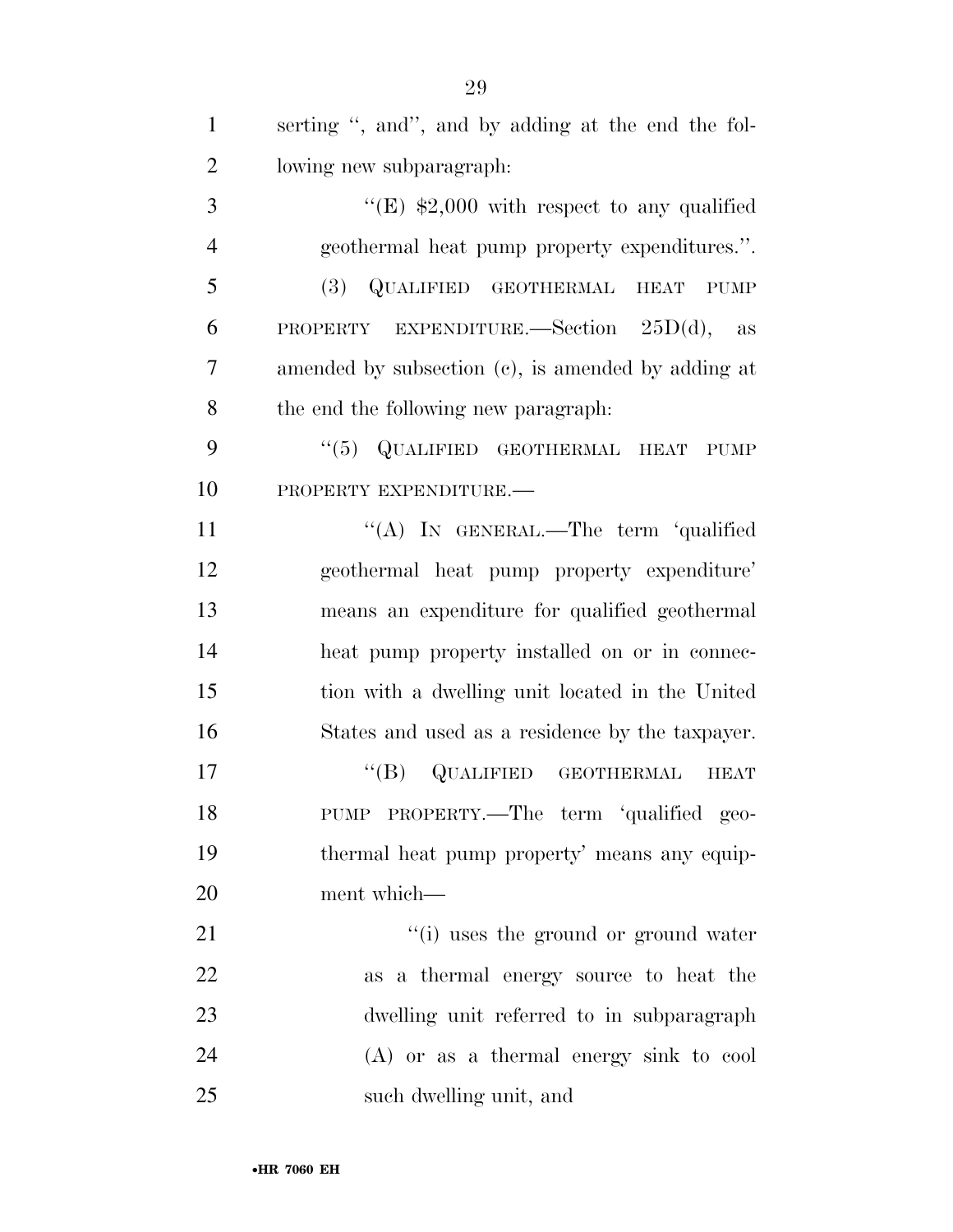| $\mathbf{1}$   | "(ii) meets the requirements of the                       |
|----------------|-----------------------------------------------------------|
| $\overline{2}$ | Energy Star program which are in effect                   |
| 3              | at the time that the expenditure for such                 |
| $\overline{4}$ | equipment is made.".                                      |
| 5              | (4)<br>MAXIMUM EXPENDITURES IN CASE<br>OF                 |
| 6              | OCCUPANCY.—Section $25D(e)(4)(A)$ ,<br><b>JOINT</b><br>as |
| 7              | amended by subsection (c), is amended by striking         |
| 8              | "and" at the end of clause (iii), by striking the pe-     |
| 9              | riod at the end of clause (iv) and inserting ", and",     |
| 10             | and by adding at the end the following new clause:        |
| 11             | "(v) $$6,667$ in the case of any quali-                   |
| 12             | fied geothermal heat pump property ex-                    |
| 13             | penditures.".                                             |
| 14             | (e) CREDIT ALLOWED AGAINST ALTERNATIVE MIN-               |
| 15             | IMUM TAX.-                                                |
| 16             | (1) IN GENERAL.—Subsection (c) of section                 |
| 17             | 25D is amended to read as follows:                        |
| 18             | "(c) LIMITATION BASED ON AMOUNT OF TAX;                   |
| 19             | CARRYFORWARD OF UNUSED CREDIT.                            |
| 20             | "(1) LIMITATION BASED ON AMOUNT<br>OF                     |
| 21             | TAX.—In the case of a taxable year to which section       |
| 22             | $26(a)(2)$ does not apply, the credit allowed under       |
| 23             | subsection (a) for the taxable year shall not exceed      |
|                |                                                           |

the excess of—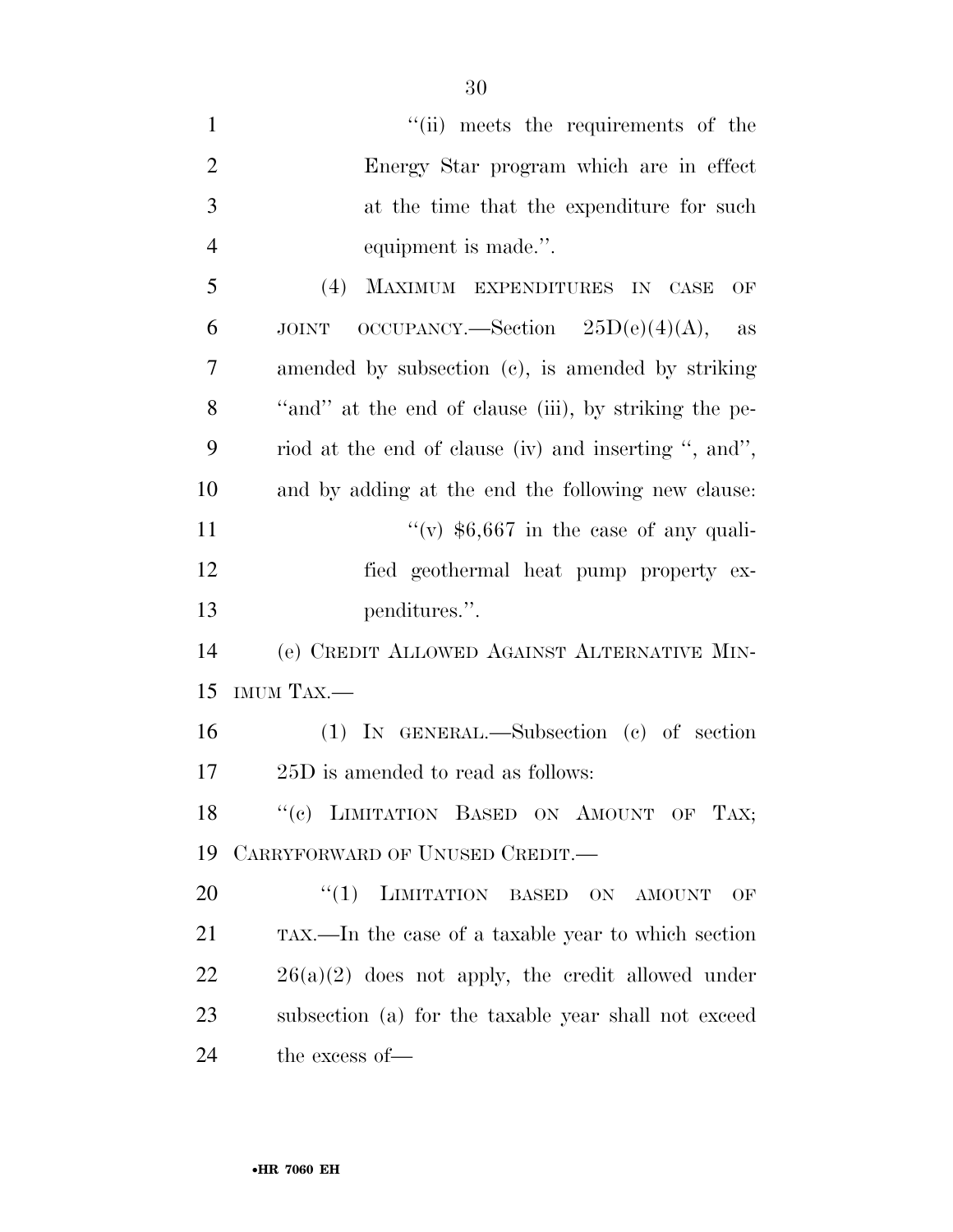| $\mathbf{1}$   | "(A) the sum of the regular tax liability          |
|----------------|----------------------------------------------------|
| $\overline{2}$ | (as defined in section $26(b)$ ) plus the tax im-  |
| 3              | posed by section 55, over                          |
| $\overline{4}$ | $\lq\lq$ (B) the sum of the credits allowable      |
| 5              | under this subpart (other than this section) and   |
| 6              | section 27 for the taxable year.                   |
| $\overline{7}$ | "(2) CARRYFORWARD OF UNUSED CREDIT.—               |
| 8              | "(A) RULE FOR YEARS IN WHICH ALL                   |
| 9              | PERSONAL CREDITS ALLOWED AGAINST REG-              |
| 10             | ULAR AND ALTERNATIVE MINIMUM TAX.—In               |
| 11             | the case of a taxable year to which section        |
| 12             | $26(a)(2)$ applies, if the credit allowable under  |
| 13             | subsection (a) exceeds the limitation imposed by   |
| 14             | section $26(a)(2)$ for such taxable year reduced   |
| 15             | by the sum of the credits allowable under this     |
| 16             | subpart (other than this section), such excess     |
| 17             | shall be carried to the succeeding taxable year    |
| 18             | and added to the credit allowable under sub-       |
| 19             | section (a) for such succeeding taxable year.      |
| 20             | "(B) RULE FOR OTHER YEARS.—In the                  |
| 21             | case of a taxable year to which section $26(a)(2)$ |
| 22             | does not apply, if the credit allowable under      |
| 23             | subsection (a) exceeds the limitation imposed by   |
| 24             | paragraph (1) for such taxable year, such ex-      |

cess shall be carried to the succeeding taxable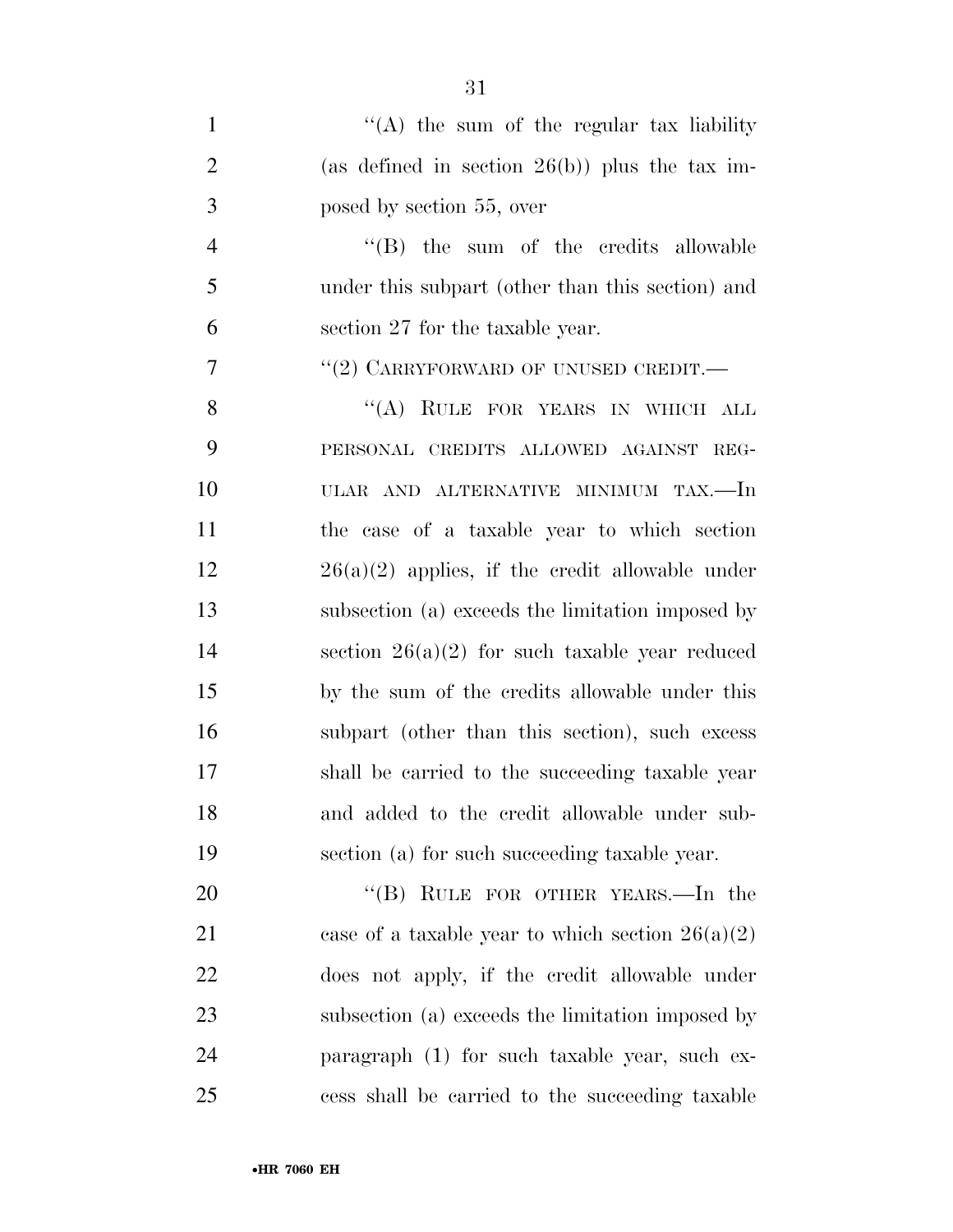| $\mathbf{1}$   | year and added to the credit allowable under            |
|----------------|---------------------------------------------------------|
| $\overline{2}$ | subsection (a) for such succeeding taxable              |
| 3              | year.".                                                 |
| $\overline{4}$ | (2) CONFORMING AMENDMENTS.—                             |
| 5              | (A) Section $23(b)(4)(B)$ is amended by in-             |
| 6              | serting "and section 25D" after "this section".         |
| 7              | (B) Section $24(b)(3)(B)$ is amended by                 |
| 8              | striking "and 25B" and inserting ", 25B, and            |
| 9              | $25D$ ".                                                |
| 10             | (C) Section $25B(g)(2)$ is amended by strik-            |
| 11             | ing "section 23" and inserting "sections 23 and         |
| 12             | $25D$ ".                                                |
| 13             | (D) Section $26(a)(1)$ is amended by strik-             |
| 14             | ing "and 25B" and inserting "25B, and 25D".             |
| 15             | (f) EFFECTIVE DATE.—                                    |
| 16             | (1) IN GENERAL.—Except as provided in para-             |
| 17             | $graph (2)$ , the amendments made by this section       |
| 18             | shall apply to taxable years beginning after Decem-     |
| 19             | ber 31, 2007.                                           |
| 20             | (2) SOLAR ELECTRIC PROPERTY LIMITATION.—                |
| 21             | The amendments made by subsection (b) shall apply       |
| 22             | to property placed in service after the date of the en- |
| 23             | actment of this Act, in taxable years ending after      |
| 24             | such date.                                              |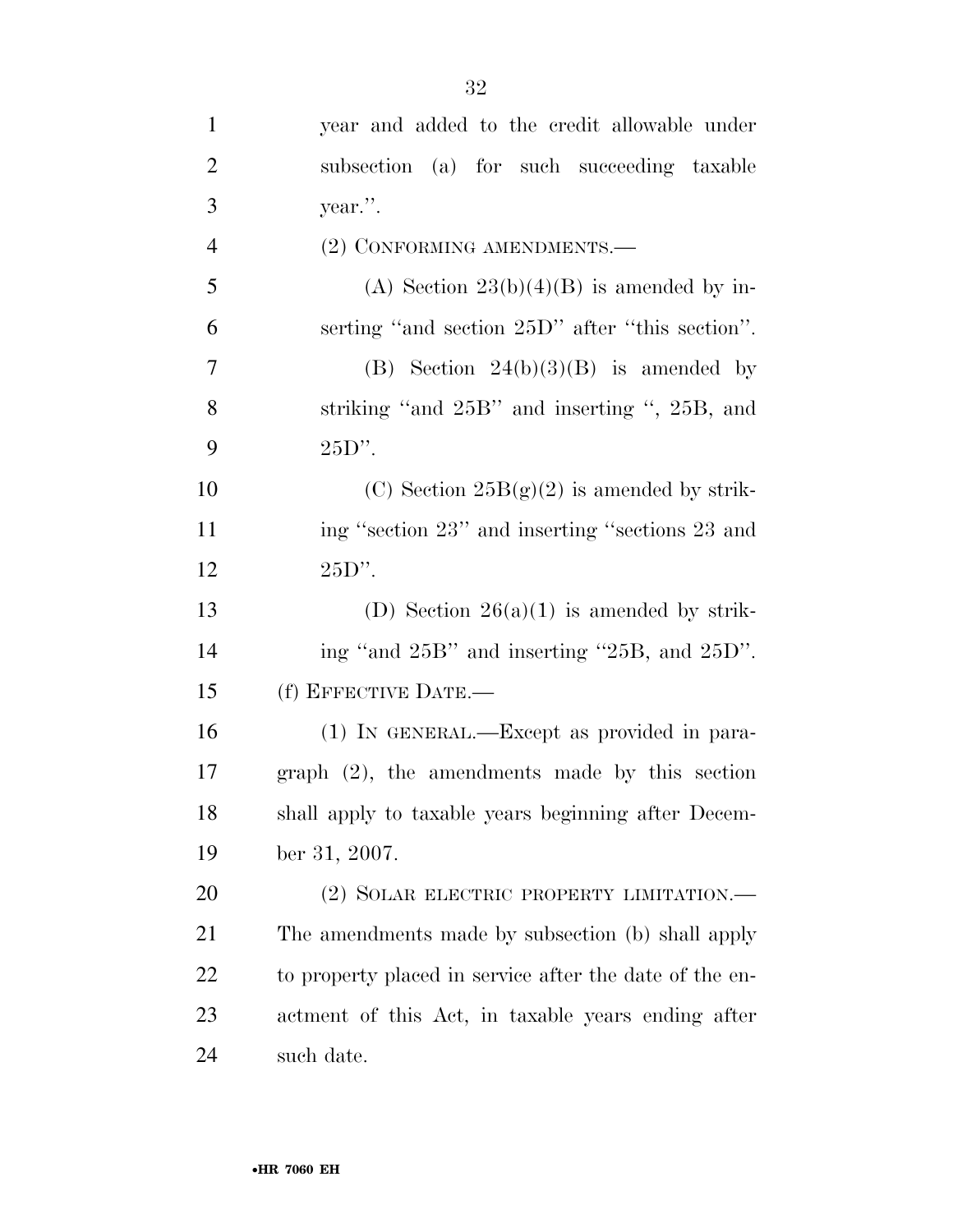| $\mathbf{1}$   | (3) APPLICATION OF EGTRRA SUNSET.—The                      |
|----------------|------------------------------------------------------------|
| $\overline{2}$ | amendments made by subparagraphs $(A)$ and $(B)$ of        |
| 3              | subsection (e)(2) shall be subject to title IX of the      |
| 4              | Economic Growth and Tax Relief Reconciliation Act          |
| 5              | of 2001 in the same manner as the provisions of            |
| 6              | such Act to which such amendments relate.                  |
| 7              | SEC. 105. SPECIAL RULE TO IMPLEMENT FERC AND STATE         |
| 8              | ELECTRIC RESTRUCTURING POLICY.                             |
| 9              | (a) EXTENSION FOR QUALIFIED ELECTRIC UTILI-                |
| 10             | TIES.-                                                     |
| 11             | $(1)$ IN GENERAL.—Paragraph $(3)$ of section               |
| 12             | $451(i)$ is amended by inserting "(before January 1,       |
| 13             | 2010, in the case of a qualified electric utility)"        |
| 14             | after "January 1, 2008".                                   |
| 15             | (2) QUALIFIED ELECTRIC UTILITY.—Subsection                 |
| 16             | (i) of section 451 is amended by redesignating para-       |
| 17             | graphs $(6)$ through $(10)$ as paragraphs $(7)$ through    |
| 18             | (11), respectively, and by inserting after paragraph       |
| 19             | (5) the following new paragraph:                           |
| 20             | "(6) QUALIFIED ELECTRIC UTILITY.—For pur-                  |
| 21             | poses of this subsection, the term 'qualified electric     |
| 22             | utility' means a person that, as of the date of the        |
| 23             | qualifying electric transmission transaction,<br><i>is</i> |
| 24             | vertically integrated, in that it is both—                 |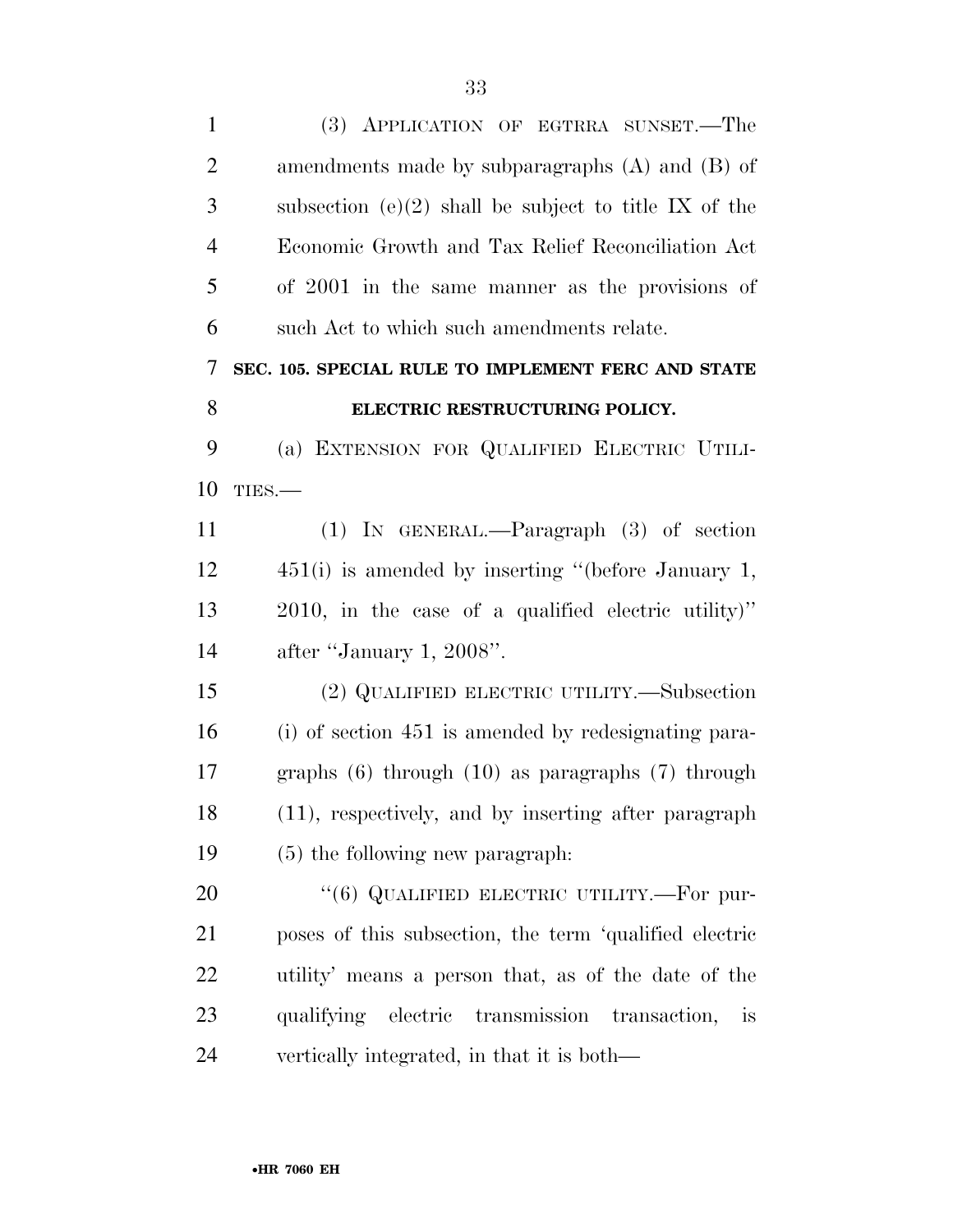| $\mathbf{1}$   | "(A) a transmitting utility (as defined in                   |
|----------------|--------------------------------------------------------------|
| $\overline{2}$ | section $3(23)$ of the Federal Power Act $(16)$              |
| 3              | U.S.C. $796(23)$ ) with respect to the trans-                |
| $\overline{4}$ | mission facilities to which the election under               |
| 5              | this subsection applies, and                                 |
| 6              | $\lq\lq (B)$ an electric utility (as defined in sec-         |
| $\overline{7}$ | tion $3(22)$ of the Federal Power Act (16 U.S.C.             |
| 8              | $796(22))$                                                   |
| 9              | (b)<br>EXTENSION OF PERIOD FOR TRANSFER OF                   |
| 10             | OPERATIONAL CONTROL AUTHORIZED BY FERC.                      |
| 11             | Clause (ii) of section $451(i)(4)(B)$ is amended by striking |
|                | 12 "December 31, 2007" and inserting "the date which is      |
| 13             | 4 years after the close of the taxable year in which the     |
| 14             | transaction occurs".                                         |
| 15             | (c) PROPERTY LOCATED OUTSIDE THE UNITED                      |
| 16             | STATES NOT TREATED AS EXEMPT UTILITY PROP-                   |
|                | 17 ERTY.—Paragraph (5) of section 451(i) is amended by       |
| 18             | adding at the end the following new subparagraph:            |
| 19             | "(C) EXCEPTION FOR PROPERTY LOCATED                          |
| 20             | OUTSIDE THE UNITED STATES.—The term 'ex-                     |
| 21             | empt utility property' shall not include any                 |
| 22             | property which is located outside the United                 |
| 23             | States.".                                                    |
| 24             | (d) EFFECTIVE DATES.—                                        |
|                |                                                              |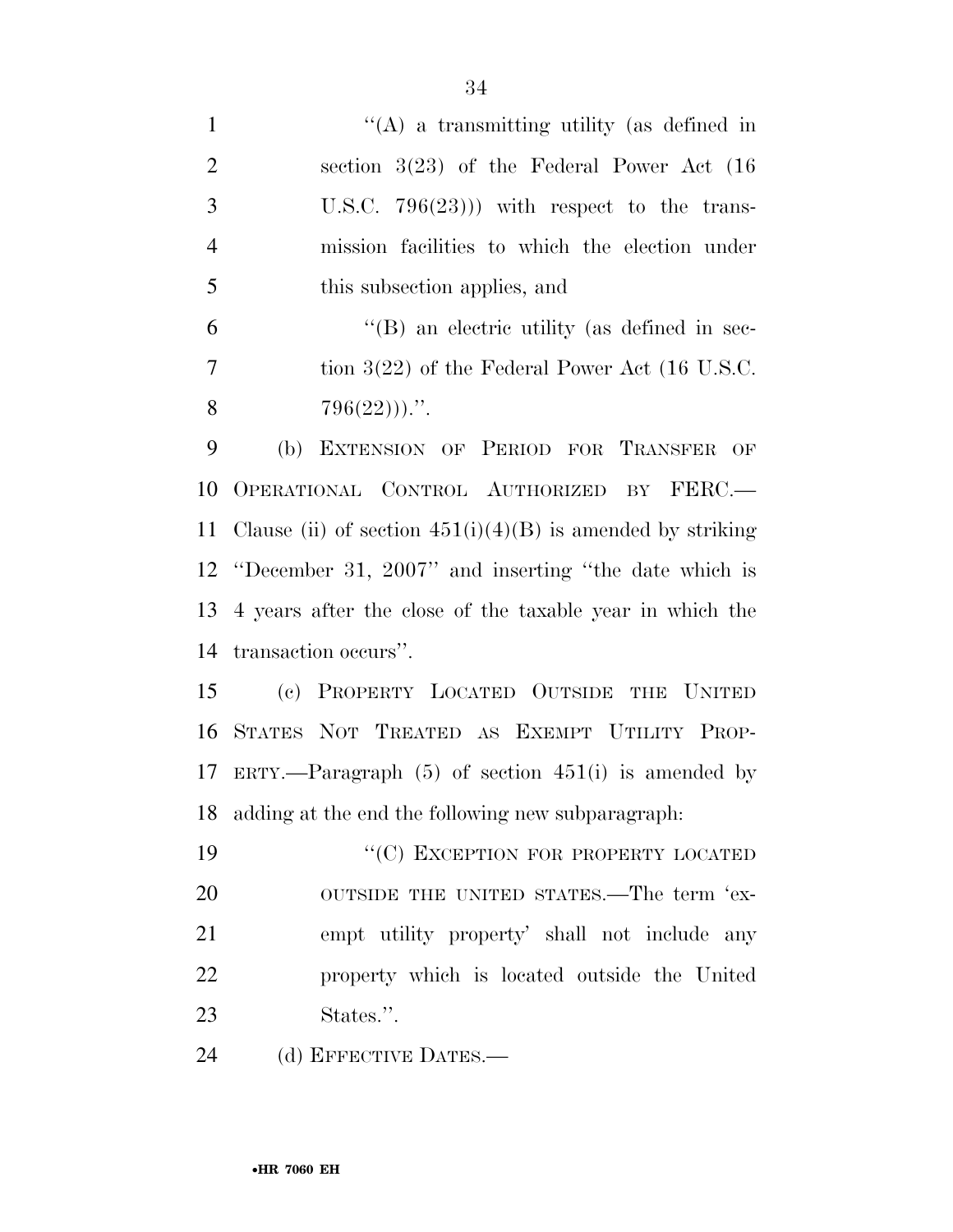(1) EXTENSION.—The amendments made by subsection (a) shall apply to transactions after De- cember 31, 2007. (2) TRANSFERS OF OPERATIONAL CONTROL.— The amendment made by subsection (b) shall take effect as if included in section 909 of the American Jobs Creation Act of 2004. (3) EXCEPTION FOR PROPERTY LOCATED OUT- SIDE THE UNITED STATES.—The amendment made by subsection (c) shall apply to transactions after the date of the enactment of this Act. **PART 2—CARBON MITIGATION PROVISIONS SEC. 111. EXPANSION AND MODIFICATION OF ADVANCED COAL PROJECT INVESTMENT CREDIT.**  (a) MODIFICATION OF CREDIT AMOUNT.—Section  $48A(a)$  is amended by striking "and" at the end of para- graph (1), by striking the period at the end of paragraph (2) and inserting '', and'', and by adding at the end the following new paragraph:  $(3)$  30 percent of the qualified investment for such taxable year in the case of projects described 22 in clause (iii) of subsection  $(d)(3)(B)$ .". (b) EXPANSION OF AGGREGATE CREDITS.—Section 48A(d)(3)(A) is amended by striking ''\$1,300,000,000'' and inserting ''\$2,250,000,000''.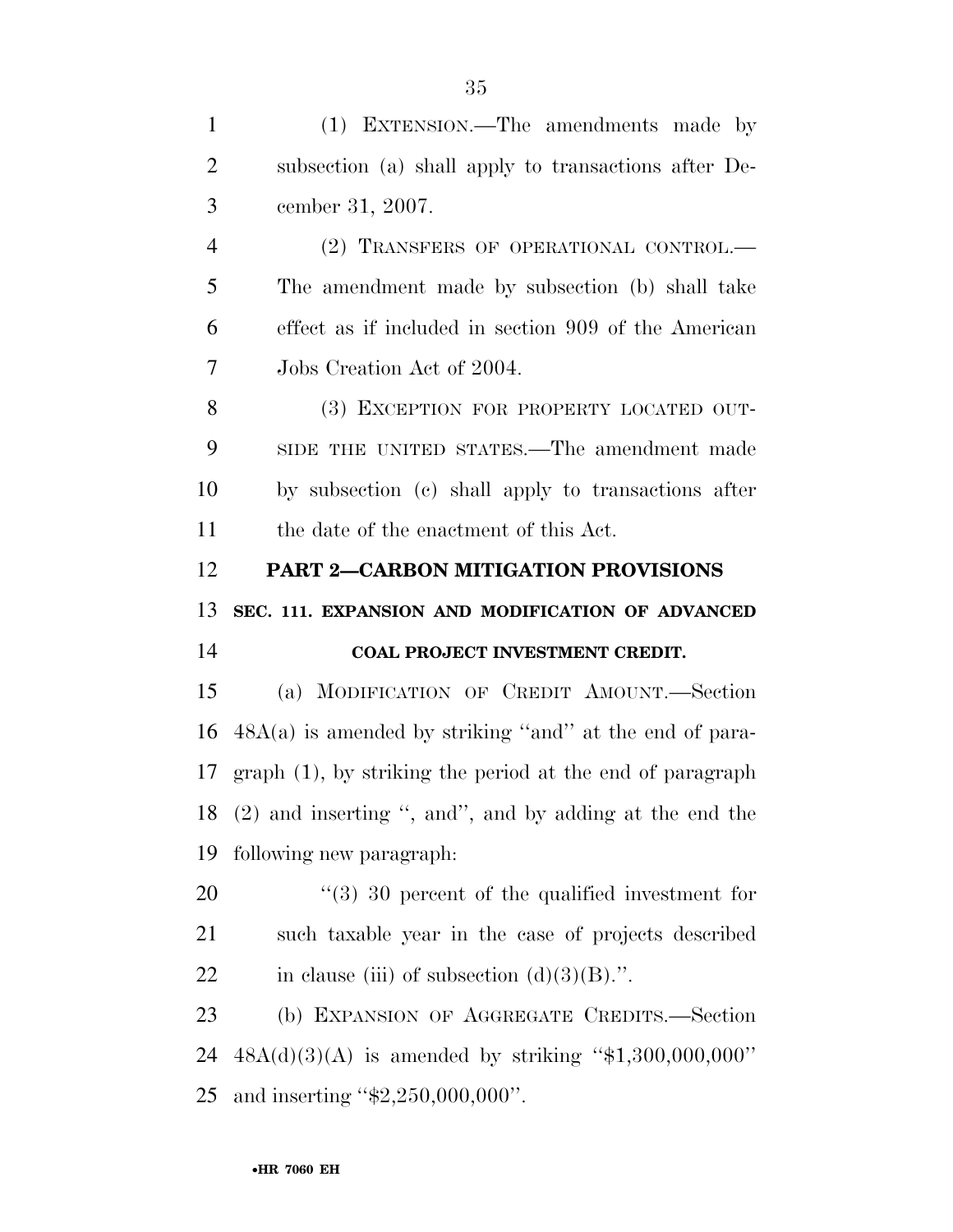| $\mathbf{1}$   | (c) AUTHORIZATION OF ADDITIONAL PROJECTS.—                |
|----------------|-----------------------------------------------------------|
| $\overline{2}$ | (1) IN GENERAL.—Subparagraph (B) of section               |
| 3              | $48A(d)(3)$ is amended to read as follows:                |
| $\overline{4}$ | "(B) PARTICULAR PROJECTS.—Of the dol-                     |
| 5              | $\alpha$ lar amount in subparagraph $(A)$ , the Secretary |
| 6              | is authorized to certify—                                 |
| 7              | $\cdot$ (i) \$800,000,000 for integrated gas-             |
| 8              | ification combined cycle projects the appli-              |
| 9              | cation for which is submitted during the                  |
| 10             | period described in paragraph $(2)(A)(i)$ ,               |
| 11             | "(ii) $$500,000,000$ for projects which                   |
| 12             | use other advanced coal-based generation                  |
| 13             | technologies the application for which is                 |
| 14             | submitted during the period described in                  |
| 15             | paragraph $(2)(A)(i)$ , and                               |
| 16             | "(iii) $$950,000,000$ for advanced coal-                  |
| 17             | based generation technology projects the                  |
| 18             | application for which is submitted during                 |
| 19             | period described in<br>the<br>paragraph                   |
| 20             | $(2)(A)(ii)$ .".                                          |
| 21             | (2) APPLICATION PERIOD FOR ADDITIONAL                     |
| 22             | PROJECTS.—Subparagraph (A) of section $48A(d)(2)$         |
| 23             | is amended to read as follows:                            |
| 24             | "(A) APPLICATION PERIOD.—Each appli-                      |
| 25             | cant for certification under this paragraph shall         |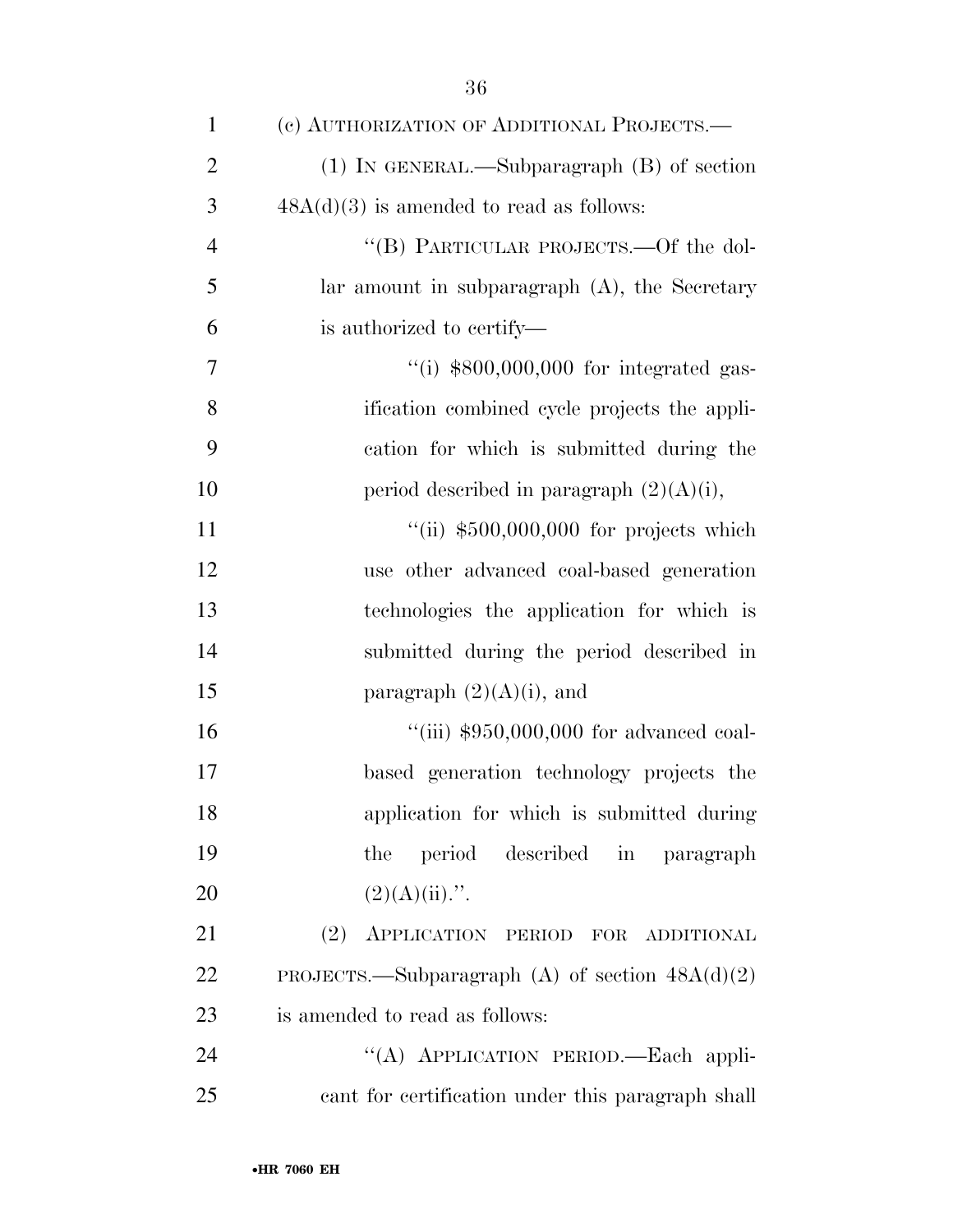| $\mathbf{1}$   | submit an application meeting the requirements      |
|----------------|-----------------------------------------------------|
| $\overline{2}$ | of subparagraph (B). An applicant may only          |
| 3              | submit an application—                              |
| $\overline{4}$ | "(i) for an allocation from the dollar              |
| 5              | amount specified in clause (i) or (ii) of           |
| 6              | paragraph $(3)(B)$ during the 3-year period         |
| $\overline{7}$ | beginning on the date the Secretary estab-          |
| 8              | lishes the program under paragraph $(1)$ ,          |
| 9              | and                                                 |
| 10             | "(ii) for an allocation from the dollar             |
| 11             | amount specified in paragraph $(3)(B)(iii)$         |
| 12             | during the 3-year period beginning at the           |
| 13             | earlier of the termination of the period de-        |
| 14             | scribed in clause (i) or the date prescribed        |
| 15             | by the Secretary.".                                 |
| 16             | (3) CAPTURE AND SEQUESTRATION OF CARBON             |
| 17             | DIOXIDE EMISSIONS REQUIREMENT.-                     |
| 18             | (A) IN GENERAL.—Section $48A(e)(1)$ is              |
| 19             | amended by striking "and" at the end of sub-        |
| 20             | paragraph (E), by striking the period at the        |
| 21             | end of subparagraph $(F)$ and inserting "; and",    |
| 22             | and by adding at the end the following new sub-     |
| 23             | paragraph:                                          |
| 24             | $\lq\lq(G)$ in the case of any project the applica- |
| 25             | tion for which is submitted during the period       |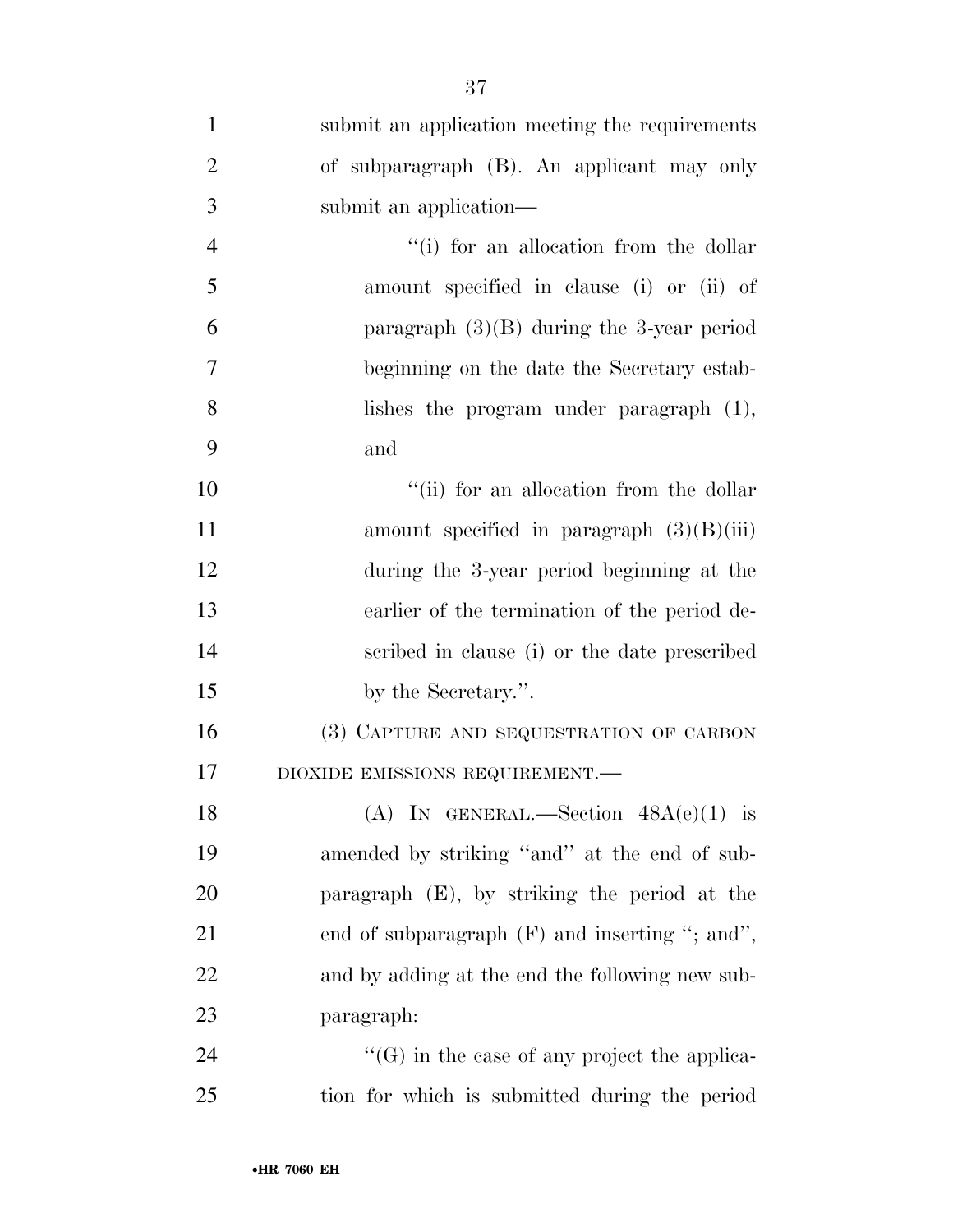| $\mathbf{1}$   | described in subsection $(d)(2)(A)(ii)$ , the project      |
|----------------|------------------------------------------------------------|
| $\overline{2}$ | includes equipment which separates and seques-             |
| 3              | ters at least 65 percent (70 percent in the case           |
| $\overline{4}$ | of an application for reallocated credits under            |
| 5              | subsection $(d)(4)$ of such project's total carbon         |
| 6              | dioxide emissions.".                                       |
| 7              | (B) HIGHEST<br>PRIORITY FOR PROJECTS                       |
| 8              | SEQUESTER CARBON DIOXIDE<br>WHICH<br>EMIS-                 |
| 9              | $SIONS$ . Section $48A(e)(3)$ is amended by strik-         |
| 10             | ing "and" at the end of subparagraph (A)(iii),             |
| 11             | by striking the period at the end of subpara-              |
| 12             | graph $(B)(iii)$ and inserting ", and", and by             |
| 13             | adding at the end the following new subpara-               |
| 14             | graph:                                                     |
| 15             | "(C) give highest priority to projects with                |
| 16             | the greatest separation and sequestration per-             |
| 17             | centage of total carbon dioxide emissions.".               |
| 18             | (C) RECAPTURE OF CREDIT FOR FAILURE                        |
| 19             | TO SEQUESTER.—Section 48A is amended by                    |
| 20             | adding at the end the following new subsection:            |
| 21             | "(i) RECAPTURE OF CREDIT FOR FAILURE TO SE-                |
| 22             | QUESTER.—The Secretary shall provide for recapturing       |
| 23             | the benefit of any credit allowable under subsection (a)   |
| 24             | with respect to any project which fails to attain or main- |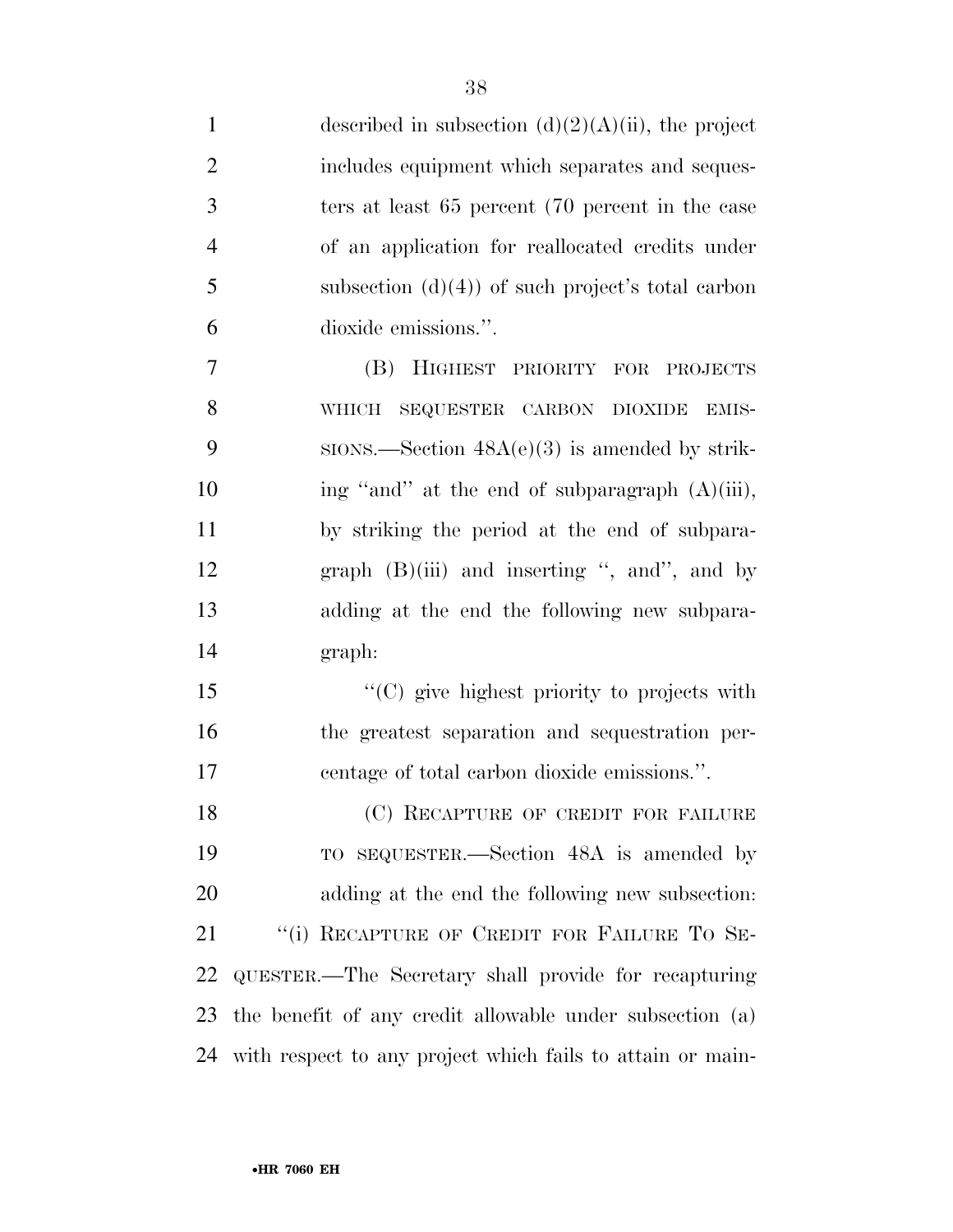| $\overline{2}$ | section (e) $(1)(G)$ .".                                |
|----------------|---------------------------------------------------------|
| 3              | (4) ADDITIONAL PRIORITY FOR<br><b>RESEARCH</b>          |
| $\overline{4}$ | PARTNERSHIPS.—Section $48A(e)(3)(B)$ , as amended       |
| 5              | by paragraph $(3)(B)$ , is amended—                     |
| 6              | $(A)$ by striking "and" at the end of clause            |
| 7              | (ii),                                                   |
| 8              | (B) by redesignating clause (iii) as clause             |
| 9              | $(iv)$ , and                                            |
| 10             | (C) by inserting after clause (ii) the fol-             |
| 11             | lowing new clause:                                      |
| 12             | "(iii) applicant participants who have                  |
| 13             | a research partnership with an eligible edu-            |
| 14             | cational institution (as defined in section             |
| 15             | $529(e)(5)$ , and".                                     |
| 16             | (5) CLERICAL AMENDMENT.—Section $48A(e)(3)$             |
| 17             | is amended by striking "INTEGRATED GASIFICATION         |
| 18             | COMBINED CYCLE" in the heading and inserting            |
| 19             | "CERTAIN".                                              |
| 20             | (d) DISCLOSURE OF ALLOCATIONS.—Section 48A(d)           |
| 21             | is amended by adding at the end the following new para- |
| 22             | graph:                                                  |
| 23             | "(5) DISCLOSURE OF ALLOCATIONS.—The Sec-                |
| 24             | retary shall, upon making a certification under this    |
| 25             | subsection or section 48B(d), publicly disclose the     |

tain the separation and sequestration requirements of sub-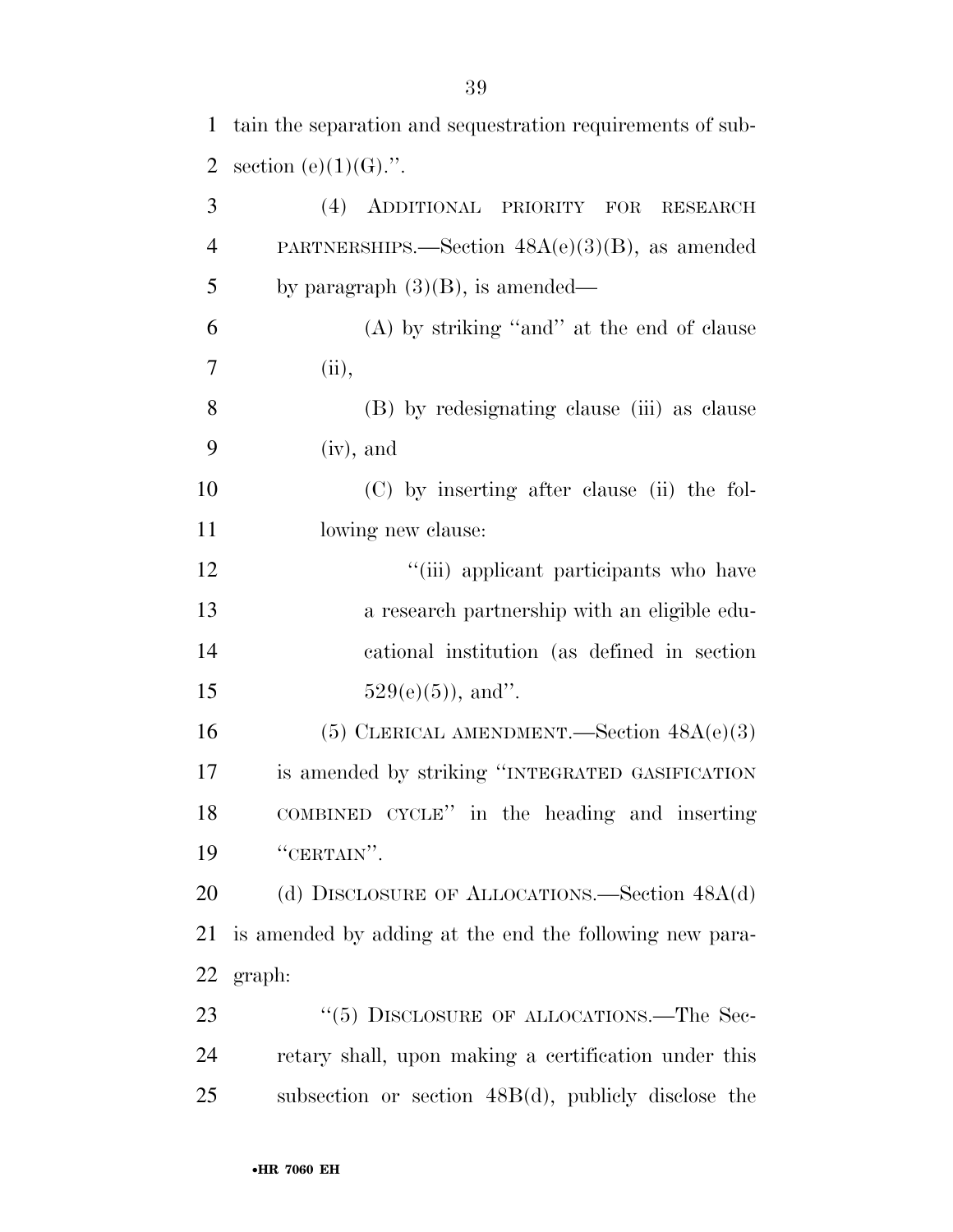| $\mathbf{1}$   | identity of the applicant and the amount of the cred-          |
|----------------|----------------------------------------------------------------|
| $\overline{2}$ | it certified with respect to such applicant.".                 |
| 3              | (e) EFFECTIVE DATES.—                                          |
| $\overline{4}$ | (1) IN GENERAL.—Except as otherwise pro-                       |
| 5              | vided in this subsection, the amendments made by               |
| 6              | this section shall apply to credits the application for        |
| 7              | which is submitted during the period described in              |
| 8              | section $48A(d)(2)(A)(ii)$ of the Internal Revenue             |
| 9              | Code of 1986 and which are allocated or reallocated            |
| 10             | after the date of the enactment of this Act.                   |
| 11             | (2)<br>DISCLOSURE OF ALLOCATIONS.—The                          |
| 12             | amendment made by subsection (d) shall apply to                |
| 13             | certifications made after the date of the enactment            |
| 14             | of this Act.                                                   |
| 15             | (3) CLERICAL AMENDMENT.—The amendment                          |
| 16             | made by subsection $(c)(5)$ shall take effect as if in-        |
| 17             | cluded in the amendment made by section $1307(b)$              |
| 18             | of the Energy Tax Incentives Act of 2005.                      |
| 19             | SEC. 112. EXPANSION AND MODIFICATION OF COAL GASIFI-           |
| 20             | <b>CATION INVESTMENT CREDIT.</b>                               |
| 21             | (a) MODIFICATION OF CREDIT AMOUNT.-Section                     |
| 22             | $48B(a)$ is amended by inserting "(30 percent in the case      |
| 23             | of credits allocated under subsection $(d)(1)(B)$ " after "20" |
| 24             | percent".                                                      |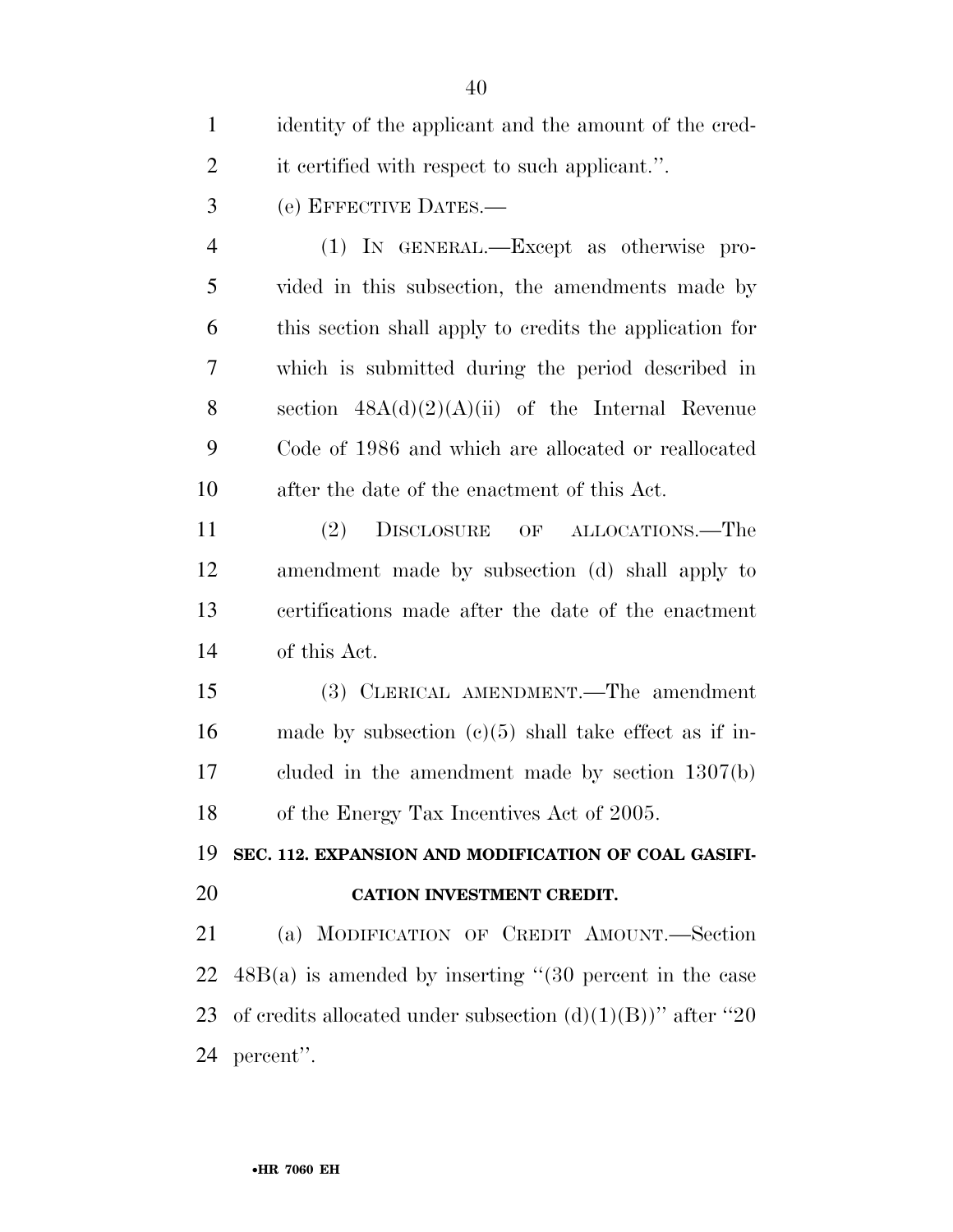(b) EXPANSION OF AGGREGATE CREDITS.—Section 48B(d)(1) is amended by striking ''shall not exceed \$350,000,000'' and all that follows and inserting ''shall not exceed—

5  $((A) \$350,000,000, \text{plus})$ 

 $"({\rm B})$  \$150,000,000 for qualifying gasifi- cation projects that include equipment which separates and sequesters at least 75 percent of such project's total carbon dioxide emissions.''. (c) RECAPTURE OF CREDIT FOR FAILURE TO SE- QUESTER.—Section 48B is amended by adding at the end the following new subsection:

13 "(f) RECAPTURE OF CREDIT FOR FAILURE TO SE- QUESTER.—The Secretary shall provide for recapturing the benefit of any credit allowable under subsection (a) with respect to any project which fails to attain or main- tain the separation and sequestration requirements for 18 such project under subsection  $(d)(1)$ .".

 (d) SELECTION PRIORITIES.—Section 48B(d) is amended by adding at the end the following new para-graph:

 ''(4) SELECTION PRIORITIES.—In determining which qualifying gasification projects to certify under this section, the Secretary shall—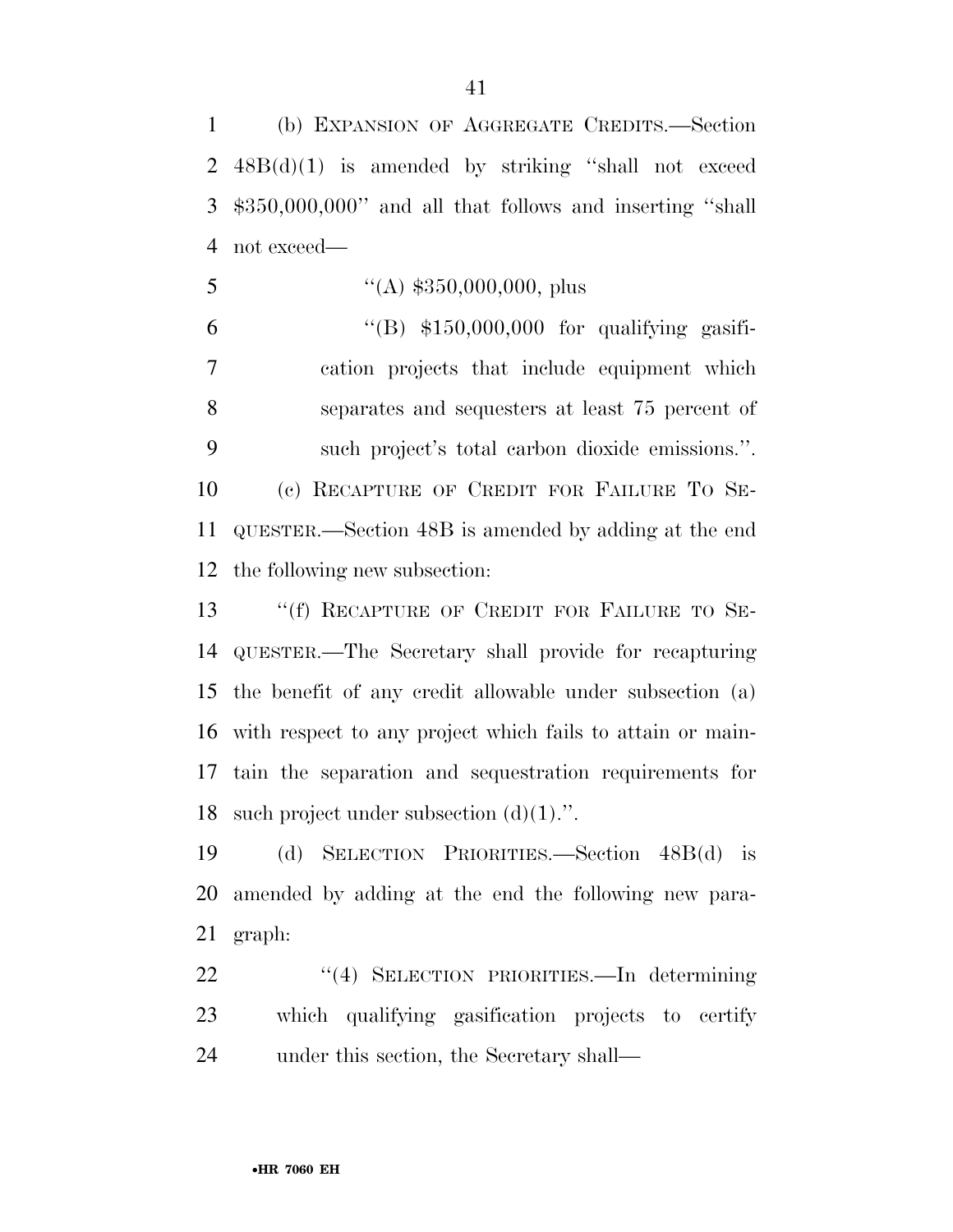| $\mathbf{1}$   | $\lq\lq$ (A) give highest priority to projects with          |
|----------------|--------------------------------------------------------------|
| $\overline{2}$ | the greatest separation and sequestration per-               |
| 3              | centage of total carbon dioxide emissions, and               |
| $\overline{4}$ | "(B) give high priority to applicant partici-                |
| 5              | pants who have a research partnership with an                |
| 6              | eligible educational institution (as defined in              |
| 7              | section $529(e)(5)$ .".                                      |
| 8              | (e) EFFECTIVE DATE.—The amendments made by                   |
| 9              | this section shall apply to credits described in section     |
| 10             | $48B(d)(1)(B)$ of the Internal Revenue Code of 1986 which    |
| 11             | are allocated or reallocated after the date of the enactment |
| 12             | of this Act.                                                 |
|                |                                                              |
| 13             | SEC. 113. TEMPORARY INCREASE IN COAL EXCISE TAX.             |
| 14             | Paragraph $(2)$ of section $4121(e)$ is amended—             |
| 15             | $(1)$ by striking "January 1, 2014" in subpara-              |
| 16             | graph (A) and inserting "December 31, 2018", and             |
| 17             | $(2)$ by striking "January 1 after 1981" in sub-             |
| 18             | paragraph (B) and inserting "December 31 after               |
| 19             | $2007$ ".                                                    |
| 20             | SEC. 114. SPECIAL RULES FOR REFUND OF THE COAL EX-           |
| 21             | CISE TAX TO CERTAIN COAL PRODUCERS                           |
| 22             | AND EXPORTERS.                                               |
| 23             | $(a)$ REFUND.—                                               |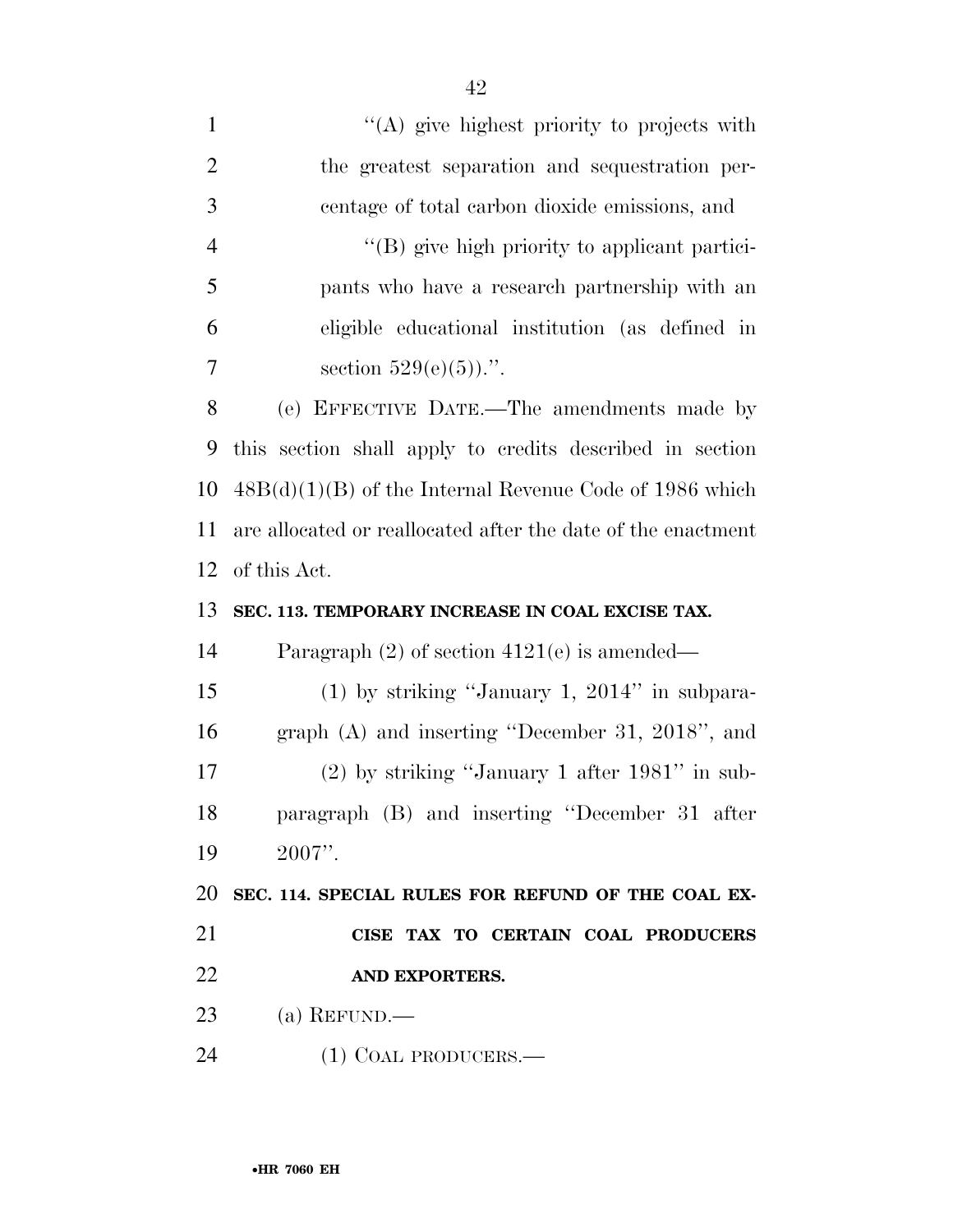| $\mathbf{1}$   | (A) IN GENERAL.—Notwithstanding sub-                 |
|----------------|------------------------------------------------------|
| $\overline{2}$ | sections $(a)(1)$ and $(c)$ of section 6416 and sec- |
| $\mathfrak{Z}$ | tion 6511 of the Internal Revenue Code of            |
| $\overline{4}$ | 1986, if—                                            |
| 5              | (i) a coal producer establishes that                 |
| 6              | such coal producer, or a party related to            |
| $\tau$         | such coal producer, exported coal produced           |
| 8              | by such coal producer to a foreign country           |
| 9              | or shipped coal produced by such coal pro-           |
| 10             | ducer to a possession of the United States,          |
| 11             | or caused such coal to be exported or                |
| 12             | shipped, the export or shipment of which             |
| 13             | was other than through an exporter who               |
| 14             | meets the requirements of paragraph $(2)$ ,          |
| 15             | (ii) such coal producer filed an excise              |
| 16             | tax return on or after October 1, 1990,              |
| 17             | and on or before the date of the enactment           |
| 18             | of this Act, and                                     |
| 19             | (iii) such coal producer files a claim               |
| 20             | for refund with the Secretary not later              |
| 21             | than the close of the 30-day period begin-           |
| 22             | ning on the date of the enactment of this            |
| 23             | $\det,$                                              |
| 24             | then the Secretary shall pay to such coal pro-       |
| 25             | ducer an amount equal to the tax paid under          |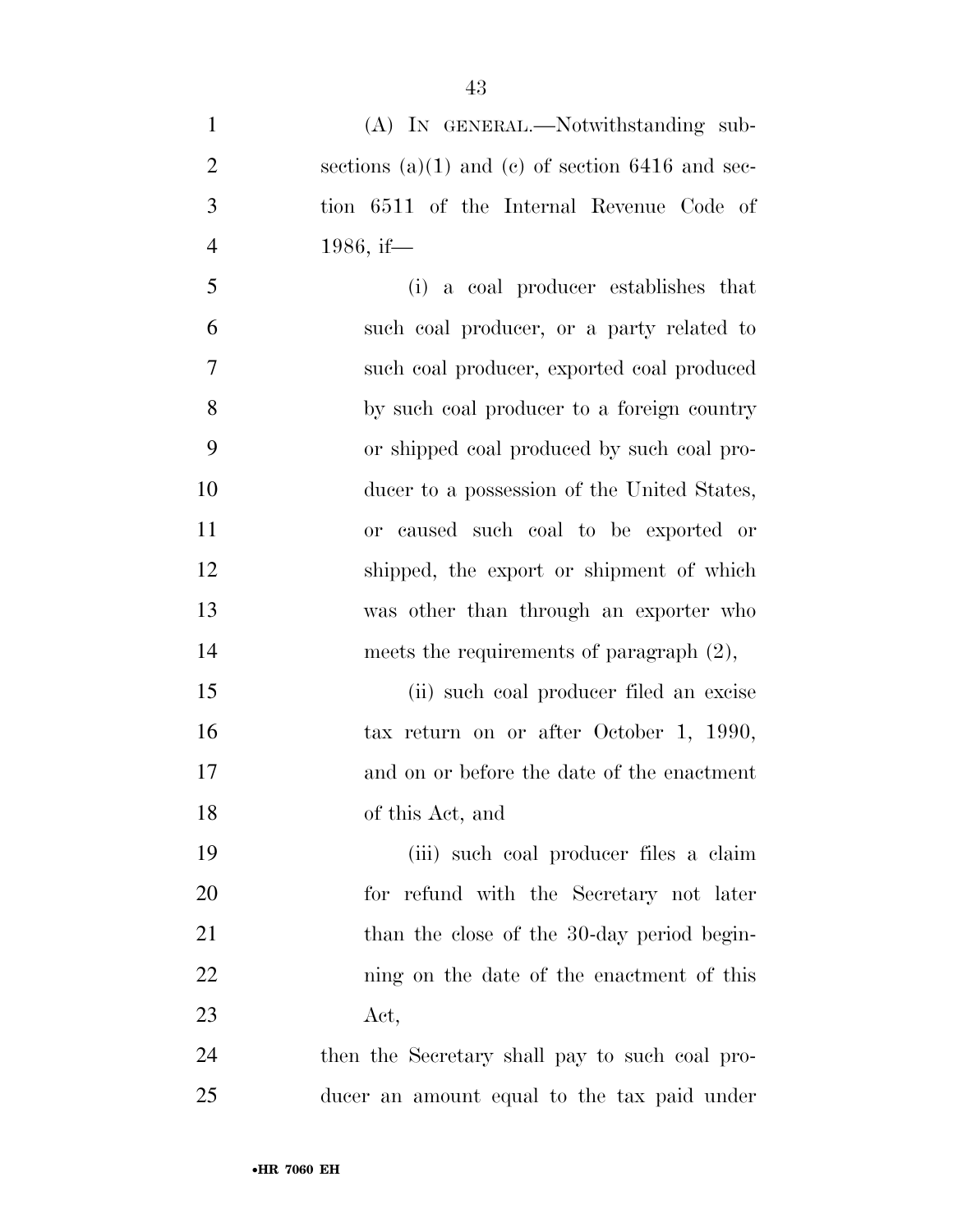| $\mathbf{1}$   | section 4121 of such Code on such coal ex-      |
|----------------|-------------------------------------------------|
| $\overline{2}$ | ported or shipped by the coal producer or a     |
| 3              | party related to such coal producer, or caused  |
| $\overline{4}$ | by the coal producer or a party related to such |
| 5              | coal producer to be exported or shipped.        |
| 6              | (B) SPECIAL RULES FOR CERTAIN TAX-              |
| $\overline{7}$ | PAYERS.—For purposes of this section—           |
| 8              | (i) IN GENERAL.—If a coal producer              |
| 9              | or a party related to a coal producer has       |
| 10             | received a judgment described in clause         |
| 11             | (iii), such coal producer shall be deemed to    |
| 12             | have established the export of coal to a for-   |
| 13             | eign country or shipment of coal to a pos-      |
| 14             | session of the United States under sub-         |
| 15             | paragraph $(A)(i)$ .                            |
| 16             | (ii) AMOUNT OF PAYMENT.—If a tax-               |
| 17             | payer described in clause (i) is entitled to    |
| 18             | a payment under subparagraph (A), the           |
| 19             | amount of such payment shall be reduced         |
| 20             | by any amount paid pursuant to the judg-        |
| 21             | ment described in clause (iii).                 |
| 22             | (iii) JUDGMENT DESCRIBED.—A judg-               |
| 23             | ment is described in this subparagraph if       |
| 24             | such judgment—                                  |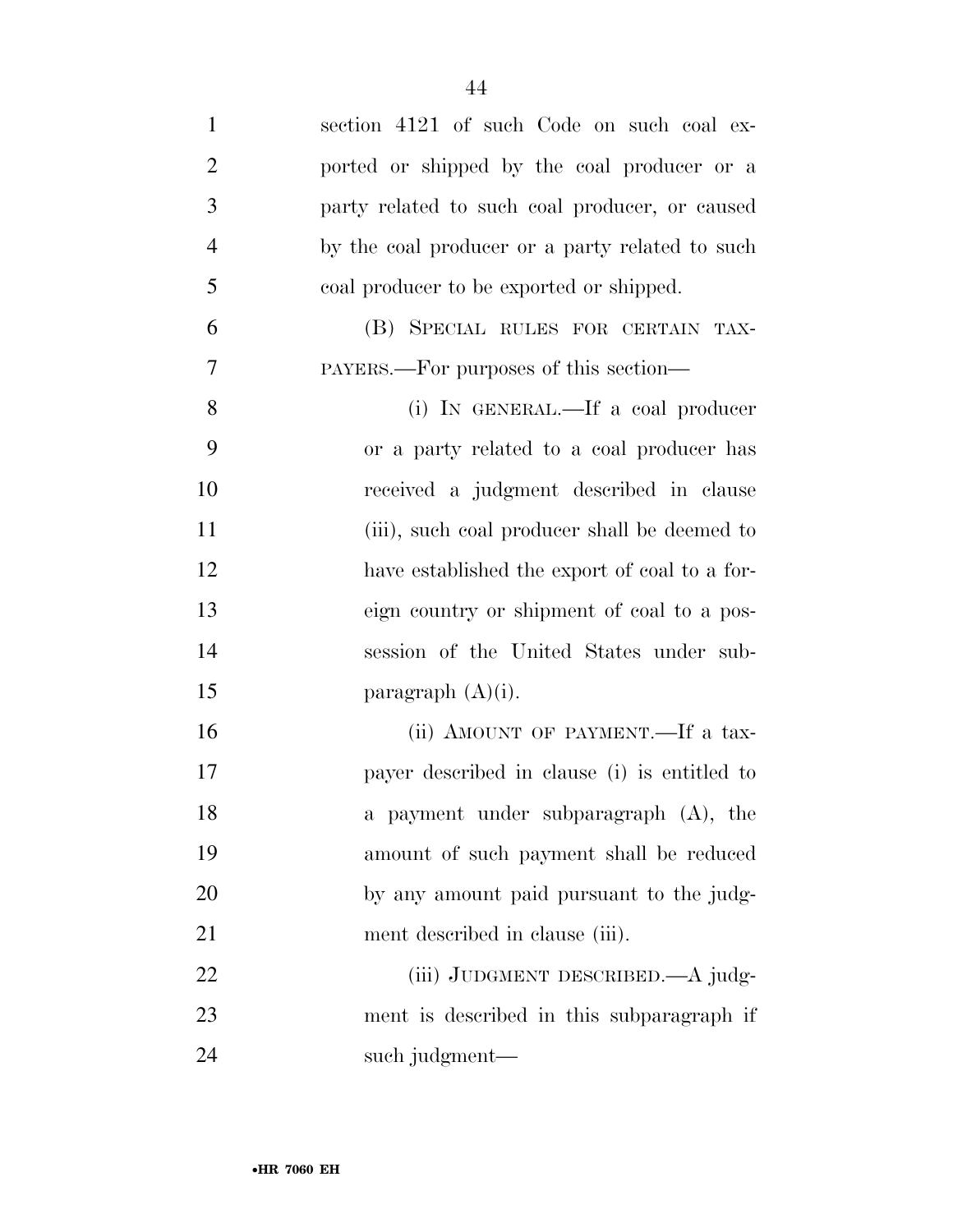| $\mathbf{1}$   | $(I)$ is made by a court of com-                         |
|----------------|----------------------------------------------------------|
| $\overline{2}$ | petent jurisdiction within the United                    |
| 3              | States,                                                  |
| $\overline{4}$ | relates to the constitu-<br>$(\Pi)^{\mathsf{T}}$         |
| 5              | tionality of any tax paid on exported                    |
| 6              | coal under section 4121 of the Inter-                    |
| $\overline{7}$ | nal Revenue Code of 1986, and                            |
| 8              | (III) is in favor of the coal pro-                       |
| 9              | ducer or the party related to the coal                   |
| 10             | producer.                                                |
| 11             | (2) EXPORTERS.—Notwithstanding subsections               |
| 12             | $(a)(1)$ and $(c)$ of section 6416 and section 6511 of   |
| 13             | the Internal Revenue Code of 1986, and a judgment        |
| 14             | described in paragraph $(1)(B)(iii)$ of this subsection, |
| 15             | $if$ —                                                   |
| 16             | $(A)$ an exporter establishes that such ex-              |
| 17             | porter exported coal to a foreign country or             |
| 18             | shipped coal to a possession of the United               |
| 19             | States, or caused such coal to be so exported or         |
| 20             | shipped,                                                 |
| 21             | (B) such exporter filed a tax return on or               |
| 22             | after October 1, 1990, and on or before the              |
| 23             | date of the enactment of this Act, and                   |
| 24             | (C) such exporter files a claim for refund               |
| 25             | with the Secretary not later than the close of           |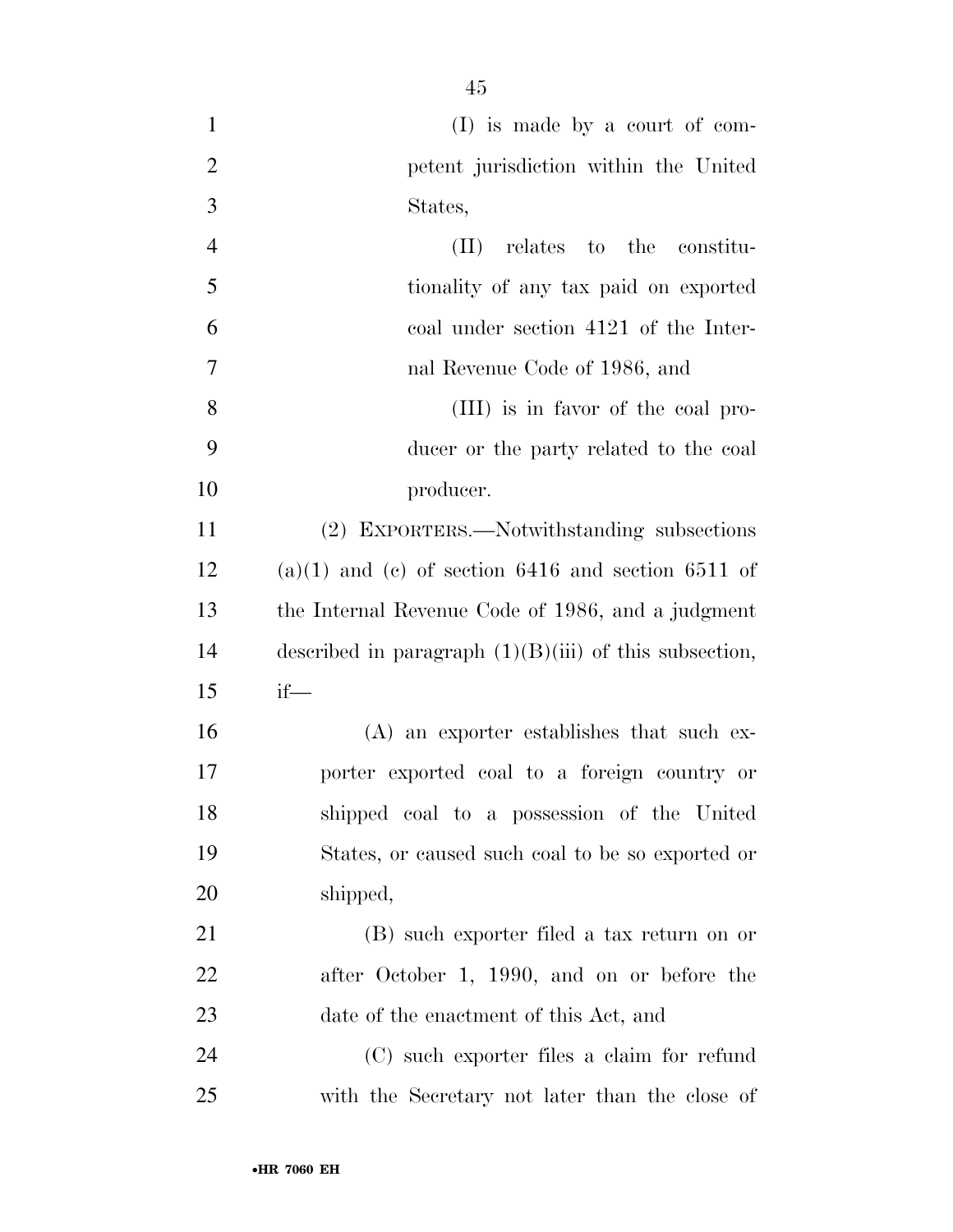the 30-day period beginning on the date of the enactment of this Act,

 then the Secretary shall pay to such exporter an amount equal to \$0.825 per ton of such coal ex- ported by the exporter or caused to be exported or shipped, or caused to be exported or shipped, by the exporter.

 (b) LIMITATIONS.—Subsection (a) shall not apply with respect to exported coal if a settlement with the Fed- eral Government has been made with and accepted by, the coal producer, a party related to such coal producer, or the exporter, of such coal, as of the date that the claim is filed under this section with respect to such exported coal. For purposes of this subsection, the term ''settlement with the Federal Government'' shall not include any settle- ment or stipulation entered into as of the date of the en- actment of this Act, the terms of which contemplate a judgment concerning which any party has reserved the right to file an appeal, or has filed an appeal.

 (c) SUBSEQUENT REFUND PROHIBITED.—No refund shall be made under this section to the extent that a credit or refund of such tax on such exported or shipped coal has been paid to any person.

(d) DEFINITIONS.—For purposes of this section—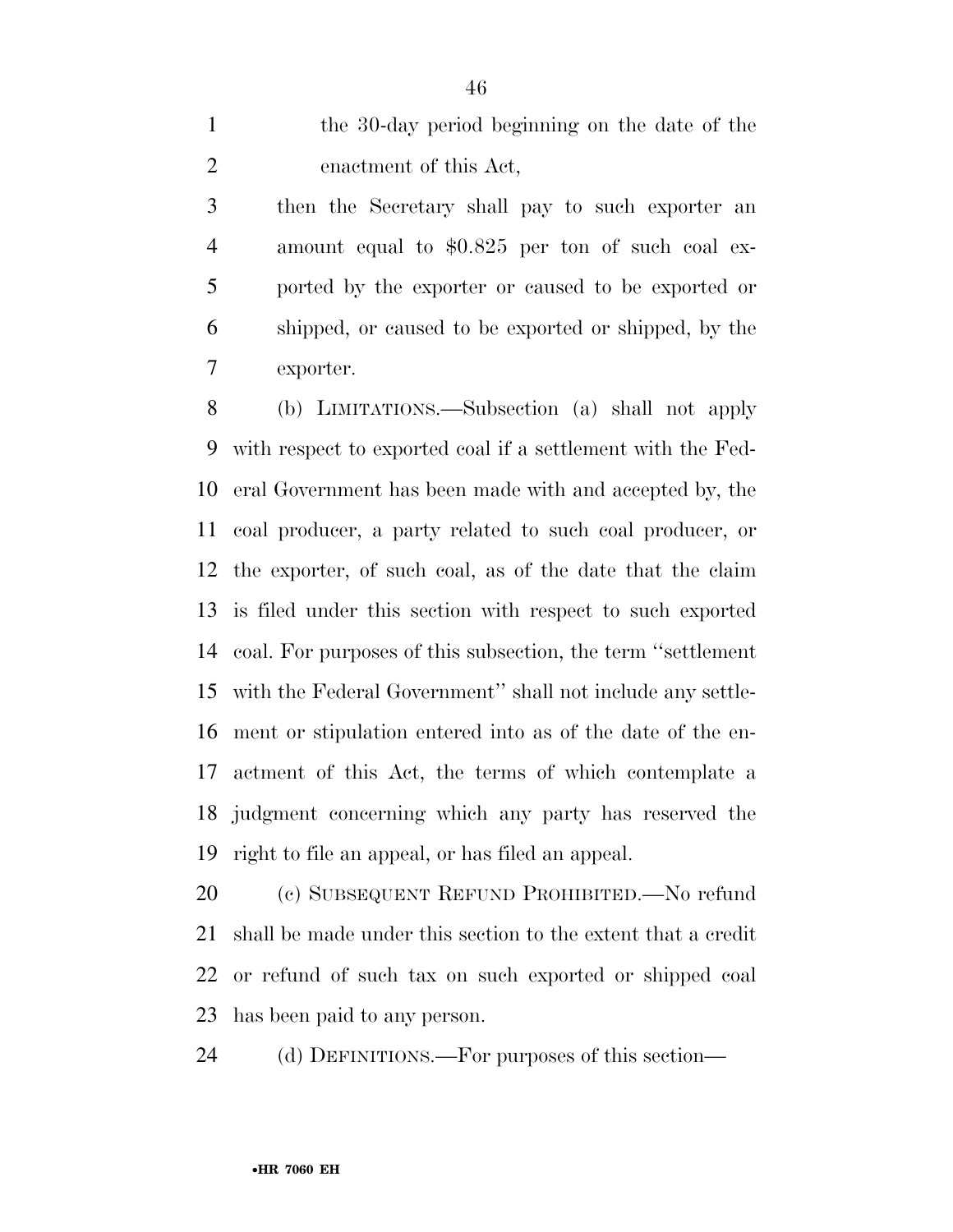(1) COAL PRODUCER.—The term ''coal pro- ducer'' means the person in whom is vested owner- ship of the coal immediately after the coal is severed from the ground, without regard to the existence of any contractual arrangement for the sale or other disposition of the coal or the payment of any royal- ties between the producer and third parties. The term includes any person who extracts coal from coal waste refuse piles or from the silt waste product which results from the wet washing (or similar proc-essing) of coal.

 (2) EXPORTER.—The term ''exporter'' means a person, other than a coal producer, who does not have a contract, fee arrangement, or any other agreement with a producer or seller of such coal to export or ship such coal to a third party on behalf of the producer or seller of such coal and—

 (A) is indicated in the shipper's export declaration or other documentation as the ex-porter of record, or

 (B) actually exported such coal to a for- eign country or shipped such coal to a posses- sion of the United States, or caused such coal to be so exported or shipped.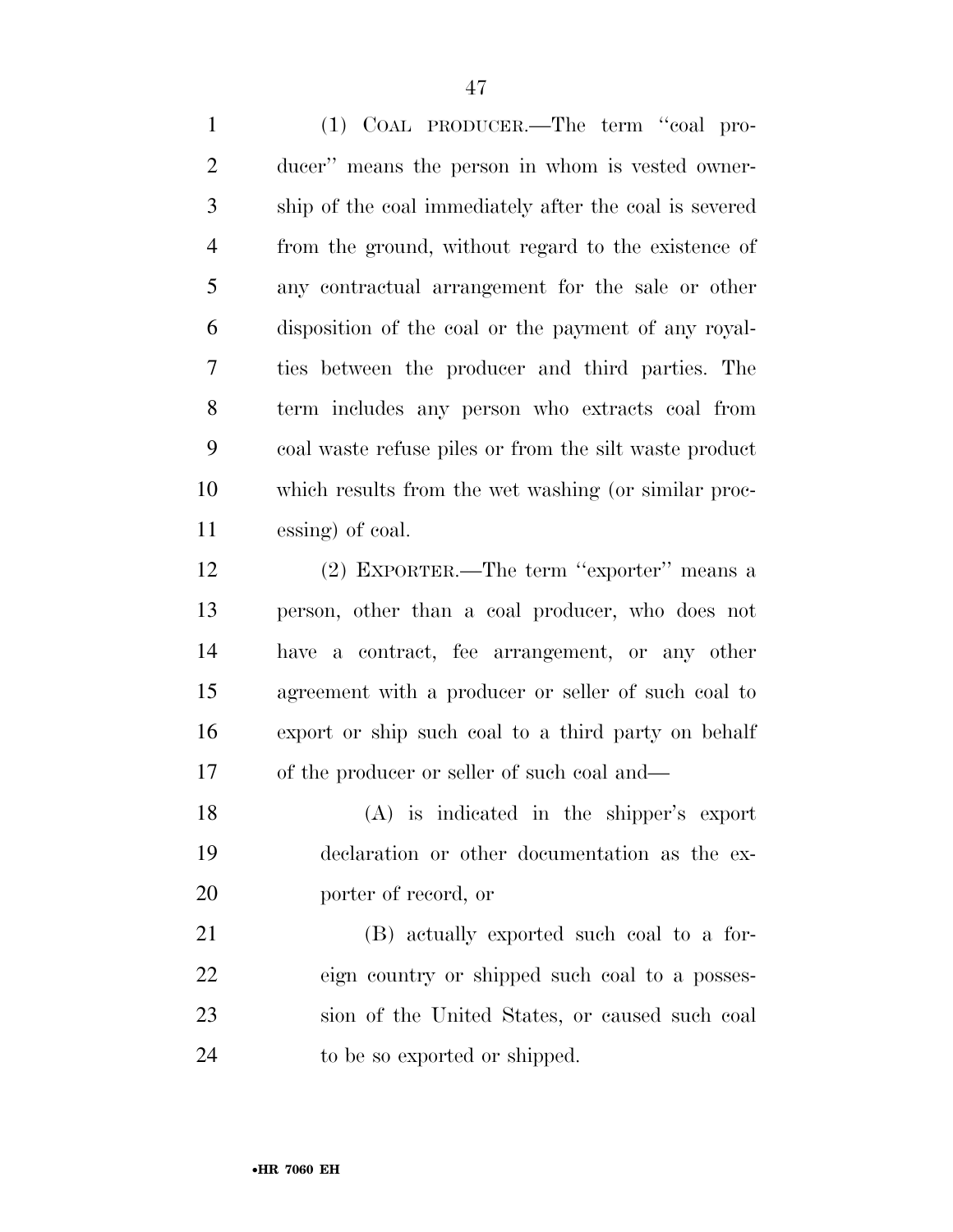| $\mathbf{1}$   | (3) RELATED PARTY.—The term "a party re-                   |
|----------------|------------------------------------------------------------|
| $\overline{2}$ | lated to such coal producer" means a person who—           |
| 3              | (A) is related to such coal producer                       |
| $\overline{4}$ | through any degree of common management,                   |
| 5              | stock ownership, or voting control,                        |
| 6              | (B) is related (within the meaning of sec-                 |
| $\overline{7}$ | tion $144(a)(3)$ of the Internal Revenue Code of           |
| 8              | 1986) to such coal producer, or                            |
| 9              | (C) has a contract, fee arrangement, or                    |
| 10             | any other agreement with such coal producer to             |
| 11             | sell such coal to a third party on behalf of such          |
| 12             | coal producer.                                             |
| 13             | (4) SECRETARY.—The term "Secretary" means                  |
| 14             | the Secretary of Treasury or the Secretary's des-          |
| 15             | ignee.                                                     |
| 16             | (e) TIMING OF REFUND.—With respect to any claim            |
| 17             | for refund filed pursuant to this section, the Secretary   |
| 18             | shall determine whether the requirements of this section   |
| 19             | are met not later than 180 days after such claim is filed. |
| 20             | If the Secretary determines that the requirements of this  |
| 21             | section are met, the claim for refund shall be paid not    |
| 22             | later than 180 days after the Secretary makes such deter-  |
| 23             | mination.                                                  |
| 24             | (f) INTEREST.—Any refund paid pursuant to this             |

section shall be paid by the Secretary with interest from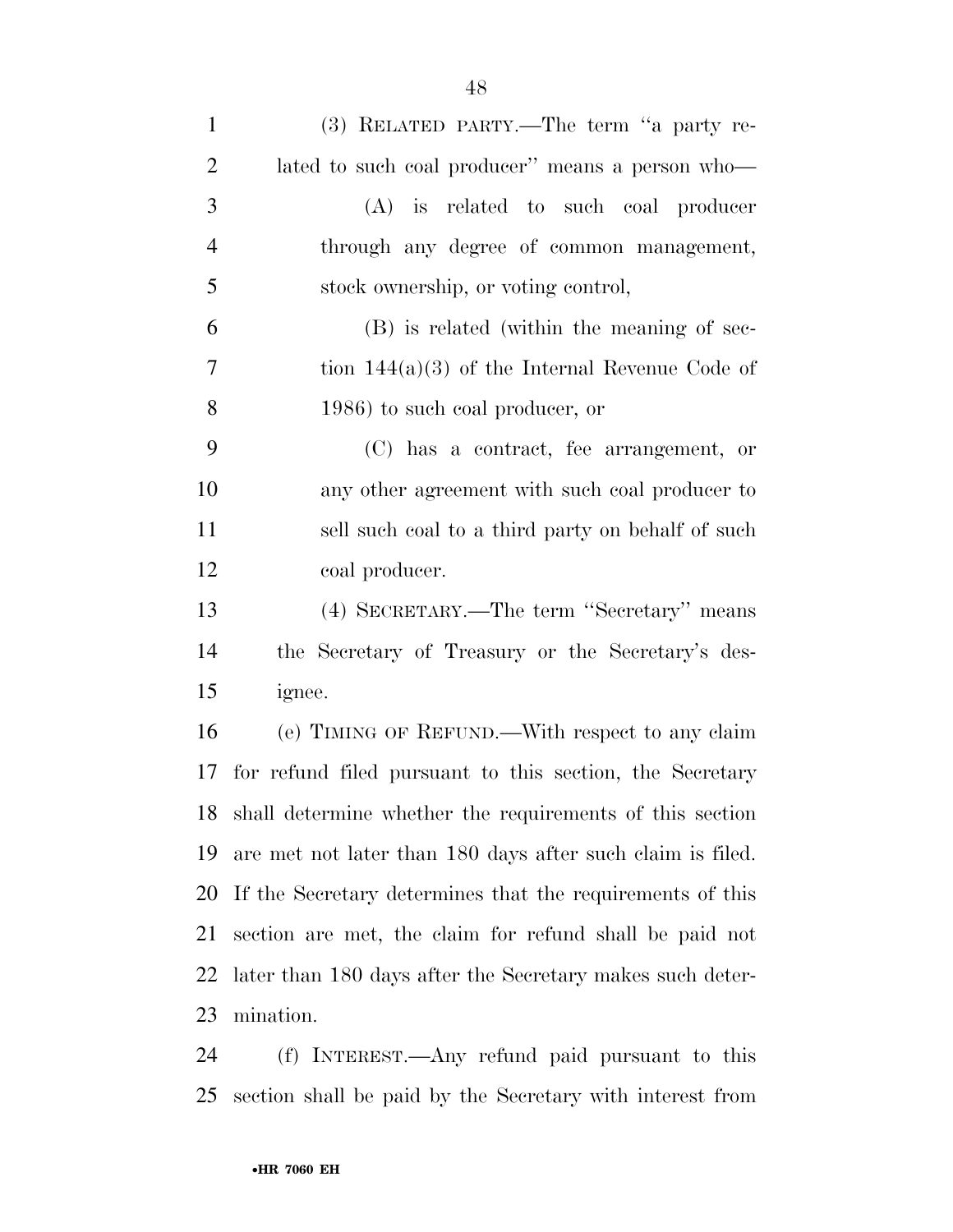the date of overpayment determined by using the overpay- ment rate and method under section 6621 of the Internal Revenue Code of 1986.

 (g) DENIAL OF DOUBLE BENEFIT.—The payment under subsection (a) with respect to any coal shall not ex-ceed—

 (1) in the case of a payment to a coal producer, the amount of tax paid under section 4121 of the Internal Revenue Code of 1986 with respect to such coal by such coal producer or a party related to such coal producer, and

 (2) in the case of a payment to an exporter, an amount equal to \$0.825 per ton with respect to such coal exported by the exporter or caused to be ex-ported by the exporter.

 (h) APPLICATION OF SECTION.—This section applies only to claims on coal exported or shipped on or after Oc- tober 1, 1990, through the date of the enactment of this Act.

## **SEC. 115. CARBON AUDIT OF THE TAX CODE.**

 (a) STUDY.—The Secretary of the Treasury shall enter into an agreement with the National Academy of Sciences to undertake a comprehensive review of the Inter- nal Revenue Code of 1986 to identify the types of and specific tax provisions that have the largest effects on car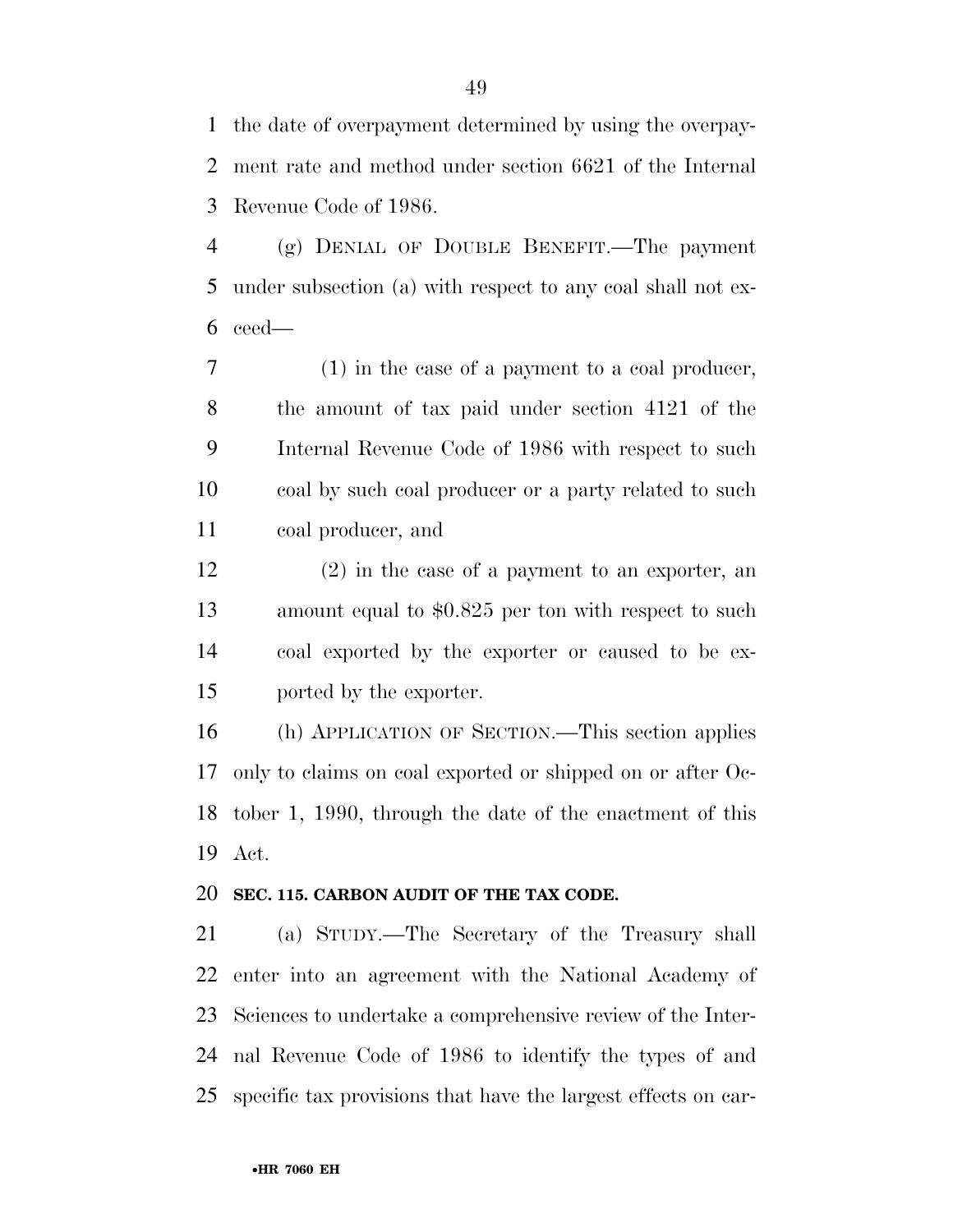bon and other greenhouse gas emissions and to estimate the magnitude of those effects.

 (b) REPORT.—Not later than 2 years after the date of enactment of this Act, the National Academy of Sciences shall submit to Congress a report containing the results of study authorized under this section.

 (c) AUTHORIZATION OF APPROPRIATIONS.—There is authorized to be appropriated to carry out this section \$1,500,000 for the period of fiscal years 2009 and 2010.

 **Subtitle B—Transportation and Domestic Fuel Security Provisions SEC. 121. INCLUSION OF CELLULOSIC BIOFUEL IN BONUS DEPRECIATION FOR BIOMASS ETHANOL PLANT PROPERTY.** 

 (a) IN GENERAL.—Paragraph (3) of section 168(l) is amended to read as follows:

17 "(3) CELLULOSIC BIOFUEL.—The term 'cel-18 lulosic biofuel' means any liquid fuel which is pro- duced from any lignocellulosic or hemicellulosic mat- ter that is available on a renewable or recurring basis.''.

 (b) CONFORMING AMENDMENTS.—Subsection (l) of section 168 is amended—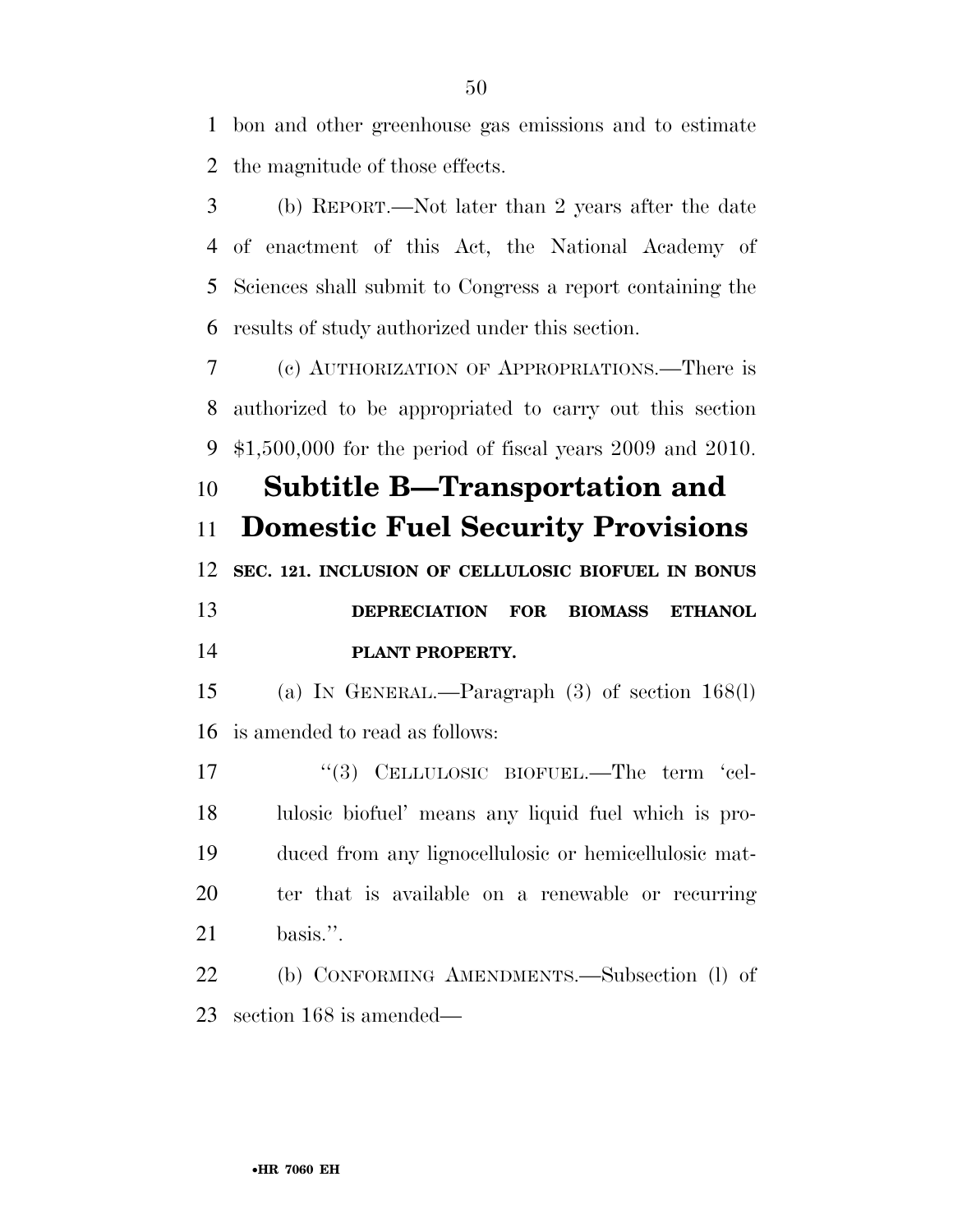(1) by striking ''cellulosic biomass ethanol'' each place it appears and inserting ''cellulosic biofuel'', (2) by striking ''CELLULOSIC BIOMASS ETH- ANOL'' in the heading of such subsection and insert- ing ''CELLULOSIC BIOFUEL'', and (3) by striking ''CELLULOSIC BIOMASS ETH- ANOL'' in the heading of paragraph (2) thereof and 9 inserting "CELLULOSIC BIOFUEL". (c) EFFECTIVE DATE.—The amendments made by this section shall apply to property placed in service after the date of the enactment of this Act, in taxable years ending after such date. **SEC. 122. CREDITS FOR BIODIESEL AND RENEWABLE DIE- SEL.**  16 (a) IN GENERAL.—Sections  $40A(g)$ ,  $6426(e)(6)$ , and 6427(e)(5)(B) are each amended by striking ''December 31, 2008'' and inserting ''December 31, 2009''.

(b) INCREASE IN RATE OF CREDIT.—

20 (1) INCOME TAX CREDIT. Paragraphs  $(1)(A)$ 21 and  $(2)(A)$  of section 40A(b) are each amended by striking ''50 cents'' and inserting ''\$1.00''.

 (2) EXCISE TAX CREDIT.—Paragraph (2) of 24 section  $6426(c)$  is amended to read as follows: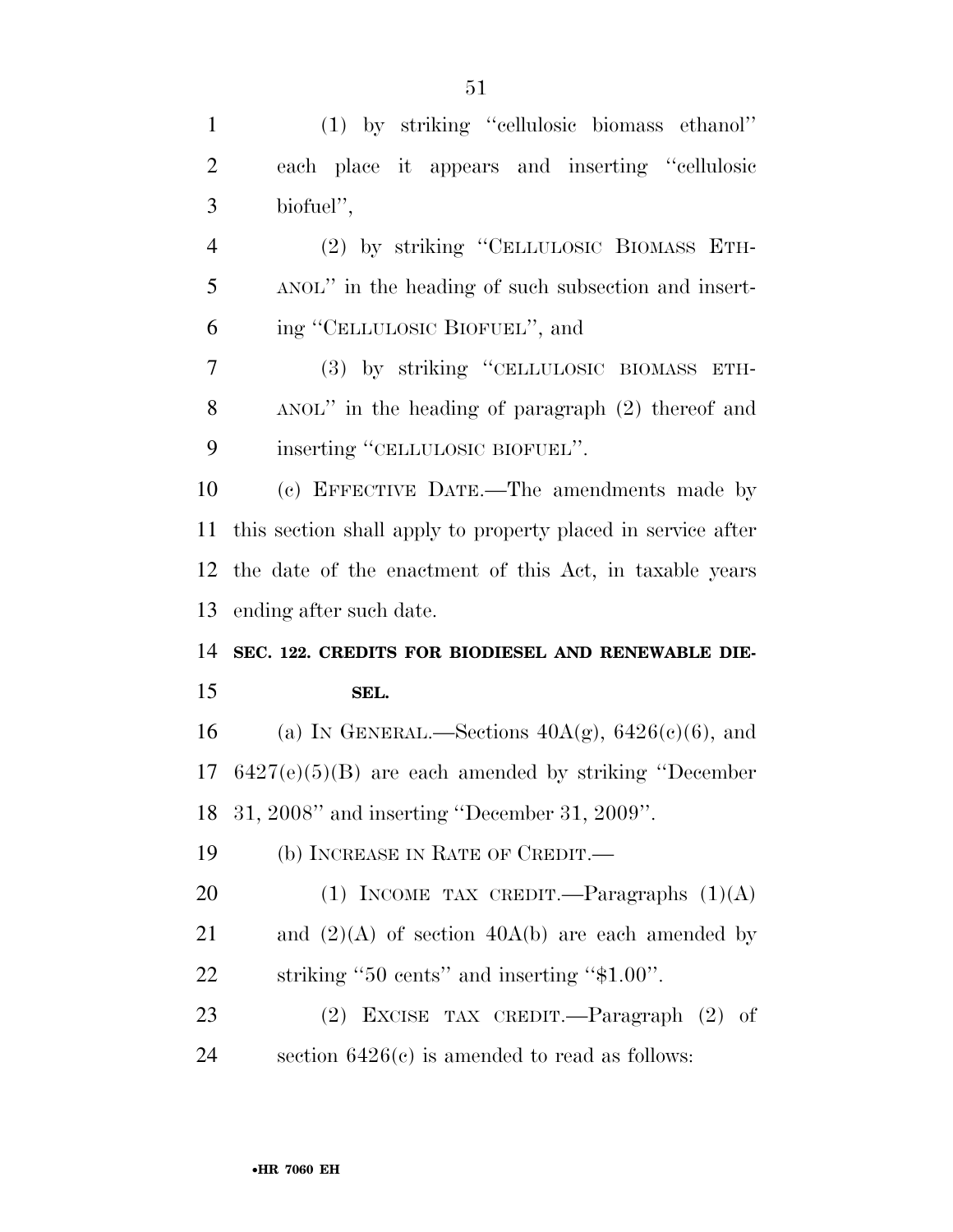| $\mathbf{1}$   | "(2) APPLICABLE AMOUNT.—For purposes of               |
|----------------|-------------------------------------------------------|
| $\overline{2}$ | this subsection, the applicable amount is $$1.00$ .". |
| 3              | (3) CONFORMING AMENDMENTS.-                           |
| $\overline{4}$ | $(A)$ Subsection $(b)$ of section $40A$ is            |
| 5              | amended by striking paragraph (3) and by re-          |
| 6              | designating paragraphs $(4)$ and $(5)$ as para-       |
| 7              | graphs $(3)$ and $(4)$ , respectively.                |
| 8              | (B) Paragraph $(2)$ of section $40A(f)$ is            |
| 9              | amended to read as follows:                           |
| 10             | "(2) EXCEPTION.—Subsection $(b)(4)$ shall not         |
| 11             | apply with respect to renewable diesel.".             |
| 12             | $(C)$ Paragraphs $(2)$ and $(3)$ of section           |
| 13             | $40A(e)$ are each amended by striking "sub-           |
| 14             | section (b) $(5)(C)$ " and inserting "subsection      |
| 15             | $(b)(4)(C)$ ".                                        |
| 16             |                                                       |
|                | (D) Clause (ii) of section $40A(d)(3)(C)$ is          |
| 17             | amended by striking "subsection $(b)(5)(B)$ "         |
| 18             | and inserting "subsection $(b)(4)(B)$ ".              |
| 19             | (c) UNIFORM TREATMENT OF DIESEL PRODUCED              |
| 20             | FROM BIOMASS.—Paragraph $(3)$ of section $40A(f)$ is  |
| 21             | amended—                                              |
| 22             | (1) by striking "diesel fuel" and inserting "liq-     |
| 23             | uid fuel",                                            |
| 24             | $(2)$ by striking "using a thermal                    |
| 25             | depolymerization process", and                        |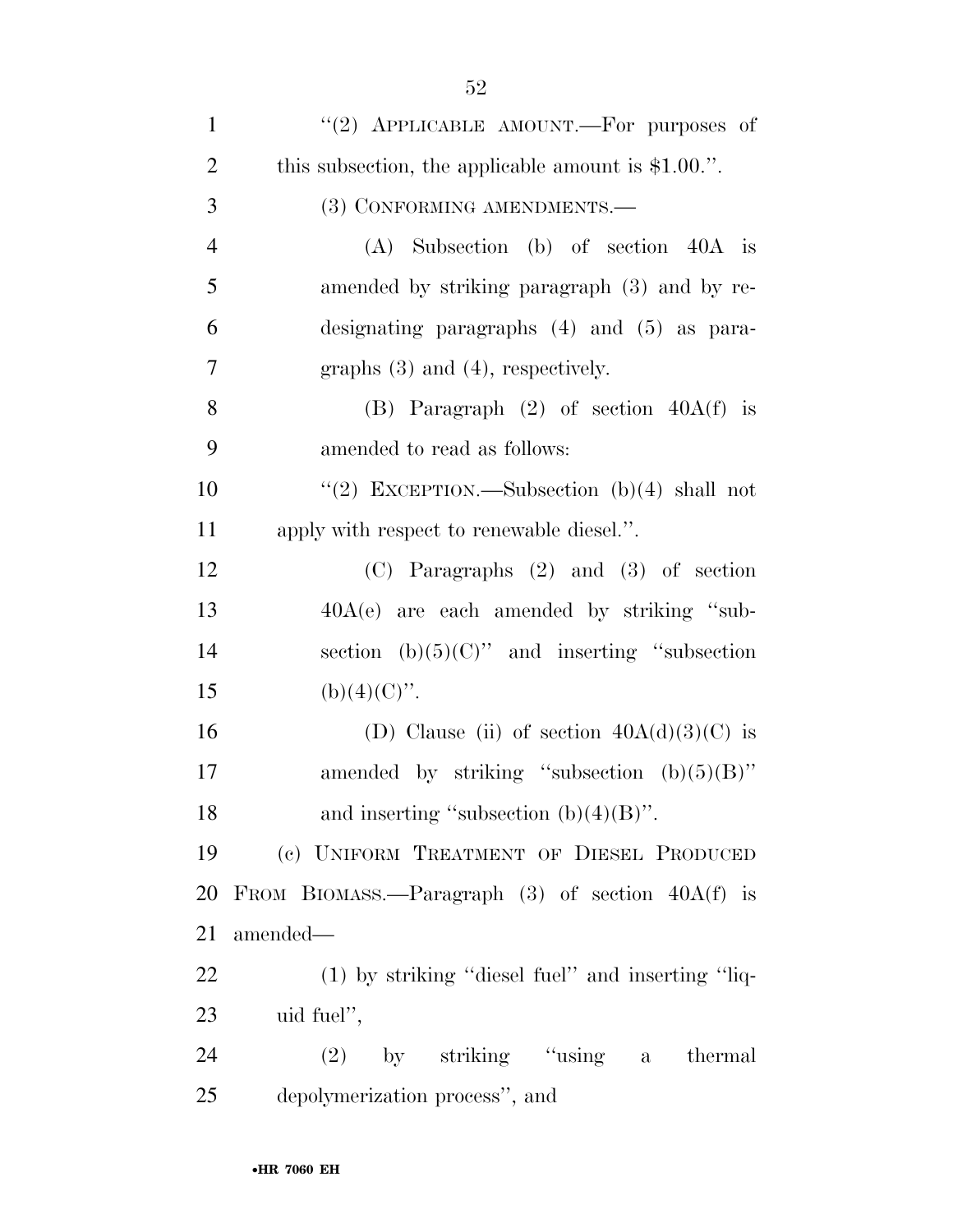| $\mathbf{1}$   | $(3)$ by striking "or D396" in subparagraph $(B)$         |
|----------------|-----------------------------------------------------------|
| $\overline{2}$ | and inserting ", D396, or other equivalent standard       |
| 3              | approved by the Secretary".                               |
| $\overline{4}$ | (d) COPRODUCTION OF RENEWABLE DIESEL WITH                 |
| 5              | PETROLEUM FEEDSTOCK.-                                     |
| 6              | $(1)$ IN GENERAL.—Paragraph $(3)$ of section              |
| 7              | $40A(f)$ (defining renewable diesel) is amended by        |
| 8              | adding at the end the following flush sentence:           |
| 9              | "Such term does not include any fuel derived from         |
| 10             | coprocessing biomass with a feedstock which is not        |
| 11             | biomass. For purposes of this paragraph, the term         |
| 12             | 'biomass' has the meaning given such term by sec-         |
| 13             | tion $45K(c)(3)$ .".                                      |
| 14             | (2) CONFORMING AMENDMENT.—Paragraph (3)                   |
| 15             | of section $40A(f)$ is amended by striking "(as de-       |
| 16             | fined in section $45K(c)(3)$ ".                           |
| 17             | (e) ELIGIBILITY OF CERTAIN AVIATION FUEL.-Sub-            |
| 18             | section (f) of section 40A (relating to renewable diesel) |
| 19             | is amended by adding at the end the following new para-   |
| 20             | graph:                                                    |
| 21             | $``(4)$ CERTAIN AVIATION FUEL.—                           |
| 22             | "(A) IN GENERAL.—Except as provided in                    |
|                |                                                           |

 the last three sentences of paragraph (3), the term 'renewable diesel' shall include fuel derived from biomass which meets the requirements of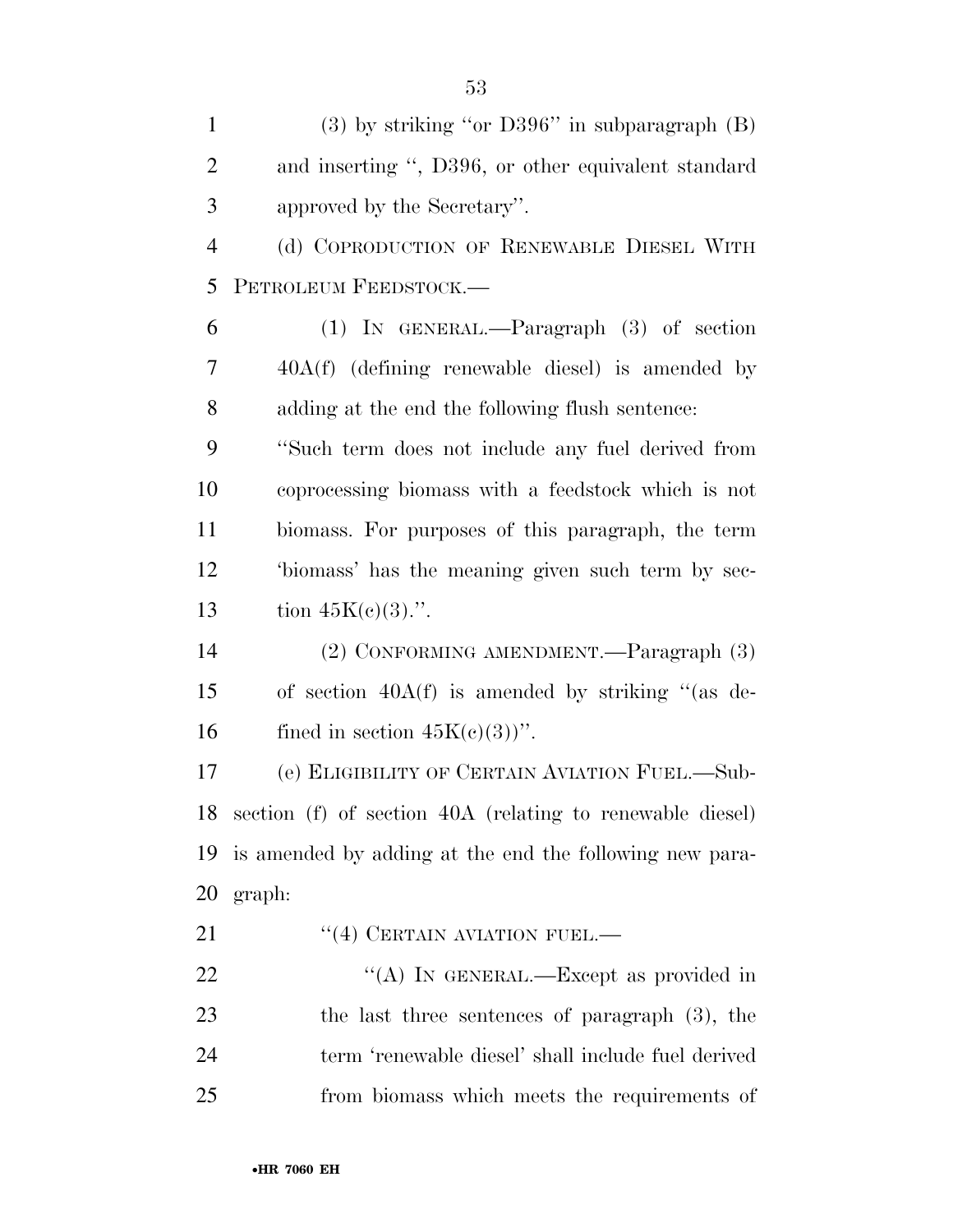| $\mathbf{1}$   | a Department of Defense specification for mili-          |
|----------------|----------------------------------------------------------|
| $\overline{2}$ | tary jet fuel or an American Society of Testing          |
| 3              | and Materials specification for aviation turbine         |
| $\overline{4}$ | fuel.                                                    |
| 5              | "(B) APPLICATION OF MIXTURE<br>CRED-                     |
| 6              | ITS.—In the case of fuel which is treated as re-         |
| 7              | newable diesel solely by reason of subparagraph          |
| 8              | $(A)$ , subsection $(b)(1)$ and section $6426(c)$ shall  |
| 9              | be applied with respect to such fuel by treating         |
| 10             | kerosene as though it were diesel fuel.".                |
| 11             | (f) EFFECTIVE DATE.-                                     |
| 12             | (1) IN GENERAL.—Except as otherwise pro-                 |
| 13             | vided in this subsection, the amendments made by         |
| 14             | this section shall apply to fuel produced, and sold or   |
| 15             | used, after December 31, 2008.                           |
| 16             | (2) COPRODUCTION OF RENEWABLE DIESEL                     |
| 17             | WITH PETROLEUM FEEDSTOCK.—The amendments                 |
| 18             | made by subsection (c) shall apply to fuel produced,     |
| 19             | and sold or used, after February 13, 2008.               |
| 20             | SEC. 123. CLARIFICATION THAT CREDITS FOR FUEL ARE        |
| 21             | DESIGNED TO PROVIDE AN INCENTIVE FOR                     |
| 22             | UNITED STATES PRODUCTION.                                |
| 23             | (a) ALCOHOL FUELS CREDIT.—Subsection (d) of              |
| 24             | section 40 is amended by adding at the end the following |
| 25             | new paragraph:                                           |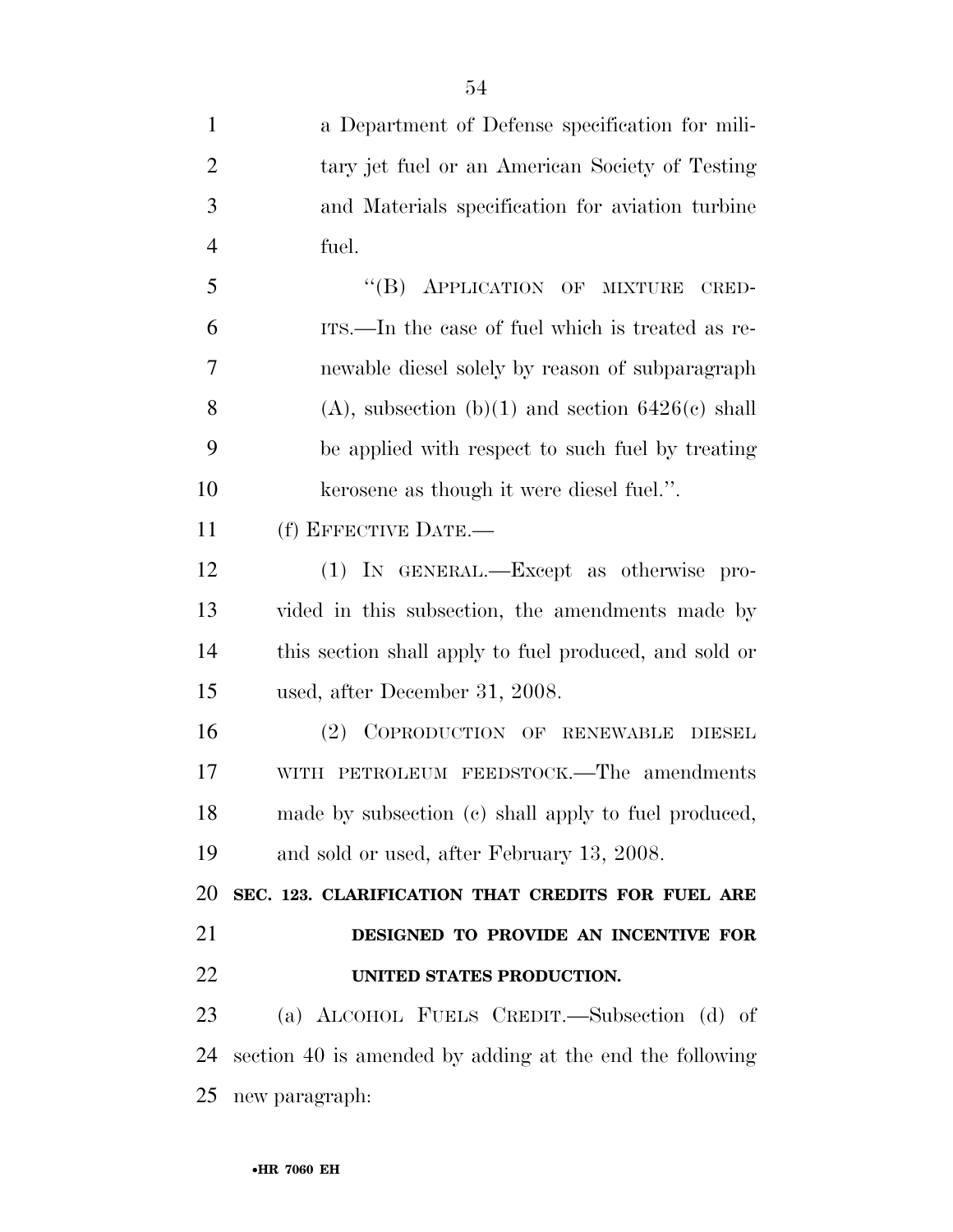1 "(7) LIMITATION TO ALCOHOL WITH CONNEC- TION TO THE UNITED STATES.—No credit shall be determined under this section with respect to any al- cohol which is produced outside the United States for use as a fuel outside the United States. For pur- poses of this paragraph, the term 'United States' in-cludes any possession of the United States.''.

 (b) BIODIESEL FUELS CREDIT.—Subsection (d) of section 40A is amended by adding at the end the following new paragraph:

 ''(5) LIMITATION TO BIODIESEL WITH CONNEC- TION TO THE UNITED STATES.—No credit shall be determined under this section with respect to any biodiesel which is produced outside the United States for use as a fuel outside the United States. For purposes of this paragraph, the term 'United States' includes any possession of the United States.''.

(c) EXCISE TAX CREDIT.—

 (1) IN GENERAL.—Section 6426 is amended by adding at the end the following new subsection:

22 "(i) LIMITATION TO FUELS WITH CONNECTION TO THE UNITED STATES.—

24 "(1) ALCOHOL.—No credit shall be determined under this section with respect to any alcohol which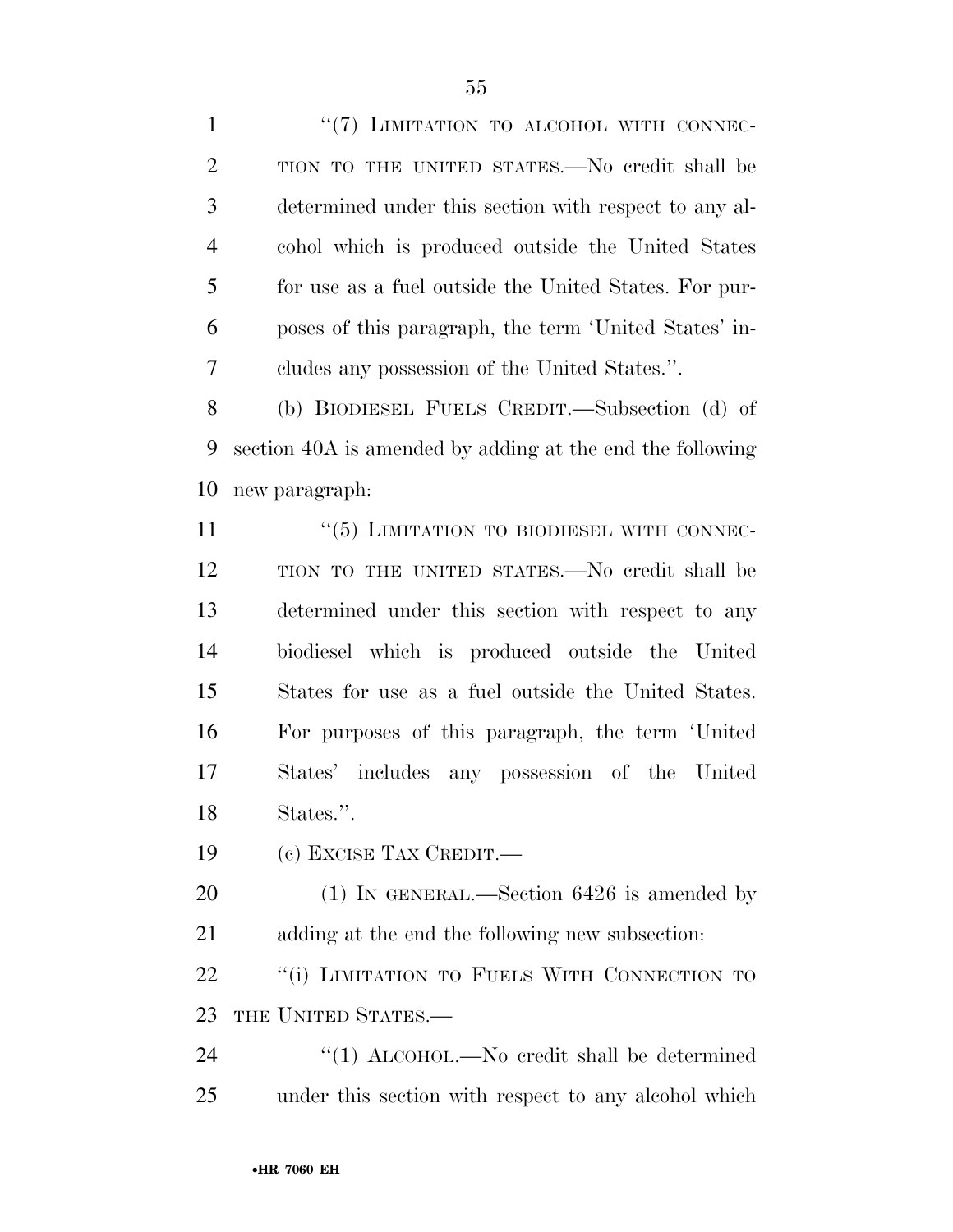| $\mathbf{1}$   | is produced outside the United States for use as a        |
|----------------|-----------------------------------------------------------|
| $\overline{2}$ | fuel outside the United States.                           |
| 3              | "(2) BIODIESEL AND ALTERNATIVE FUELS.—                    |
| $\overline{4}$ | No credit shall be determined under this section          |
| 5              | with respect to any biodiesel or alternative fuel         |
| 6              | which is produced outside the United States for use       |
| 7              | as a fuel outside the United States.                      |
| 8              | For purposes of this subsection, the term 'United States' |
| 9              | includes any possession of the United States.".           |
| 10             | (2) CONFORMING AMENDMENT.—Subsection (e)                  |
| 11             | of section 6427 is amended by redesignating para-         |
| 12             | graph $(5)$ as paragraph $(6)$ and by inserting after     |
| 13             | paragraph (4) the following new paragraph:                |
| 14             | "(5) LIMITATION TO FUELS WITH CONNECTION                  |
| 15             | TO THE UNITED STATES.—No amount shall be pay-             |
| 16             | able under paragraph $(1)$ or $(2)$ with respect to any   |
| 17             | mixture or alternative fuel if credit is not allowed      |
| 18             | with respect to such mixture or alternative fuel by       |
| 19             | reason of section $6426(i)$ .".                           |
| 20             | (d) EFFECTIVE DATE.—The amendments made by                |
| 21             | this section shall apply to claims for credit or payment  |
| 22             | made on or after May 15, 2008.                            |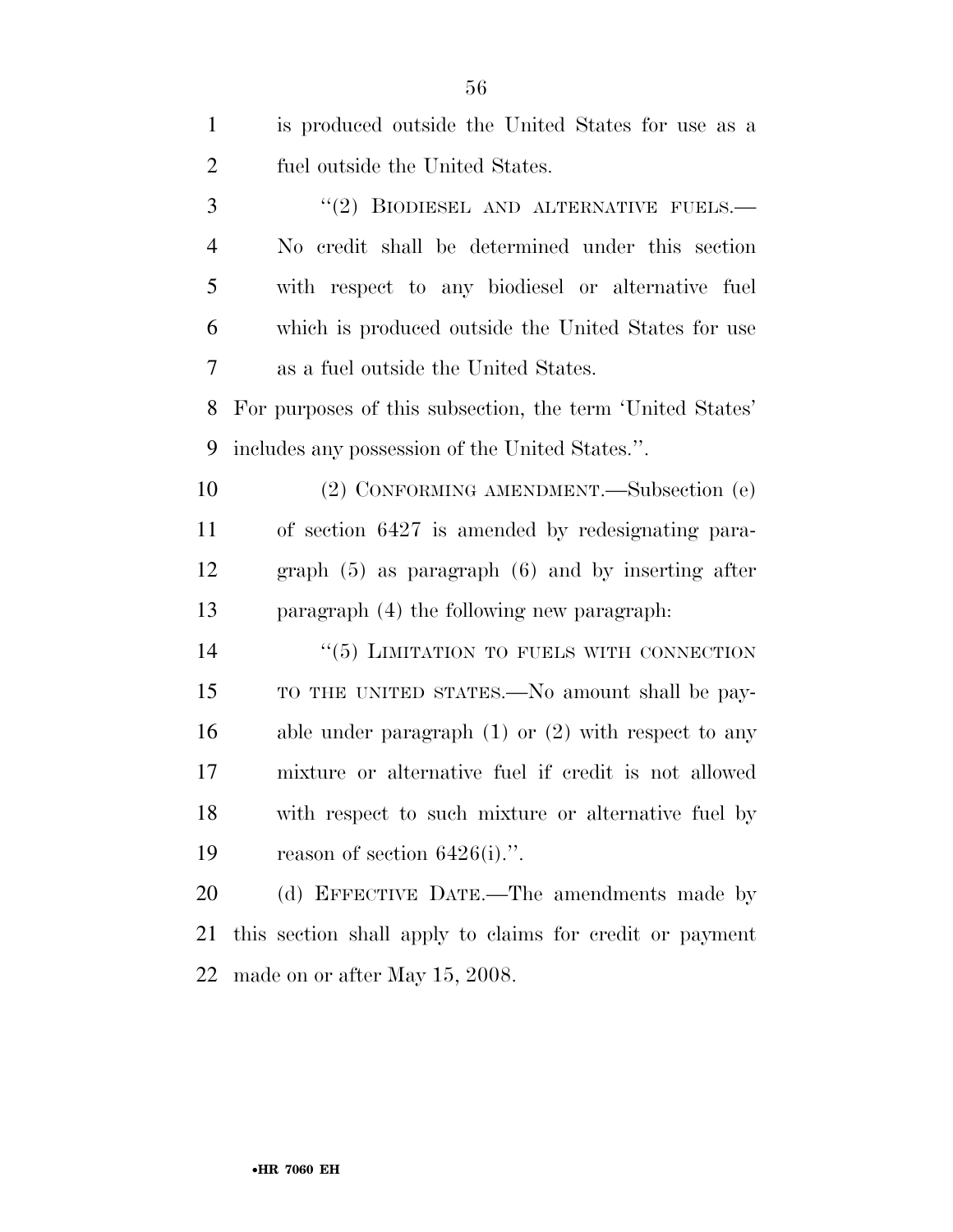(a) IN GENERAL.—Section 30 is amended to read as follows:

 **''SEC. 30. NEW QUALIFIED PLUG-IN ELECTRIC DRIVE MOTOR VEHICLES.** 

 ''(a) ALLOWANCE OF CREDIT.—There shall be al- lowed as a credit against the tax imposed by this chapter for the taxable year an amount equal to the sum of the credit amounts determined under subsection (b) with re- spect to each new qualified plug-in electric drive motor ve- hicle placed in service by the taxpayer during the taxable year.

''(b) PER VEHICLE DOLLAR LIMITATION.—

 ''(1) IN GENERAL.—The amount determined under this subsection with respect to any new quali- fied plug-in electric drive motor vehicle is the sum of the amounts determined under paragraphs (2) and (3) with respect to such vehicle.

20 "(2) BASE AMOUNT.—The amount determined 21 under this paragraph is \$3,000.

•**HR 7060 EH** 22 "(3) BATTERY CAPACITY.—In the case of a ve- hicle which draws propulsion energy from a battery with not less than 5 kilowatt hours of capacity, the amount determined under this paragraph is \$200, plus \$200 for each kilowatt hour of capacity in ex-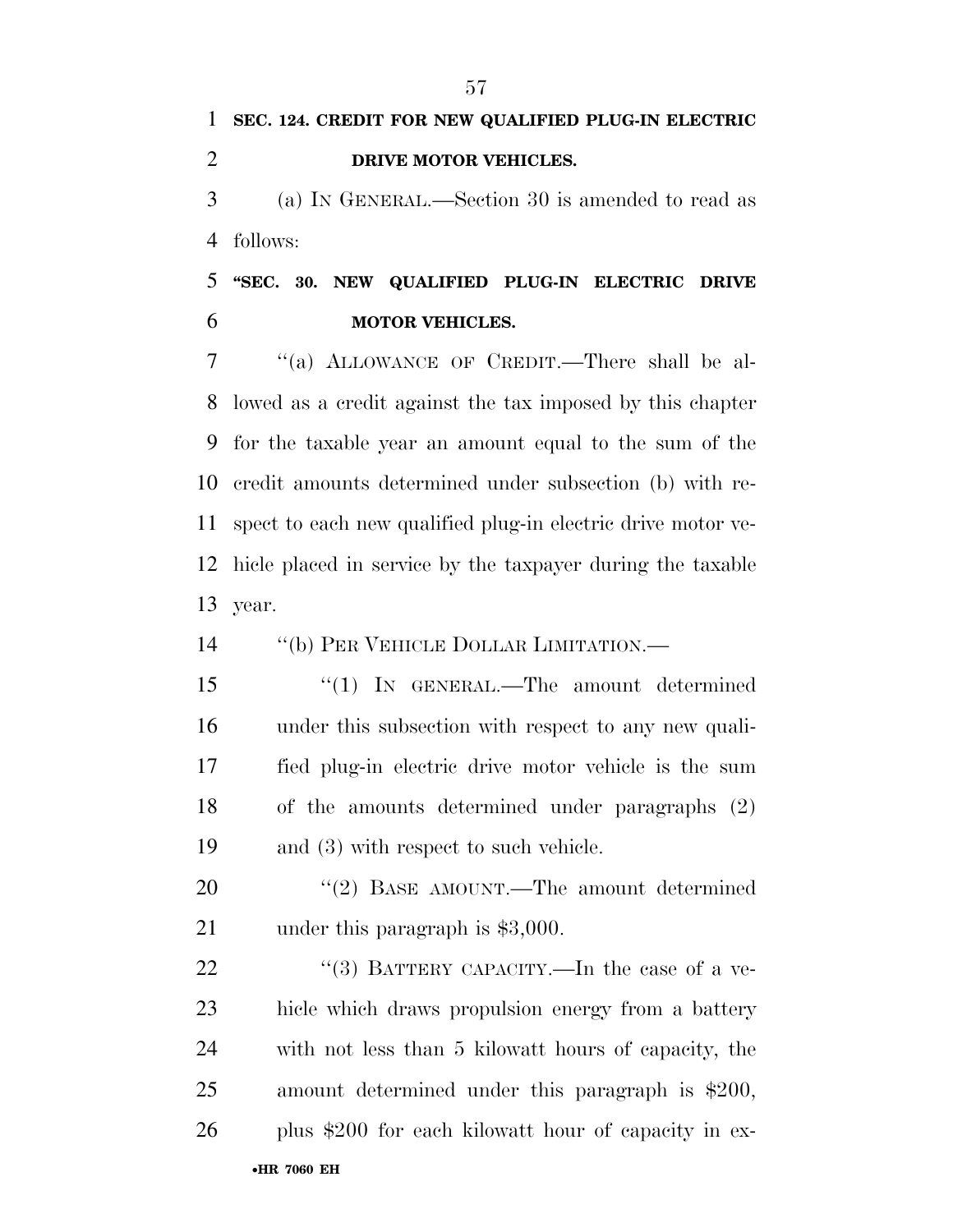| $\mathbf{1}$   | cess of 5 kilowatt hours. The amount determined           |
|----------------|-----------------------------------------------------------|
| $\overline{2}$ | under this paragraph shall not exceed \$2,000.            |
| 3              | "(c) APPLICATION WITH OTHER CREDITS.-                     |
| $\overline{4}$ | "(1) BUSINESS CREDIT TREATED AS PART OF                   |
| 5              | GENERAL BUSINESS CREDIT.—So much of the credit            |
| 6              | which would be allowed under subsection (a) for any       |
| 7              | taxable year (determined without regard to this sub-      |
| 8              | section) that is attributable to property of a char-      |
| 9              | acter subject to an allowance for depreciation shall      |
| 10             | be treated as a credit listed in section 38(b) for such   |
| 11             | taxable year (and not allowed under subsection (a)).      |
| 12             | $``(2)$ PERSONAL CREDIT.—                                 |
| 13             | "(A) IN GENERAL.—For purposes of this                     |
| 14             | title, the credit allowed under subsection (a) for        |
| 15             | any taxable year (determined after application            |
| 16             | of paragraph $(1)$ ) shall be treated as a credit         |
| 17             | allowable under subpart A for such taxable                |
| 18             | year.                                                     |
| 19             | "(B) LIMITATION BASED ON AMOUNT OF                        |
| 20             | TAX.—In the case of a taxable year to which               |
| 21             | section $26(a)(2)$ does not apply, the credit al-         |
| 22             | lowed under subsection (a) for any taxable year           |
| 23             | $(\text{determined after application of paragraph } (1))$ |
| 24             | shall not exceed the excess of—                           |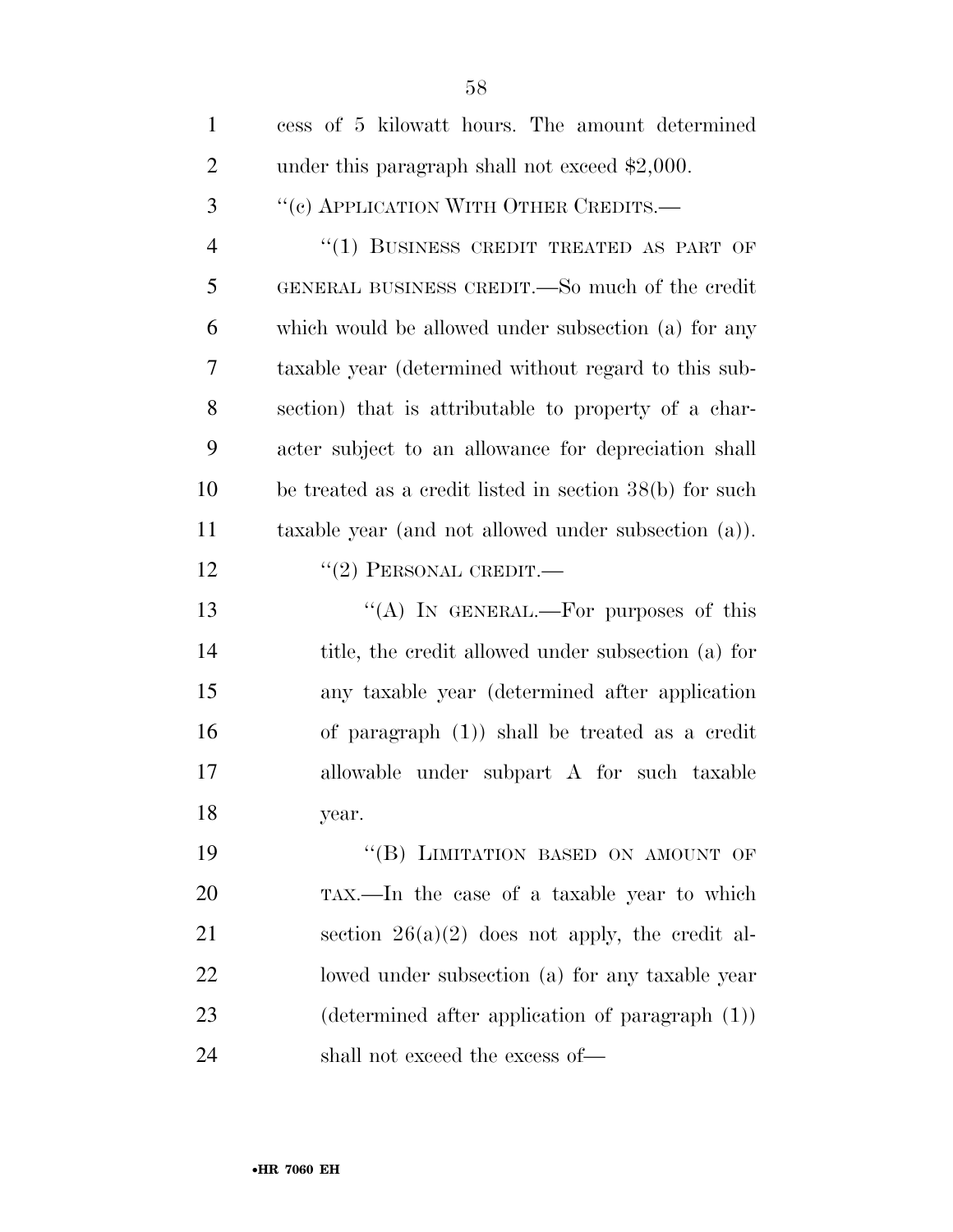| $\mathbf{1}$   | "(i) the sum of the regular tax liabil-             |
|----------------|-----------------------------------------------------|
| $\overline{2}$ | ity (as defined in section $26(b)$ ) plus the       |
| 3              | tax imposed by section 55, over                     |
| $\overline{4}$ | "(ii) the sum of the credits allowable              |
| 5              | under subpart A (other than this section            |
| 6              | and sections $23$ and $25D$ ) and section $27$      |
| $\overline{7}$ | for the taxable year.                               |
| 8              | "(d) NEW QUALIFIED PLUG-IN ELECTRIC DRIVE           |
| 9              | MOTOR VEHICLE.—For purposes of this section—        |
| 10             | " $(1)$ IN GENERAL.—The term 'new qualified         |
| 11             | plug-in electric drive motor vehicle' means a motor |
| 12             | vehicle-                                            |
| 13             | $\lq\lq$ the original use of which commences        |
| 14             | with the taxpayer,                                  |
| 15             | "(B) which is acquired for use or lease by          |
| 16             | the taxpayer and not for resale,                    |
| 17             | $\lq\lq$ (C) which is made by a manufacturer,       |
| 18             | "(D) which has a gross vehicle weight rat-          |
| 19             | ing of less than 14,000 pounds,                     |
| 20             | $\lq\lq$ (E) which has received a certificate of    |
| 21             | conformity under the Clean Air Act and meets        |
| 22             | or exceeds the Bin 5 Tier II emission standard      |
| 23             | established in regulations prescribed by the Ad-    |
| 24             | ministrator of the Environmental Protection         |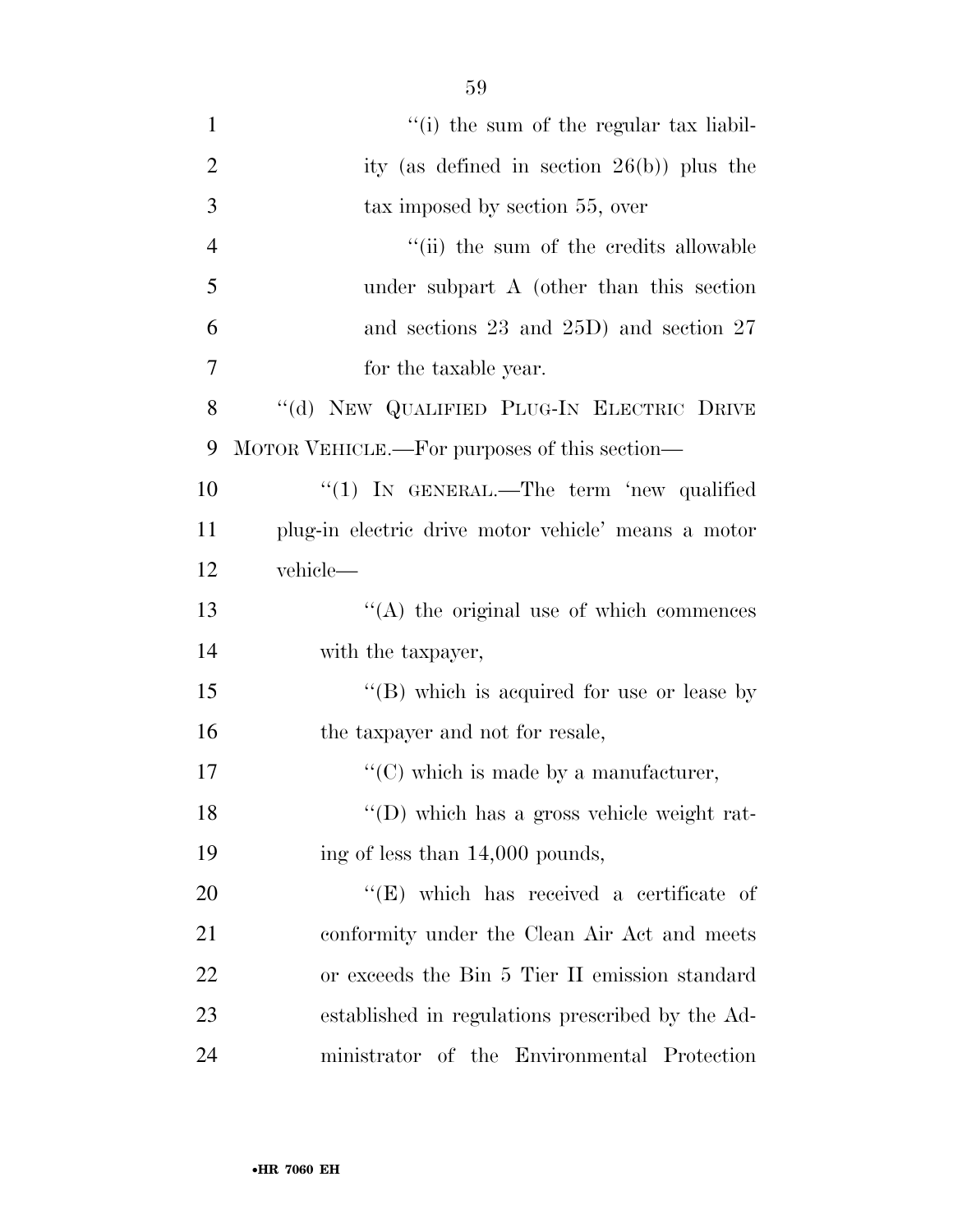| $\mathbf{1}$   | Agency under section $202(i)$ of the Clean Air           |
|----------------|----------------------------------------------------------|
| $\overline{2}$ | Act for that make and model year vehicle, and            |
| 3              | $\lq\lq(F)$ which is propelled to a significant ex-      |
| $\overline{4}$ | tent by an electric motor which draws electricity        |
| 5              | from a battery which—                                    |
| 6              | "(i) has a capacity of not less than $4$                 |
| 7              | kilowatt hours, and                                      |
| 8              | "(ii) is capable of being recharged                      |
| 9              | from an external source of electricity.                  |
| 10             | "(2) EXCEPTION.—The term 'new qualified                  |
| 11             | plug-in electric drive motor vehicle' shall not include  |
| 12             | any vehicle which is not a passenger automobile or       |
| 13             | light truck if such vehicle has a gross vehicle weight   |
| 14             | rating of less than 8,500 pounds.                        |
| 15             | "(3) MOTOR VEHICLE.—The term 'motor vehi-                |
| 16             | cle' means any vehicle which is manufactured pri-        |
| 17             | marily for use on public streets, roads, and highways    |
| 18             | (not including a vehicle operated exclusively on a rail) |
| 19             | or rails) and which has at least 4 wheels.               |
| 20             | (4)<br>OTHER TERMS.—The terms 'passenger                 |
| 21             | automobile', 'light truck', and 'manufacturer' have      |
| 22             | the meanings given such terms in regulations pre-        |
| 23             | scribed by the Administrator of the Environmental        |
| 24             | Protection Agency for purposes of the administra-        |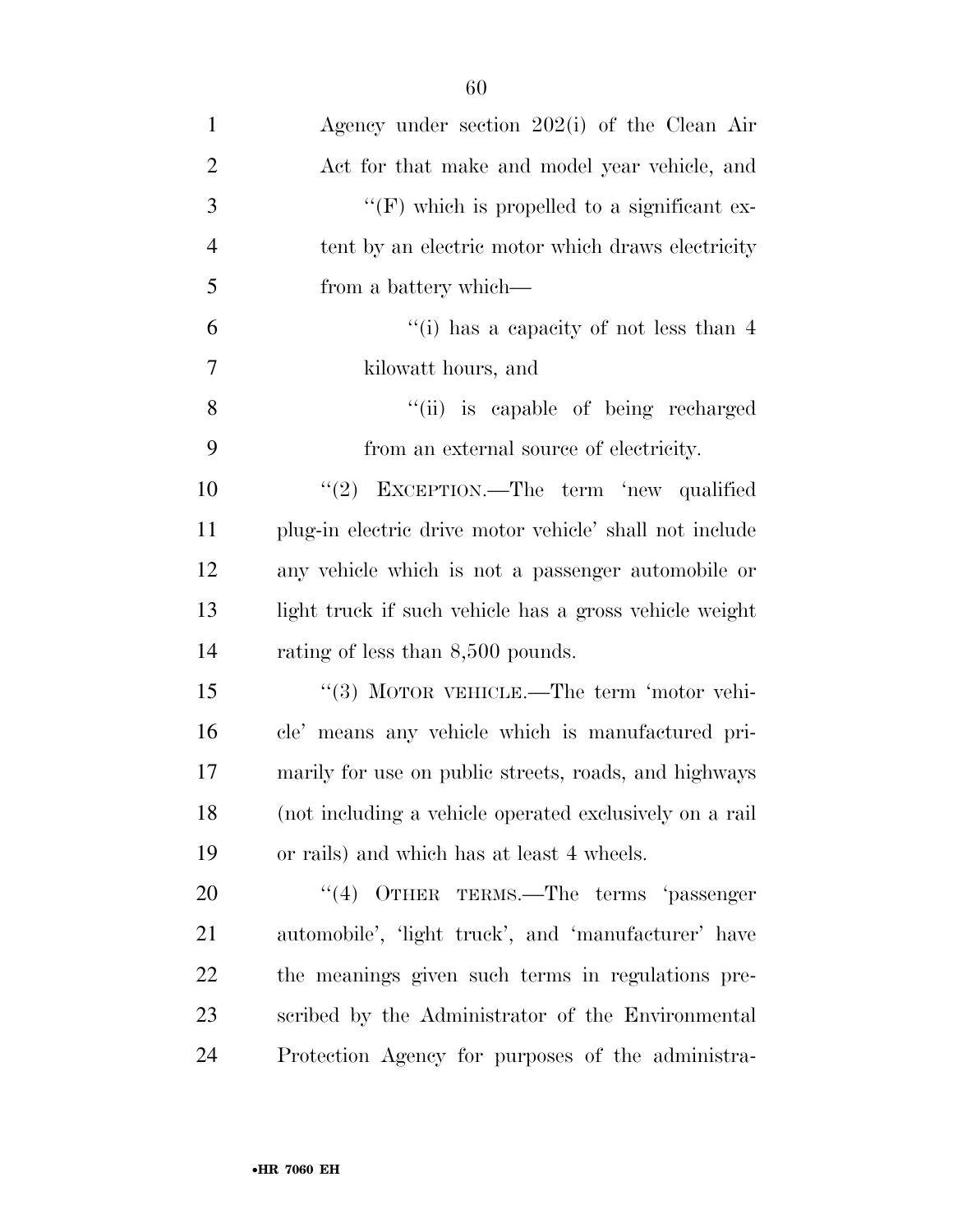1 tion of title II of the Clean Air Act (42 U.S.C. 7521) et seq.).

3 "(5) BATTERY CAPACITY.—The term 'capacity' means, with respect to any battery, the quantity of electricity which the battery is capable of storing, ex- pressed in kilowatt hours, as measured from a 100 percent state of charge to a 0 percent state of charge.

9 "(e) LIMITATION ON NUMBER OF NEW QUALIFIED PLUG-IN ELECTRIC DRIVE MOTOR VEHICLES ELIGIBLE FOR CREDIT.—

 $\frac{1}{2}$   $\frac{1}{2}$  IN GENERAL.—In the case of a new quali- fied plug-in electric drive motor vehicle sold during the phaseout period, only the applicable percentage of the credit otherwise allowable under subsection (a) shall be allowed.

17 "(2) PHASEOUT PERIOD.—For purposes of this subsection, the phaseout period is the period begin- ning with the second calendar quarter following the calendar quarter which includes the first date on which the number of new qualified plug-in electric drive motor vehicles manufactured by the manufac- turer of the vehicle referred to in paragraph (1) sold for use in the United States after the date of the en-actment of this section, is at least 60,000.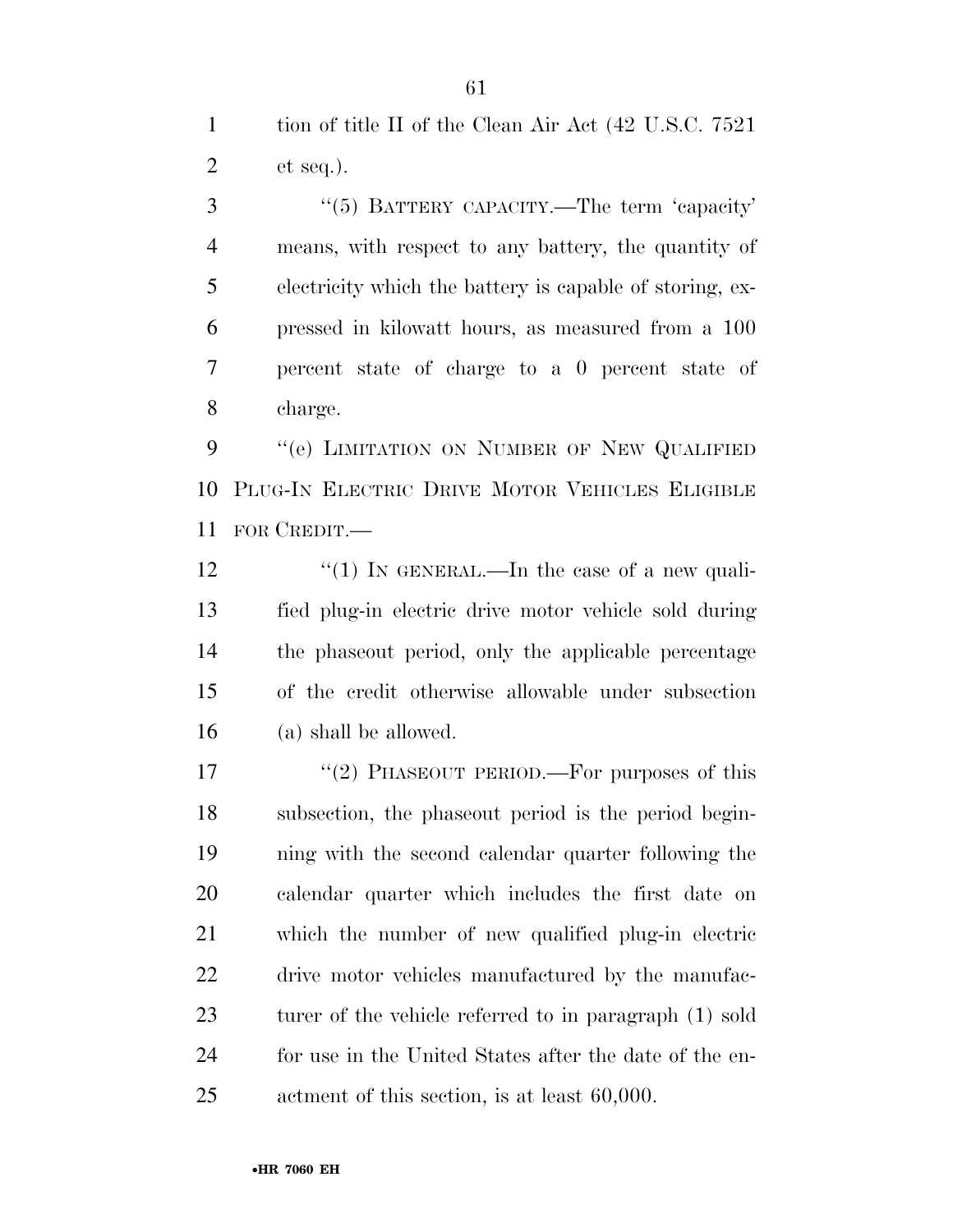| $\mathbf{1}$   | "(3) APPLICABLE PERCENTAGE.—For purposes                 |
|----------------|----------------------------------------------------------|
| $\overline{2}$ | of paragraph $(1)$ , the applicable percentage is—       |
| 3              | "(A) 50 percent for the first 2 calendar                 |
| $\overline{4}$ | quarters of the phase out period,                        |
| 5              | "(B) $25$ percent for the 3d and 4th cal-                |
| 6              | endar quarters of the phaseout period, and               |
| 7              | " $(C)$ 0 percent for each calendar quarter              |
| 8              | thereafter.                                              |
| 9              | "(4) CONTROLLED GROUPS.—Rules similar to                 |
| 10             | the rules of section $30B(f)(4)$ shall apply for pur-    |
| 11             | poses of this subsection.                                |
| 12             | "(f) SPECIAL RULES.—                                     |
| 13             | "(1) BASIS REDUCTION.—The basis of any                   |
| 14             | property for which a credit is allowable under sub-      |
| 15             | section (a) shall be reduced by the amount of such       |
| 16             | credit (determined without regard to subsection $(c)$ ). |
| 17             | "(2) RECAPTURE.—The Secretary shall, by reg-             |
| 18             | ulations, provide for recapturing the benefit of any     |
| 19             | credit allowable under subsection (a) with respect to    |
| 20             | any property which ceases to be property eligible for    |
| 21             | such credit.                                             |
| 22             | (3)<br>PROPERTY USED<br>OUTSIDE<br><b>UNITED</b>         |
| 23             | STATES, ETC., NOT QUALIFIED.—No credit shall be          |
| 24             | allowed under subsection (a) with respect to any         |
| 25             | property referred to in section $50(b)(1)$ or with re-   |
|                |                                                          |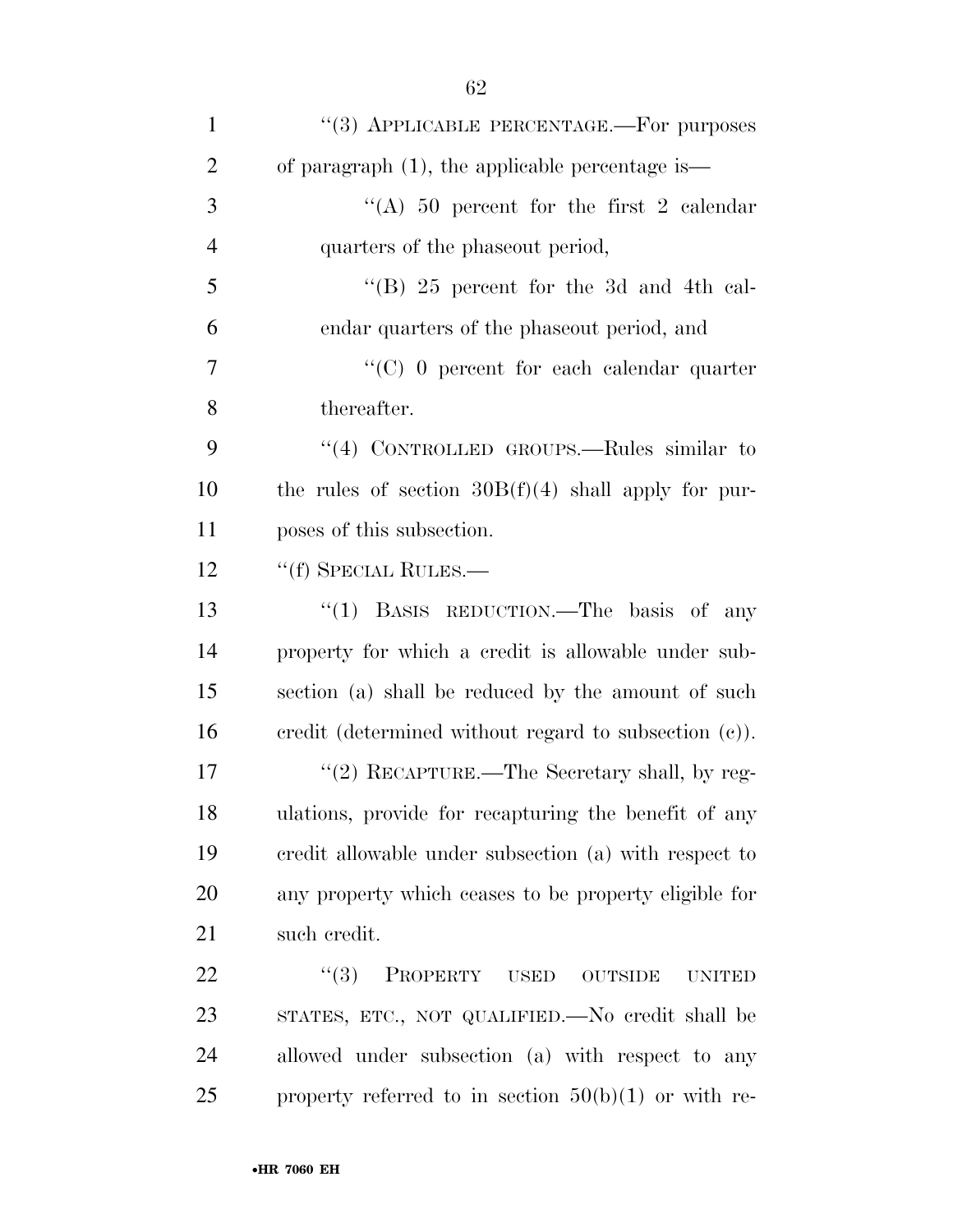| $\mathbf{1}$   | spect to the portion of the cost of any property            |
|----------------|-------------------------------------------------------------|
| $\overline{2}$ | taken into account under section 179.                       |
| 3              | "(4) ELECTION NOT TO TAKE CREDIT. $\longrightarrow$ No      |
| $\overline{4}$ | credit shall be allowed under subsection (a) for any        |
| 5              | vehicle if the taxpayer elects to not have this section     |
| 6              | apply to such vehicle.                                      |
| 7              | "(5) PROPERTY USED BY TAX-EXEMPT ENTITY;                    |
| 8              | INTERACTION WITH AIR QUALITY AND MOTOR VEHI-                |
| 9              | CLE SAFETY STANDARDS.—Rules similar to the rules            |
| 10             | of paragraphs $(6)$ and $(10)$ of section $30B(h)$ shall    |
| 11             | apply for purposes of this section.".                       |
| 12             | (b) COORDINATION WITH ALTERNATIVE MOTOR VE-                 |
| 13             | HICLE CREDIT.—Section $30B(d)(3)$ is amended by adding      |
| 14             | at the end the following new subparagraph:                  |
| 15             | "(D) EXCLUSION OF PLUG-IN VEHICLES.—                        |
| 16             | Any vehicle with respect to which a credit is al-           |
| 17             | lowable under section 30 (determined without                |
| 18             |                                                             |
|                | regard to subsection (c) thereof) shall not be              |
| 19             | taken into account under this section.".                    |
| 20             | (c) CREDIT MADE PART OF GENERAL BUSINESS                    |
| 21             | CREDIT.—Section 38(b) is amended by striking "plus" at      |
| 22             | the end of paragraph $(32)$ , by striking the period at the |
| 23             | end of paragraph (33) and inserting ", plus", and by add-   |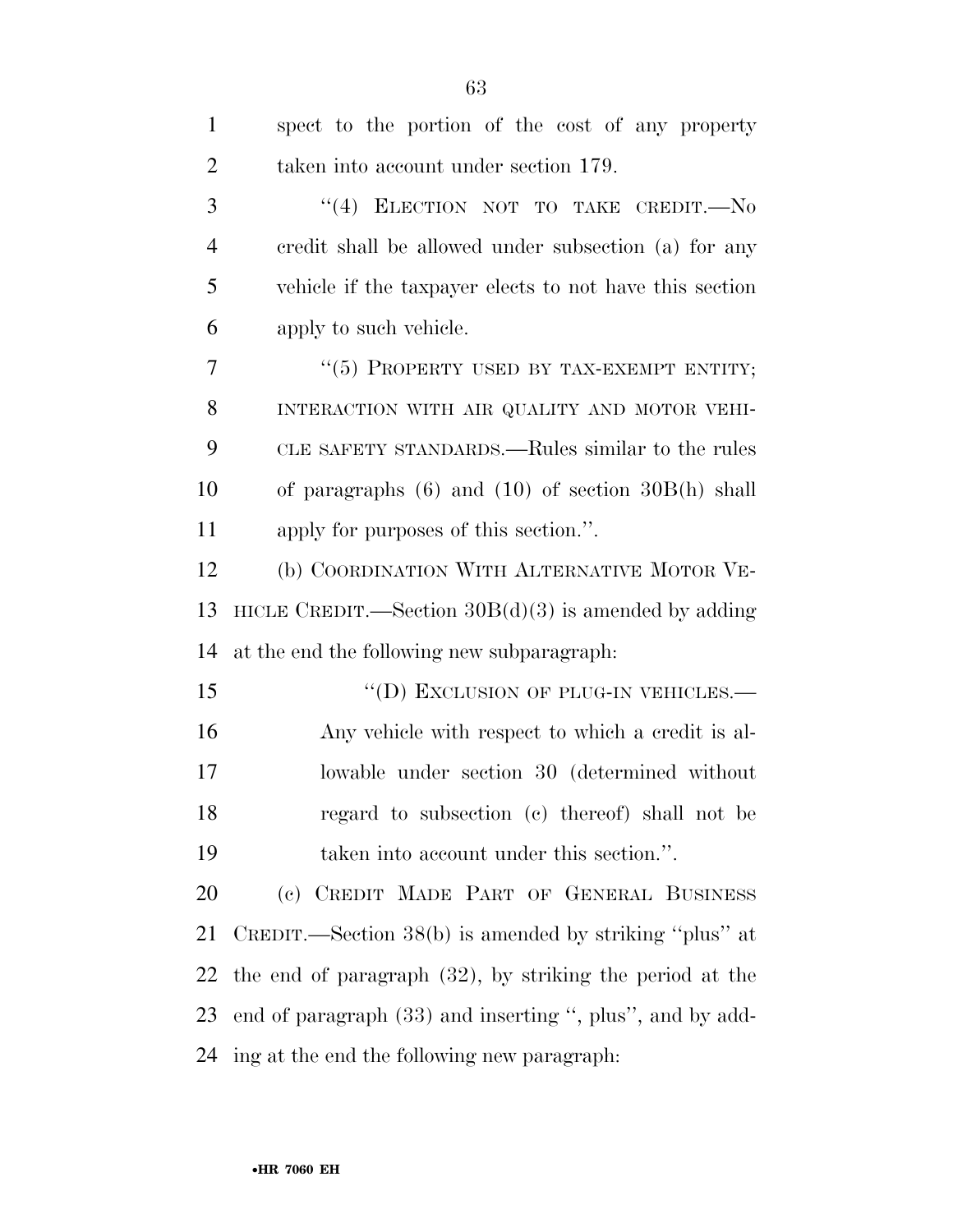| $\mathbf{1}$   | $\cdot$ (34) the portion of the new qualified plug-in      |
|----------------|------------------------------------------------------------|
| $\overline{2}$ | electric drive motor vehicle credit to which section       |
| 3              | $30(e)(1)$ applies.".                                      |
| $\overline{4}$ | (d) CONFORMING AMENDMENTS.-                                |
| 5              | $(1)(A)$ Section 24(b)(3)(B), as amended by sec-           |
| 6              | tion 104, is amended by striking "and 25D" and in-         |
| $\overline{7}$ | serting $"25D$ , and $30"$ .                               |
| 8              | (B) Section $25(e)(1)(C)(ii)$ is amended by in-            |
| 9              | serting "30," after "25D,".                                |
| 10             | (C) Section $25B(g)(2)$ , as amended by section            |
| 11             | 104, is amended by striking "and $25D$ " and insert-       |
| 12             | ing ", 25D, and 30".                                       |
| 13             | (D) Section $26(a)(1)$ , as amended by section             |
| 14             | 104, is amended by striking "and $25D$ " and insert-       |
| 15             | ing $"25D$ , and $30"$ .                                   |
| 16             | $(E)$ Section 1400 $C(d)(2)$ is amended by striking        |
| 17             | "and $25D$ " and inserting " $25D$ , and $30$ ".           |
| 18             | (2) Section $30B(h)(1)$ is amended by striking             |
| 19             | "section $30(e)(2)$ " and inserting "section $30(d)(3)$ ". |
| 20             | $(3)(A)$ Section 53(d)(1)(B) is amended by strik-          |
| 21             | ing clause (iii) and redesignating clause (iv) as          |
| 22             | clause (iii).                                              |
| 23             | (B) Subclause (II) of section $53(d)(1)(B)(iii)$ ,         |
| 24             | so redesignated, is amended by striking "in-<br><b>as</b>  |
| 25             | creased in the manner provided in clause (iii)".           |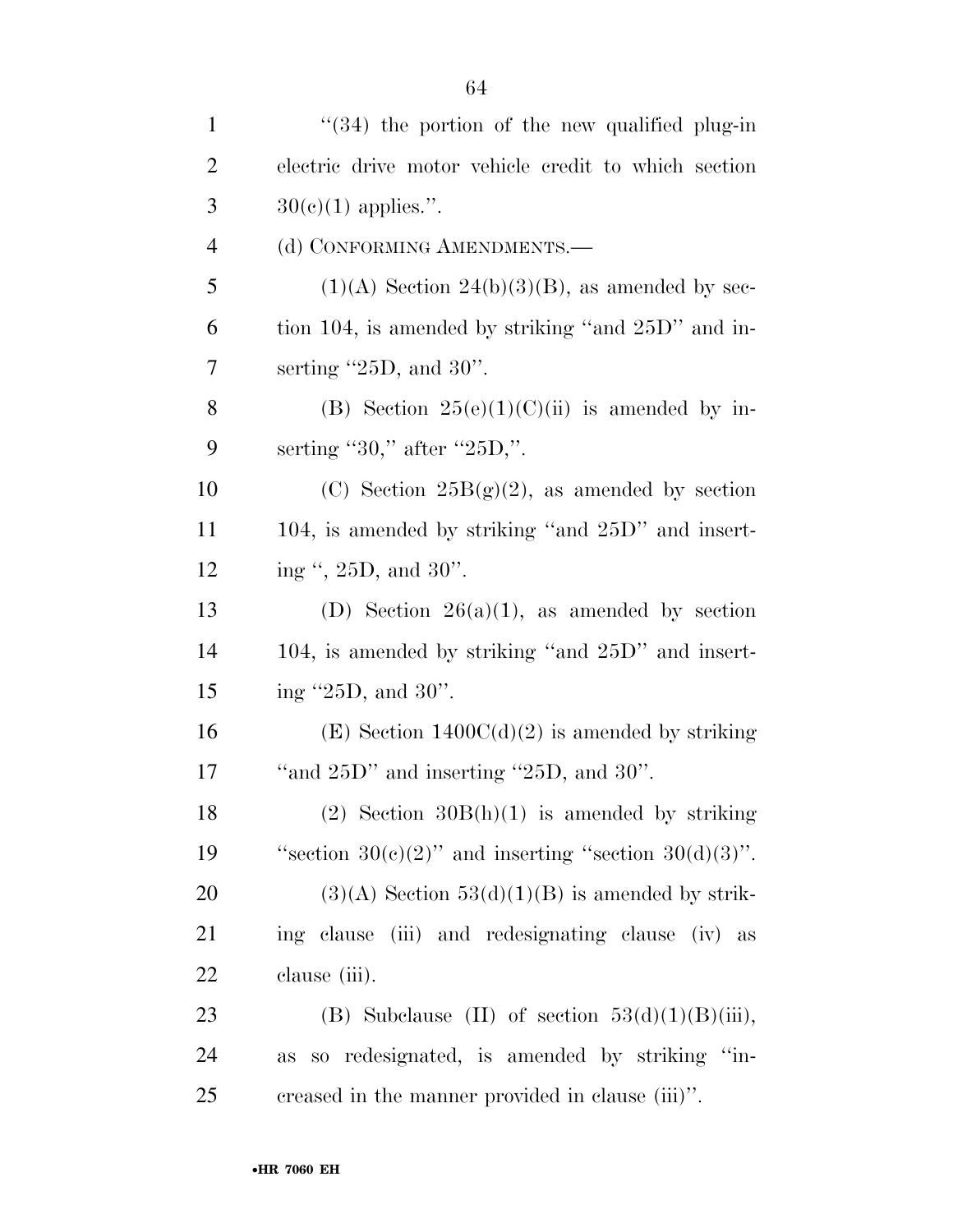1 (4) Section  $55(c)(3)$  is amended by striking

| $\overline{2}$ | " $30(b)(3)$ ,".                                                 |
|----------------|------------------------------------------------------------------|
| 3              | $(5)$ Section 1016(a)(25) is amended by striking                 |
| $\overline{4}$ | "section $30(d)(1)$ " and inserting "section $30(f)(1)$ ".       |
| 5              | $(6)$ Section $6501(m)$ is amended by striking                   |
| 6              | "section $30(d)(4)$ " and inserting "section $30(f)(4)$ ".       |
| 7              | (7) The item in the table of sections for subpart                |
| 8              | B of part IV of subchapter A of chapter 1 is amend-              |
| 9              | ed to read as follows:                                           |
|                | "Sec. 30. New qualified plug-in electric drive motor vehicles.". |
| 10             | (e) TREATMENT OF ALTERNATIVE MOTOR VEHICLE                       |
| 11             | CREDIT AS A PERSONAL CREDIT.—                                    |
| 12             | $(1)$ IN GENERAL.—Paragraph $(2)$ of section                     |
| 13             | $30B(g)$ is amended to read as follows:                          |
| 14             | "(2) PERSONAL CREDIT.—The credit allowed                         |
| 15             | under subsection (a) for any taxable year (after ap-             |
| 16             | plication of paragraph $(1)$ ) shall be treated as a             |
| 17             | credit allowable under subpart A for such taxable                |
| 18             | year.".                                                          |
| 19             | (2) CONFORMING AMENDMENTS.-                                      |
| 20             | (A) Subparagraph (A) of section $30C(d)(2)$                      |
| 21             | is amended by striking "sections 27, 30, and                     |
| 22             | 30B" and inserting "section 27".                                 |
| 23             | (B) Paragraph $(3)$ of section $55(e)$ is                        |
| 24             | amended by striking " $30B(g)(2)$ ,".                            |
| 25             | (f) EFFECTIVE DATE.-                                             |
|                | •HR 7060 EH                                                      |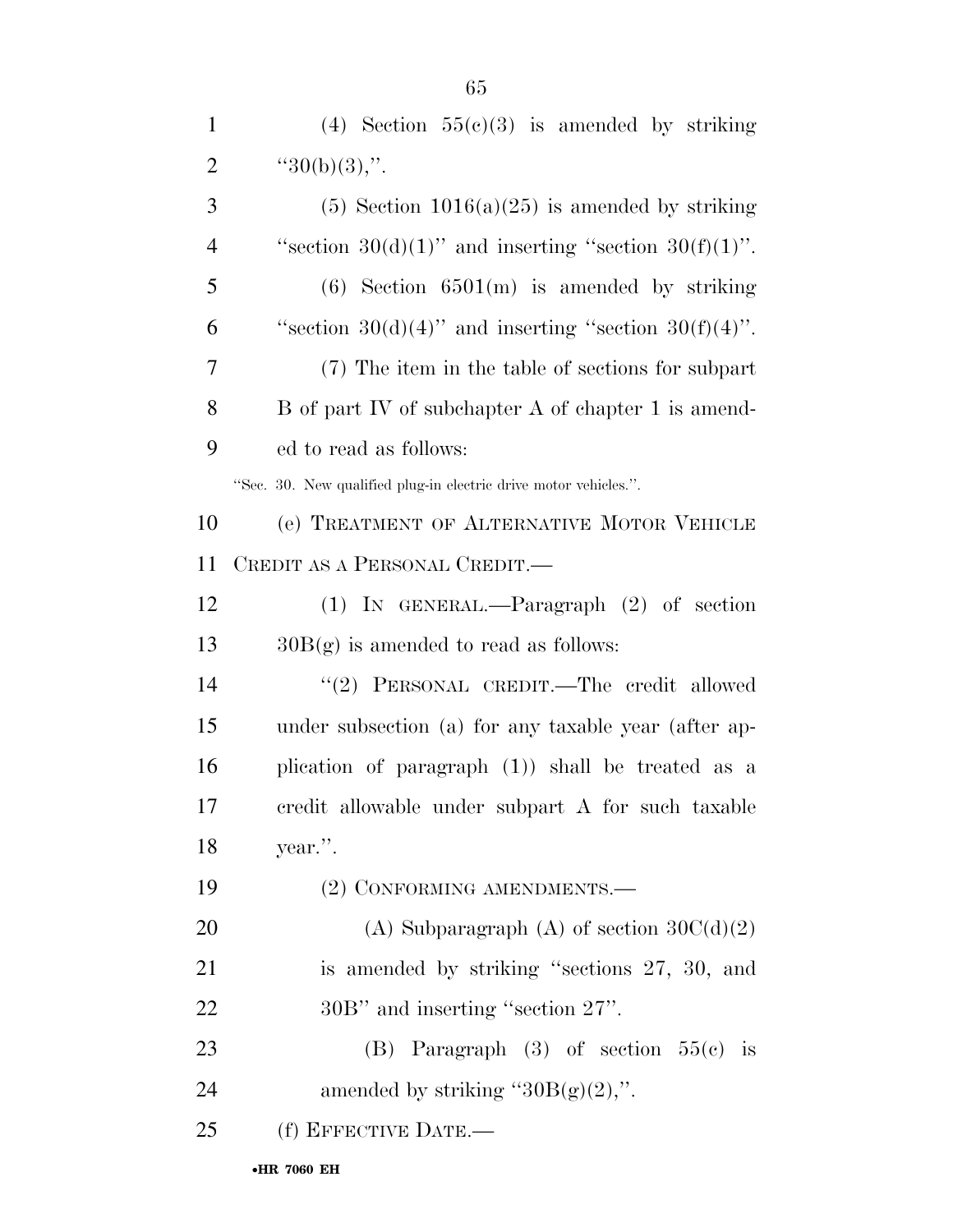| $\mathbf{1}$   | (1) IN GENERAL.—Except as otherwise pro-                  |
|----------------|-----------------------------------------------------------|
| $\overline{2}$ | vided in this subsection, the amendments made by          |
| 3              | this section shall apply to taxable years beginning       |
| $\overline{4}$ | after December 31, 2008.                                  |
| 5              | (2) TREATMENT OF ALTERNATIVE MOTOR VE-                    |
| 6              | HICLE CREDIT AS PERSONAL CREDIT.—The amend-               |
| 7              | ments made by subsection (e) shall apply to taxable       |
| 8              | years beginning after December 31, 2007.                  |
| 9              | APPLICATION OF EGTRRA SUNSET.-The<br>(g)                  |
| 10             | amendment made by subsection $(d)(1)(A)$ shall be subject |
| 11             | to title IX of the Economic Growth and Tax Relief Rec-    |
| 12             | onciliation Act of 2001 in the same manner as the provi-  |
| 13             | sion of such Act to which such amendment relates.         |
| 14             | SEC. 125. EXCLUSION FROM HEAVY TRUCK TAX FOR IDLING       |
|                |                                                           |
| 15             | REDUCTION UNITS AND ADVANCED INSULA-                      |
| 16             | TION.                                                     |
| 17             | (a) IN GENERAL.—Section 4053 is amended by add-           |
| 18             | ing at the end the following new paragraphs:              |
| 19             | "(9) IDLING REDUCTION DEVICE.—Any device                  |
| 20             | or system of devices which—                               |
| 21             | "(A) is designed to provide to a vehicle                  |
| 22             | those services (such as heat, air conditioning, or        |
| 23             | electricity) that would otherwise require the op-         |
| 24             | eration of the main drive engine while the vehi-          |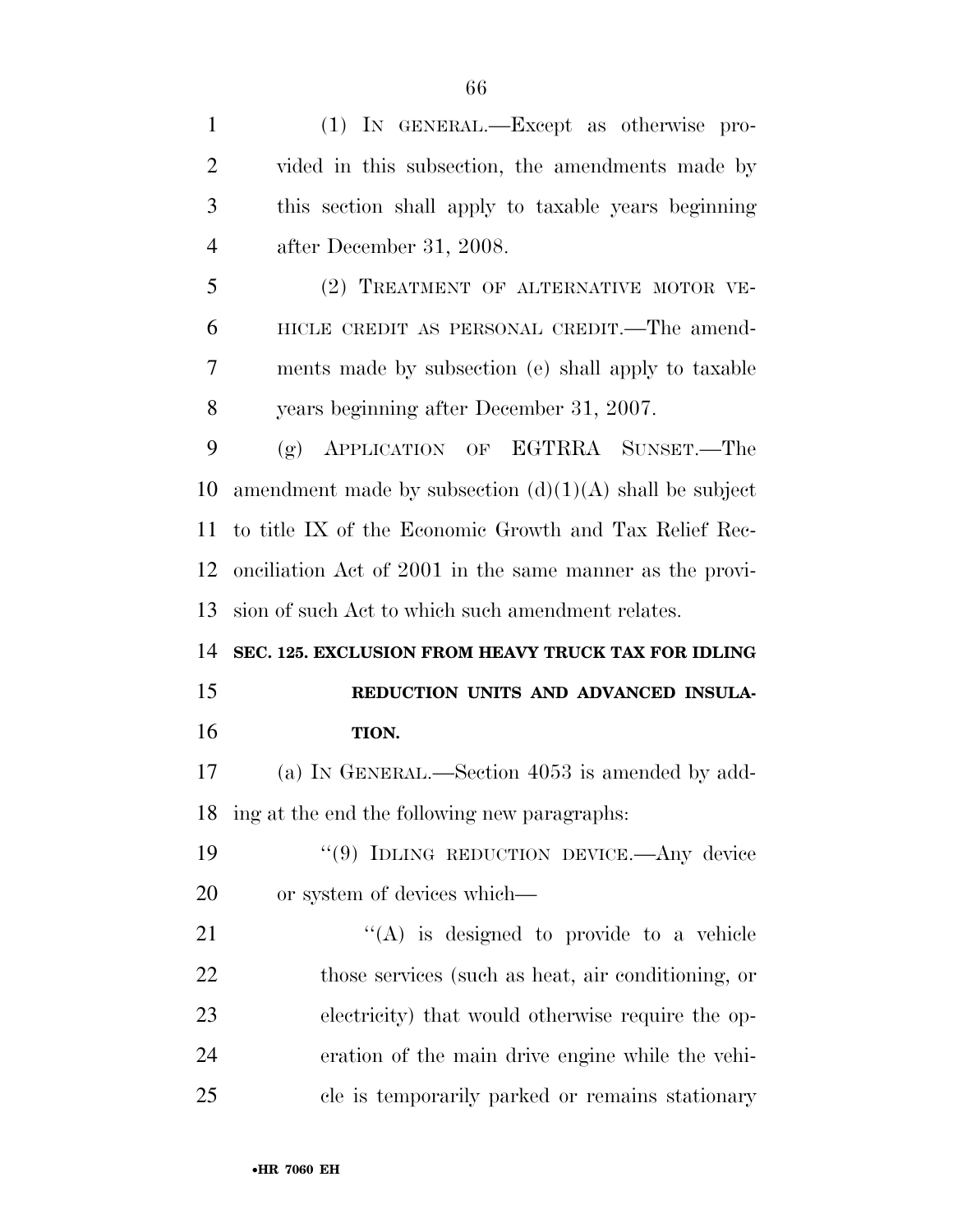| 1              | using one or more devices affixed to a tractor               |
|----------------|--------------------------------------------------------------|
| $\overline{2}$ | or truck, and                                                |
| 3              | $\lq\lq (B)$ is determined by the Administrator of           |
| $\overline{4}$ | the Environmental Protection Agency, in con-                 |
| 5              | sultation with the Secretary of Energy and the               |
| 6              | Secretary of Transportation, to reduce idling of             |
| 7              | such vehicle at a motor vehicle rest stop or                 |
| 8              | other location where such vehicles are tempo-                |
| 9              | rarily parked or remain stationary.                          |
| 10             | " $(10)$ ADVANCED INSULATION.—Any insulation                 |
| 11             | that has an R value of not less than R35 per inch.".         |
| 12             | (b) EFFECTIVE DATE.—The amendment made by                    |
| 13             | this section shall apply to sales or installations after the |
| 14             | date of the enactment of this Act.                           |
| 15             | SEC. 126. TRANSPORTATION FRINGE BENEFIT TO BICYCLE           |
| 16             | <b>COMMUTERS.</b>                                            |
| 17             | (a) IN GENERAL.—Paragraph $(1)$ of section $132(f)$          |
| 18             | is amended by adding at the end the following:               |
| 19             | "(D) Any qualified bicycle commuting re-                     |
| 20             | imbursement.".                                               |
| 21             | (b) LIMITATION ON EXCLUSION.—Paragraph (2) of                |
| 22             | section $132(f)$ is amended by striking "and" at the end     |
| 23             | of subparagraph $(A)$ , by striking the period at the end    |
| 24             | of subparagraph (B) and inserting ", and", and by adding     |
|                |                                                              |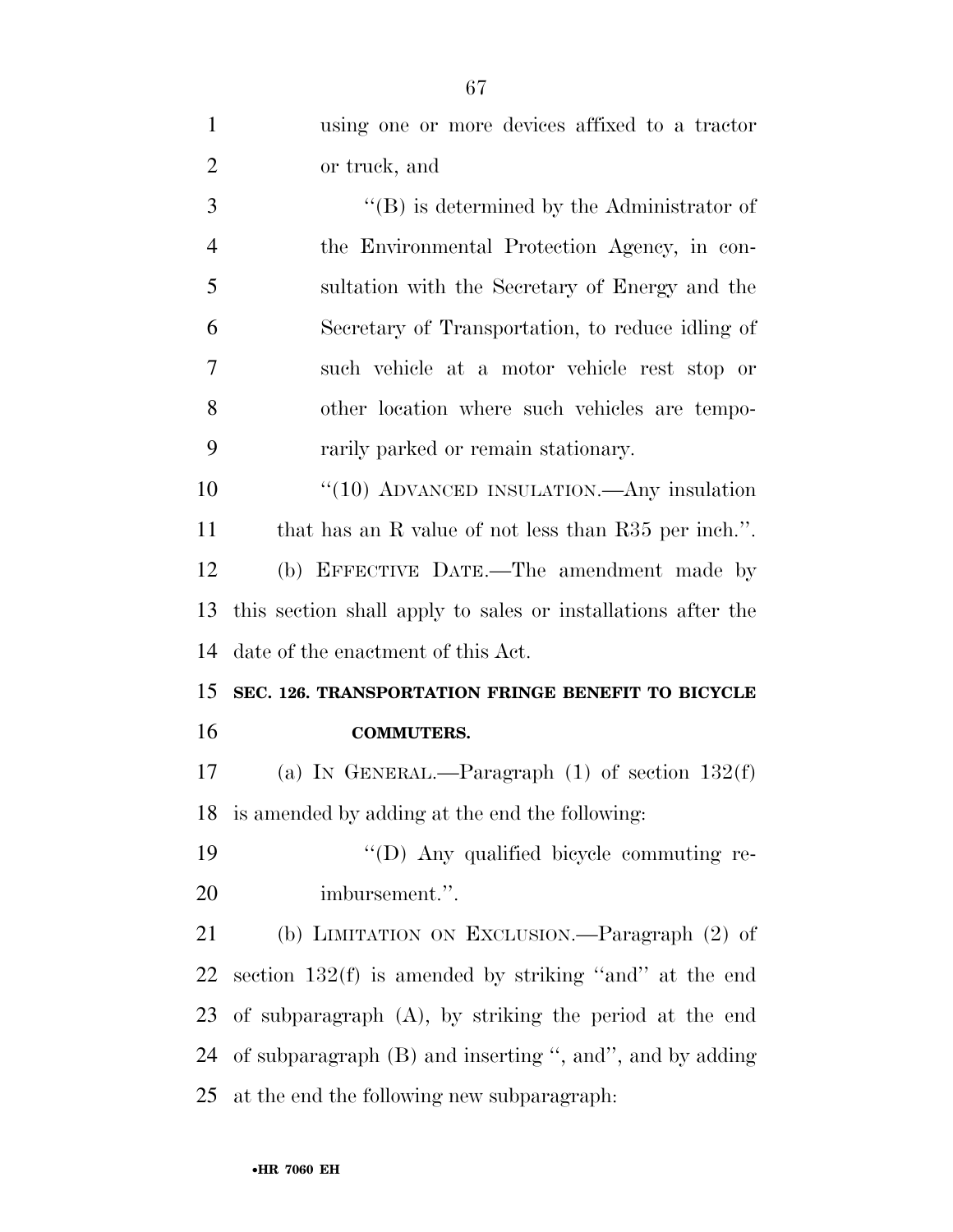| $\mathbf{1}$   | "(C) the applicable annual limitation in             |
|----------------|------------------------------------------------------|
| $\overline{2}$ | the case of any qualified bicycle commuting re-      |
| 3              | imbursement.".                                       |
| $\overline{4}$ | (c) DEFINITIONS.—Paragraph $(5)$ of section $132(f)$ |
| 5              | is amended by adding at the end the following:       |
| 6              | "(F) DEFINITIONS RELATED TO BICYCLE                  |
| $\overline{7}$ | COMMUTING REIMBURSEMENT.                             |
| 8              | "(i) QUALIFIED BICYCLE COMMUTING                     |
| 9              | REIMBURSEMENT.—The term 'qualified bi-               |
| 10             | cycle commuting reimbursement' means,                |
| 11             | with respect to any calendar year, any em-           |
| 12             | ployer reimbursement during the 15-month             |
| 13             | period beginning with the first day of such          |
| 14             | calendar year for reasonable expenses in-            |
| 15             | curred by the employee during such cal-              |
| 16             | endar year for the purchase of a bicycle             |
| 17             | and bicycle improvements, repair, and stor-          |
| 18             | age, if such bicycle is regularly used for           |
| 19             | travel between the employee's residence              |
| 20             | and place of employment.                             |
| 21             | "(ii) APPLICABLE ANNUAL LIMITA-                      |
| 22             | TION.—The term 'applicable annual limita-            |
| 23             | tion' means, with respect to any employee            |
| 24             | for any calendar year, the product of $$20$          |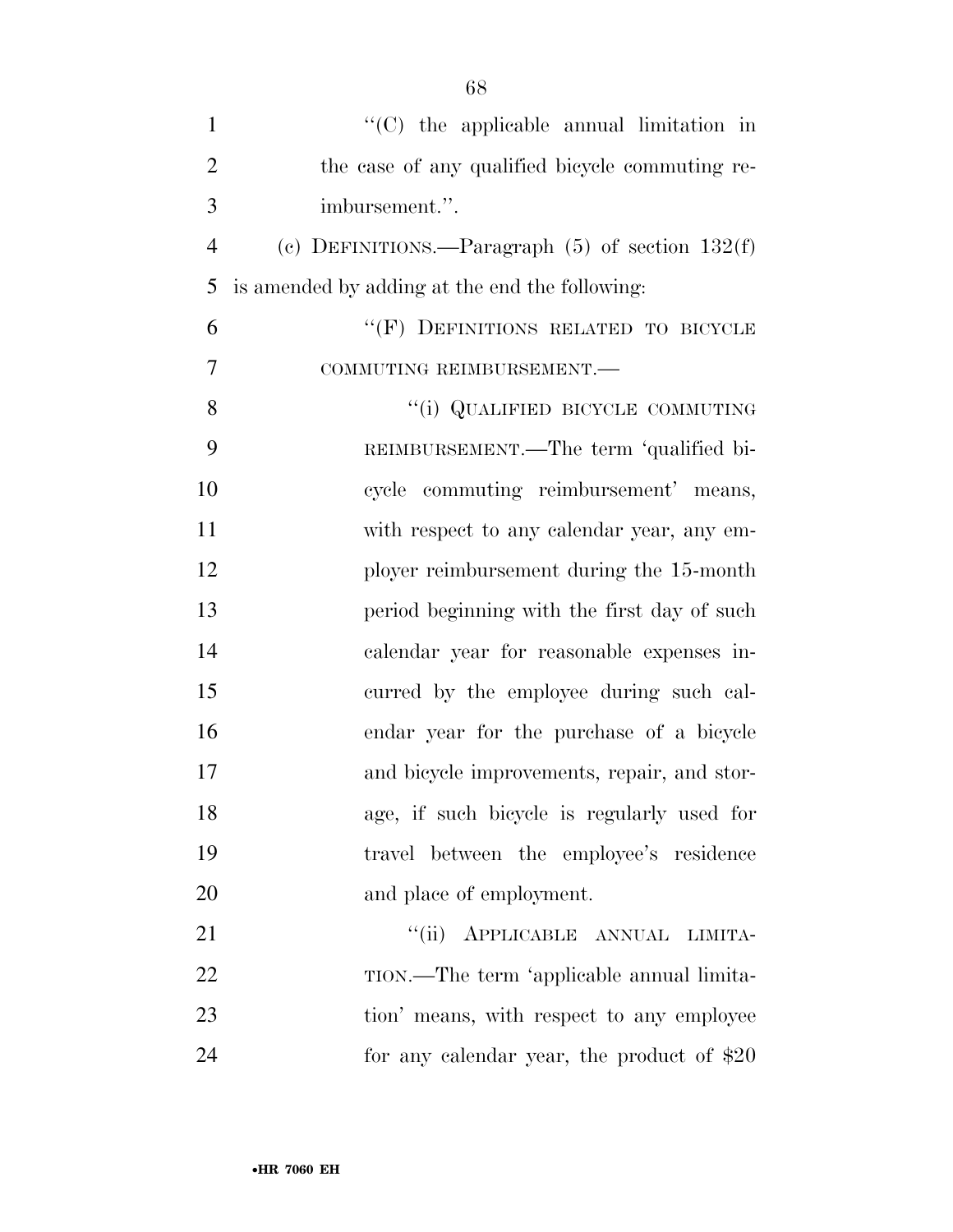multiplied by the number of qualified bicy- cle commuting months during such year. 3 "(iii) QUALIFIED BICYCLE COM- MUTING MONTH.—The term 'qualified bi- cycle commuting month' means, with re- spect to any employee, any month during which such employee— 8 ''(I) regularly uses the bicycle for a substantial portion of the travel be- tween the employee's residence and 11 place of employment, and 12 ''(II) does not receive any benefit described in subparagraph (A), (B), 14 or  $(C)$  of paragraph  $(1)$ .". (d) CONSTRUCTIVE RECEIPT OF BENEFIT.—Para-graph (4) of section 132(f) is amended by inserting

 ''(other than a qualified bicycle commuting reimburse-ment)'' after ''qualified transportation fringe''.

 (e) EFFECTIVE DATE.—The amendments made by this section shall apply to taxable years beginning after December 31, 2008.

## **SEC. 127. ALTERNATIVE FUEL VEHICLE REFUELING PROP-ERTY CREDIT.**

 (a) INCREASE IN CREDIT AMOUNT.—Section 30C is amended—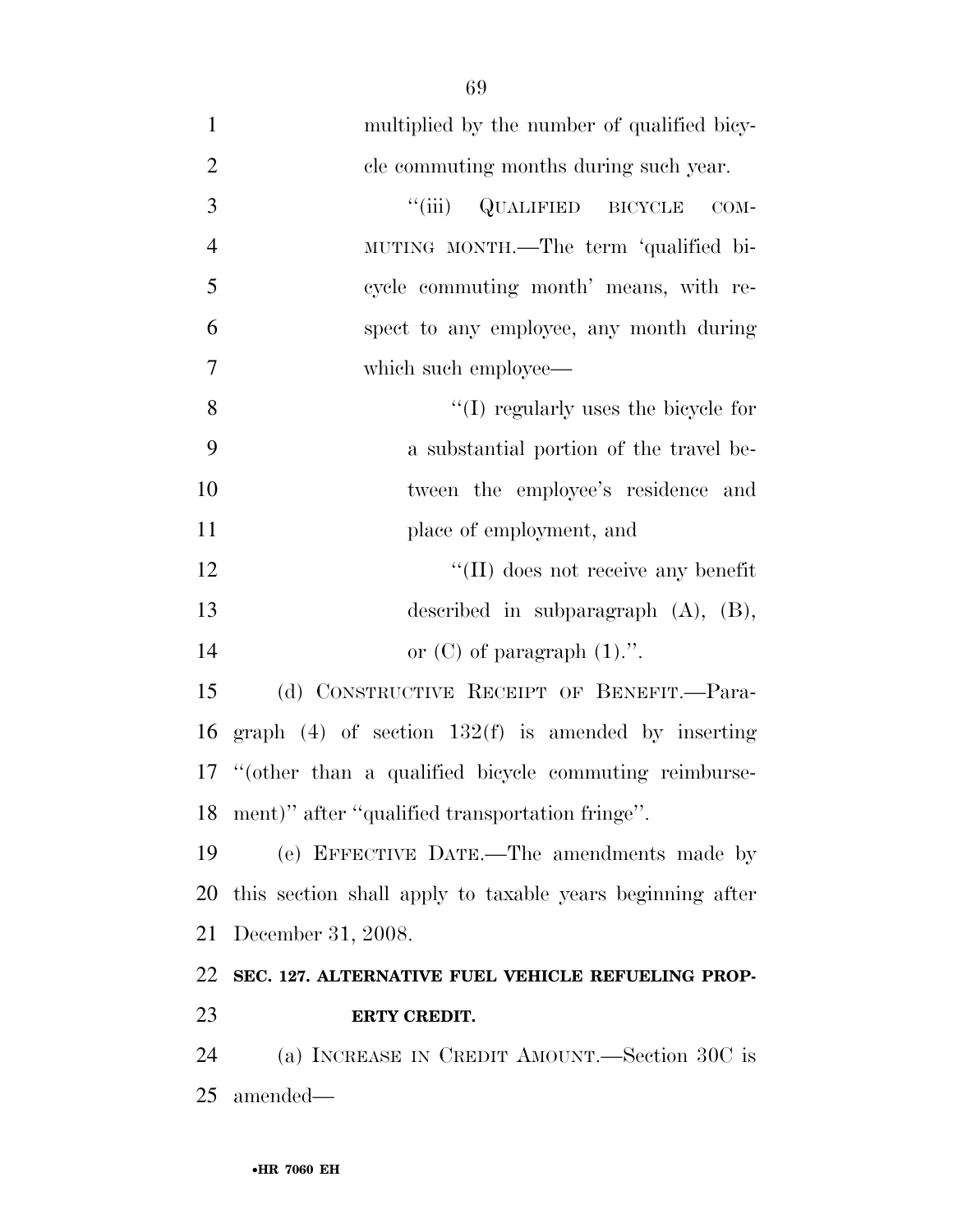| $\mathbf{1}$   | $(1)$ by striking "30 percent" in subsection $(a)$           |
|----------------|--------------------------------------------------------------|
| $\overline{2}$ | and inserting "50 percent",                                  |
| 3              | (2) by striking " $$30,000"$ in subsection (b)(1)            |
| $\overline{4}$ | and inserting " $$50,000"$ , and                             |
| 5              | (3) by striking " $\text{$}1,000$ " in subsection (b)(2)     |
| 6              | and inserting " $$2,000$ ".                                  |
| 7              | (b) EXTENSION OF CREDIT.—Subsection (g) of sec-              |
| 8              | tion 30C is amended to read as follows:                      |
| 9              | "(g) TERMINATION.—This section shall not apply to            |
| 10             | any property placed in service after—                        |
| 11             | "(1) December 31 2017, in the case of property               |
| 12             | relating to natural gas, compressed natural gas, or          |
| 13             | liquified natural gas, and which is not of a character       |
| 14             | subject to an allowance for depreciation,                    |
| 15             | "(2) December 31, 2014, in the case of-                      |
| 16             | "(A) property relating to hydrogen, and                      |
| 17             | "(B) property relating to natural gas, com-                  |
| 18             | pressed natural gas, or liquified natural gas,               |
| 19             | and which is of a character subject to an allow-             |
| 20             | ance for depreciation, and                                   |
| 21             | "(3) December 31, 2010, in any other case.".                 |
| 22             | (c) EFFECTIVE DATE.—The amendments made by                   |
| 23             | this section shall apply to property placed in service after |
| 24             | the date of the enactment of this Act, in taxable years      |
| 25             | ending after such date.                                      |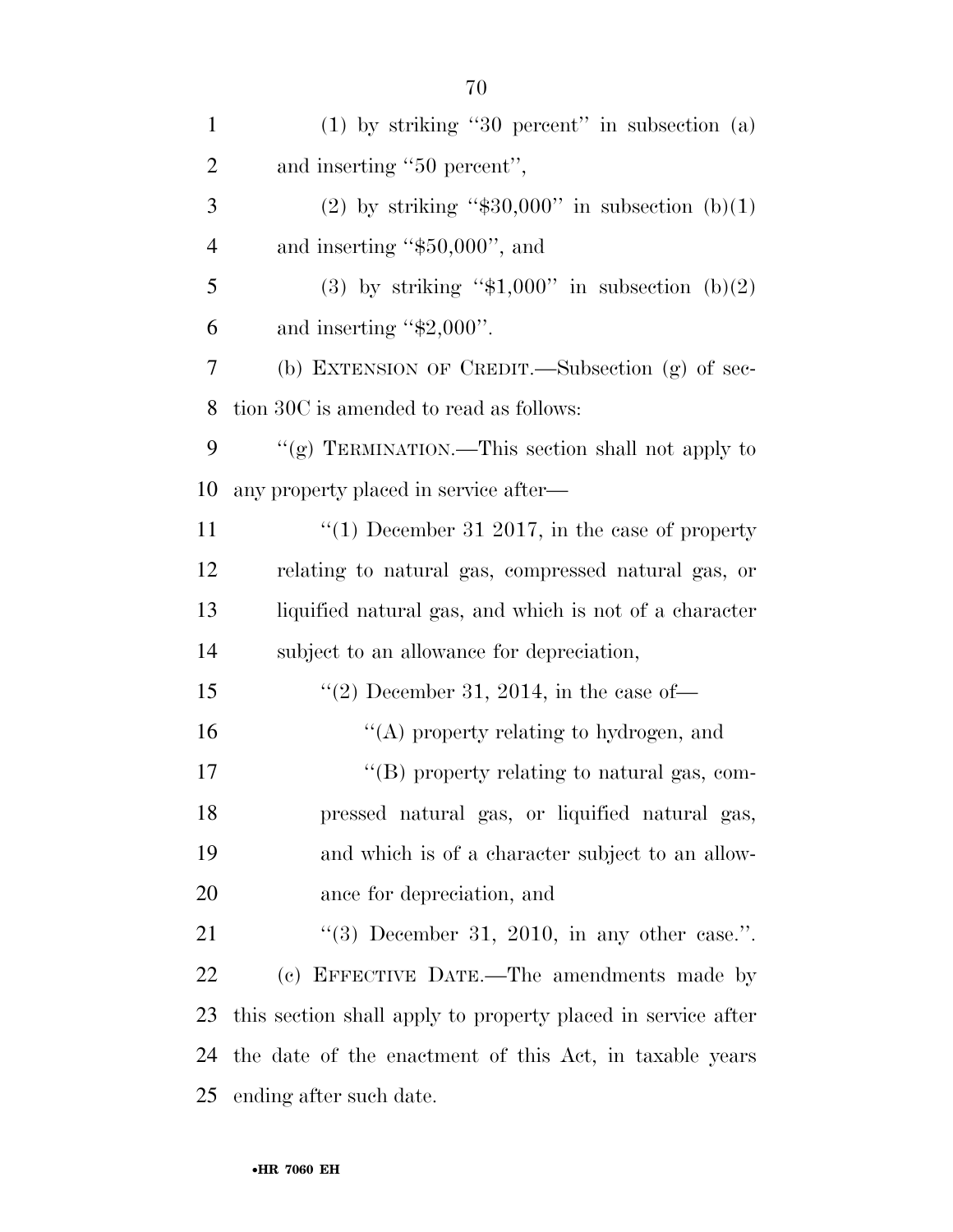**SEC. 128. CERTAIN INCOME AND GAINS RELATING TO AL- COHOL FUELS AND MIXTURES, BIODIESEL FUELS AND MIXTURES, AND ALTERNATIVE FUELS AND MIXTURES TREATED AS QUALI- FYING INCOME FOR PUBLICLY TRADED PARTNERSHIPS.** 

 (a) IN GENERAL.—Subparagraph (E) of section  $7704(d)(1)$  is amended by inserting ", or the transpor- tation or storage of any fuel described in subsection (b), (c), (d), or (e) of section 6426, or any alcohol fuel defined 11 in section  $6426(b)(4)(A)$  or any biodiesel fuel as defined 12 in section  $40A(d)(1)$ " after "timber)".

 (b) EFFECTIVE DATE.—The amendment made by this section shall apply to taxable years beginning after the date of the enactment of this Act.

## **Subtitle C—Energy Conservation and Efficiency Provisions**

**SEC. 131. CREDIT FOR NONBUSINESS ENERGY PROPERTY.** 

19 (a) EXTENSION OF CREDIT.—Section  $25C(g)$  is amended by striking ''placed in service after December 31, 2007'' and inserting ''placed in service—

22 ''(1) after December 31, 2007, and before Jan- uary 1, 2009, or 24 "(2) after December 31, 2009.".

(b) QUALIFIED BIOMASS FUEL PROPERTY.—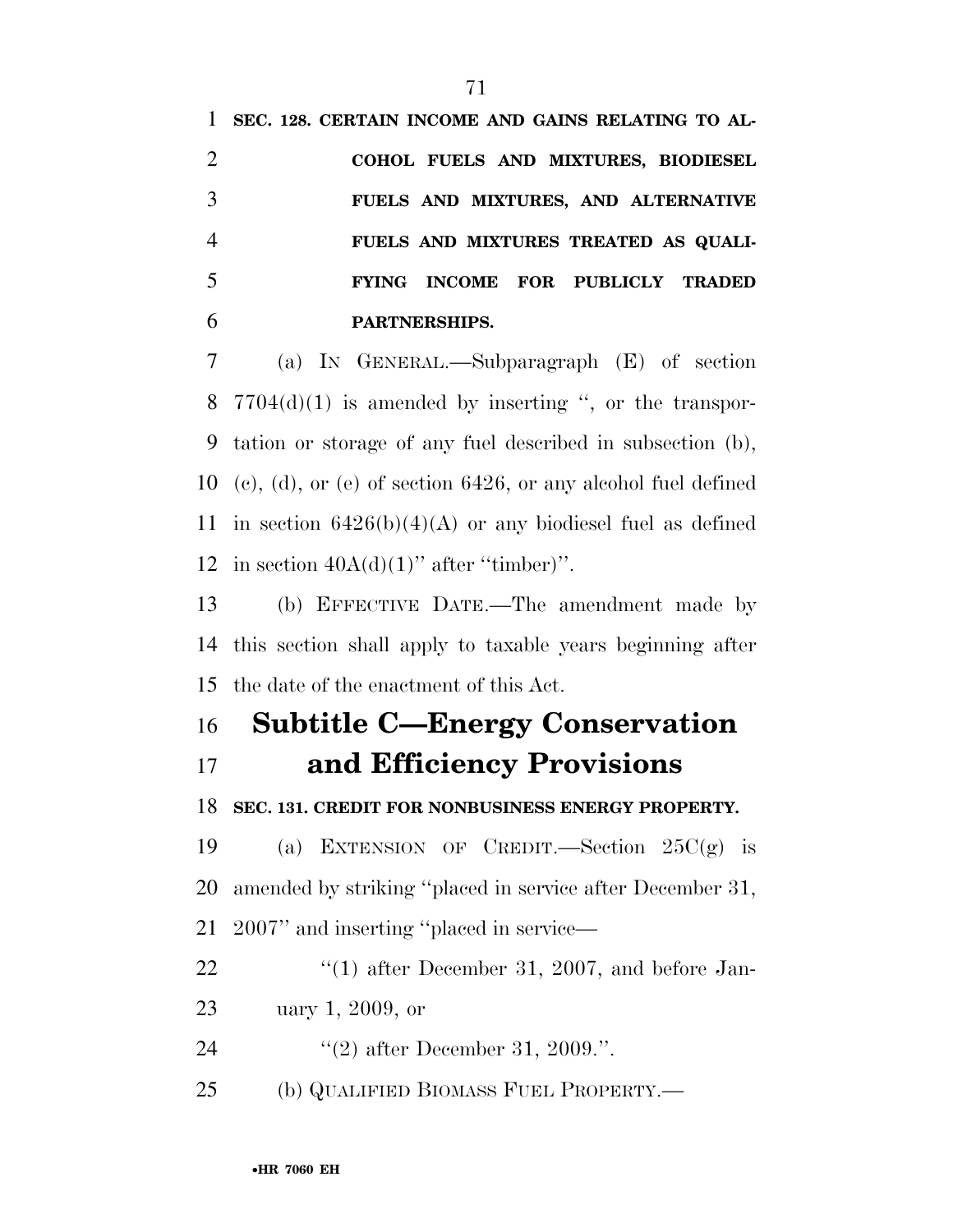| $\mathbf{1}$   | (1) IN GENERAL.—Section $25C(d)(3)$ is amend-         |
|----------------|-------------------------------------------------------|
| $\overline{2}$ | $ed$ —                                                |
| 3              | $(A)$ by striking "and" at the end of sub-            |
| $\overline{4}$ | paragraph $(D)$ ,                                     |
| 5              | (B) by striking the period at the end of              |
| 6              | subparagraph (E) and inserting ", and", and           |
| 7              | (C) by adding at the end the following new            |
| 8              | subparagraph:                                         |
| 9              | "(F) a stove which uses the burning of bio-           |
| 10             | mass fuel to heat a dwelling unit located in the      |
| 11             | United States and used as a residence by the          |
| 12             | taxpayer, or to heat water for use in such a          |
| 13             | dwelling unit, and which has a thermal effi-          |
| 14             | ciency rating of at least 75 percent.".               |
| 15             | (2) BIOMASS FUEL.—Section $25C(d)$ is amend-          |
| 16             | ed by adding at the end the following new para-       |
| 17             | graph:                                                |
| 18             | "(6) BIOMASS FUEL.—The term 'biomass fuel'            |
| 19             | means any plant-derived fuel available on a renew-    |
| 20             | able or recurring basis, including agricultural crops |
| 21             | and trees, wood and wood waste and residues (in-      |
| 22             | cluding wood pellets), plants (including aquatic      |
| 23             | plants), grasses, residues, and fibers.".             |
| 24             | (c) COORDINATION WITH CREDIT FOR QUALIFIED            |
| 25             | GEOTHERMAL HEAT PUMP PROPERTY EXPENDITURES.—          |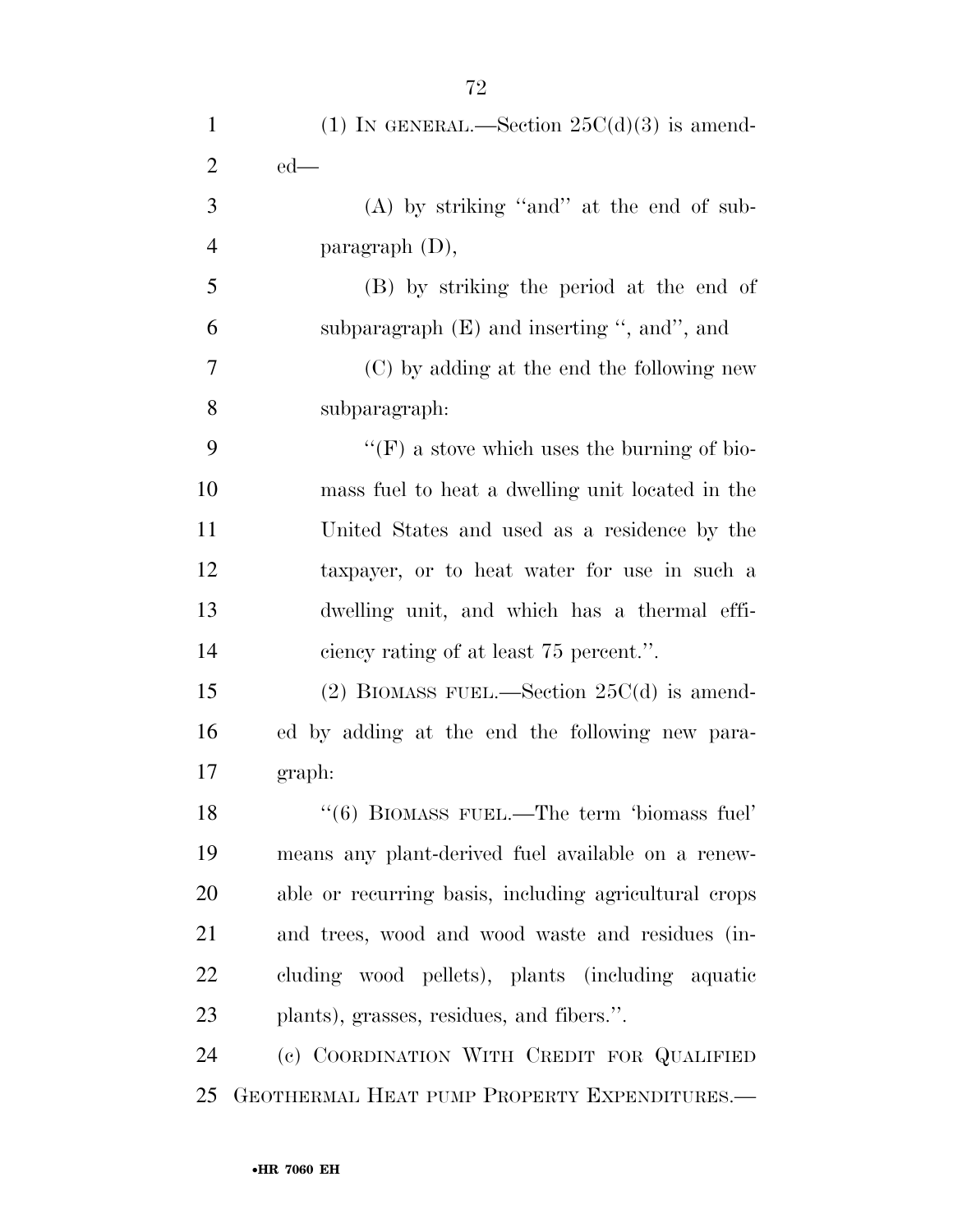| $\mathbf{1}$   | $(1)$ IN GENERAL.—Paragraph $(3)$ of section             |
|----------------|----------------------------------------------------------|
| $\overline{2}$ | $25C(d)$ , as amended by subsection (b), is amended      |
| 3              | by striking subparagraph (C) and by redesignating        |
| $\overline{4}$ | subparagraphs $(D)$ , $(E)$ , and $(F)$ as subparagraphs |
| 5              | $(C)$ , $(D)$ , and $(E)$ , respectively.                |
| 6              | (2) CONFORMING AMENDMENT.—Subparagraph                   |
| 7              | (C) of section $25C(d)(2)$ is amended to read as fol-    |
| 8              | lows:                                                    |
| 9              | ``(C)<br>REQUIREMENTS AND STANDARDS                      |
| 10             | FOR AIR CONDITIONERS AND HEAT PUMPS.-                    |
| 11             | The standards and requirements prescribed by             |
| 12             | the Secretary under subparagraph (B) with re-            |
| 13             | spect to the energy efficiency ratio (EER) for           |
| 14             | air conditioners and electric<br>heat<br>central         |
| 15             | pumps-                                                   |
| 16             | "(i) shall require measurements to be                    |
| 17             | based on published data which is tested by               |
| 18             | manufacturers at 95 degrees Fahrenheit,                  |
| 19             | and                                                      |
| 20             | "(ii) may be based on the certified                      |
| 21             | data of the Air Conditioning and Refrig-                 |
| 22             | eration Institute that are prepared in part-             |
| 23             | nership with the Consortium for Energy                   |
| 24             | Efficiency.".                                            |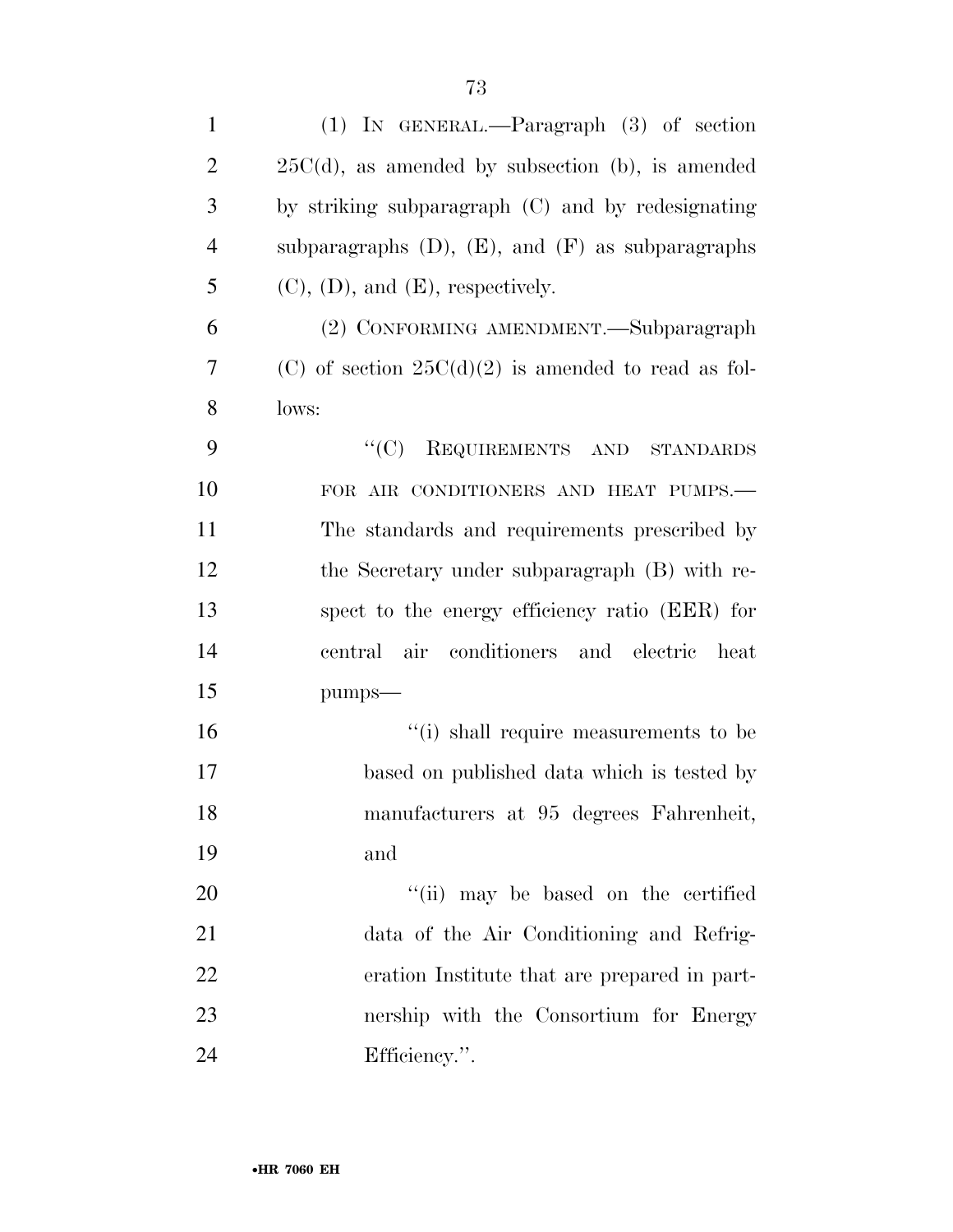| $\mathbf{1}$ | (d) EFFECTIVE DATE.—The amendments made by                 |
|--------------|------------------------------------------------------------|
| 2            | this section shall apply to expenditures made after Decem- |
| 3            | ber 31, 2008.                                              |
| 4            | SEC. 132. ENERGY EFFICIENT COMMERCIAL BUILDINGS DE-        |
| 5            | DUCTION.                                                   |
| 6            | Subsection (h) of section 179D is amended by strik-        |
| 7            | ing "December 31, 2008" and inserting "December 31,        |
| 8            | $2013"$ .                                                  |
| 9            | SEC. 133. MODIFICATIONS OF ENERGY EFFICIENT APPLI-         |
| 10           | ANCE CREDIT FOR APPLIANCES PRODUCED                        |
| 11           | <b>AFTER 2007.</b>                                         |
| 12           | (a) IN GENERAL.—Subsection (b) of section $45M$ is         |
| 13           | amended to read as follows:                                |
| 14           | "(b) APPLICABLE AMOUNT.—For purposes of sub-               |
| 15           | section $(a)$ —                                            |
| 16           | "(1) DISHWASHERS.—The applicable amount                    |
| 17           | $is-$                                                      |
| 18           | "(A) $$45$ in the case of a dishwasher which               |
| 19           | is manufactured in calendar year 2008 or 2009              |
| 20           | and which uses no more than 324 kilowatt                   |
| 21           | hours per year and 5.8 gallons per cycle, and              |
| 22           | "(B) $$75$ in the case of a dishwasher                     |
| 23           | which is manufactured in calendar year 2008,               |
| 24           | 2009, or 2010 and which uses no more than                  |
| 25           | 307 kilowatt hours per year and 5.0 gallons per            |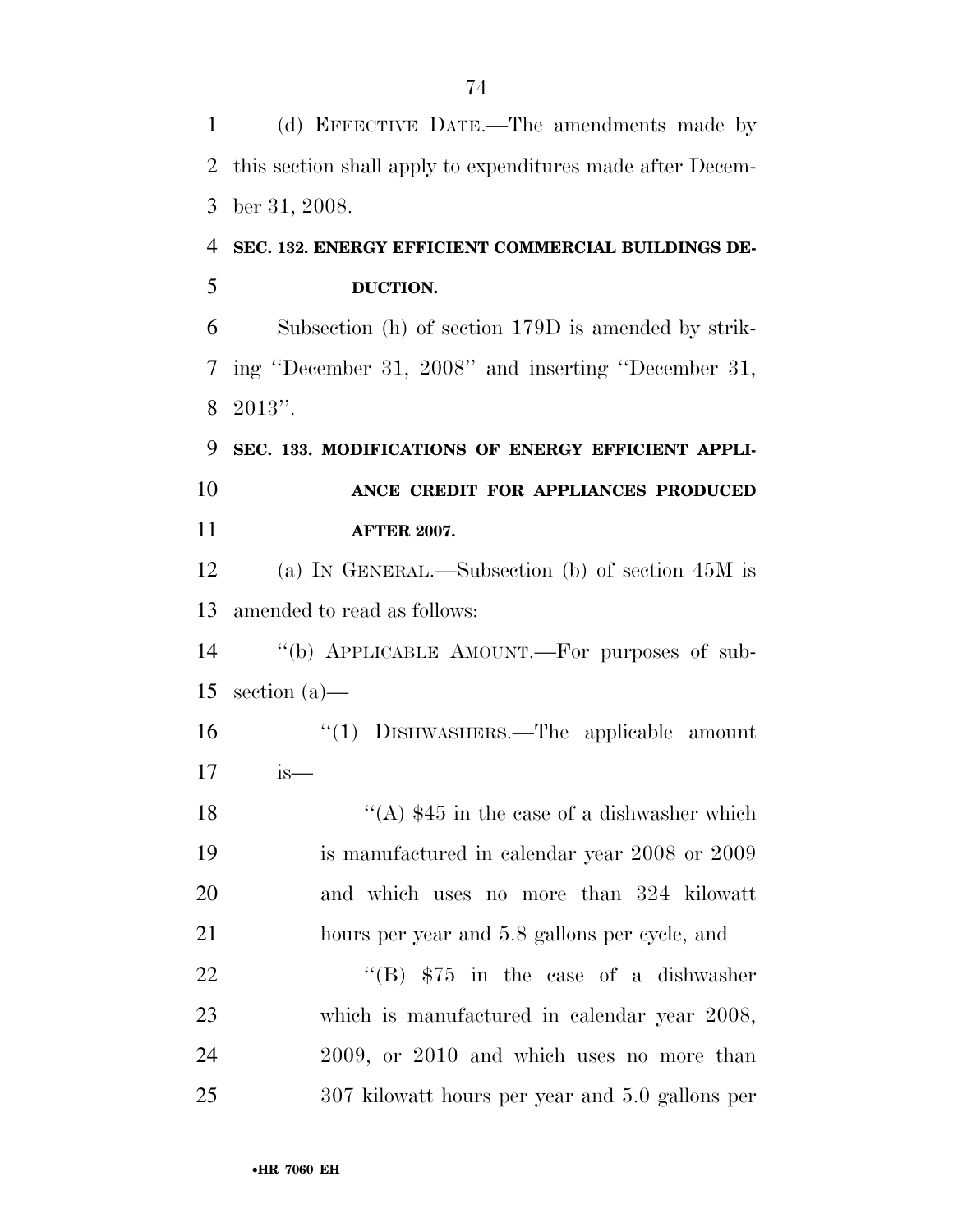| $\mathbf{1}$   | cycle $(5.5 \text{ gallons per cycle}$ for dishwashers de- |
|----------------|------------------------------------------------------------|
| $\overline{2}$ | signed for greater than 12 place settings).                |
| 3              | "(2) CLOTHES WASHERS.—The applicable                       |
| $\overline{4}$ | amount is—                                                 |
| 5              | "(A) $$75$ in the case of a residential top-               |
| 6              | loading clothes washer manufactured in cal-                |
| $\overline{7}$ | endar year 2008 which meets or exceeds a 1.72              |
| 8              | modified energy factor and does not exceed a               |
| 9              | 8.0 water consumption factor,                              |
| 10             | "(B) $$125$ in the case of a residential top-              |
| 11             | loading clothes washer manufactured in cal-                |
| 12             | endar year 2008 or 2009 which meets or ex-                 |
| 13             | ceeds a 1.8 modified energy factor and does not            |
| 14             | exceed a 7.5 water consumption factor,                     |
| 15             | "(C) $$150$ in the case of a residential or                |
| 16             | commercial clothes washer manufactured in cal-             |
| 17             | endar year 2008, 2009, or 2010 which meets or              |
| 18             | exceeds 2.0 modified energy factor and does not            |
| 19             | exceed a 6.0 water consumption factor, and                 |
| 20             | "(D) $$250$ in the case of a residential or                |
| 21             | commercial clothes washer manufactured in cal-             |
| 22             | endar year 2008, 2009, or 2010 which meets or              |
| 23             | exceeds 2.2 modified energy factor and does not            |
| 24             | exceed a 4.5 water consumption factor.                     |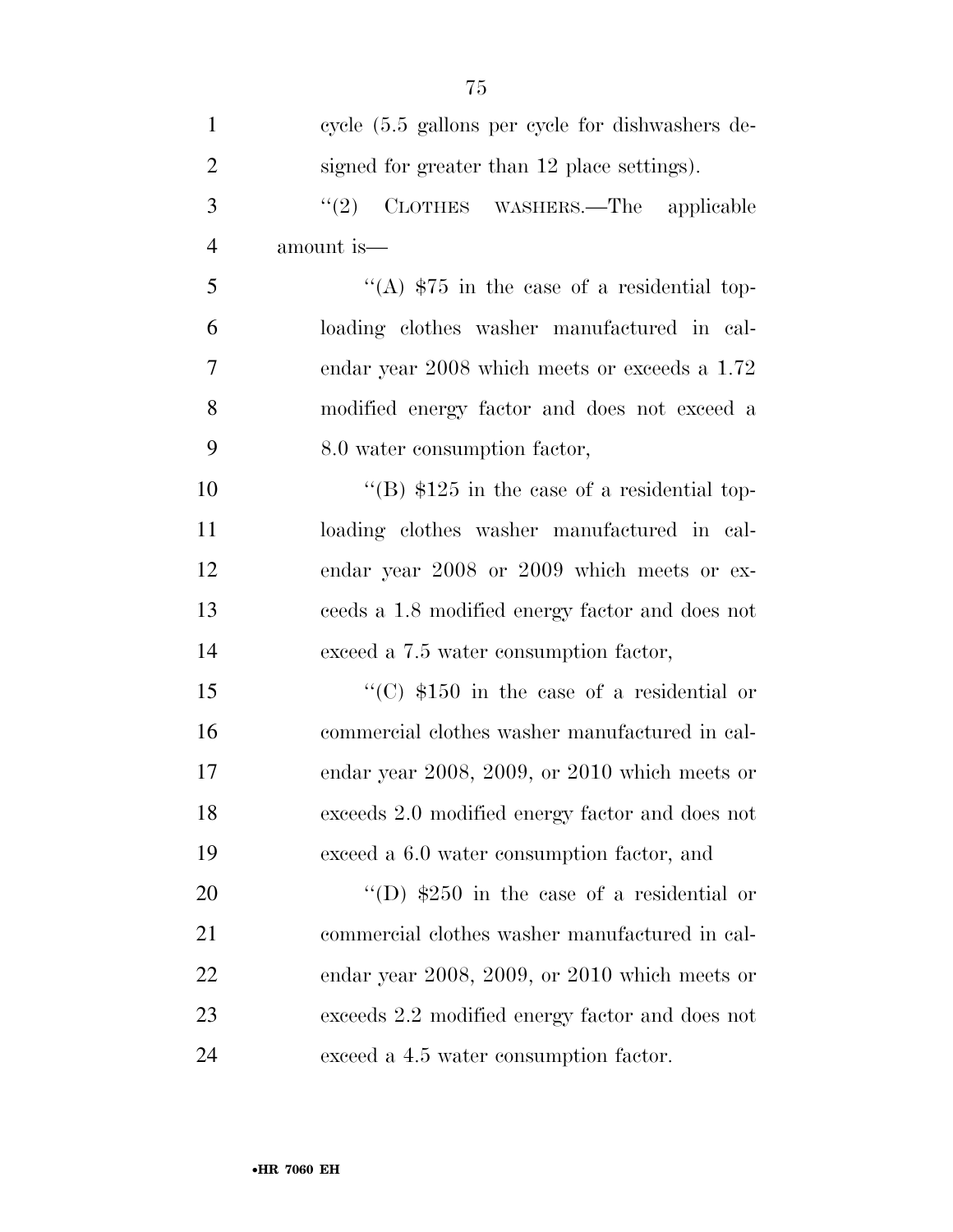1 "(3) REFRIGERATORS.—The applicable amount is—

 ''(A)  $$50$  in the case of a refrigerator which is manufactured in calendar year 2008, and consumes at least 20 percent but not more than 22.9 percent less kilowatt hours per year than the 2001 energy conservation standards,

8 ''(B)  $$75$  in the case of a refrigerator which is manufactured in calendar year 2008 or 2009, and consumes at least 23 percent but no more than 24.9 percent less kilowatt hours per year than the 2001 energy conservation stand-ards,

14 ''(C)  $$100$  in the case of a refrigerator which is manufactured in calendar year 2008, 2009, or 2010, and consumes at least 25 per- cent but not more than 29.9 percent less kilo- watt hours per year than the 2001 energy con-servation standards, and

 $\text{``(D) $200}$  in the case of a refrigerator manufactured in calendar year 2008, 2009, or 2010 and which consumes at least 30 percent less energy than the 2001 energy conservation standards.''.

(b) ELIGIBLE PRODUCTION.—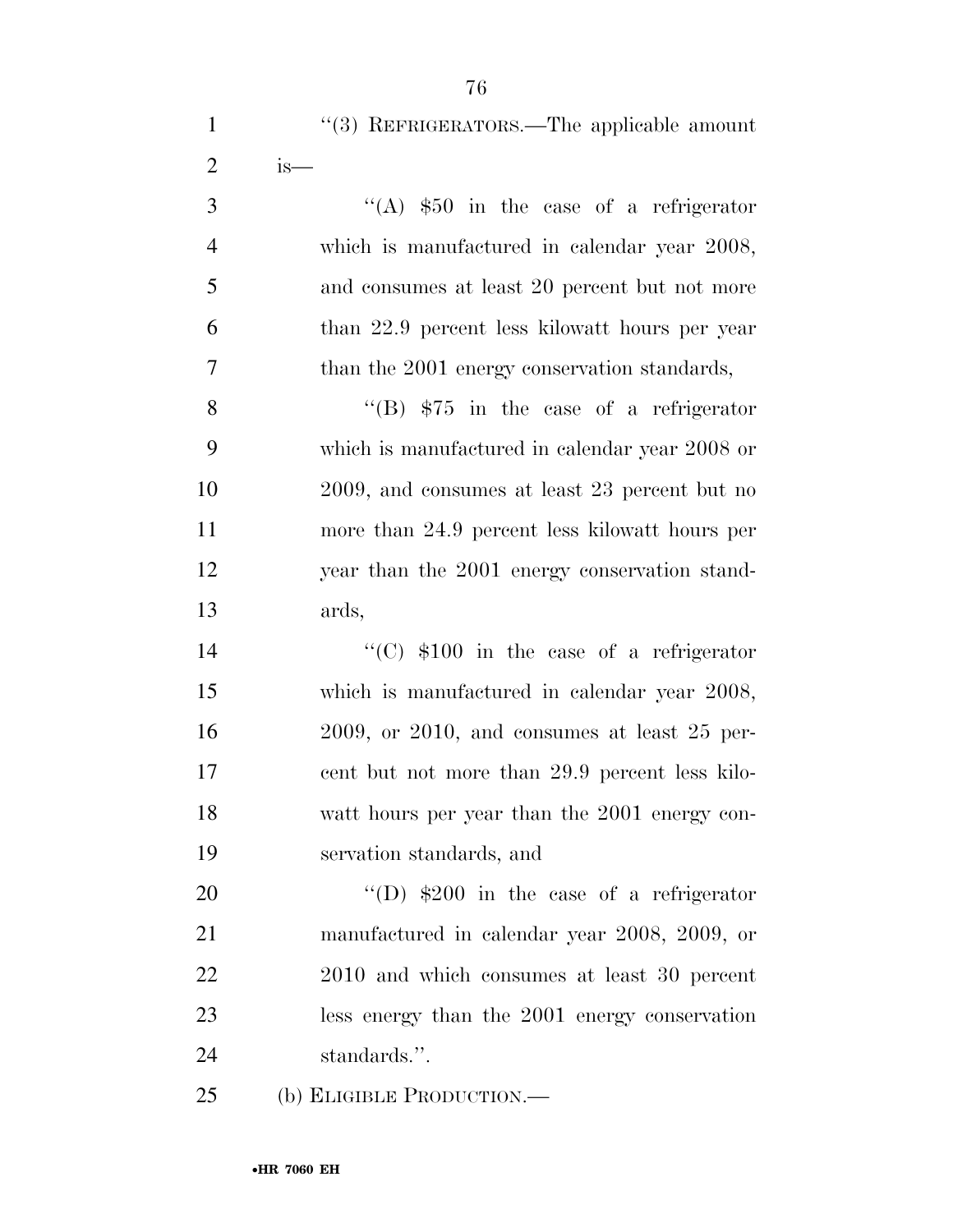| $\mathbf{1}$   | (1) SIMILAR TREATMENT FOR ALL APPLI-                        |
|----------------|-------------------------------------------------------------|
| $\overline{2}$ | $ANCES.$ Subsection (c) of section $45M$ is amend-          |
| 3              | $ed$ —                                                      |
| $\overline{4}$ | $(A)$ by striking paragraph $(2)$ ,                         |
| 5              | $(B)$ by striking " $(1)$ In GENERAL" and all               |
| 6              | that follows through "the eligible" and inserting           |
| 7              | "The eligible",                                             |
| 8              | (C) by moving the text of such subsection                   |
| 9              | in line with the subsection heading, and                    |
| 10             | $(D)$ by redesignating subparagraphs $(A)$                  |
| 11             | and $(B)$ as paragraphs $(1)$ and $(2)$ , respectively,     |
| 12             | and by moving such paragraphs 2 ems to the                  |
| 13             | left.                                                       |
| 14             | (2) MODIFICATION OF BASE PERIOD.-Para-                      |
| 15             | graph $(2)$ of section $45M(e)$ , as amended by para-       |
| 16             | $graph(1)$ , is amended by striking "3-calendar year"       |
| 17             | and inserting "2-calendar year".                            |
| 18             | (c) TYPES OF ENERGY EFFICIENT APPLIANCES.-                  |
| 19             | Subsection (d) of section 45M (defining types of energy     |
| 20             | efficient appliances) is amended to read as follows:        |
| 21             | "(d) TYPES OF ENERGY EFFICIENT APPLIANCE.-                  |
| 22             | For purposes of this section, the types of energy efficient |
| 23             | appliances are—                                             |
| 24             | "(1) dishwashers described in subsection $(b)(1)$ ,         |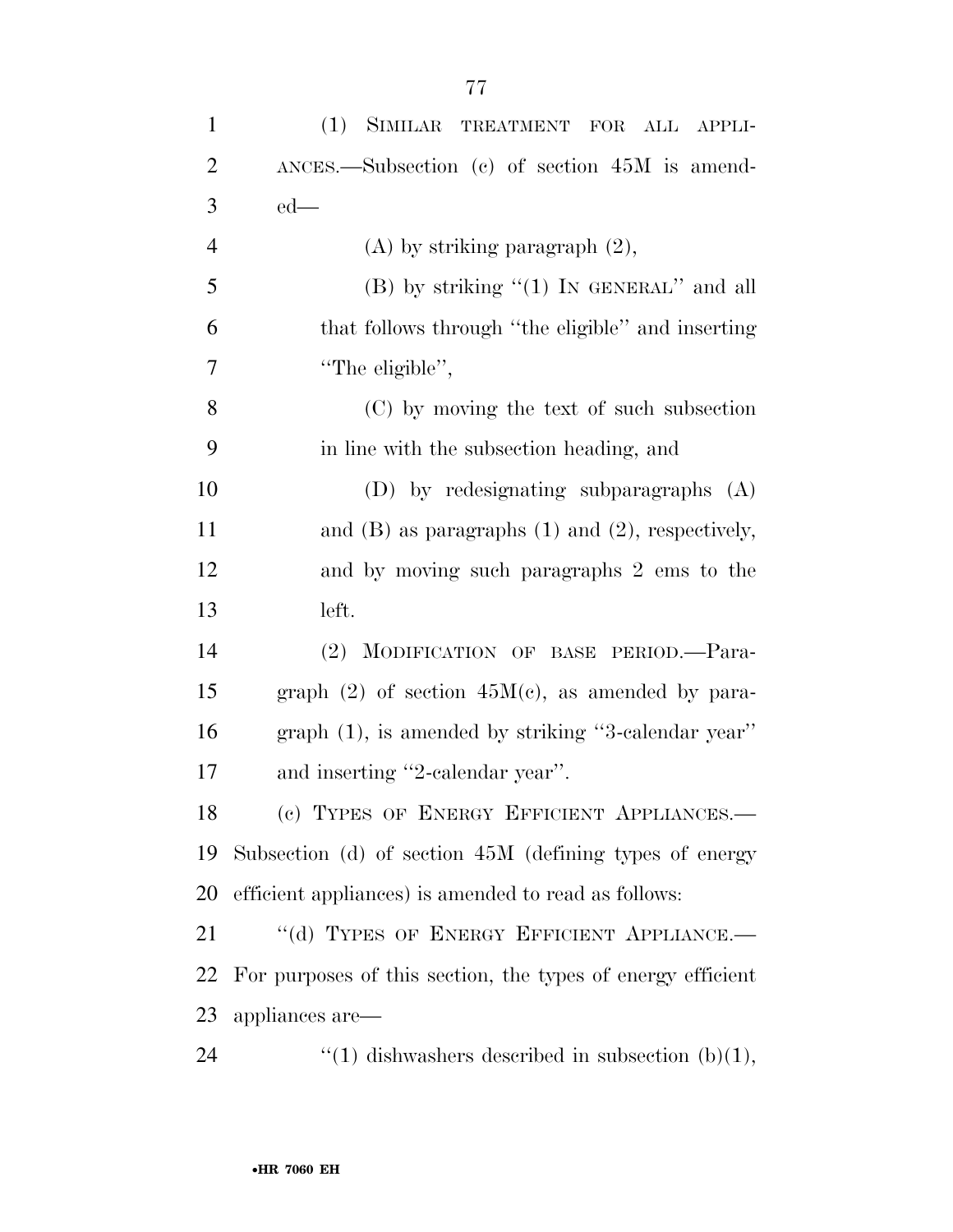| $\mathbf{1}$   | $(2)$ clothes washers described in subsection          |
|----------------|--------------------------------------------------------|
| $\overline{2}$ | $(b)(2)$ , and                                         |
| 3              | $(3)$ refrigerators described in<br>subsection         |
| $\overline{4}$ | $(b)(3)$ .".                                           |
| 5              | (d) AGGREGATE CREDIT AMOUNT ALLOWED.—                  |
| 6              | (1) INCREASE IN LIMIT.—Paragraph $(1)$ of sec-         |
| 7              | tion $45M(e)$ is amended to read as follows:           |
| 8              | "(1) AGGREGATE CREDIT AMOUNT ALLOWED.-                 |
| 9              | The aggregate amount of credit allowed under sub-      |
| 10             | section (a) with respect to a taxpayer for any tax-    |
| 11             | able year shall not exceed $$75,000,000$ reduced by    |
| 12             | the amount of the credit allowed under subsection      |
| 13             | (a) to the taxpayer (or any predecessor) for all prior |
| 14             | taxable years beginning after December 31, 2007.".     |
| 15             | (2) EXCEPTION FOR CERTAIN REFRIGERATOR                 |
| 16             | AND CLOTHES WASHERS.—Paragraph (2) of section          |
| 17             | $45M(e)$ is amended to read as follows:                |
| 18             | $(2)$ AMOUNT ALLOWED FOR CERTAIN REFRIG-               |
| 19             | ERATORS AND CLOTHES WASHERS.—Refrigerators             |
| 20             | described in subsection $(b)(3)(D)$ and clothes wash-  |
| 21             | ers described in subsection $(b)(2)(D)$ shall not be   |
| 22             | taken into account under paragraph $(1)$ .".           |
| 23             | (e) QUALIFIED ENERGY EFFICIENT APPLIANCES.-            |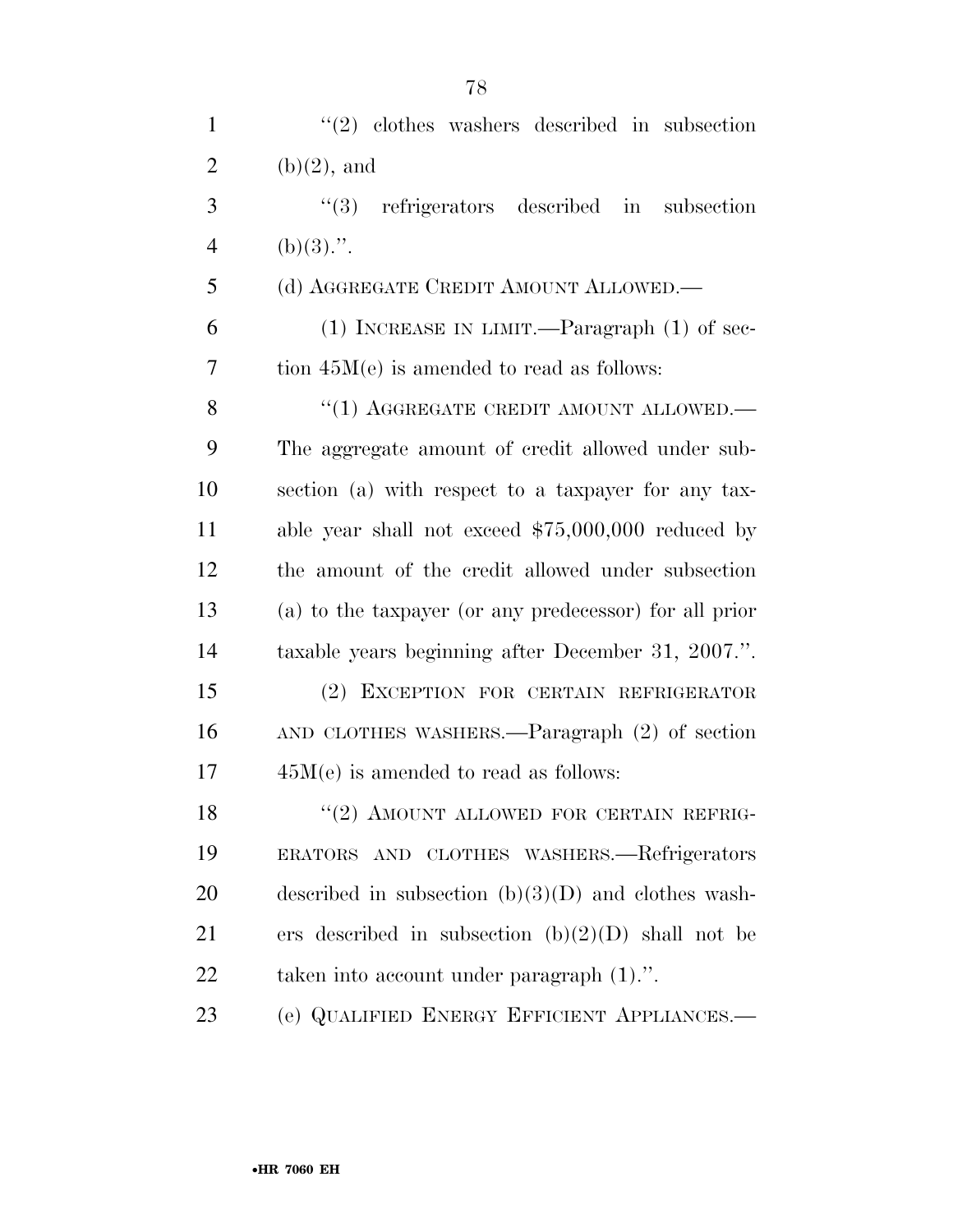| $\mathbf{1}$   | $(1)$ IN GENERAL.—Paragraph $(1)$ of section                        |
|----------------|---------------------------------------------------------------------|
| $\overline{2}$ | $45M(f)$ (defining qualified energy efficient appliance)            |
| 3              | is amended to read as follows:                                      |
| $\overline{4}$ | "(1) QUALIFIED ENERGY EFFICIENT APPLI-                              |
| 5              | ANCE.—The term 'qualified energy efficient appli-                   |
| 6              | ance' means—                                                        |
| $\overline{7}$ | $\lq\lq$ any dishwasher described in sub-                           |
| 8              | section $(b)(1)$ ,                                                  |
| 9              | $\lq$ (B) any clothes washer described in sub-                      |
| 10             | section $(b)(2)$ , and                                              |
| 11             | "(C) any refrigerator described in sub-                             |
| 12             | section $(b)(3)$ .".                                                |
| 13             | (2) CLOTHES WASHER.—Section $45M(f)(3)$ is                          |
| 14             | amended by inserting "commercial" before "residen-                  |
| 15             | tial" the second place it appears.                                  |
| 16             | (3) TOP-LOADING CLOTHES WASHER.-Sub-                                |
| 17             | section (f) of section 45M is amended by redesig-                   |
| 18             | nating paragraphs $(4)$ , $(5)$ , $(6)$ , and $(7)$ as para-        |
| 19             | graphs $(5)$ , $(6)$ , $(7)$ , and $(8)$ , respectively, and by in- |
| 20             | serting after paragraph (3) the following new para-                 |
| 21             | graph:                                                              |
| 22             | "(4) TOP-LOADING CLOTHES WASHER.—The                                |
| 23             | term 'top-loading clothes washer' means a clothes                   |
| 24             | washer which has the clothes container compartment                  |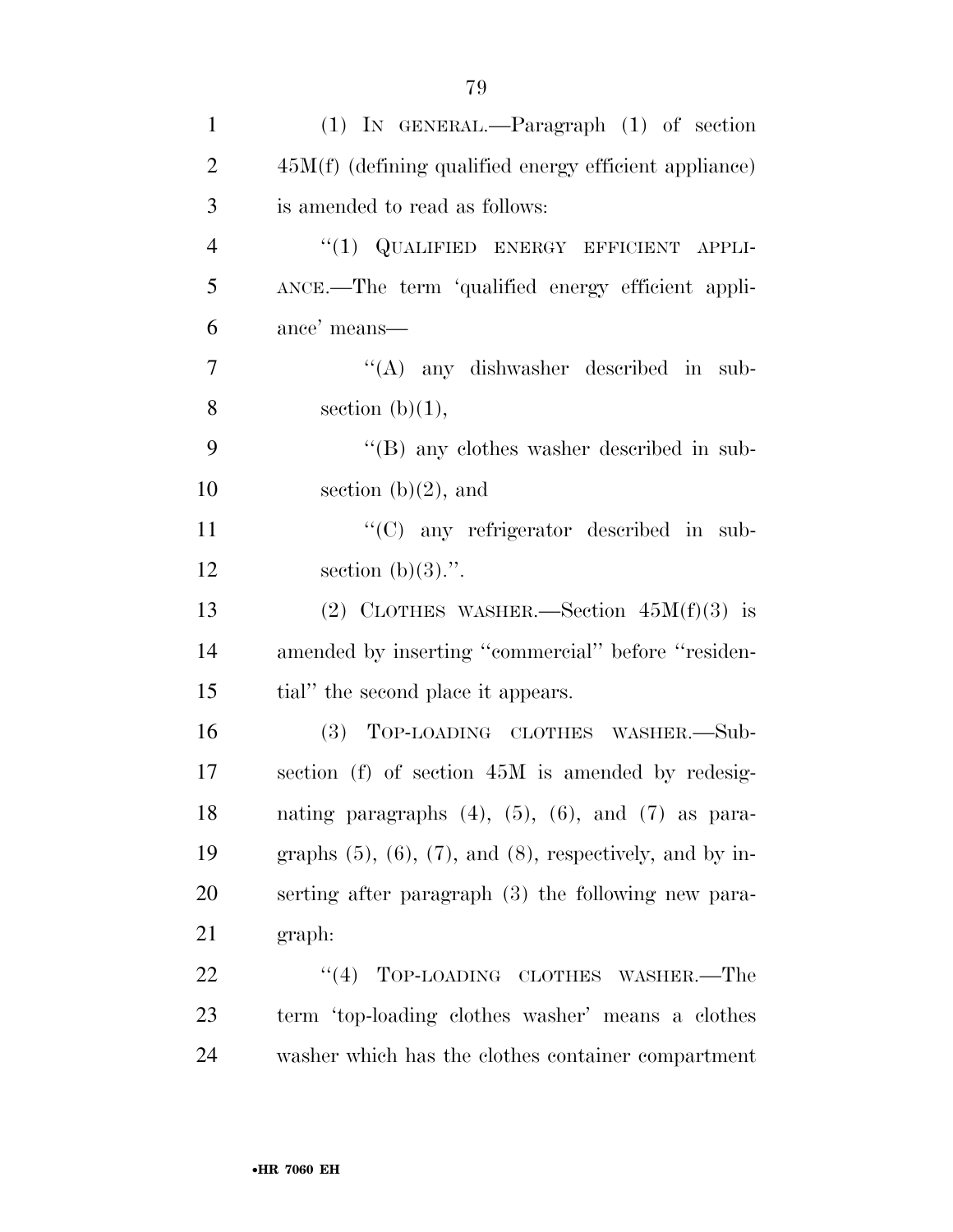| $\mathbf{1}$   | access located on the top of the machine and which      |
|----------------|---------------------------------------------------------|
| $\overline{2}$ | operates on a vertical axis.".                          |
| 3              | (4) REPLACEMENT OF ENERGY FACTOR.-Sec-                  |
| $\overline{4}$ | tion $45M(f)(6)$ , as redesignated by paragraph (3), is |
| 5              | amended to read as follows:                             |
| 6              | $(6)$ MODIFIED ENERGY FACTOR.—The term                  |
| 7              | 'modified energy factor' means the modified energy      |
| 8              | factor established by the Department of Energy for      |
| 9              | compliance with the Federal energy conservation         |
| 10             | standard.".                                             |
| 11             | (5) GALLONS PER CYCLE; WATER CONSUMP-                   |
| 12             | TION FACTOR.—Section $45M(f)$ , as amended by           |
| 13             | paragraph $(3)$ , is amended by adding at the end the   |
| 14             | following:                                              |
| 15             | "(9) GALLONS PER CYCLE.—The term 'gallons               |
| 16             | per cycle' means, with respect to a dishwasher, the     |
| 17             | amount of water, expressed in gallons, required to      |
| 18             | complete a normal cycle of a dishwasher.                |
| 19             | (10)<br>WATER<br>CONSUMPTION FACTOR.—The                |
| 20             | term 'water consumption factor' means, with respect     |
| 21             | to a clothes washer, the quotient of the total weight-  |
| 22             | ed per-cycle water consumption divided by the cubic     |
| 23             | foot (or liter) capacity of the clothes washer.".       |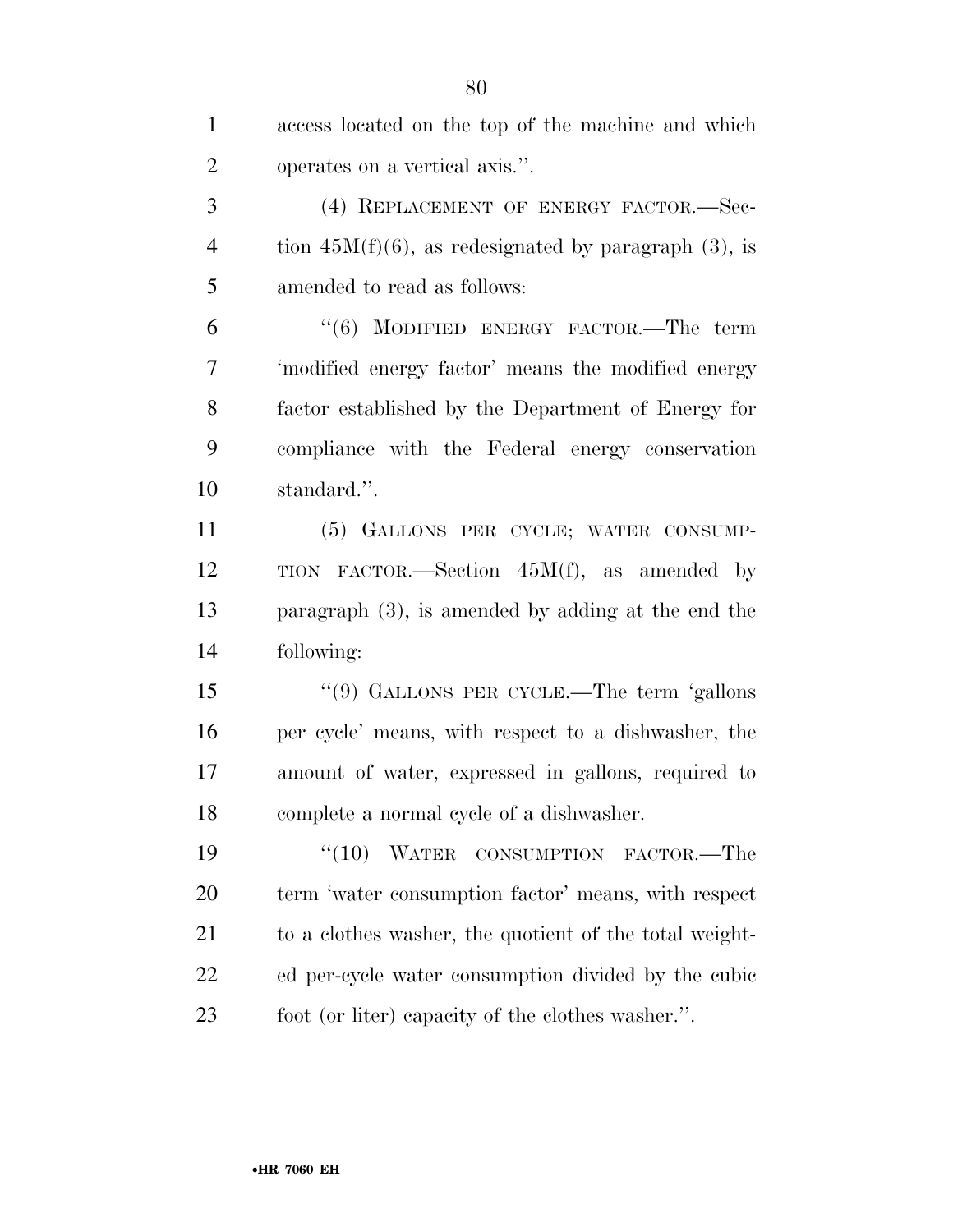(f) EFFECTIVE DATE.—The amendments made by this section shall apply to appliances produced after De- cember 31, 2007. **SEC. 134. ACCELERATED RECOVERY PERIOD FOR DEPRE- CIATION OF SMART METERS AND SMART GRID SYSTEMS.**  (a) IN GENERAL.—Section 168(e)(3)(D) is amended by striking ''and'' at the end of clause (i), by striking the period at the end of clause (ii) and inserting a comma, and by inserting after clause (ii) the following new clauses: 11 ''(iii) any qualified smart electric meter, and ''(iv) any qualified smart electric grid system.''. (b) DEFINITIONS.—Section 168(i) is amended by in- serting at the end the following new paragraph: 17 <sup>''</sup>(18) QUALIFIED SMART ELECTRIC METERS.— 18 "(A) In GENERAL.—The term 'qualified smart electric meter' means any smart electric meter which is placed in service by a taxpayer who is a supplier of electric energy or a pro-22 vider of electric energy services. 23 "(B) SMART ELECTRIC METER.—For pur- poses of subparagraph (A), the term 'smart electric meter' means any time-based meter and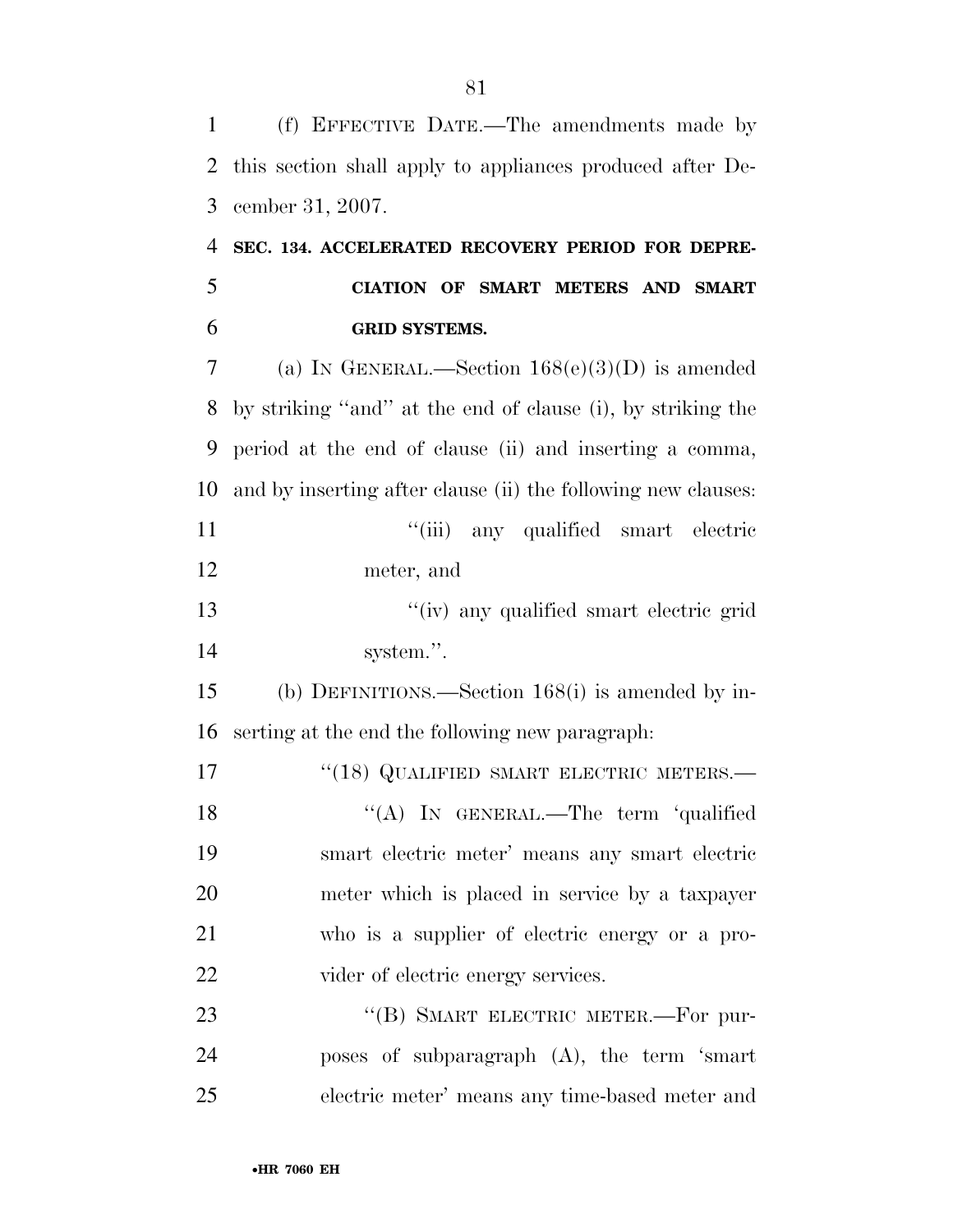| $\mathbf{1}$   | related communication equipment which is ca-     |
|----------------|--------------------------------------------------|
| $\overline{2}$ | pable of being used by the taxpayer as part of   |
| 3              | a system that—                                   |
| $\overline{4}$ | "(i) measures and records electricity            |
| 5              | usage data on a time-differentiated basis        |
| 6              | in at least 24 separate time segments per        |
| 7              | day,                                             |
| 8              | "(ii) provides for the exchange of in-           |
| 9              | formation between supplier or provider and       |
| 10             | the customer's electric meter in support of      |
| 11             | time-based rates or other forms of demand        |
| 12             | response,                                        |
| 13             | "(iii) provides data to such supplier or         |
| 14             | provider so that the supplier or provider        |
| 15             | can provide energy usage information to          |
| 16             | customers electronically, and                    |
| 17             | "(iv) provides net metering.                     |
| 18             | "(19) QUALIFIED SMART ELECTRIC GRID SYS-         |
| 19             | TEMS.-                                           |
| 20             | "(A) IN GENERAL.—The term 'qualified             |
| 21             | smart electric grid system' means any smart      |
| 22             | grid property used as part of a system for elec- |
| 23             | tric distribution grid communications, moni-     |
| 24             | toring, and management placed in service by a    |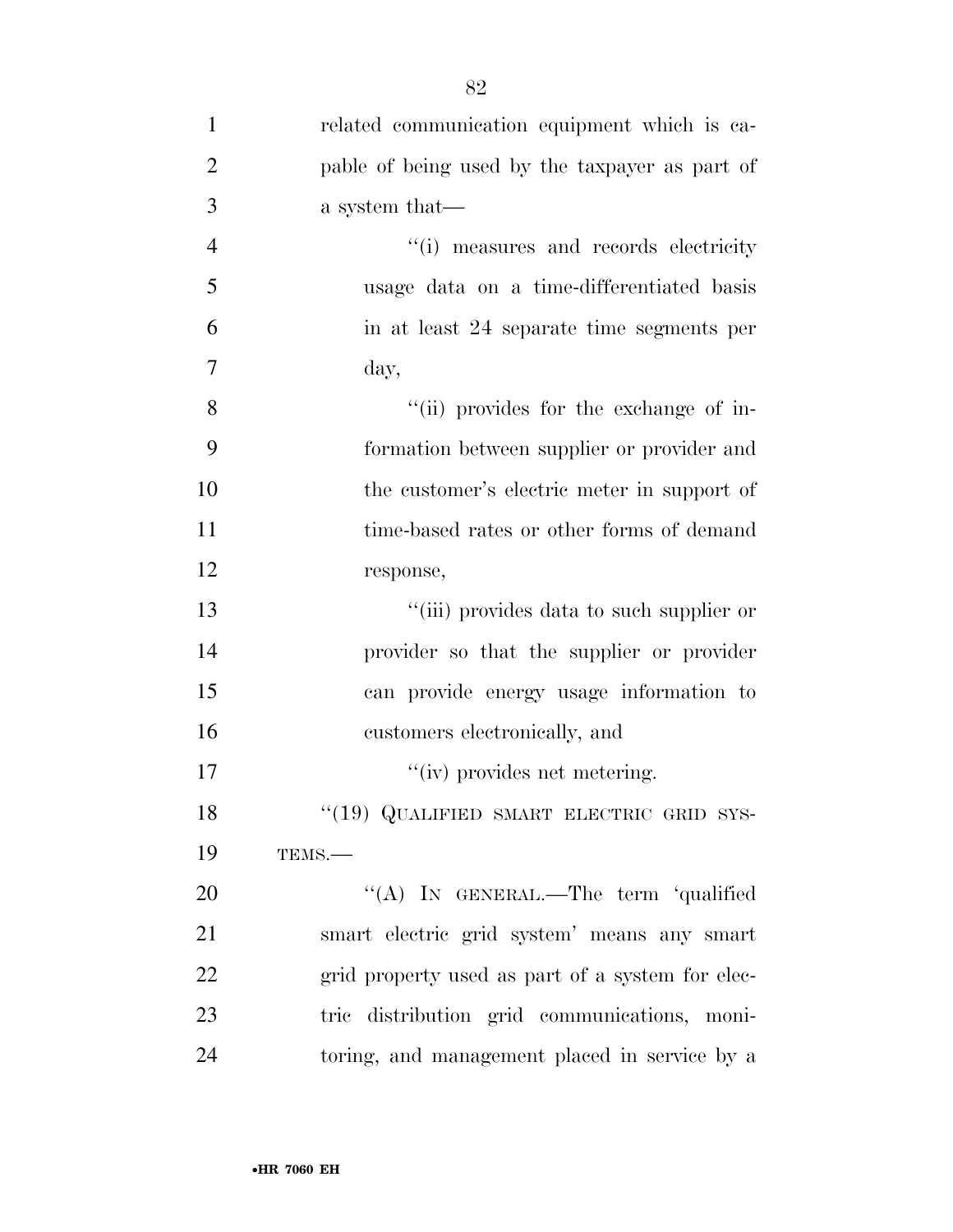| $\mathbf{1}$   | taxpayer who is a supplier of electric energy or              |
|----------------|---------------------------------------------------------------|
| $\overline{2}$ | a provider of electric energy services.                       |
| 3              | "(B) SMART GRID PROPERTY.—For the                             |
| $\overline{4}$ | purposes of subparagraph $(A)$ , the term 'smart'             |
| 5              | grid property' means electronics and related                  |
| 6              | equipment that is capable of—                                 |
| $\overline{7}$ | "(i) sensing, collecting, and moni-                           |
| 8              | toring data of or from all portions of a                      |
| 9              | utility's electric distribution grid,                         |
| 10             | "(ii) providing real-time, two-way                            |
| 11             | communications to monitor or manage                           |
| 12             | such grid, and                                                |
| 13             | "(iii) providing real time analysis of                        |
| 14             | and event prediction based upon collected                     |
| 15             | data that can be used to improve electric                     |
| 16             | distribution system reliability, quality, and                 |
| 17             | performance.".                                                |
| 18             | (c) CONTINUED APPLICATION OF 150 PERCENT DE-                  |
| 19             | CLINING BALANCE METHOD.—Paragraph (2) of section              |
| 20             | $168(b)$ is amended by striking "or" at the end of subpara-   |
| 21             | $graph (B)$ , by redesignating subparagraph $(C)$ as subpara- |
| 22             | graph $(D)$ , and by inserting after subparagraph $(B)$ the   |
| 23             | following new subparagraph:                                   |
| 24             | "(C) any property (other than property de-                    |
| 25             | scribed in paragraph $(3)$ ) which is a qualified             |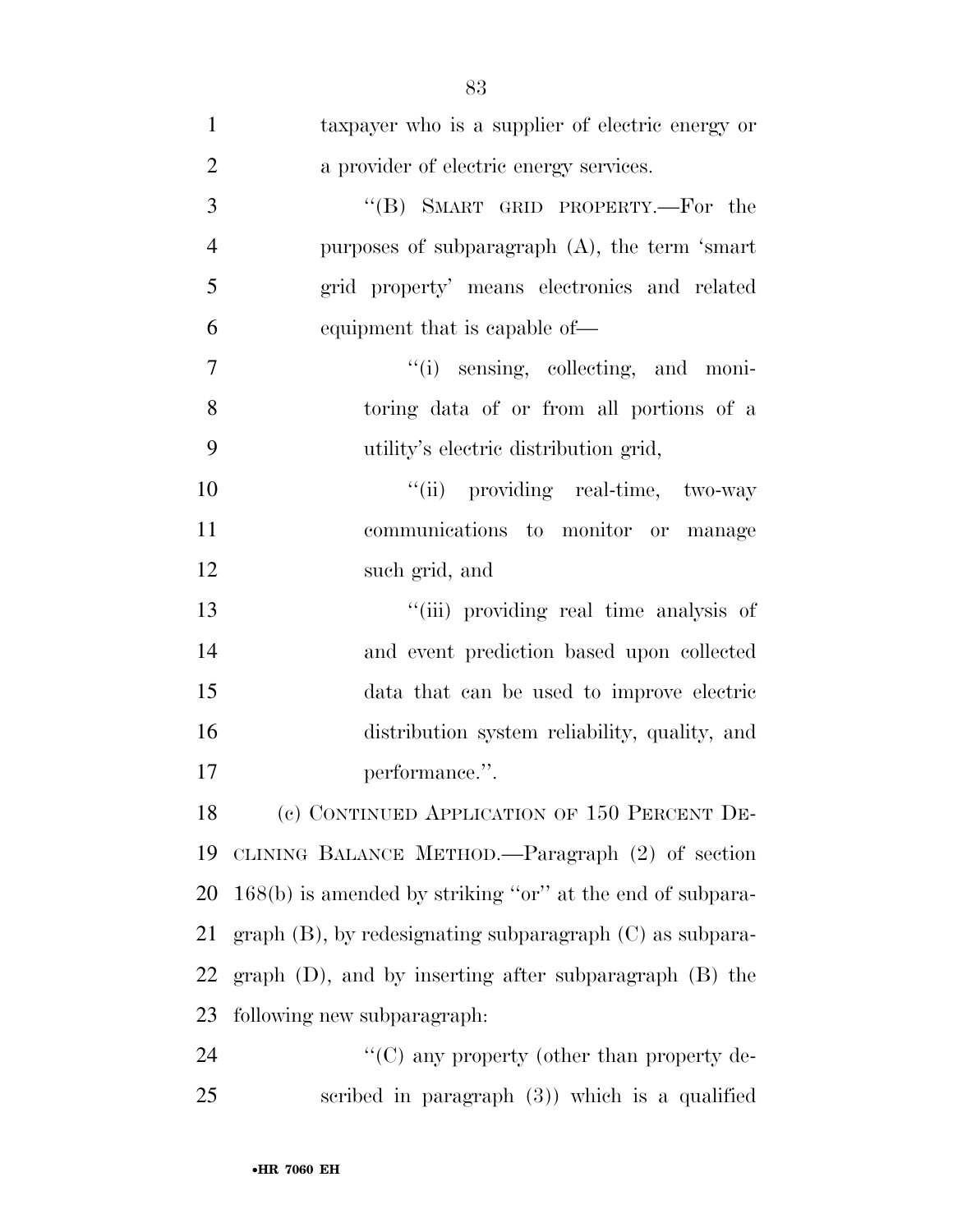smart electric meter or qualified smart electric 2 grid system, or".

 (d) EFFECTIVE DATE.—The amendments made by this section shall apply to property placed in service after the date of the enactment of this Act.

### **SEC. 135. QUALIFIED GREEN BUILDING AND SUSTAINABLE DESIGN PROJECTS.**

 (a) IN GENERAL.—Paragraph (8) of section 142(l) is amended by striking ''September 30, 2009'' and insert-ing ''September 30, 2012''.

 (b) TREATMENT OF CURRENT REFUNDING BONDS.—Paragraph (9) of section 142(l) is amended by striking ''October 1, 2009'' and inserting ''October 1, 2012''.

 (c) ACCOUNTABILITY.—The second sentence of sec- tion 701(d) of the American Jobs Creation Act of 2004 is amended by striking ''issuance,'' and inserting ''issuance of the last issue with respect to such project,''.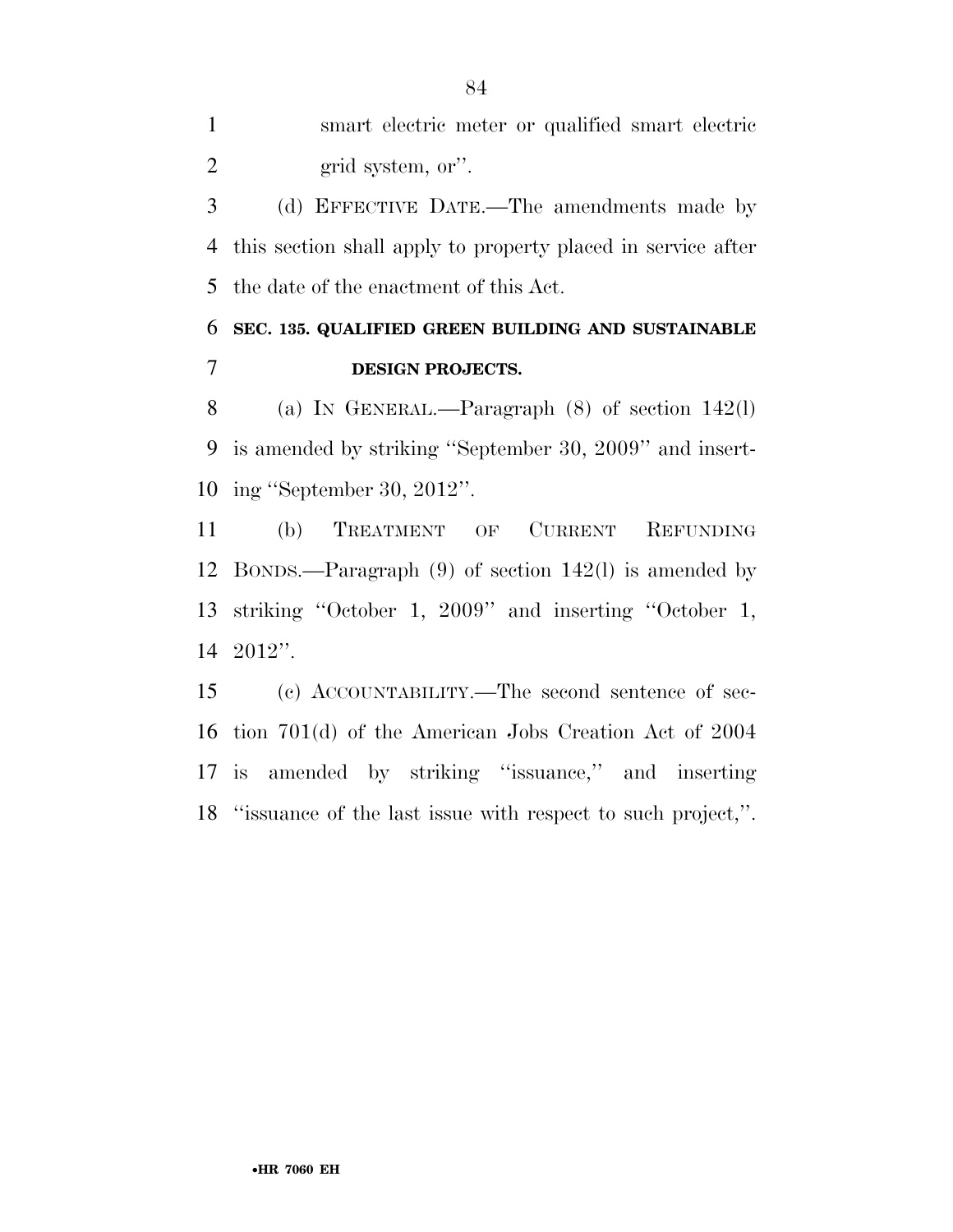| $\mathbf{1}$   | TITLE II—EXTENSION OF                                      |
|----------------|------------------------------------------------------------|
| $\mathfrak{2}$ | <b>TEMPORARY PROVISIONS</b>                                |
| 3              | <b>Subtitle A—Extensions Primarily</b>                     |
| $\overline{4}$ | <b>Affecting Individuals</b>                               |
| 5              | SEC. 201. DEDUCTION FOR STATE AND LOCAL SALES              |
| 6              | TAXES.                                                     |
| 7              | (a) IN GENERAL.—Subparagraph (I) of section                |
| 8              | $164(b)(5)$ is amended by striking "January 1, 2008" and   |
| 9              | inserting "January 1, 2010".                               |
| 10             | (b) EFFECTIVE DATE.—The amendment made by                  |
| 11             | this section shall apply to taxable years beginning after  |
| 12             | December 31, 2007.                                         |
|                |                                                            |
| 13             | SEC. 202. DEDUCTION OF QUALIFIED TUITION AND RE-           |
| 14             | <b>LATED EXPENSES.</b>                                     |
| 15             | (a) IN GENERAL.—Subsection (e) of section 222 is           |
| 16             | amended by striking "December 31, 2007" and inserting      |
|                | 17 "December 31, 2009".                                    |
| 18             | (b) EFFECTIVE DATE.—The amendment made by                  |
| 19             | this section shall apply to taxable years beginning after  |
|                | 20 December 31, 2007.                                      |
| 21             | (c) TEMPORARY COORDINATION WITH HOPE AND                   |
| 22             | LIFETIME LEARNING CREDIT.—In the case of any tax-          |
| 23             | payer for any taxable year beginning in 2008 or 2009,      |
| 24             | no deduction shall be allowed under section 222 of the In- |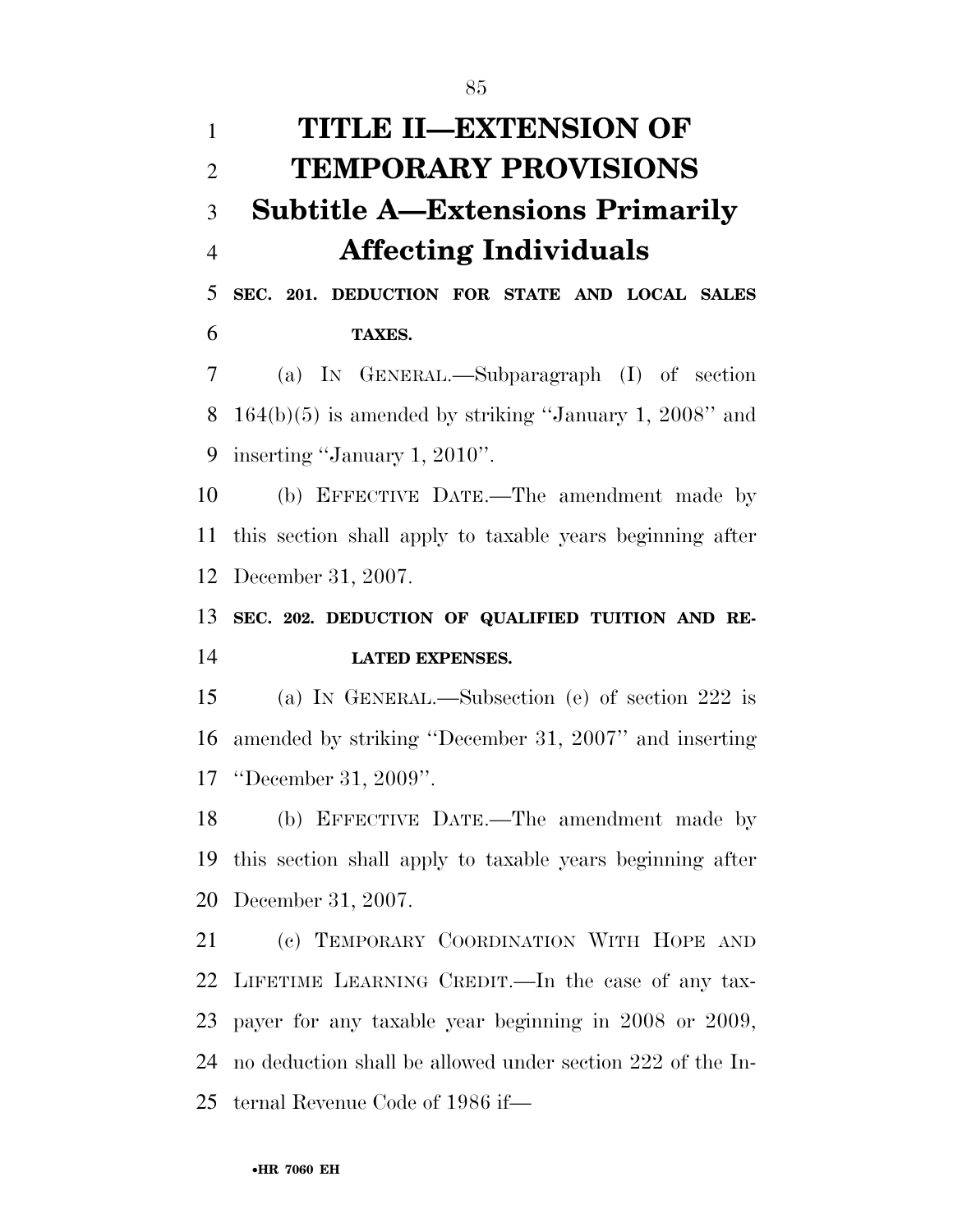(1) the taxpayer's net Federal income tax re- duction which would be attributable to such deduc-tion for such taxable year, is less than

 (2) the credit which would be allowed to the taxpayer for such taxable year under section 25A of such Code (determined without regard to sections  $7 \qquad 25A(e)$  and 26 of such Code).

## **SEC. 203. TREATMENT OF CERTAIN DIVIDENDS OF REGU-LATED INVESTMENT COMPANIES.**

 (a) INTEREST-RELATED DIVIDENDS.—Subpara- graph (C) of section 871(k)(1) (defining interest-related dividend) is amended by striking ''December 31, 2007'' and inserting ''December 31, 2009''.

 (b) SHORT-TERM CAPITAL GAIN DIVIDENDS.—Sub-15 paragraph (C) of section  $871(k)(2)$  (defining short-term capital gain dividend) is amended by striking ''December 31, 2007'' and inserting ''December 31, 2009''.

 (c) EFFECTIVE DATE.—The amendments made by this section shall apply to dividends with respect to taxable years of regulated investment companies beginning after December 31, 2007.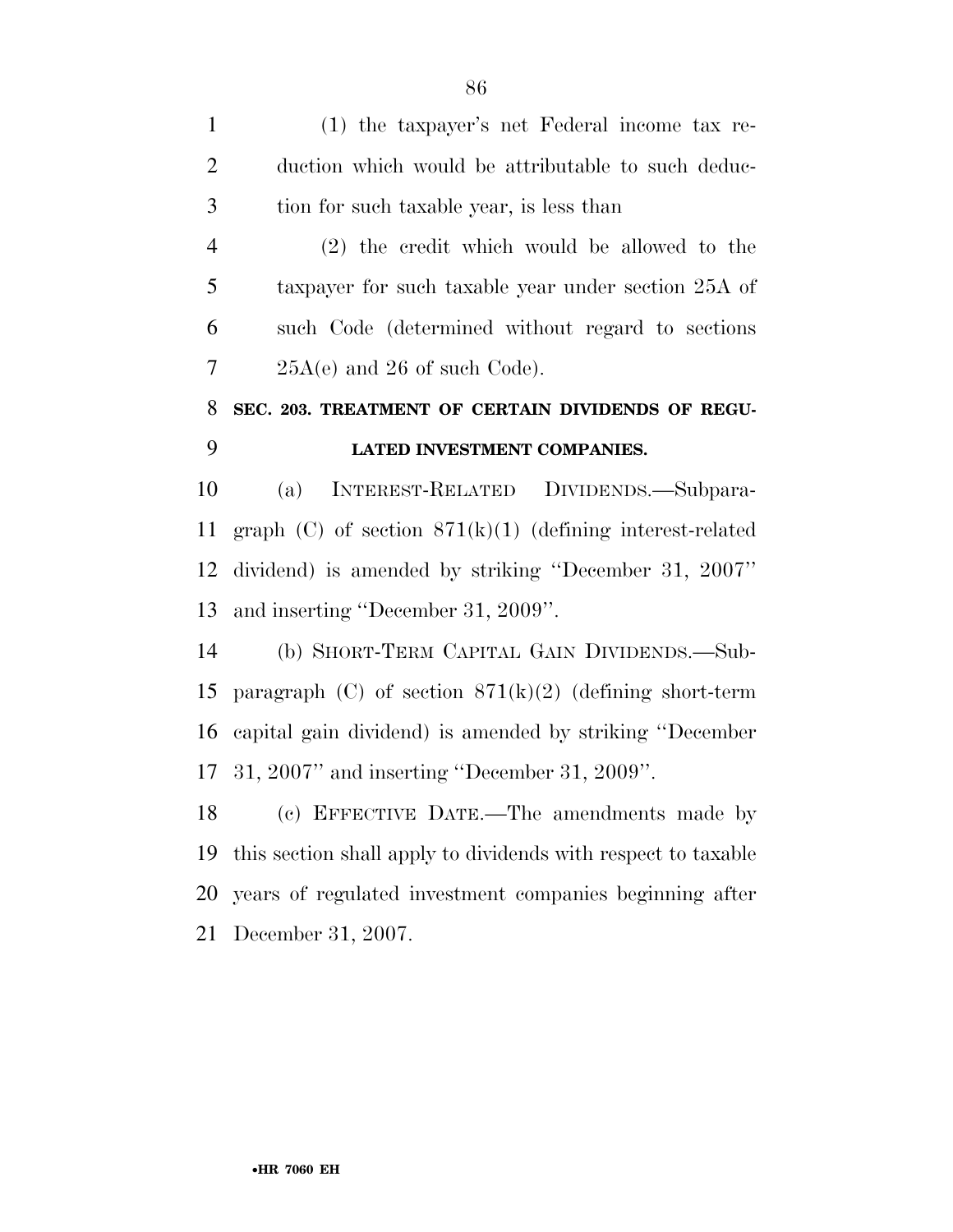**SEC. 204. TAX-FREE DISTRIBUTIONS FROM INDIVIDUAL RE-**

| $\overline{2}$ | TIREMENT PLANS FOR CHARITABLE PUR-                          |
|----------------|-------------------------------------------------------------|
| 3              | POSES.                                                      |
| $\overline{4}$ | (a) IN GENERAL.—Subparagraph $(F)$ of section               |
| 5              | $408(d)(8)$ is amended by striking "December 31, 2007"      |
| 6              | and inserting "December 31, 2009".                          |
| 7              | (b) EFFECTIVE DATE.—The amendment made by                   |
| 8              | this section shall apply to distributions made in taxable   |
| 9              | years beginning after December 31, 2007.                    |
| 10             | SEC. 205. DEDUCTION FOR CERTAIN EXPENSES OF ELE-            |
| 11             | MENTARY AND SECONDARY SCHOOL TEACH-                         |
| 12             | ERS.                                                        |
| 13             | (a) IN GENERAL.—Subparagraph $(D)$ of section               |
| 14             | $62(a)(2)$ is amended by striking "or 2007" and inserting   |
| 15             | "2007, 2008, or $2009$ ".                                   |
| 16             | (b) EFFECTIVE DATE.—The amendment made by                   |
| 17             | subsection (a) shall apply to taxable years beginning after |
| 18             | December 31, 2007.                                          |
|                | 19 SEC. 206. STOCK IN RIC FOR PURPOSES OF DETERMINING       |
| 20             | ESTATES OF NONRESIDENTS NOT CITIZENS.                       |
| 21             | (a) IN GENERAL.—Paragraph $(3)$ of section $2105(d)$        |
| 22             | is amended by striking "December 31, 2007" and insert-      |
| 23             | ing "December 31, 2009".                                    |
| 24             | (b) EFFECTIVE DATE.—The amendment made by                   |
| 25             | this section shall apply to decedents dying after December  |
| 26             | 31, 2007.                                                   |
|                | •HR 7060 EH                                                 |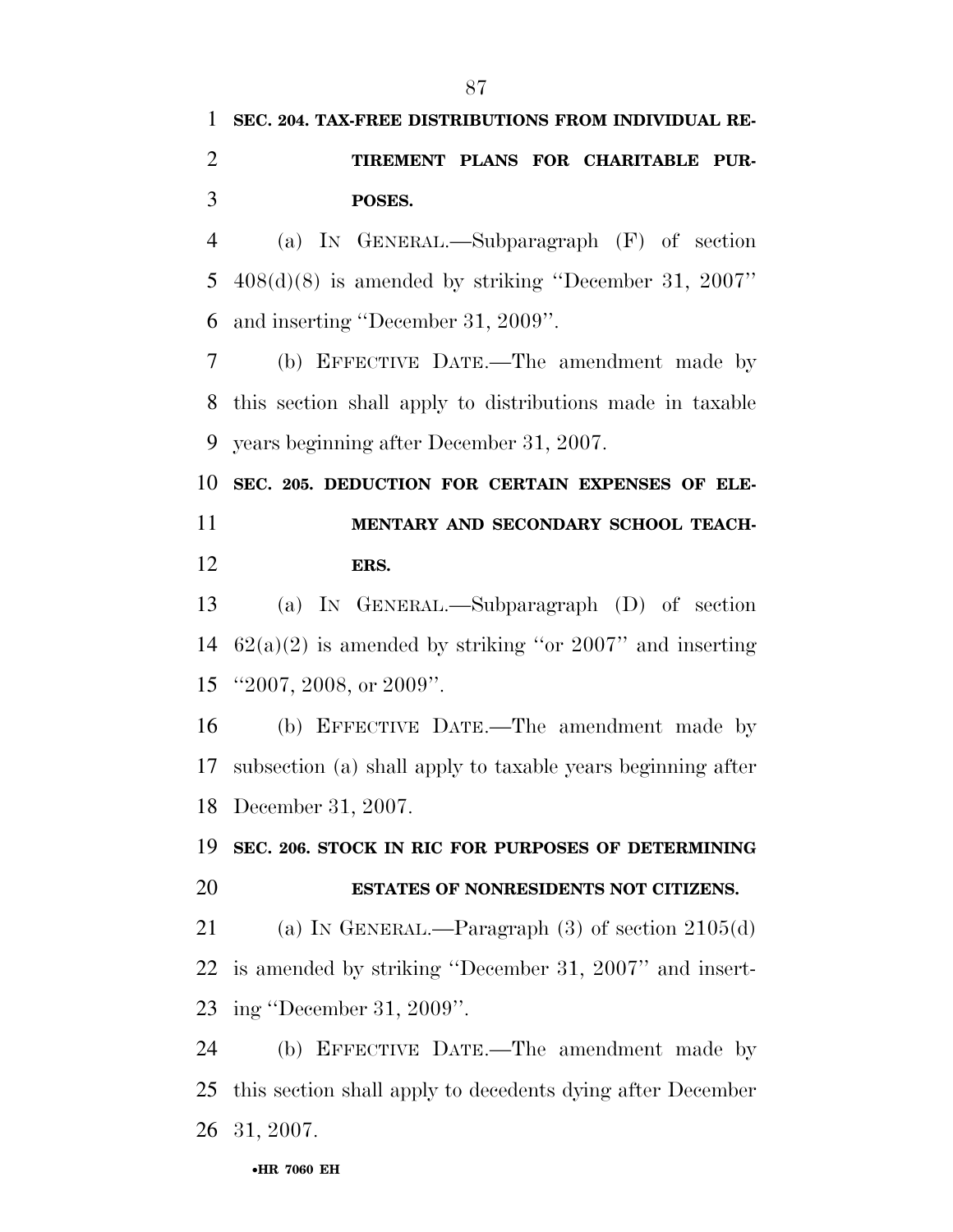#### **SEC. 207. QUALIFIED INVESTMENT ENTITIES.**

 (a) IN GENERAL.—Clause (ii) of section 3 897(h)(4)(A) is amended by striking "December 31, 2007'' and inserting ''December 31, 2009''.

 (b) EFFECTIVE DATE.—The amendment made by subsection (a) shall take effect on January 1, 2008, except that such amendment shall not apply to the application of withholding requirements with respect to any payment made on or before the date of the enactment of this Act.

#### **SEC. 208. REAL PROPERTY TAX STANDARD DEDUCTION.**

 (a) IN GENERAL.—Subparagraph (C) of section 12  $63(c)(1)$  is amended by inserting "or 2009" after "2008".

 (b) EFFECTIVE DATE.—The amendment made by this section shall apply to taxable years beginning after December 31, 2008.

## **Subtitle B—Extensions Primarily Affecting Businesses**

**SEC. 221. RESEARCH CREDIT.** 

 (a) IN GENERAL.—Subparagraph (B) of section 41(h)(1) is amended by striking ''December 31, 2007'' and inserting ''December 31, 2009''.

 (b) COMPUTATION OF CREDIT FOR TAXABLE YEAR IN WHICH CREDIT TERMINATES.—Paragraph (2) of sec-tion 41(h) is amended to read as follows:

25 "(2) COMPUTATION OF CREDIT FOR TAXABLE 26 YEAR IN WHICH CREDIT TERMINATES.—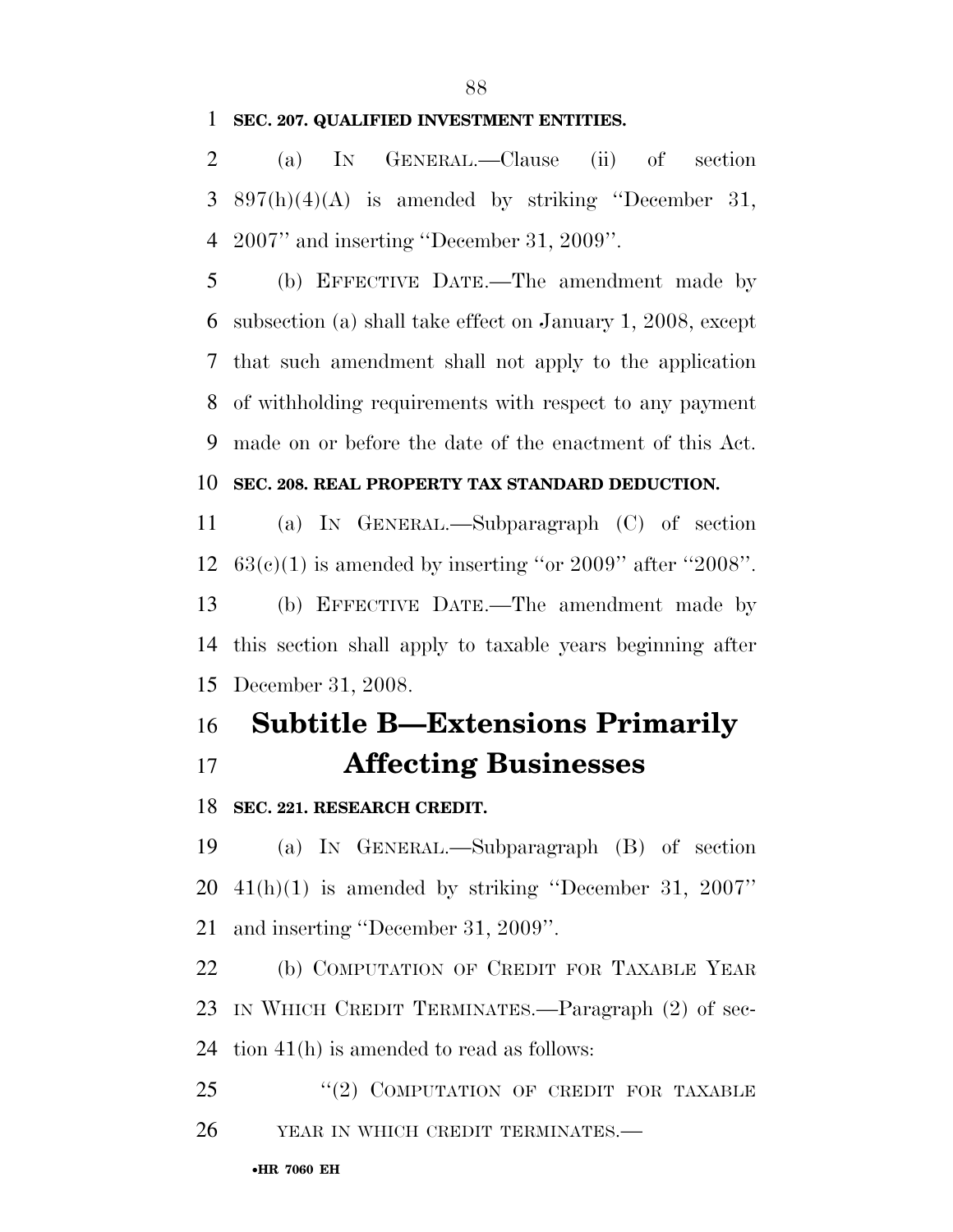1 ''(A) In GENERAL.—In the case of any taxable year with respect to which this section applies to a number of days which is less than the total number of days in such taxable year, the applicable base amount with respect to such taxable year shall be the amount which bears the same ratio to such applicable amount (de- termined without regard to this paragraph) as the number of days in such taxable year to which this section applies bears to the total number of days in such taxable year. 12 "(B) APPLICABLE BASE AMOUNT.—For purposes of subparagraph (A), the term 'appli- cable base amount' means, with respect to any taxable year—  $\frac{1}{10}$  except as otherwise provided in this subparagraph, the base amount for 18 the taxable year, 19 ''(ii) in the case of a taxable year with respect to which an election under sub-21 section (c)(4) (relating to election of alter- native incremental credit) is in effect, the 23 average described in subsection (c)(1)(B)

for the taxable year, and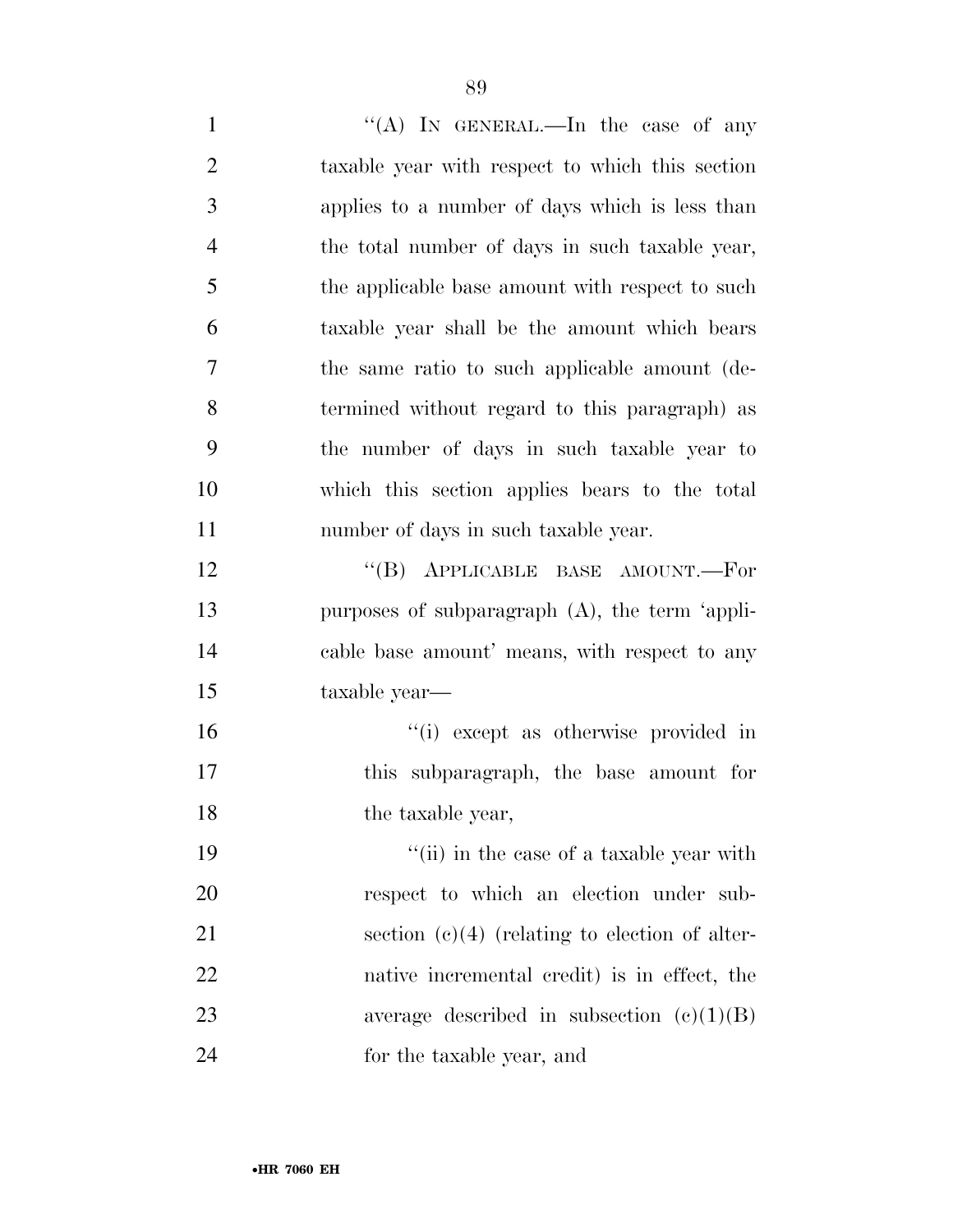| "(iii) in the case of a taxable year                     |
|----------------------------------------------------------|
| with respect to which an election under                  |
| subsection $(c)(5)$ (relating to election of al-         |
| ternative simplified credit) is in effect, the           |
| average qualified research expenses for the              |
| 3 taxable years preceding the taxable                    |
| year.".                                                  |
| (c) CONFORMING AMENDMENT.—Subparagraph (D)               |
| of section $45C(b)(1)$ is amended by striking "December" |
| $31, 2007$ " and inserting "December 31, 2009".          |
| (d) EFFECTIVE DATE.-                                     |
| (1) IN GENERAL.—Except as provided in para-              |
| graph $(2)$ , the amendments made by this section        |
| shall apply to amounts paid or incurred after De-        |
| cember 31, 2007.                                         |
| (2) COMPUTATION OF CREDIT FOR TAXABLE                    |
| YEAR IN WHICH CREDIT BEGINS.—The amendment               |
| made by subsection (b) shall apply to taxable years      |
| beginning after December 31, 2007.                       |
| SEC. 222. INDIAN EMPLOYMENT CREDIT.                      |
| (a) IN GENERAL.—Subsection (f) of section $45A$ is       |
| amended by striking "December 31, 2007" and inserting    |
| "December 31, $2009$ ".                                  |
|                                                          |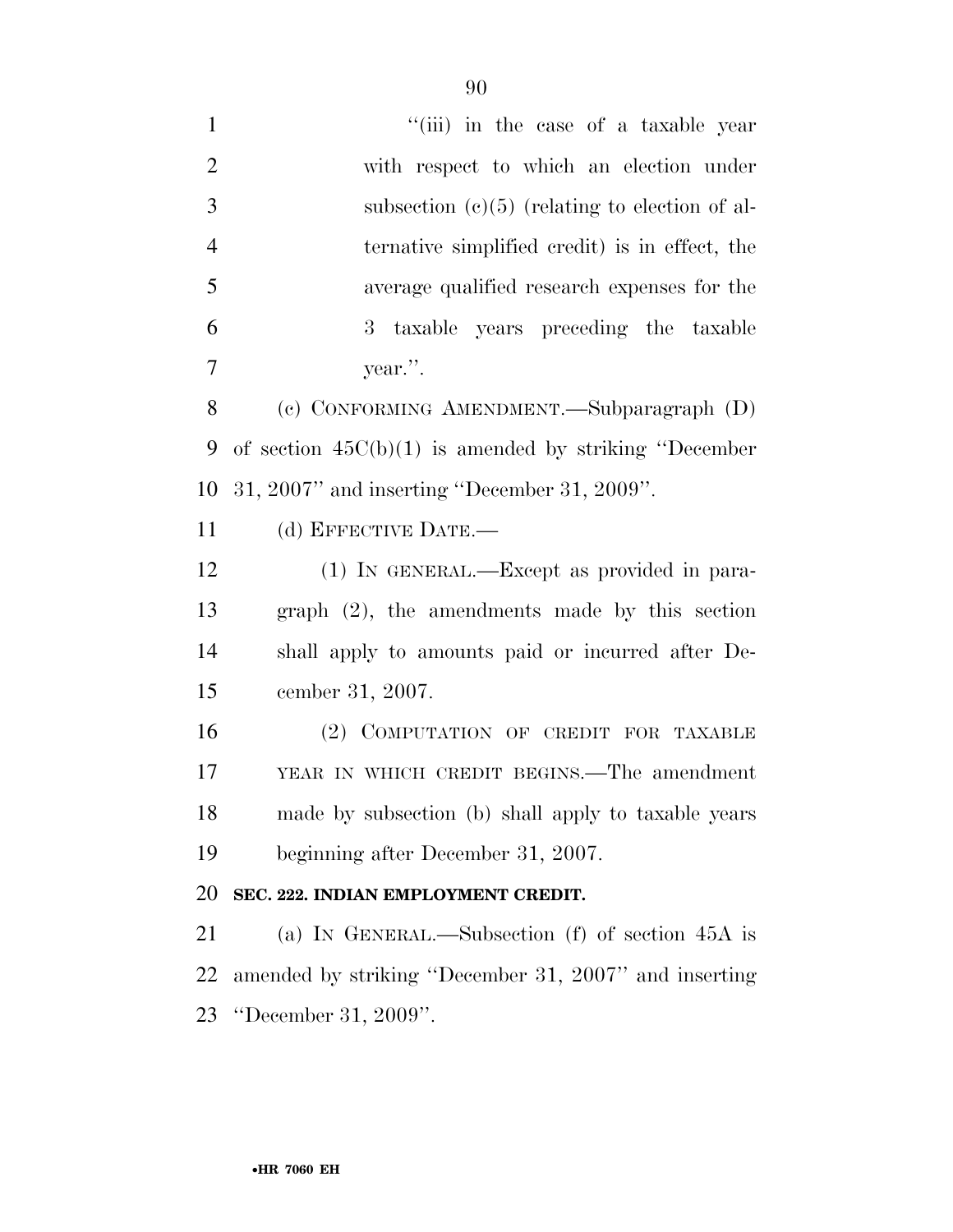(b) EFFECTIVE DATE.—The amendment made by this section shall apply to taxable years beginning after December 31, 2007.

#### **SEC. 223. NEW MARKETS TAX CREDIT.**

5 Subparagraph (D) of section  $45D(f)(1)$  is amended by striking ''and 2008'' and inserting ''2008, and 2009''. **SEC. 224. RAILROAD TRACK MAINTENANCE.** 

## (a) IN GENERAL.—Subsection (f) of section 45G is amended by striking ''January 1, 2008'' and inserting ''January 1, 2010''.

 (b) EFFECTIVE DATE.—The amendment made by this section shall apply to expenditures paid or incurred during taxable years beginning after December 31, 2007.

**SEC. 225. FIFTEEN-YEAR STRAIGHT-LINE COST RECOVERY** 

## **FOR QUALIFIED LEASEHOLD IMPROVEMENTS AND QUALIFIED RESTAURANT PROPERTY.**

 (a) IN GENERAL.—Clauses (iv) and (v) of section 18  $168(e)(3)(E)$  are each amended by striking "January 1, 2008'' and inserting ''January 1, 2010''.

 (b) EFFECTIVE DATE.—The amendments made by this section shall apply to property placed in service after December 31, 2007.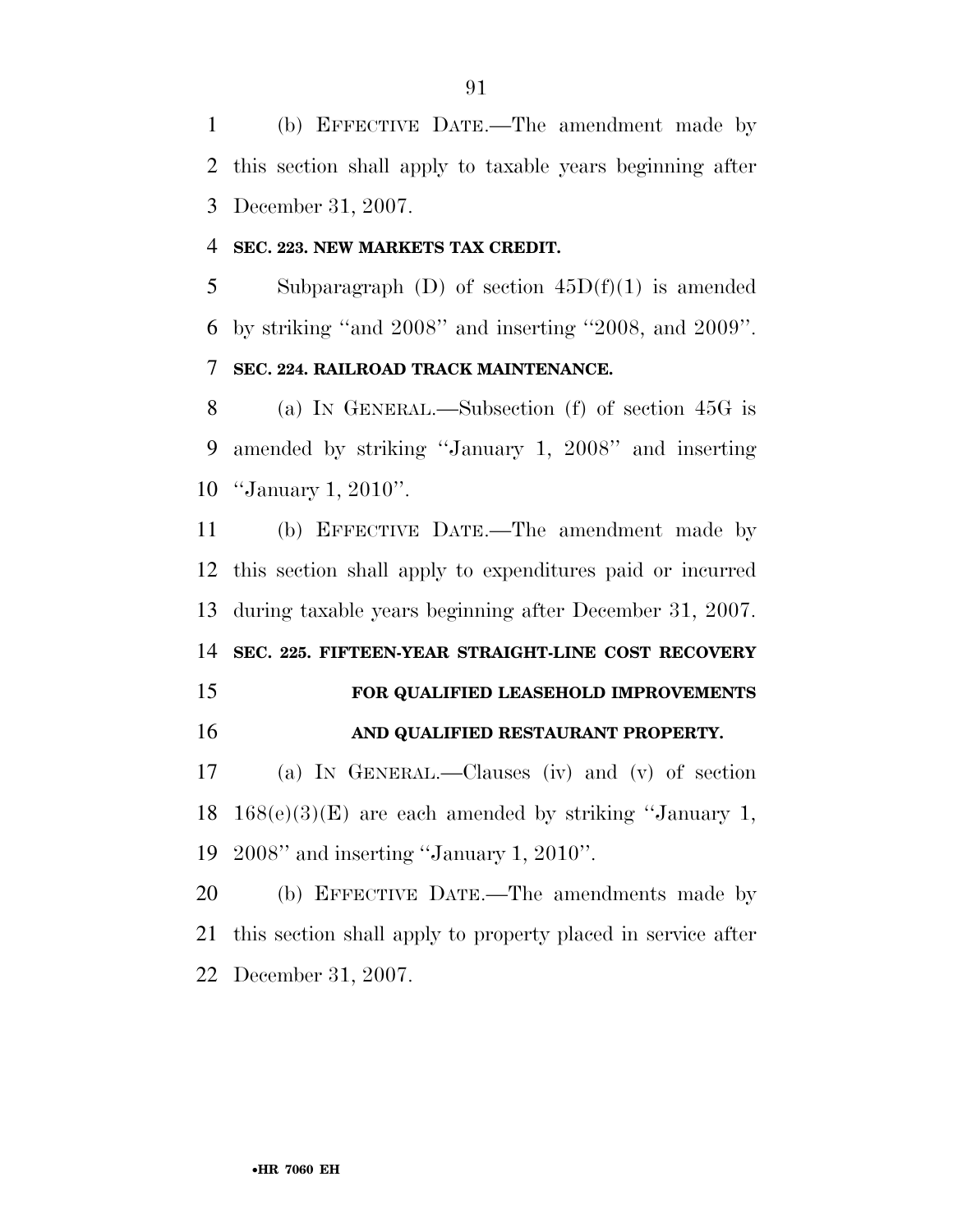**SEC. 226. SEVEN-YEAR COST RECOVERY PERIOD FOR MO-**

# •**HR 7060 EH TORSPORTS RACING TRACK FACILITY.**  (a) IN GENERAL.—Subparagraph (D) of section 168(i)(15) is amended by striking ''December 31, 2007'' and inserting ''December 31, 2009''. (b) EFFECTIVE DATE.—The amendment made by this section shall apply to property placed in service after December 31, 2007. **SEC. 227. ACCELERATED DEPRECIATION FOR BUSINESS PROPERTY ON INDIAN RESERVATION.**  (a) IN GENERAL.—Paragraph (8) of section 168(j) is amended by striking ''December 31, 2007'' and insert- ing ''December 31, 2009''. (b) EFFECTIVE DATE.—The amendment made by this section shall apply to property placed in service after December 31, 2007. **SEC. 228. EXPENSING OF ENVIRONMENTAL REMEDIATION COSTS.**  (a) IN GENERAL.—Subsection (h) of section 198 is amended by striking ''December 31, 2007'' and inserting ''December 31, 2009''. (b) EFFECTIVE DATE.—The amendment made by this section shall apply to expenditures paid or incurred after December 31, 2007.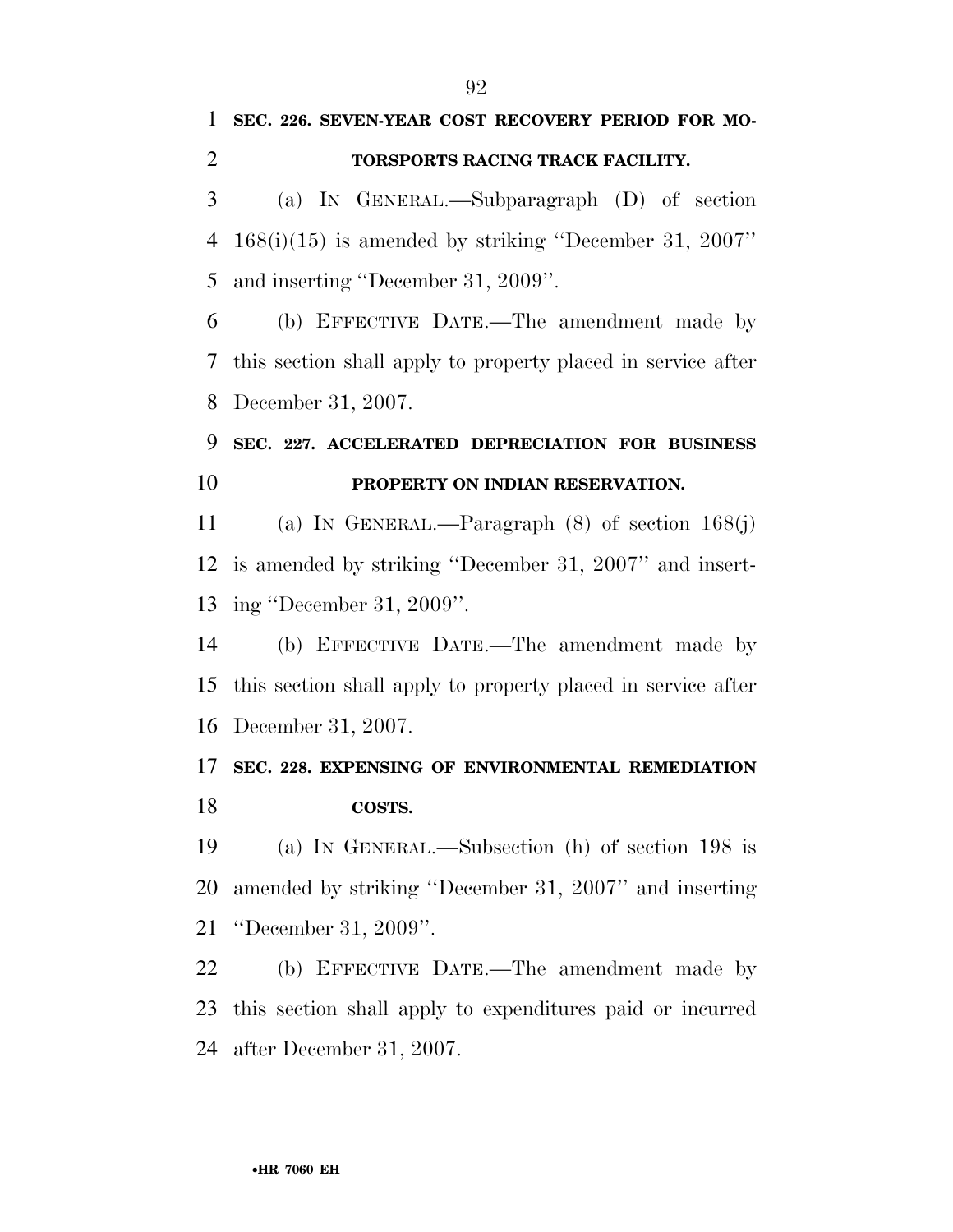**SEC. 229. DEDUCTION ALLOWABLE WITH RESPECT TO IN- COME ATTRIBUTABLE TO DOMESTIC PRO- DUCTION ACTIVITIES IN PUERTO RICO.**  (a) IN GENERAL.—Subparagraph (C) of section 5 199(d)(8) is amended— (1) by striking ''first 2 taxable years'' and in- serting ''first 4 taxable years'', and (2) by striking ''January 1, 2008'' and insert- ing ''January 1, 2010''. (b) EFFECTIVE DATE.—The amendments made by this section shall apply to taxable years beginning after December 31, 2007. **SEC. 230. MODIFICATION OF TAX TREATMENT OF CERTAIN PAYMENTS TO CONTROLLING EXEMPT ORGA- NIZATIONS.**  (a) IN GENERAL.—Clause (iv) of section 512(b)(13)(E) is amended by striking ''December 31, 2007'' and inserting ''December 31, 2009''. (b) EFFECTIVE DATE.—The amendment made by this section shall apply to payments received or accrued after December 31, 2007. **SEC. 231. QUALIFIED ZONE ACADEMY BONDS.**  (a) IN GENERAL.—Subpart I of part IV of sub-chapter A of chapter 1 is amended by adding at the end

the following new section: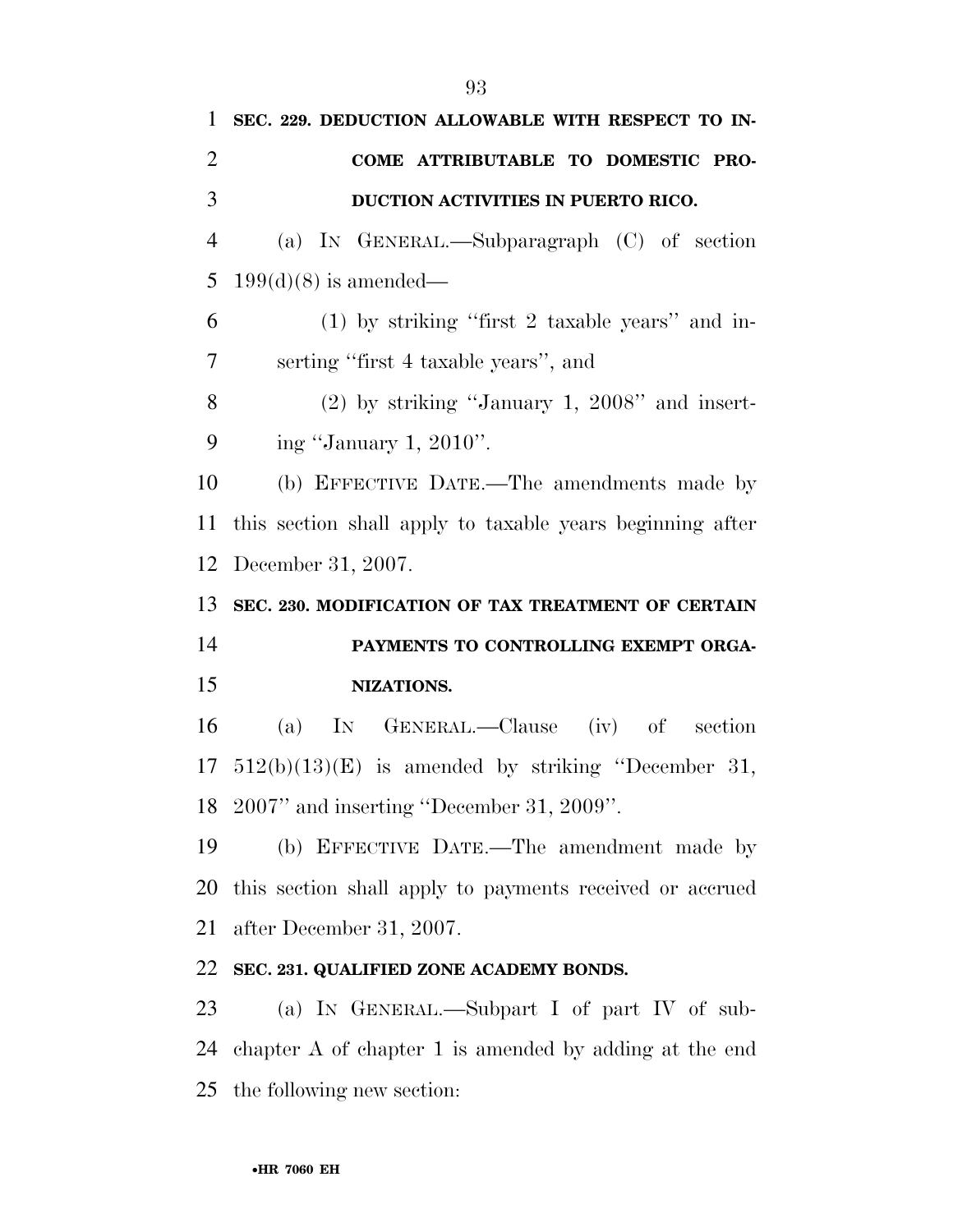**''SEC. 54C. QUALIFIED ZONE ACADEMY BONDS.** 

| 2  | "(a) QUALIFIED ZONE ACADEMY BONDS.—For pur-                |
|----|------------------------------------------------------------|
| 3  | poses of this subchapter, the term 'qualified zone academy |
| 4  | bond' means any bond issued as part of an issue if-        |
| 5  | $(1)$ 100 percent of the available project pro-            |
| 6  | ceeds of such issue are to be used for a qualified         |
| 7  | purpose with respect to a qualified zone academy es-       |
| 8  | tablished by an eligible local education agency,           |
| 9  | $\lq(2)$ the bond is issued by a State or local gov-       |
| 10 | ernment within the jurisdiction of which such a cad-       |
| 11 | emy is located, and                                        |
| 12 | $\lq(3)$ the issuer—                                       |
| 13 | $\lq\lq$ designates such bond for purposes of              |
| 14 | this section,                                              |
| 15 | $\lq\lq(B)$ certifies that it has written assur-           |
| 16 | ances that the private business contribution re-           |
| 17 | quirement of subsection (b) will be met with re-           |
| 18 | spect to such academy, and                                 |
| 19 | "(C) certifies that it has the written ap-                 |
| 20 | proval of the eligible local education agency for          |
| 21 | such bond issuance.                                        |
| 22 | "(b) PRIVATE BUSINESS CONTRIBUTION REQUIRE-                |
| 23 | MENT.—For purposes of subsection (a), the private busi-    |
| 24 | ness contribution requirement of this subsection is met    |
| 25 | with respect to any issue if the eligible local education  |
| 26 | agency that established the qualified zone academy has     |
|    | •HR 7060 EH                                                |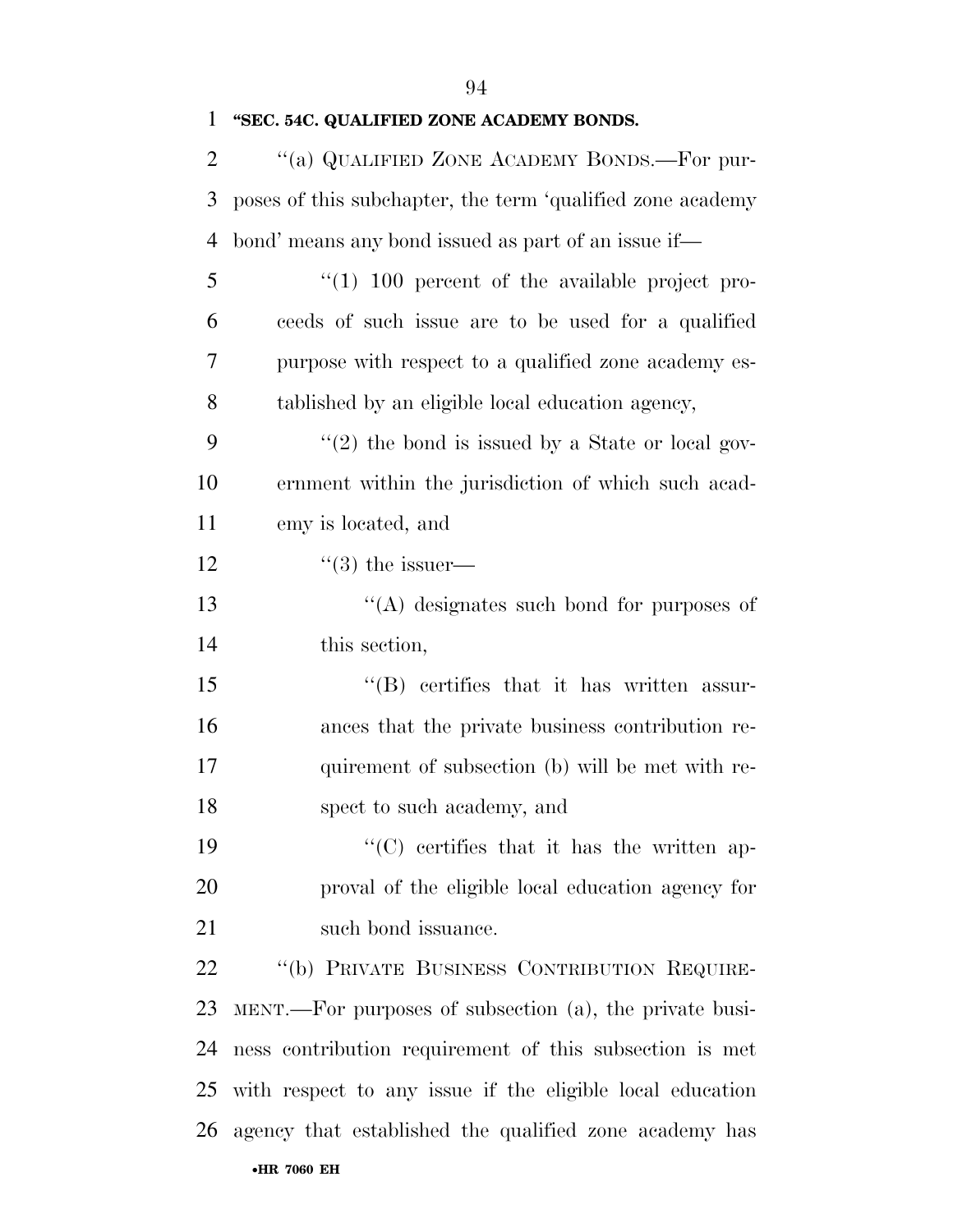written commitments from private entities to make quali- fied contributions having a present value (as of the date of issuance of the issue) of not less than 10 percent of the proceeds of the issue.

5 "(c) LIMITATION ON AMOUNT OF BONDS DES-IGNATED.—

7 "(1) NATIONAL LIMITATION.—There is a na- tional zone academy bond limitation for each cal- endar year. Such limitation is \$400,000,000 for 2008 and 2009, and, except as provided in para-graph (4), zero thereafter.

12 "(2) ALLOCATION OF LIMITATION.—The na- tional zone academy bond limitation for a calendar year shall be allocated by the Secretary among the States on the basis of their respective populations of individuals below the poverty line (as defined by the Office of Management and Budget). The limitation amount allocated to a State under the preceding sentence shall be allocated by the State education agency to qualified zone academies within such State.

22 "(3) DESIGNATION SUBJECT TO LIMITATION AMOUNT.—The maximum aggregate face amount of bonds issued during any calendar year which may be designated under subsection (a) with respect to any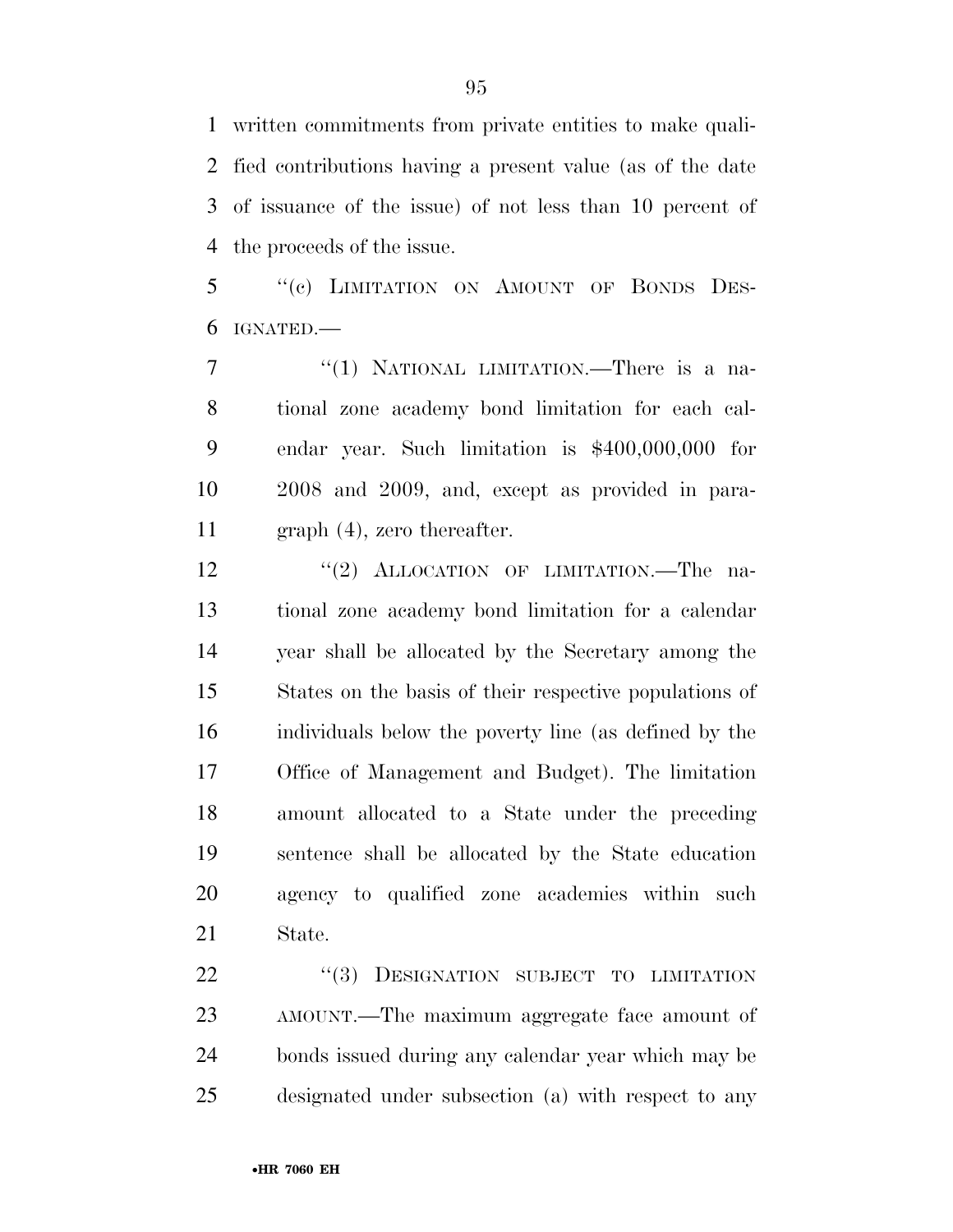| $\mathbf{1}$   | qualified zone academy shall not exceed the limita-                          |
|----------------|------------------------------------------------------------------------------|
| $\overline{2}$ | tion amount allocated to such academy under para-                            |
| 3              | $graph (2)$ for such calendar year.                                          |
| $\overline{4}$ | "(4) CARRYOVER OF UNUSED LIMITATION.—                                        |
| 5              | "(A) IN GENERAL.—If for any calendar                                         |
| 6              | year-                                                                        |
| 7              | "(i) the limitation amount for any                                           |
| 8              | State, exceeds                                                               |
| 9              | "(ii) the amount of bonds issued dur-                                        |
| 10             | ing such year which are designated under                                     |
| 11             | subsection (a) with respect to qualified                                     |
| 12             | zone academies within such State,                                            |
| 13             | the limitation amount for such State for the fol-                            |
| 14             | lowing calendar year shall be increased by the                               |
| 15             | amount of such excess.                                                       |
| 16             | "(B) LIMITATION ON CARRYOVER.- Any                                           |
| 17             | carryforward of a limitation amount may be                                   |
| 18             | carried only to the first 2 years following the                              |
| 19             | unused limitation year. For purposes of the pre-                             |
| 20             | ceding sentence, a limitation amount shall be                                |
| 21             | treated as used on a first-in first-out basis.                               |
| 22             | ``(C)<br><b>COORDINATION</b><br>$\ensuremath{\text{WITH}}$<br><b>SECTION</b> |
| 23             | 1397E.—Any carryover determined under sec-                                   |
| 24             | tion $1397E(e)(4)$ (relating to carryover of un-                             |
| 25             | used limitation) with respect to any State to                                |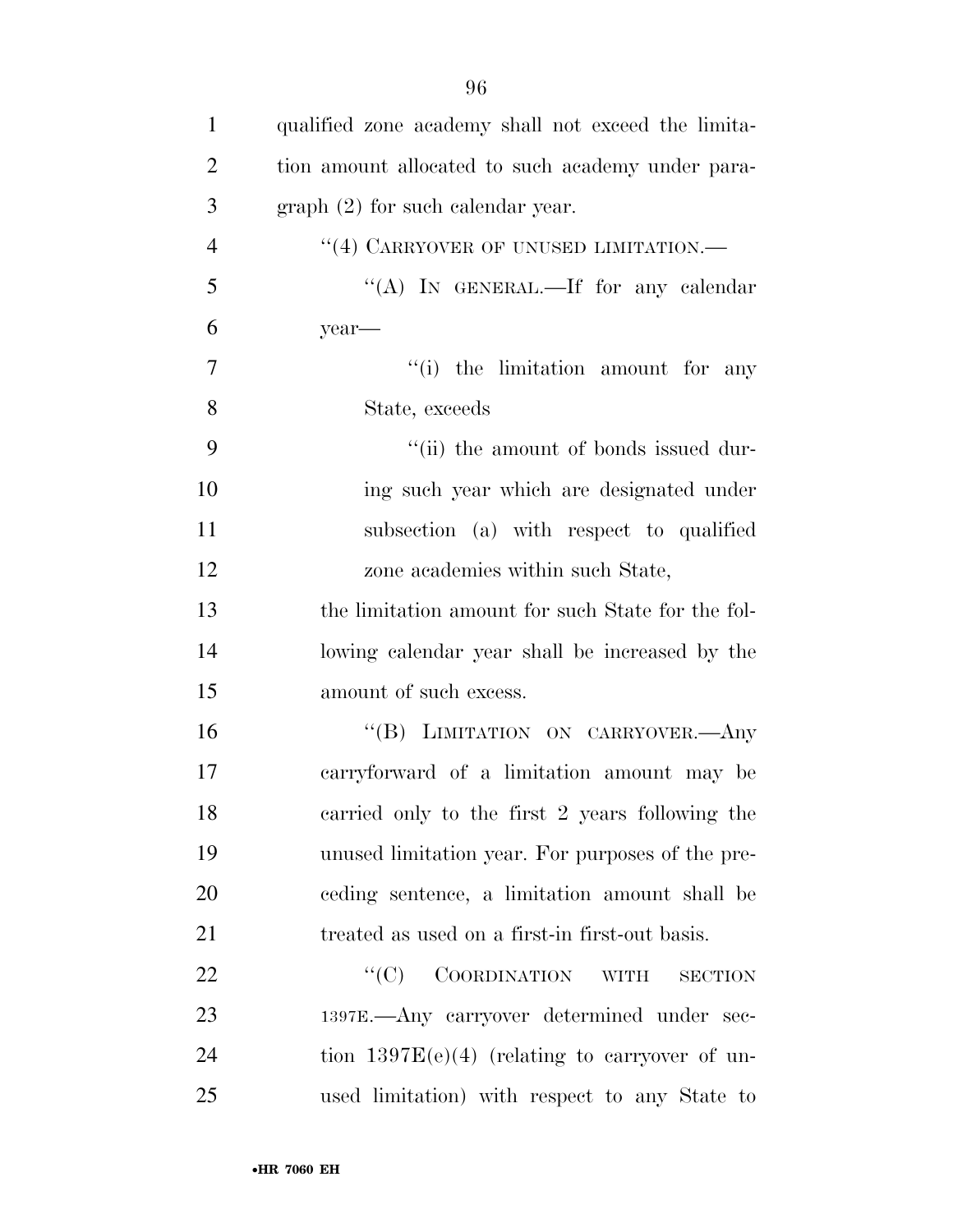| $\mathbf{1}$   | calendar year 2008 shall be treated for pur-         |
|----------------|------------------------------------------------------|
| $\overline{2}$ | poses of this section as a carryover with respect    |
| $\mathfrak{Z}$ | to such State for such calendar year under sub-      |
| $\overline{4}$ | paragraph $(A)$ , and the limitation of subpara-     |
| 5              | graph (B) shall apply to such carryover taking       |
| 6              | into account the calendar years to which such        |
| $\tau$         | carryover relates.                                   |
| 8              | "(d) DEFINITIONS.—For purposes of this section—      |
| 9              | "(1) QUALIFIED ZONE ACADEMY.—The term                |
| 10             | 'qualified zone academy' means any public school (or |
| 11             | academic program within a public school) which is    |
| 12             | established by and operated under the supervision of |
| 13             | an eligible local education agency to provide edu-   |
| 14             | cation or training below the postsecondary level if— |
| 15             | "(A) such public school or program (as the           |
| 16             | case may be) is designed in cooperation with         |
| 17             | business to enhance the academic curriculum,         |
| 18             | increase graduation and employment rates, and        |
| 19             | better prepare students for the rigors of college    |
| 20             | and the increasingly complex workforce,              |
| 21             | $\lq\lq (B)$ students in such public school or pro-  |
| 22             | gram (as the case may be) will be subject to the     |
| 23             | same academic standards and assessments as           |
| 24             | other students educated by the eligible local        |
| 25             | education agency,                                    |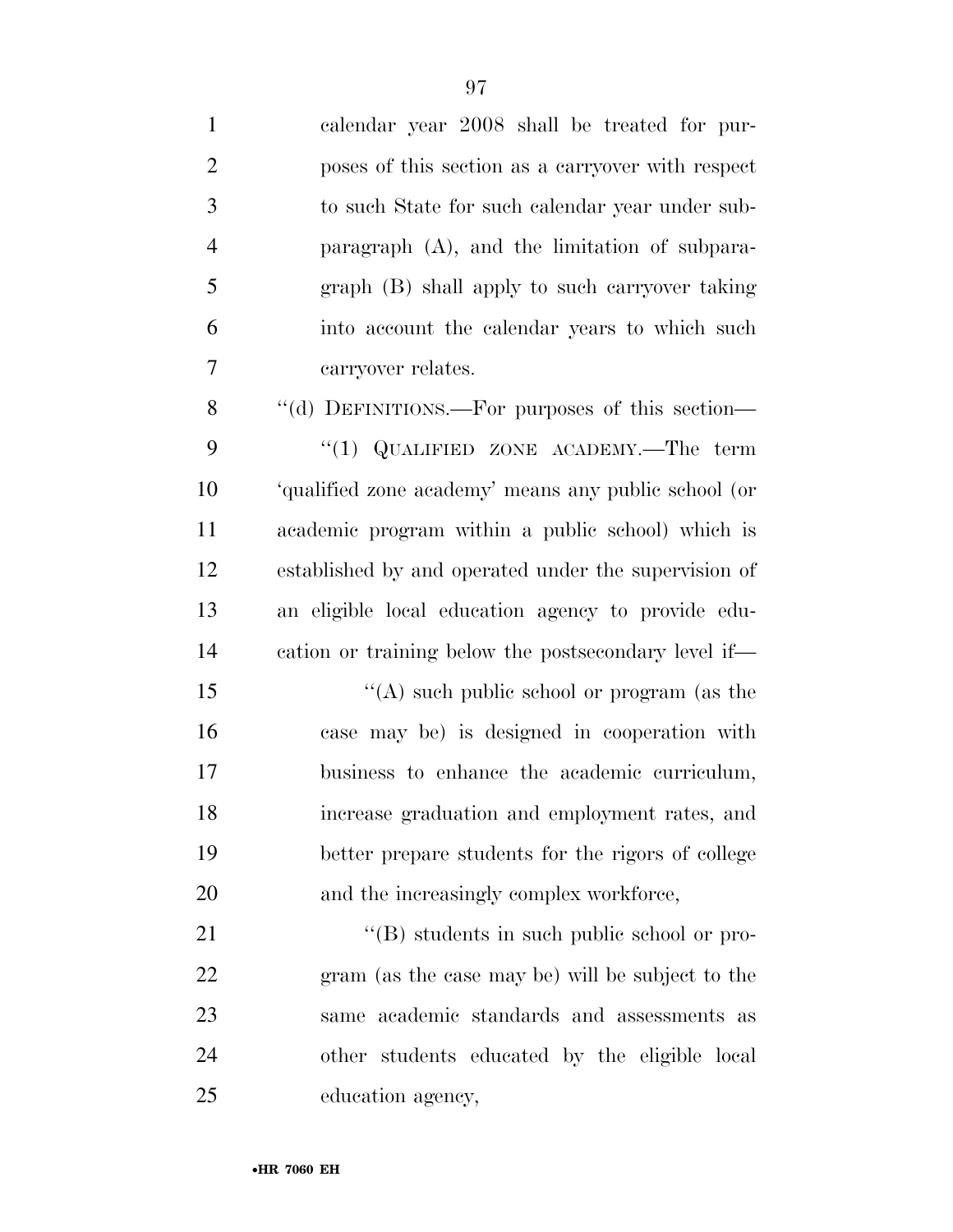$\langle ^{\prime}(C) \rangle$  the comprehensive education plan of such public school or program is approved by the eligible local education agency, and  $''(D)(i)$  such public school is located in an empowerment zone or enterprise community (including any such zone or community des- ignated after the date of the enactment of this section), or ''(ii) there is a reasonable expectation (as of the date of issuance of the bonds) that at 11 least 35 percent of the students attending such school or participating in such program (as the case may be) will be eligible for free or reduced- cost lunches under the school lunch program es- tablished under the National School Lunch Act. 16 "(2) ELIGIBLE LOCAL EDUCATION AGENCY.— For purposes of this section, the term 'eligible local education agency' means any local educational agen- cy as defined in section 9101 of the Elementary and Secondary Education Act of 1965. 21 "(3) QUALIFIED PURPOSE.—The term 'quali- fied purpose' means, with respect to any qualified zone academy—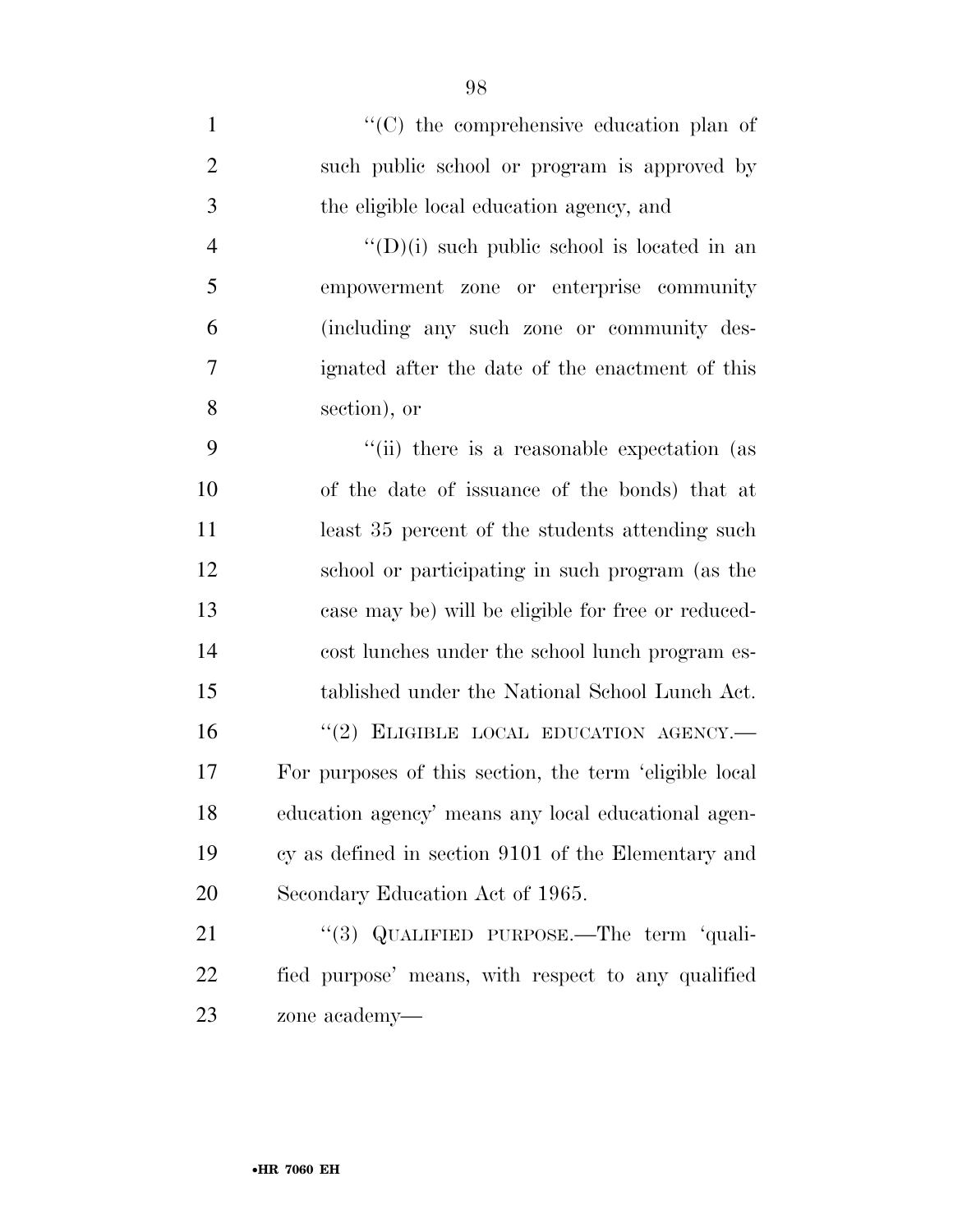| $\mathbf{1}$   | "(A) rehabilitating or repairing the public            |
|----------------|--------------------------------------------------------|
| $\overline{2}$ | school facility in which the academy is estab-         |
| 3              | lished,                                                |
| $\overline{4}$ | "(B) providing equipment for use at such               |
| 5              | academy,                                               |
| 6              | "(C) developing course materials for edu-              |
| $\overline{7}$ | cation to be provided at such academy, and             |
| 8              | "(D) training teachers and other school                |
| 9              | personnel in such academy.                             |
| 10             | "(4) QUALIFIED CONTRIBUTIONS.—The term                 |
| 11             | 'qualified contribution' means any contribution (of a  |
| 12             | type and quality acceptable to the eligible local edu- |
| 13             | cation agency) of-                                     |
| 14             | $\lq\lq$ equipment for use in the qualified            |
| 15             | zone academy (including state-of-the-art tech-         |
| 16             | nology and vocational equipment),                      |
| 17             | "(B) technical assistance in developing                |
| 18             | curriculum or in training teachers in order to         |
| 19             | promote appropriate market driven technology           |
| 20             | in the classroom,                                      |
| 21             | "(C) services of employees as volunteer                |
| 22             | mentors,                                               |
| 23             | "(D) internships, field trips, or other edu-           |
| 24             | cational opportunities outside the academy for         |
| 25             | students, or                                           |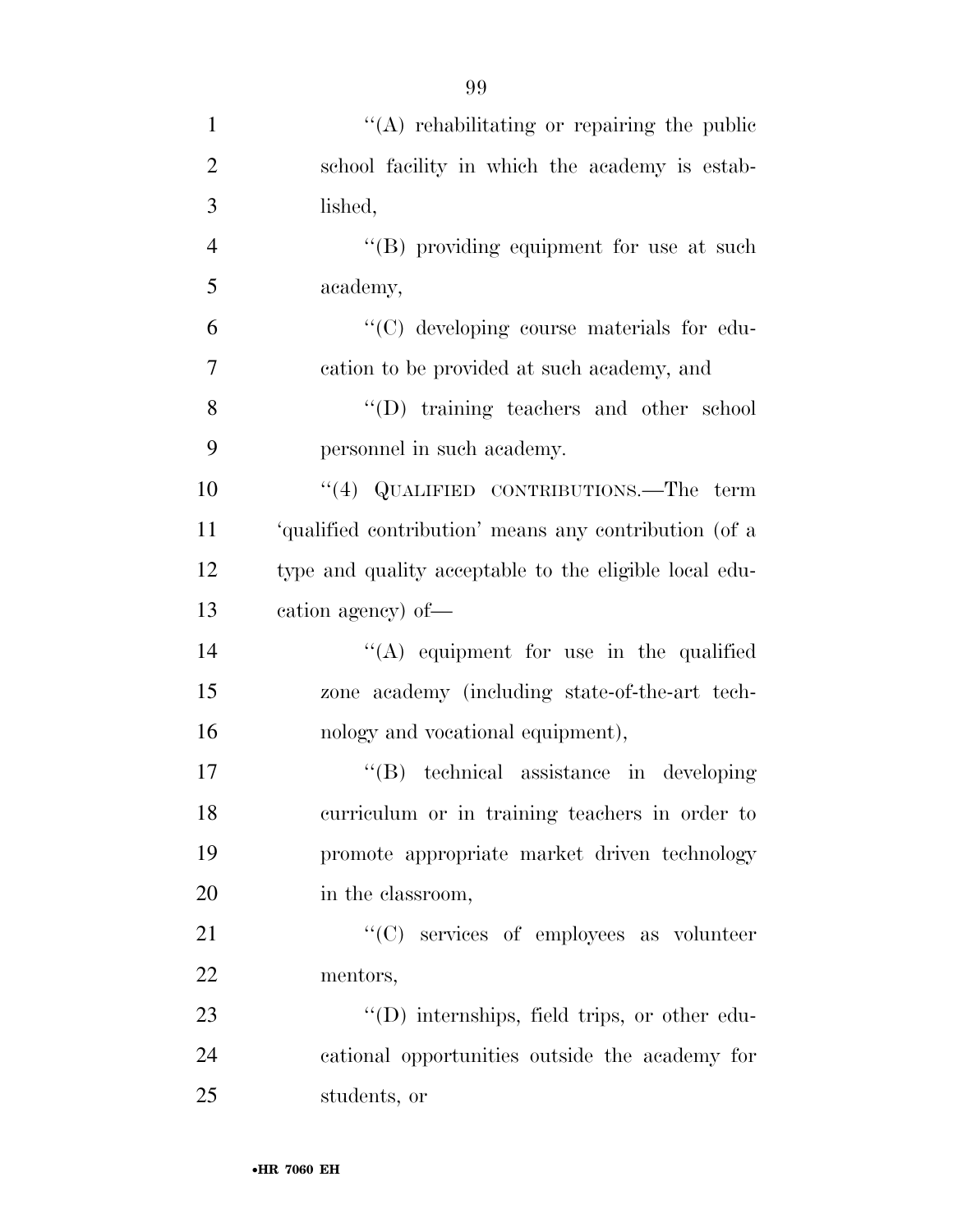| $\mathbf{1}$   | "(E) any other property or service speci-                         |
|----------------|-------------------------------------------------------------------|
| $\overline{2}$ | fied by the eligible local education agency.".                    |
| 3              | (b) CONFORMING AMENDMENTS.-                                       |
| $\overline{4}$ | (1) Paragraph (1) of section $54A(d)$ is amended                  |
| 5              | to read as follows:                                               |
| 6              | "(1) QUALIFIED TAX CREDIT BOND.—The term                          |
| 7              | 'qualified tax credit bond' means-                                |
| 8              | "(A) a qualified forestry conservation                            |
| 9              | bond, or                                                          |
| 10             | "(B) a qualified zone academy bond,                               |
| 11             | which is part of an issue that meets the require-                 |
| 12             | ments of paragraphs $(2)$ , $(3)$ , $(4)$ , $(5)$ , and $(6)$ .". |
| 13             | (2) Subparagraph (C) of section $54A(d)(2)$ is                    |
| 14             | amended to read as follows:                                       |
| 15             | "(C) QUALIFIED PURPOSE.—For purposes                              |
| 16             | of this paragraph, the term 'qualified purpose'                   |
| 17             | means-                                                            |
| 18             | "(i) in the case of a qualified forestry                          |
| 19             | conservation bond, a purpose specified in                         |
| 20             | section $54B(e)$ , and                                            |
| 21             | "(ii) in the case of a qualified zone                             |
| 22             | academy bond, a purpose specified in sec-                         |
| 23             | tion $54C(a)(1)$ .".                                              |
| 24             | $(3)$ Section 1397E is amended by adding at the                   |
| 25             | end the following new subsection:                                 |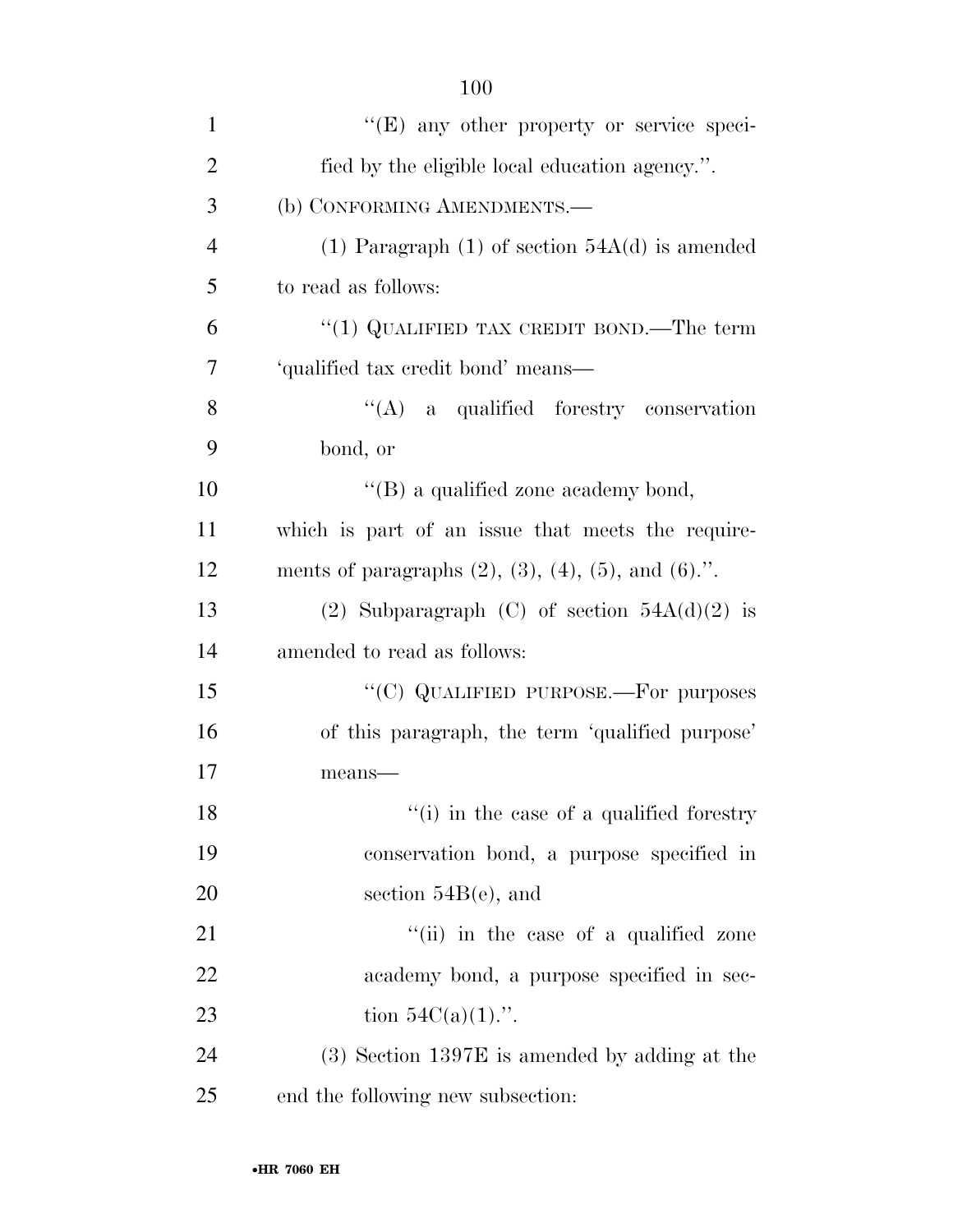''(m) TERMINATION.—This section shall not apply to any obligation issued after the date of the enactment of this subsection.''. (4) The table of sections for subpart I of part

 IV of subchapter A of chapter 1 is amended by add-ing at the end the following new item:

''Sec. 54C. Qualified zone academy bonds.''.

 (c) EFFECTIVE DATE.—The amendments made by this section shall apply to obligations issued after the date of the enactment of this Act.

### **SEC. 232. TAX INCENTIVES FOR INVESTMENT IN THE DIS-TRICT OF COLUMBIA.**

12 (a) DESIGNATION OF ZONE.—

 (1) IN GENERAL.—Subsection (f) of section 1400 is amended by striking ''2007'' both places it appears and inserting ''2009''.

 (2) EFFECTIVE DATE.—The amendments made by this subsection shall apply to periods beginning after December 31, 2007.

 (b) TAX-EXEMPT ECONOMIC DEVELOPMENT BONDS.—

 (1) IN GENERAL.—Subsection (b) of section 1400A is amended by striking ''2007'' and inserting 23 "2009".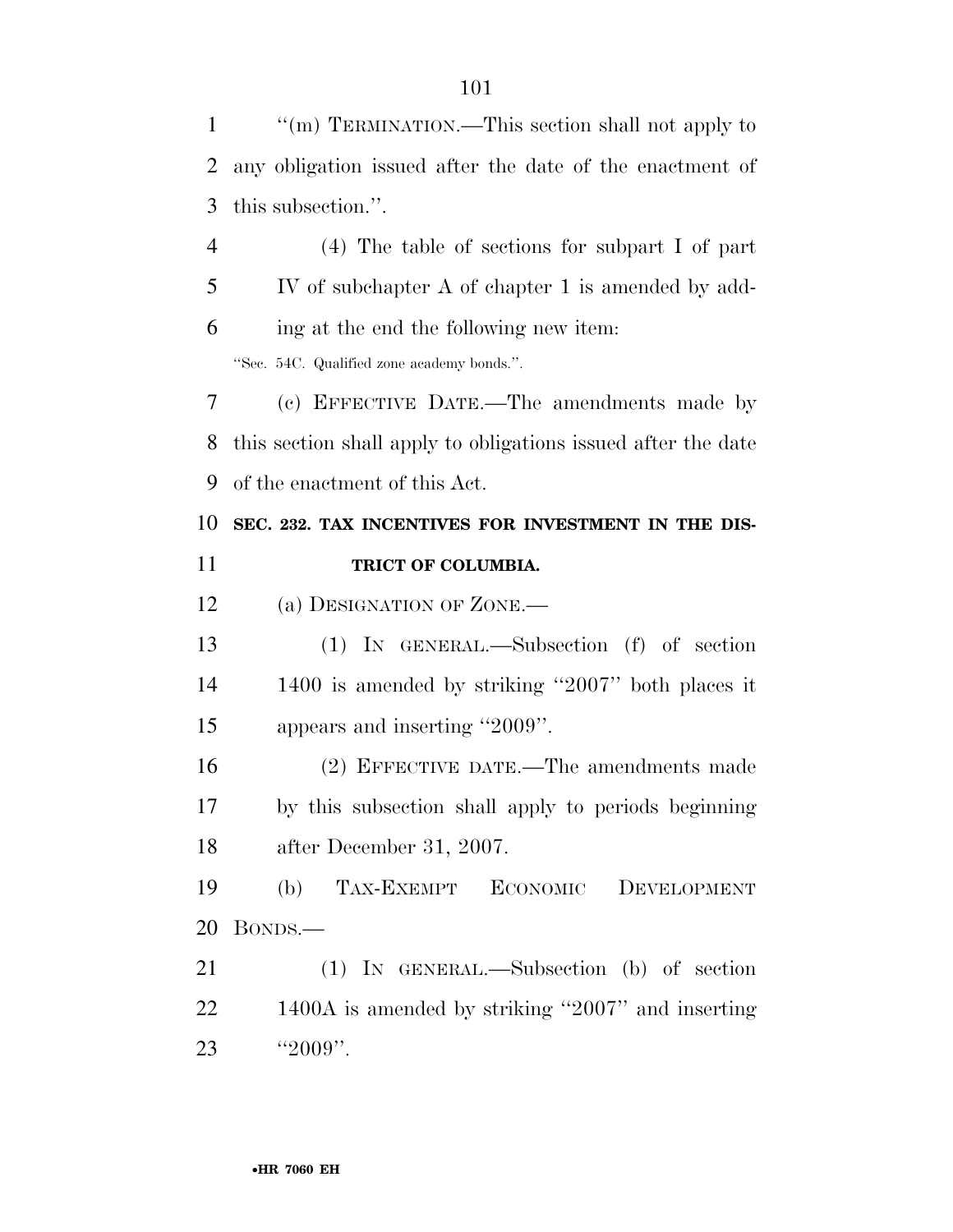| $\mathbf{1}$   | (2) EFFECTIVE DATE.—The amendment made               |
|----------------|------------------------------------------------------|
| $\overline{2}$ | by this subsection shall apply to bonds issued after |
| 3              | December 31, 2007.                                   |
| $\overline{4}$ | (c) ZERO PERCENT CAPITAL GAINS RATE.-                |
| 5              | $(1)$ IN GENERAL.—Subsection $(b)$ of section        |
| 6              | 1400B is amended by striking "2008" each place it    |
| 7              | appears and inserting "2010".                        |
| 8              | (2) CONFORMING AMENDMENTS.—                          |
| 9              | (A) Section $1400B(e)(2)$ is amended—                |
| 10             | (i) by striking "2012" and inserting                 |
| 11             | $"2014"$ , and                                       |
| 12             | (ii) by striking " $2012"$ in the heading            |
| 13             | thereof and inserting "2014".                        |
| 14             | (B) Section $1400B(g)(2)$ is amended by              |
| 15             | striking "2012" and inserting "2014".                |
| 16             | $(C)$ Section 1400 $F(d)$ is amended by strik-       |
| 17             | ing "2012" and inserting "2014".                     |
| 18             | (3) EFFECTIVE DATES.-                                |
| 19             | (A) EXTENSION.—The amendments made                   |
| 20             | by paragraph (1) shall apply to acquisitions         |
| 21             | after December 31, 2007.                             |
| 22             | CONFORMING AMENDMENTS.-The<br>(B)                    |
| 23             | amendments made by paragraph (2) shall take          |
| 24             | effect on the date of the enactment of this Act.     |
| 25             | (d) FIRST-TIME HOMEBUYER CREDIT.—                    |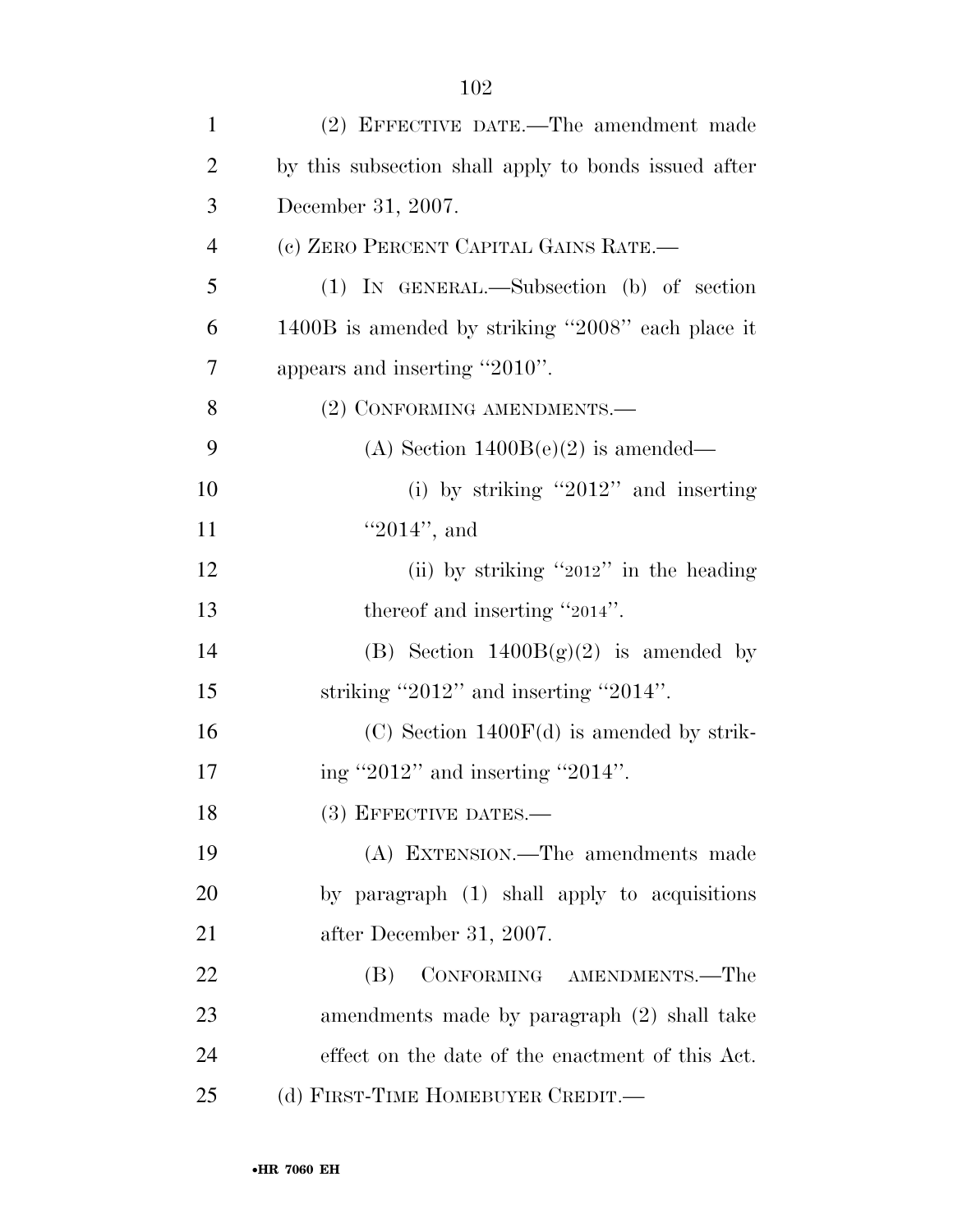| $\mathbf{1}$   | (1) IN GENERAL.—Subsection (i) of section                    |
|----------------|--------------------------------------------------------------|
| $\overline{2}$ | 1400C is amended by striking "2008" and inserting            |
| 3              | "2010".                                                      |
| $\overline{4}$ | (2) EFFECTIVE DATE.—The amendment made                       |
| 5              | by this subsection shall apply to property purchased         |
| 6              | after December 31, 2007.                                     |
| 7              | SEC. 233. ECONOMIC DEVELOPMENT CREDIT FOR AMER-              |
| 8              | ICAN SAMOA.                                                  |
| 9              | (a) IN GENERAL.—Subsection (d) of section 119 of             |
| 10             | division A of the Tax Relief and Health Care Act of 2006     |
| 11             | is amended—                                                  |
| 12             | (1) by striking "first two taxable years" and in-            |
| 13             | serting "first 4 taxable years", and                         |
| 14             | $(2)$ by striking "January 1, 2008" and insert-              |
| 15             | ing "January 1, 2010".                                       |
| 16             | (b) EFFECTIVE DATE.—The amendment made by                    |
| 17             | this section shall apply to taxable years beginning after    |
|                | 18 December 31, 2007.                                        |
| 19             | SEC. 234. ENHANCED CHARITABLE DEDUCTION FOR CON-             |
| 20             | TRIBUTIONS OF FOOD INVENTORY.                                |
| 21             | (a) IN GENERAL.—Clause (iv) of section                       |
|                | $22 \quad 170(e)(3)(C)$ is amended by striking "December 31, |
|                | 23 2007" and inserting "December 31, 2009".                  |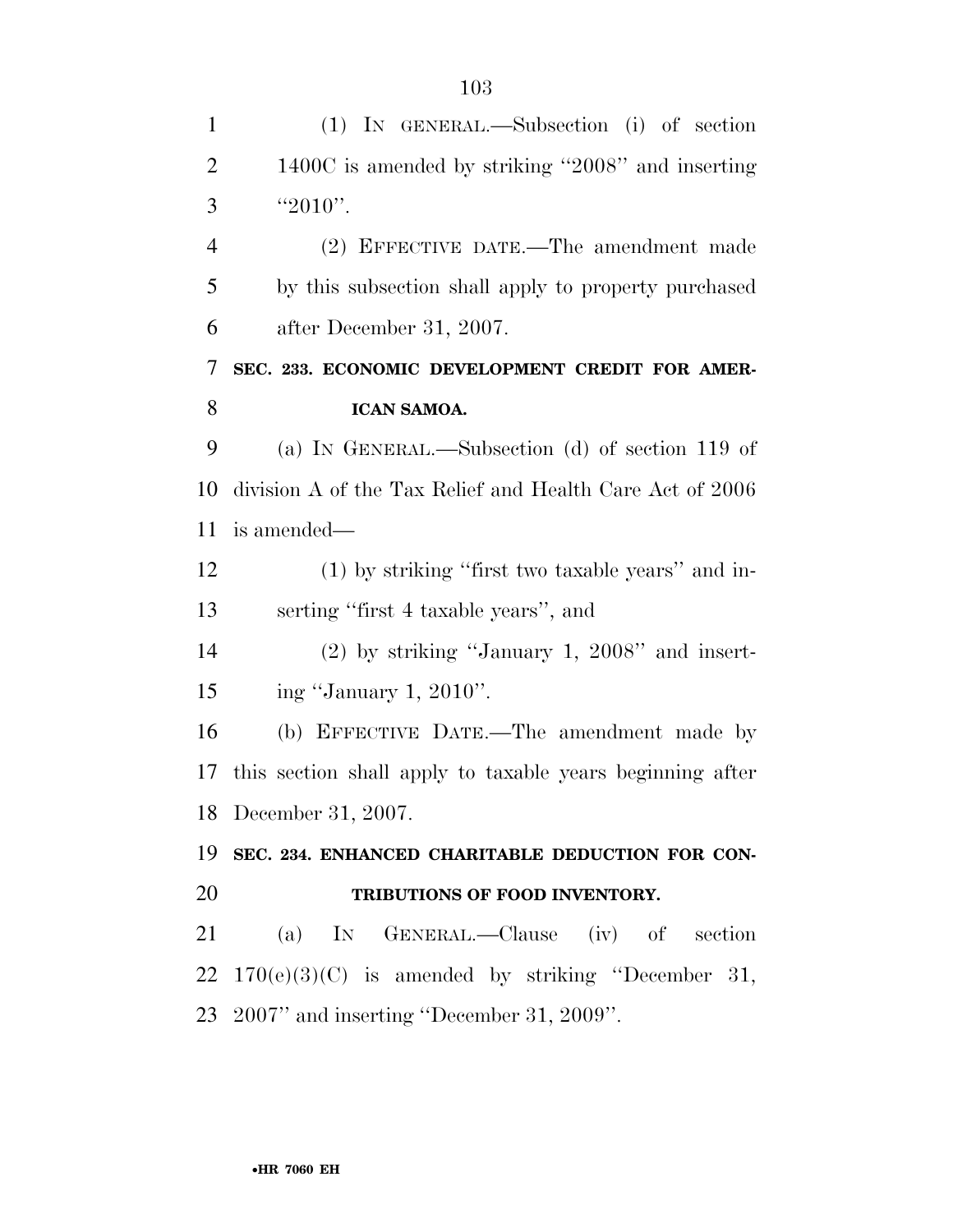(b) EFFECTIVE DATE.—The amendment made by this section shall apply to contributions made after De-cember 31, 2007.

## **SEC. 235. ENHANCED CHARITABLE DEDUCTION FOR CON- TRIBUTIONS OF BOOK INVENTORY TO PUB-LIC SCHOOLS.**

 (a) IN GENERAL.—Clause (iv) of section 8  $170(e)(3)(D)$  is amended by striking "December 31, 2007'' and inserting ''December 31, 2009''.

 (b) EFFECTIVE DATE.—The amendment made by this section shall apply to contributions made after De-cember 31, 2007.

## **SEC. 236. ENHANCED DEDUCTION FOR QUALIFIED COM-PUTER CONTRIBUTIONS.**

 (a) IN GENERAL.—Subparagraph (G) of section 170(e)(6) is amended by striking ''December 31, 2007'' and inserting ''December 31, 2009''.

 (b) EFFECTIVE DATE.—The amendment made by this section shall apply to contributions made during tax-able years beginning after December 31, 2007.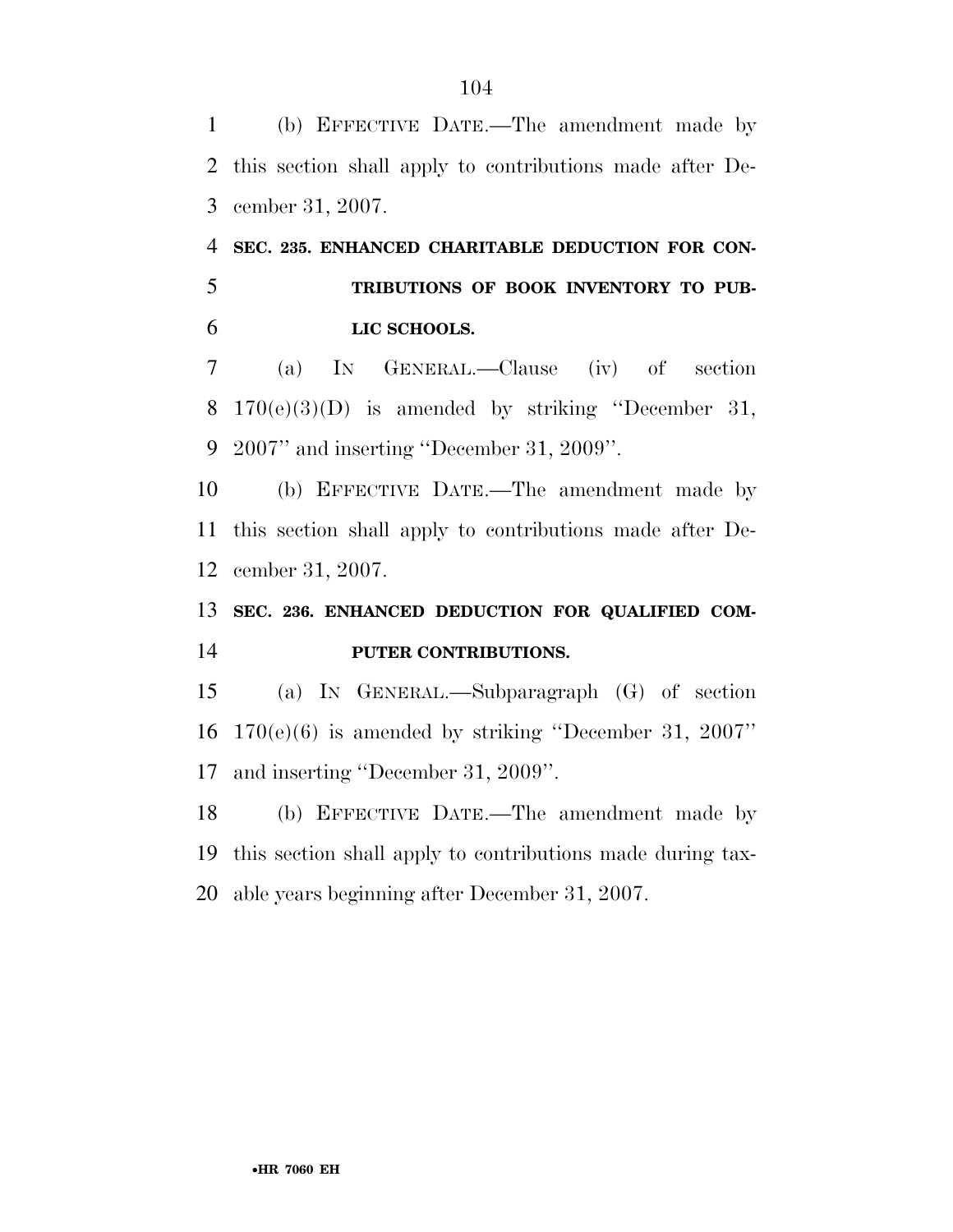## **SEC. 237. BASIS ADJUSTMENT TO STOCK OF S CORPORA- TIONS MAKING CHARITABLE CONTRIBU-TIONS OF PROPERTY.**

 (a) IN GENERAL.—The last sentence of section 1367(a)(2) is amended by striking ''December 31, 2007'' and inserting ''December 31, 2009''.

 (b) EFFECTIVE DATE.—The amendment made by this section shall apply to contributions made in taxable years beginning after December 31, 2007.

## **SEC. 238. WORK OPPORTUNITY TAX CREDIT FOR HURRI-CANE KATRINA EMPLOYEES.**

 (a) IN GENERAL.—Paragraph (1) of section 201(b) of the Katrina Emergency Tax Relief Act of 2005 is amended by striking ''2-year'' and inserting ''4-year''.

 (b) EFFECTIVE DATE.—The amendment made by subsection (a) shall apply to individuals hired after August 27, 2007.

## **SEC. 239. SUBPART F EXCEPTION FOR ACTIVE FINANCING INCOME.**

 (a) EXEMPT INSURANCE INCOME.—Paragraph (10) of section 953(e) (relating to application) is amended—

22 (1) by striking "January 1, 2009" and insert-ing ''January 1, 2010'', and

 (2) by striking ''December 31, 2008'' and in-serting ''December 31, 2009''.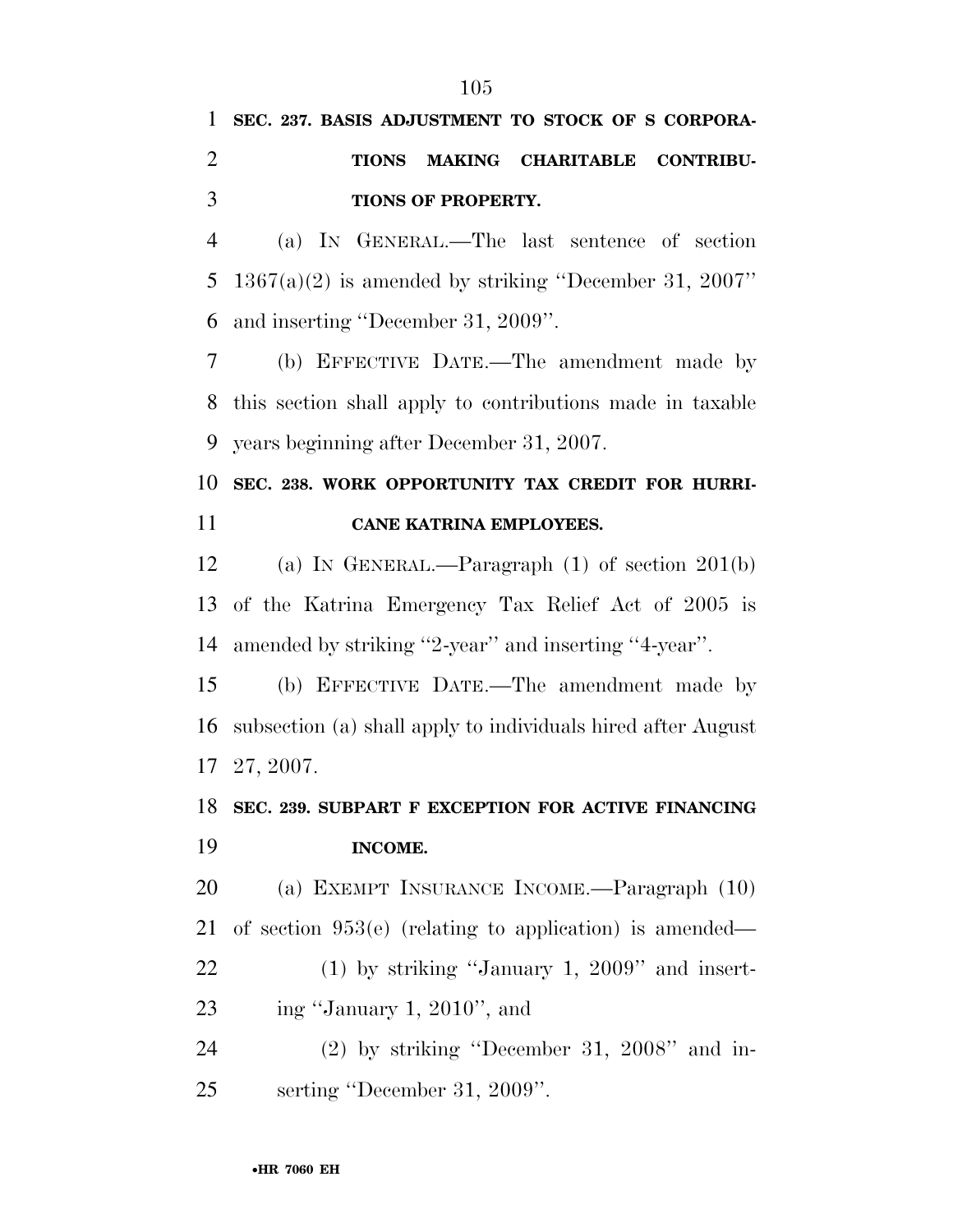(b) EXCEPTION TO TREATMENT AS FOREIGN PER- SONAL HOLDING COMPANY INCOME.—Paragraph (9) of section 954(h) (relating to application) is amended by striking ''January 1, 2009'' and inserting ''January 1, 5 2010 $"$ .

### **SEC. 240. LOOK-THRU RULE FOR RELATED CONTROLLED FOREIGN CORPORATIONS.**

 (a) IN GENERAL.—Subparagraph (C) of section 9  $954(c)(6)$  (relating to application) is amended by striking ''January 1, 2009'' and inserting ''January 1, 2010''.

 (b) EFFECTIVE DATE.—The amendment made by this section shall apply to taxable years of foreign corpora- tions beginning after December 31, 2008, and to taxable years of United States shareholders with or within which such taxable years of foreign corporations end.

#### **SEC. 241. EXPENSING FOR CERTAIN QUALIFIED FILM AND**

**TELEVISION PRODUCTIONS.** 

 (a) IN GENERAL.—Subsection (f) of section 181 is amended by striking ''December 31, 2008'' and inserting ''December 31, 2009''.

 (b) EFFECTIVE DATE.—The amendment made by this section shall apply to productions commencing after December 31, 2008.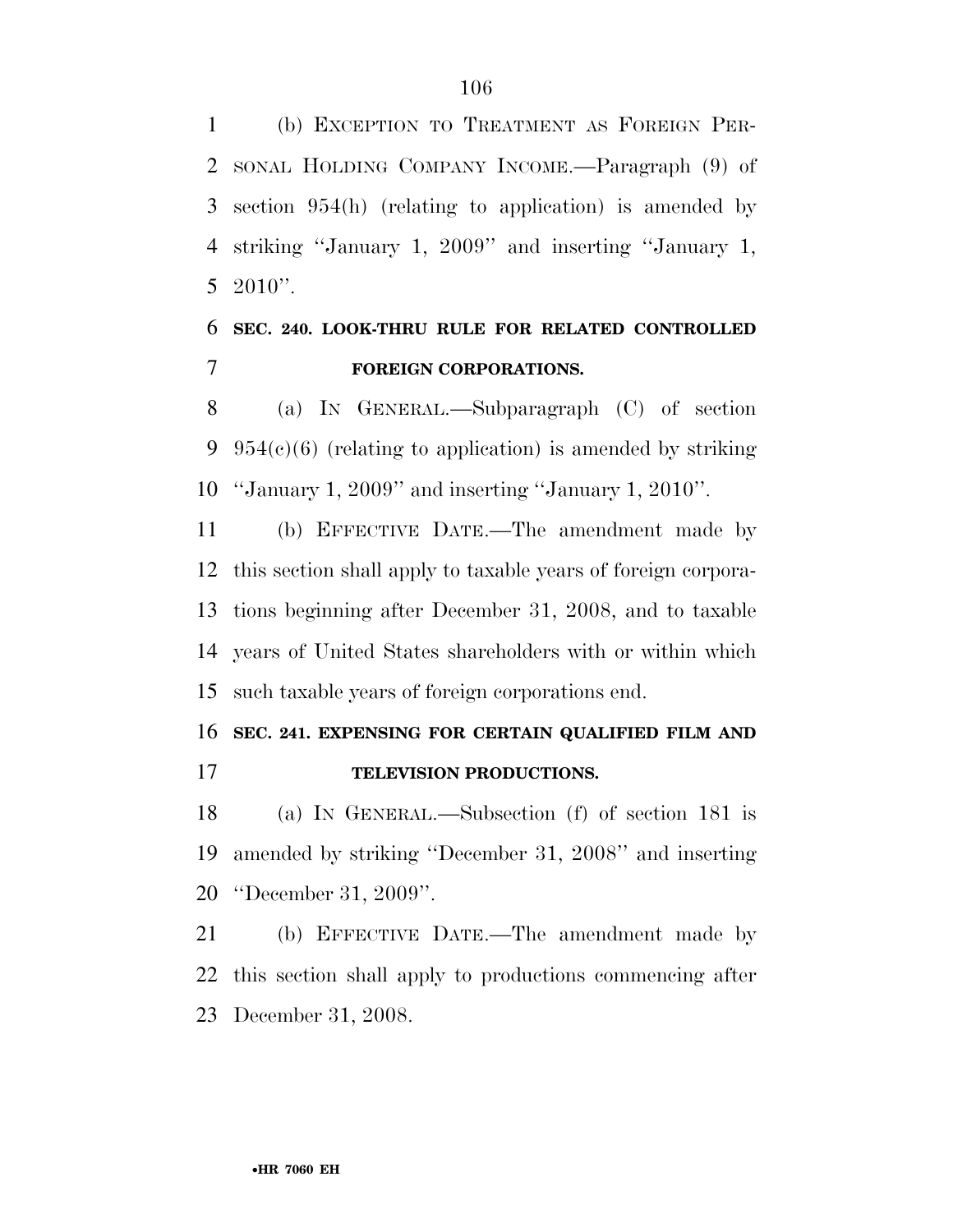**Subtitle C—Other Extensions SEC. 251. AUTHORITY TO DISCLOSE INFORMATION RE- LATED TO TERRORIST ACTIVITIES MADE PERMANENT.**  (a) IN GENERAL.—Subparagraph (C) of section 6 6103(i)(3) is amended by striking clause (iv). (b) DISCLOSURE ON REQUEST.—Paragraph (7) of section 6103(i) is amended by striking subparagraph (E). (c) EFFECTIVE DATE.—The amendments made by this section shall apply to disclosures after the date of the enactment of this Act. **SEC. 252. AUTHORITY FOR UNDERCOVER OPERATIONS MADE PERMANENT.**  (a) IN GENERAL.—Subsection (c) of section 7608 is amended by striking paragraph (6). (b) EFFECTIVE DATE.—The amendment made by this section shall take effect on January 1, 2008. **SEC. 253. INCREASE IN LIMIT ON COVER OVER OF RUM EX- CISE TAX TO PUERTO RICO AND THE VIRGIN ISLANDS.**  (a) IN GENERAL.—Paragraph (1) of section 7652(f) is amended by striking ''January 1, 2008'' and inserting ''January 1, 2010''.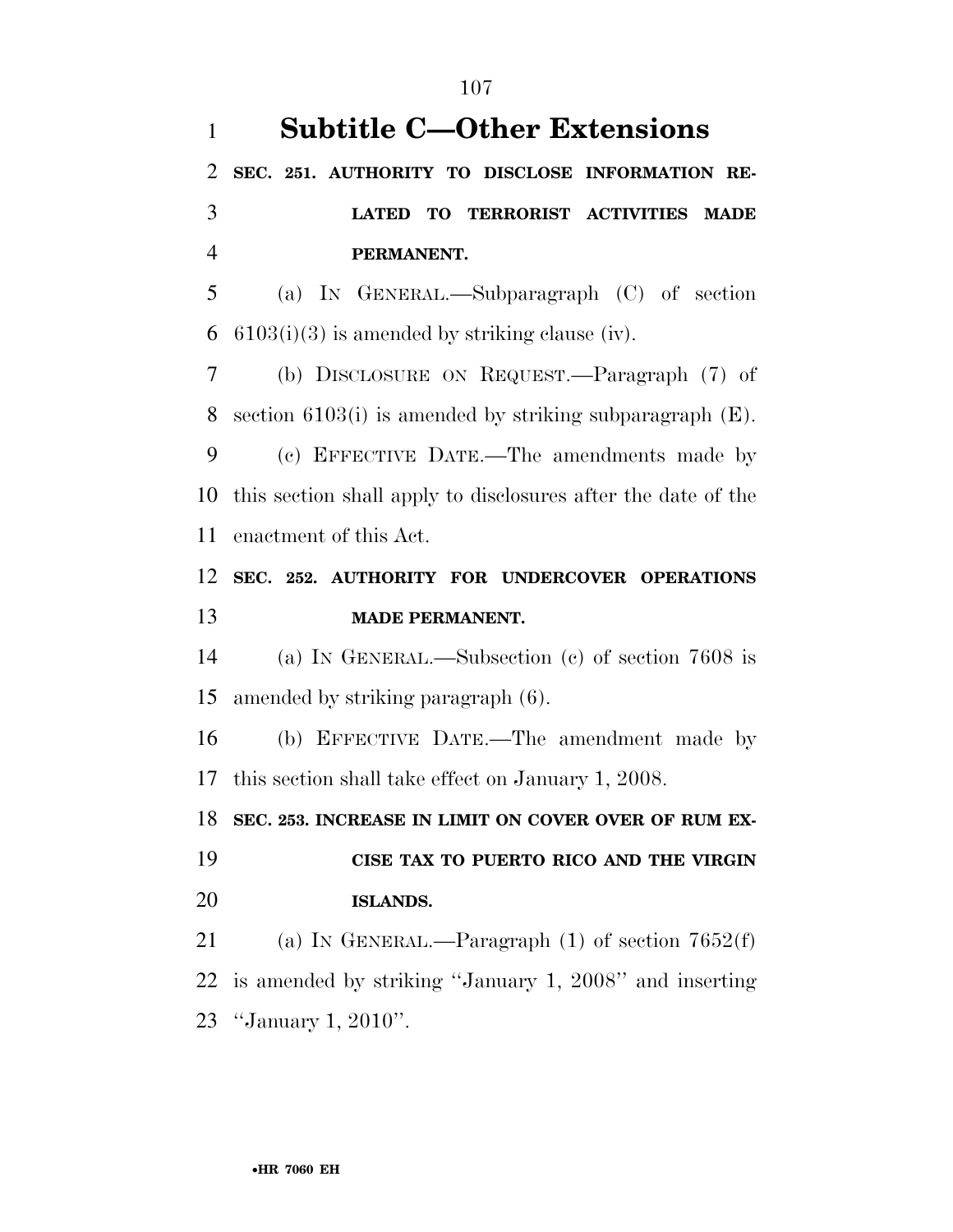(b) EFFECTIVE DATE.—The amendment made by this section shall apply to distilled spirits brought into the United States after December 31, 2007.

## **TITLE III—ADDITIONAL TAX RE- LIEF AND OTHER PROVI-SIONS**

#### **SEC. 301. REFUNDABLE CHILD CREDIT.**

 (a) MODIFICATION OF THRESHOLD AMOUNT.— 9 Clause (i) of section  $24(d)(1)(B)$  is amended by inserting ''(\$8,500 in the case of taxable years beginning in 2009)'' after ''\$10,000''.

 (b) EFFECTIVE DATE.—The amendment made by subsection (a) shall apply to taxable years beginning after December 31, 2008.

 **SEC. 302. PROVISIONS RELATED TO FILM AND TELEVISION PRODUCTIONS.** 

 (a) MODIFICATION OF LIMITATION ON EXPENS-18 ING.—Subparagraph (A) of section  $181(a)(2)$  is amended to read as follows:

20 "(A) In GENERAL.—Paragraph (1) shall not apply to so much of the aggregate cost of any qualified film or television production as ex-23 ceeds \$15,000,000.".

 (b) MODIFICATIONS TO DEDUCTION FOR DOMESTIC ACTIVITIES.—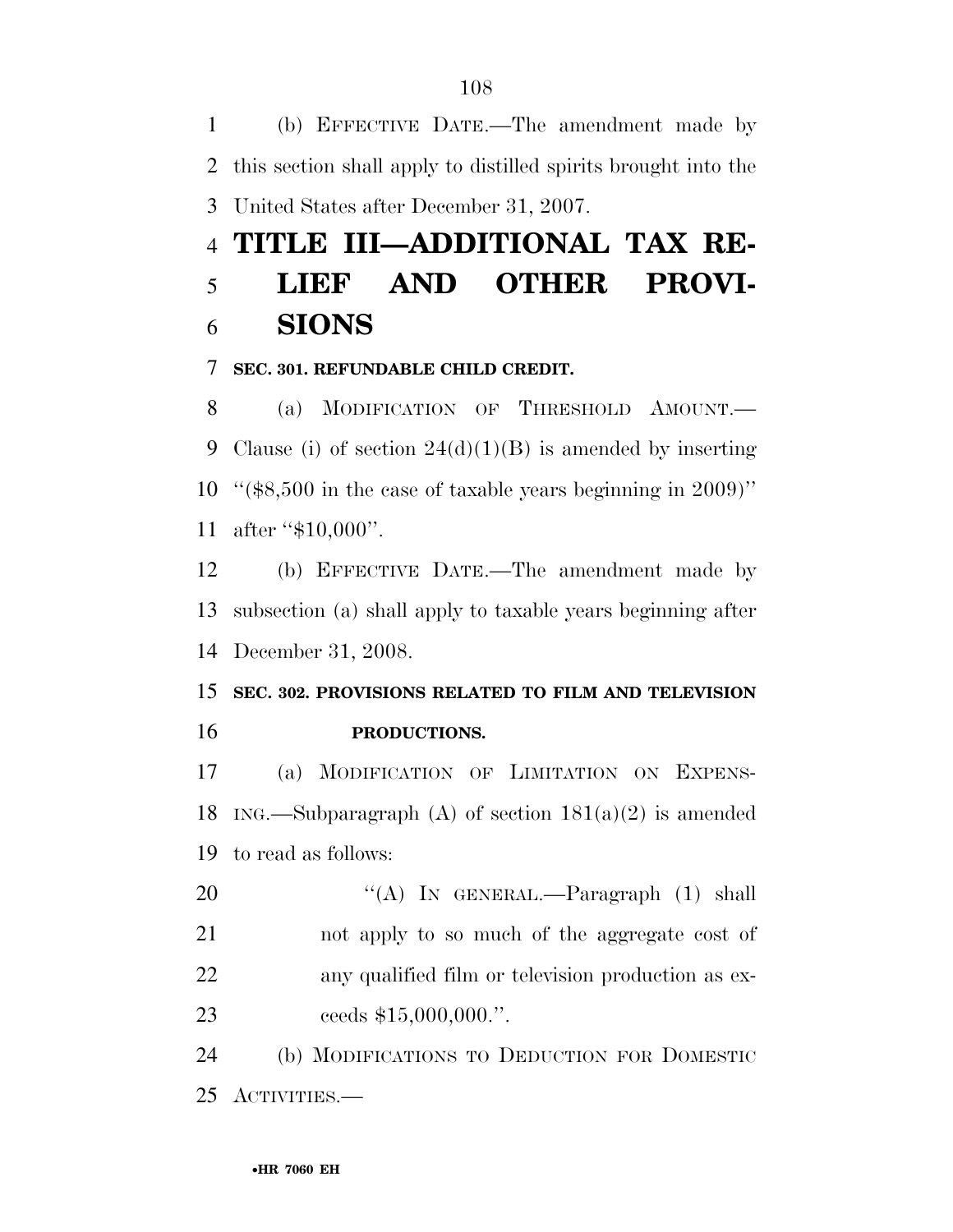(1) DETERMINATION OF W-2 WAGES.—Para- graph (2) of section 199(b) is amended by adding at the end the following new subparagraph:

 ''(D) SPECIAL RULE FOR QUALIFIED FILM.—In the case of a qualified film, such term shall include compensation for services performed in the United States by actors, pro-duction personnel, directors, and producers.''.

 (2) DEFINITION OF QUALIFIED FILM.—Para-10 graph (6) of section  $199(c)$  is amended by adding at the end the following: ''A qualified film shall include any copyrights, trademarks, or other intangibles with respect to such film. The methods and means of distributing a qualified film shall not affect the availability of the deduction under this section.''.

 (3) PARTNERSHIPS.—Subparagraph (A) of sec-17 tion  $199(d)(1)$  is amended by striking "and" at the end of clause (ii), by striking the period at the end of clause (iii) and inserting '', and'', and by adding at the end the following new clause:

21 ''(iv) in the case of each partner of a partnership, or shareholder of an S cor- poration, who owns (directly or indirectly) at least 20 percent of the capital interests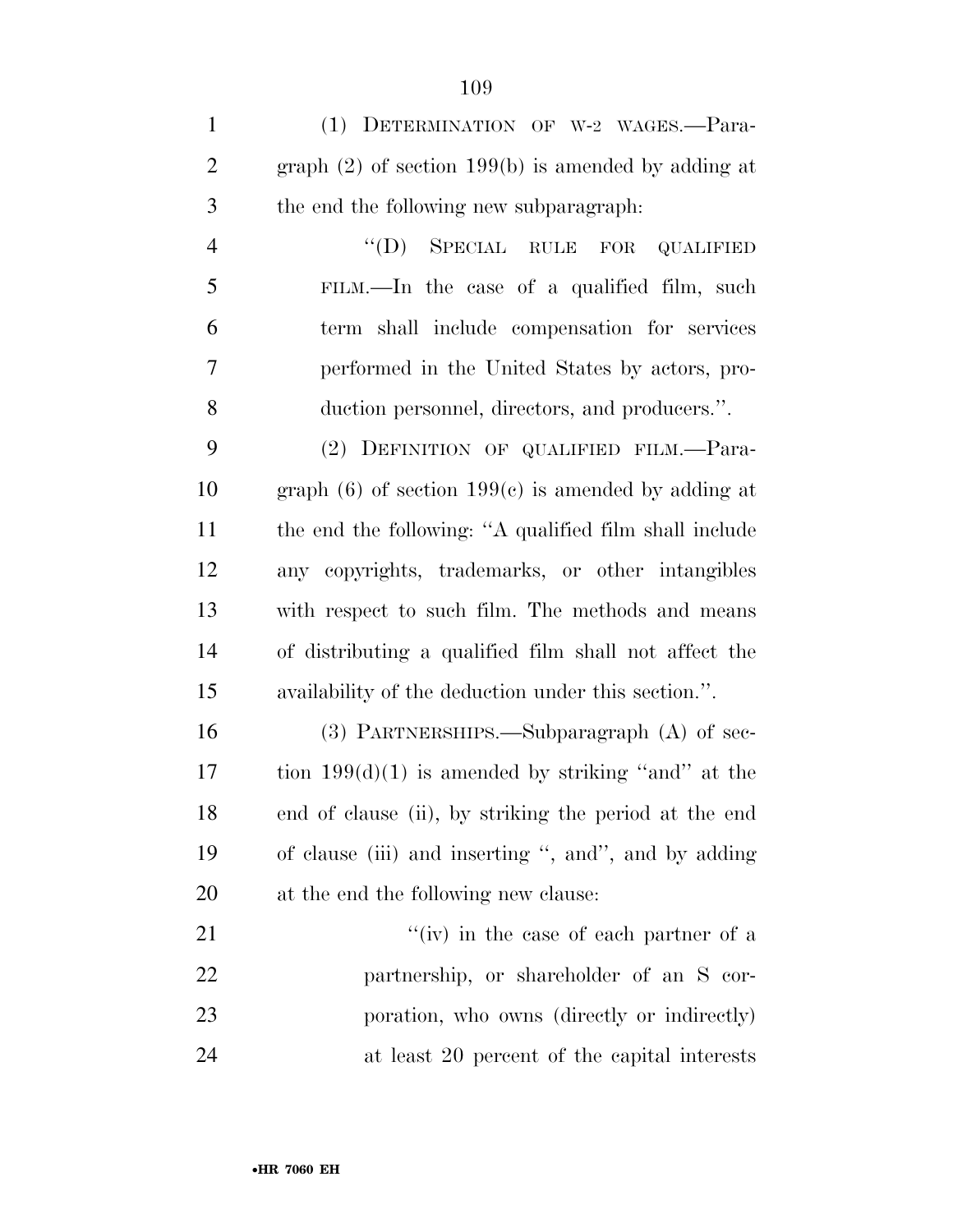| $\mathbf{1}$   | in such partnership or of the stock of such                 |
|----------------|-------------------------------------------------------------|
| $\overline{2}$ | S corporation—                                              |
| 3              | "(I) such partner or shareholder                            |
| $\overline{4}$ | shall be treated as having engaged di-                      |
| 5              | rectly in any film produced by such                         |
| 6              | partnership or S corporation, and                           |
| $\overline{7}$ | $\lq\lq$ (II) such partnership or S cor-                    |
| 8              | poration shall be treated as having en-                     |
| 9              | gaged directly in any film produced by                      |
| 10             | such partner or shareholder.".                              |
| 11             | (e)<br>CONFORMING<br>AMENDMENT.-Section                     |
| 12             | $181(d)(3)(A)$ is amended by striking "actors" and all that |
| 13             | follows and inserting "actors, production personnel, direc- |
| 14             | tors, and producers.".                                      |
| 15             | (d) EFFECTIVE DATE.-                                        |
| 16             | (1) IN GENERAL.—Except as otherwise pro-                    |
| 17             | vided in this subsection, the amendments made by            |
| 18             | this section shall apply to taxable years beginning         |
| 19             | after December 31, 2007.                                    |
| 20             | (2) EXPENSING.—The amendments made by                       |
| 21             | subsection (a) shall apply to qualified film and tele-      |
| 22             | vision productions commencing after December 31,            |
| 23             | 2007.                                                       |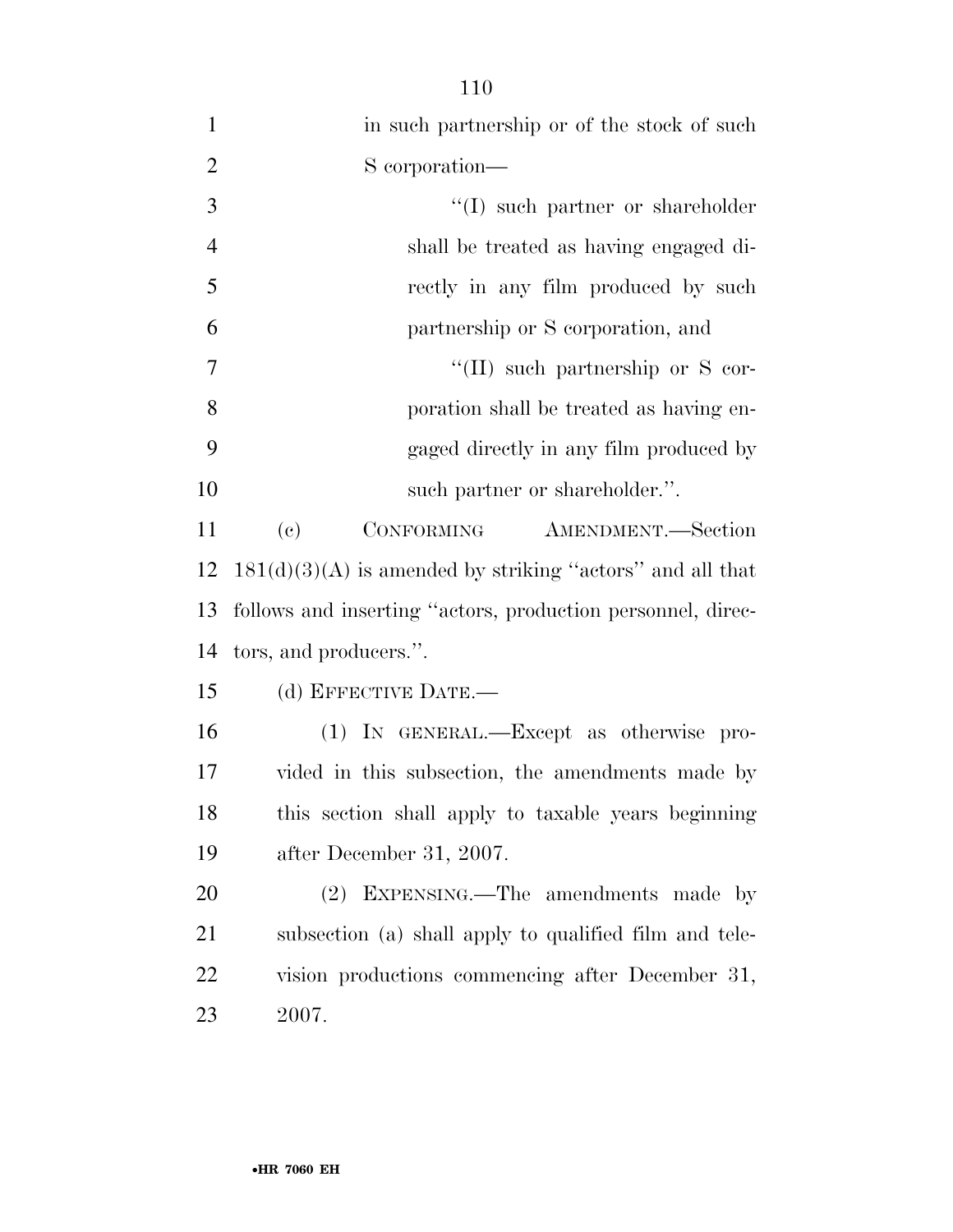| $\mathbf{1}$   | SEC. 303. EXEMPTION FROM EXCISE TAX FOR CERTAIN AR-          |
|----------------|--------------------------------------------------------------|
| $\overline{2}$ | ROWS DESIGNED FOR USE BY CHILDREN.                           |
| 3              | (a) IN GENERAL.—Paragraph $(2)$ of section 4161(b)           |
| $\overline{4}$ | (relating to arrows) is amended by redesignating subpara-    |
| 5              | $graph(B)$ as subparagraph $(C)$ and by inserting after sub- |
| 6              | paragraph $(A)$ the following new subparagraph:              |
| 7              | "(B) EXEMPTION FOR CERTAIN ARROW                             |
| 8              | SHAFTS.—Subparagraph (A) shall not apply to                  |
| 9              | any shaft measuring $5/16$ of an inch or less in             |
| 10             | diameter and consisting of either—                           |
| 11             | "(i) all fiberglass and hollow, or                           |
| 12             | "(ii) all natural wood,                                      |
| 13             | with no laminations or artificial means of en-               |
| 14             | hancing the spine of such shaft (whether sold                |
| 15             | separately or incorporated as part of a finished             |
| 16             | or unfinished product) of a type used in the                 |
| 17             | manufacture of any arrow which after its as-                 |
| 18             | sembly is not suitable for use with a bow de-                |
| 19             | scribed in paragraph $(1)(A)$ .".                            |
| 20             | (b) EFFECTIVE DATE.—The amendments made by                   |
| 21             | this section shall apply to shafts first sold after the date |
|                |                                                              |

of enactment of this Act.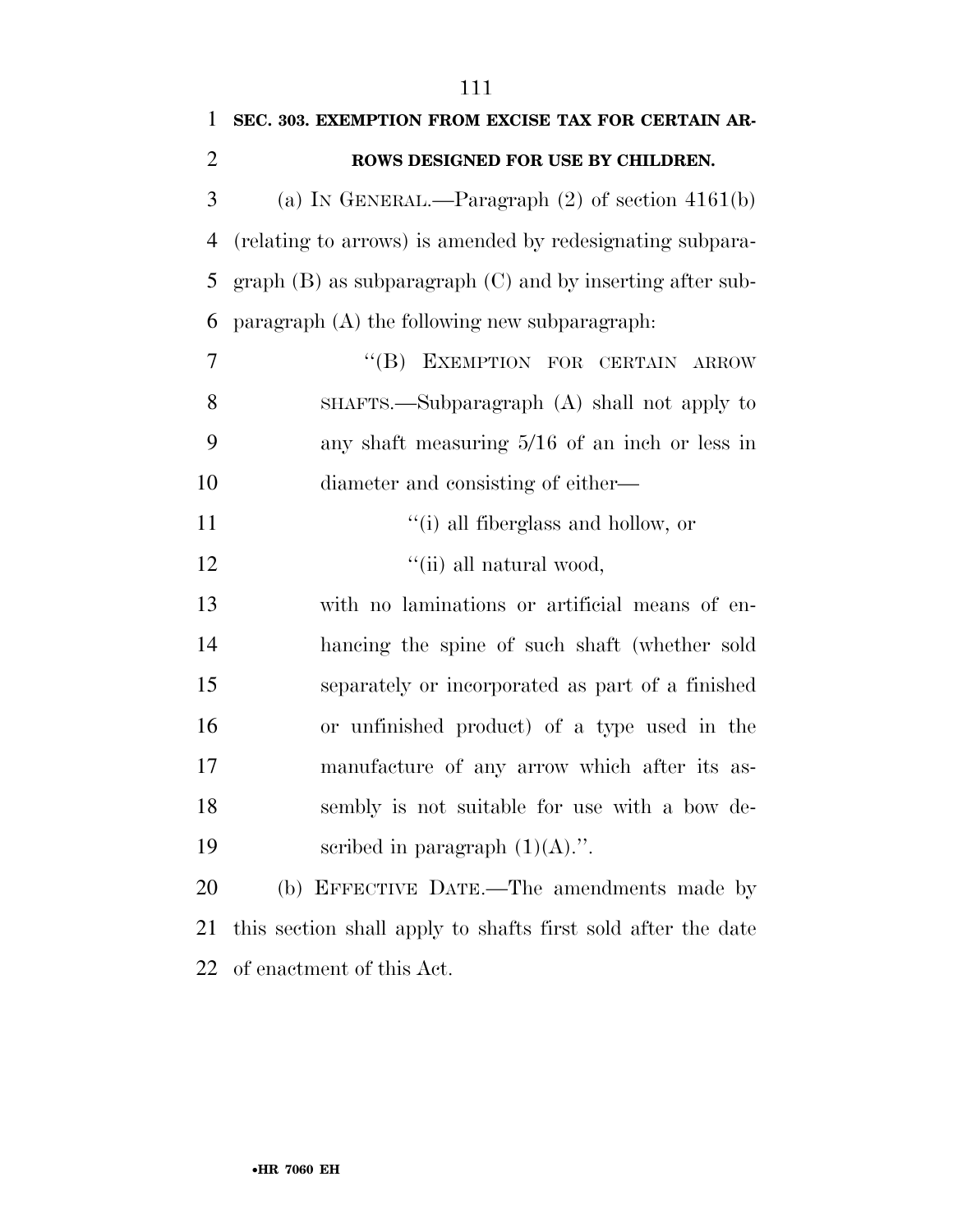## **SEC. 304. MODIFICATION OF PENALTY ON UNDERSTATE- MENT OF TAXPAYER'S LIABILITY BY TAX RE-TURN PREPARER.**

 (a) IN GENERAL.—Subsection (a) of section 6694 (relating to understatement due to unreasonable positions) is amended to read as follows:

 ''(a) UNDERSTATEMENT DUE TO UNREASONABLE POSITIONS.—

9 "(1) IN GENERAL.—If a tax return preparer—  $\langle (A)$  prepares any return or claim of re- fund with respect to which any part of an un- derstatement of liability is due to a position de-scribed in paragraph (2), and

14 ''(B) knew (or reasonably should have known) of the position,

 such tax return preparer shall pay a penalty with re- spect to each such return or claim in an amount equal to the greater of \$1,000 or 50 percent of the income derived (or to be derived) by the tax return preparer with respect to the return or claim.

21  $(2)$  UNREASONABLE POSITION.—

22 "(A) IN GENERAL.—Except as otherwise provided in this paragraph, a position is de- scribed in this paragraph unless there is or was substantial authority for the position.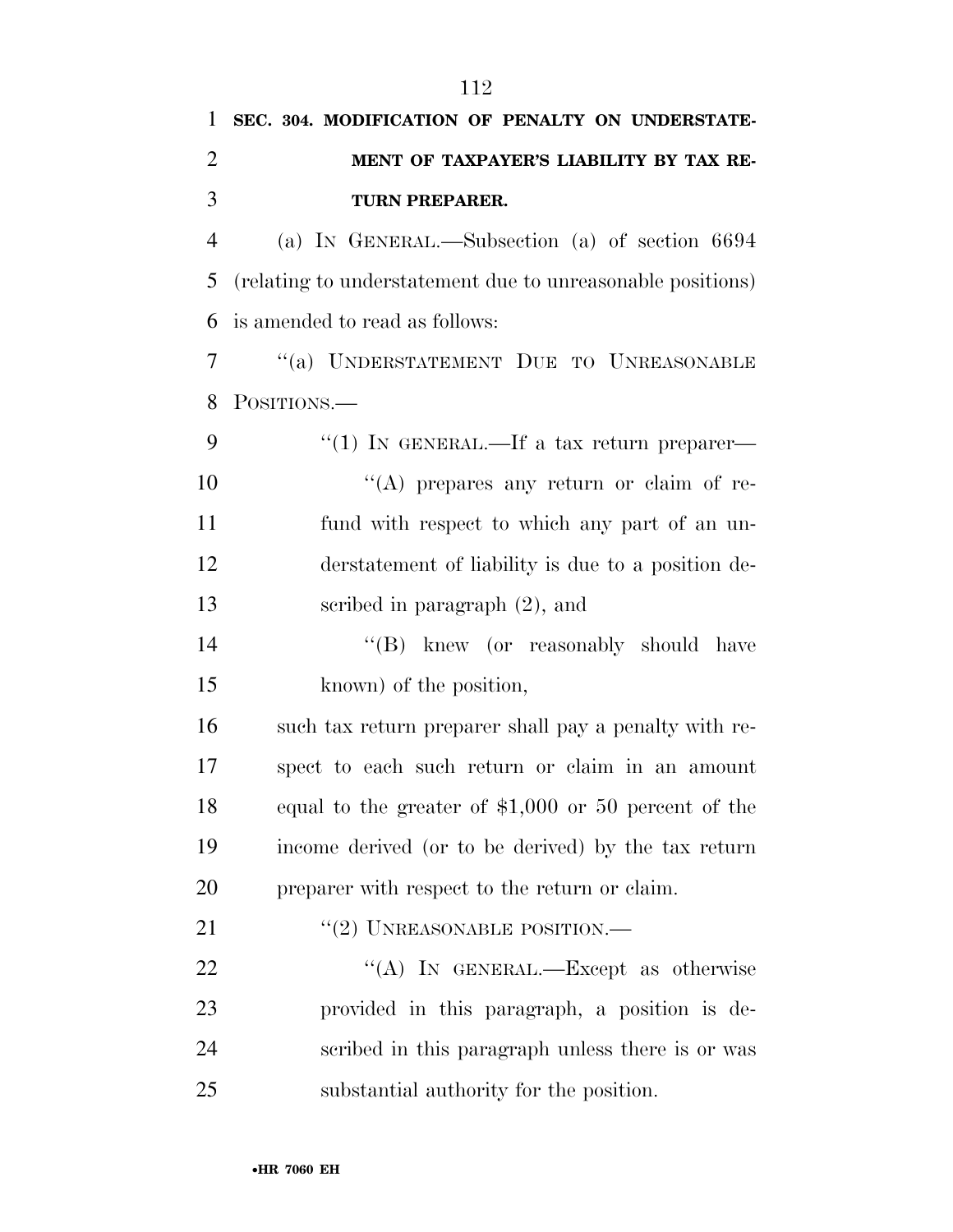| $\mathbf{1}$   | "(B) DISCLOSED POSITIONS.—If the posi-               |
|----------------|------------------------------------------------------|
| $\overline{2}$ | tion was disclosed as provided in section            |
| 3              | $6662(d)(2)(B)(ii)(I)$ and is not a position to      |
| $\overline{4}$ | which subparagraph $(C)$ applies, the position is    |
| 5              | described in this paragraph unless there is a        |
| 6              | reasonable basis for the position.                   |
| 7              | "(C) REPORTABLE TRANSACTIONS.—If the                 |
| 8              | position is with respect to a reportable trans-      |
| 9              | action to which section 6662A applies, the posi-     |
| 10             | tion is described in this paragraph unless it is     |
| 11             | reasonable to believe that the position would        |
| 12             | more likely than not be sustained on its merits.     |
| 13             | "(3) REASONABLE CAUSE EXCEPTION.—No                  |
| 14             | penalty shall be imposed under this subsection if it |
| 15             | is shown that there is reasonable cause for the un-  |
| 16             | derstatement and the tax return preparer acted in    |
| 17             | good faith.".                                        |
| 18             | (b) EFFECTIVE DATE.—The amendment made by            |
| 19             | this section shall apply—                            |
| 20             | $(1)$ in the case of a position other than a posi-   |
| 21             | tion described in subparagraph (C) of section        |
| 22             | $6694(a)(2)$ of the Internal Revenue Code of 1986    |
| 23             | (as amended by this section), to returns prepared    |
| 24             | after May $25, 2007,$ and                            |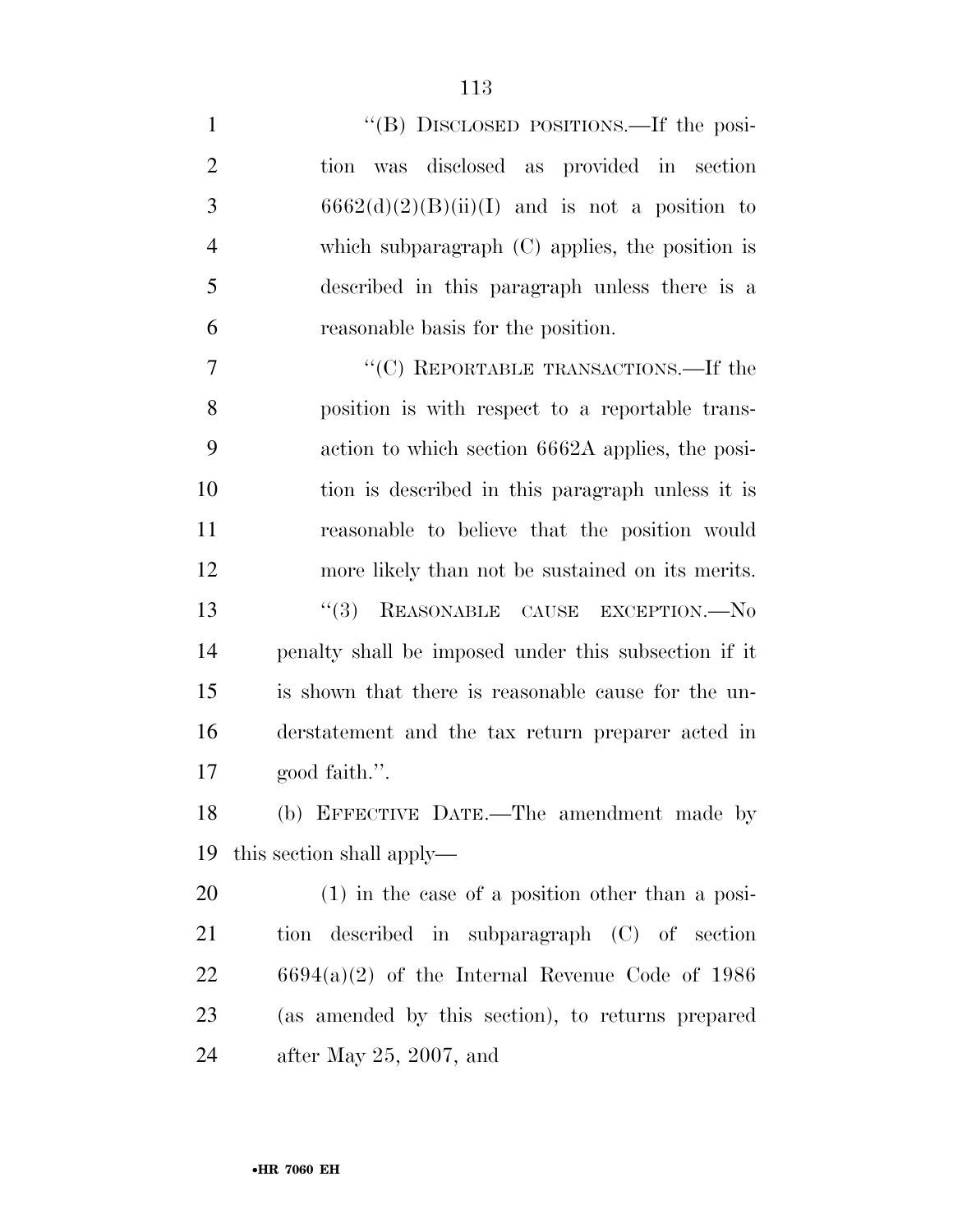(2) in the case of a position described in such subparagraph (C), to returns prepared for taxable years beginning after the date of the enactment of this Act. **TITLE IV—REVENUE PROVISIONS SEC. 401. LIMITATION OF DEDUCTION FOR INCOME AT- TRIBUTABLE TO DOMESTIC PRODUCTION OF OIL, GAS, OR PRIMARY PRODUCTS THEREOF.**  (a) IN GENERAL.—Section 199(d) is amended by re- designating paragraph (9) as paragraph (10) and by in- serting after paragraph (8) the following new paragraph: 13 ''(9) SPECIAL RULE FOR TAXPAYERS WITH OIL RELATED QUALIFIED PRODUCTION ACTIVITIES IN- COME.— ''(A) IN GENERAL.—If a taxpayer has oil related qualified production activities income for any taxable year beginning after 2009, the amount otherwise allowable as a deduction under subsection (a) shall be reduced by 3 per-21 cent of the least of —  $\qquad$  (i) the oil related qualified produc- tion activities income of the taxpayer for 24 the taxable year,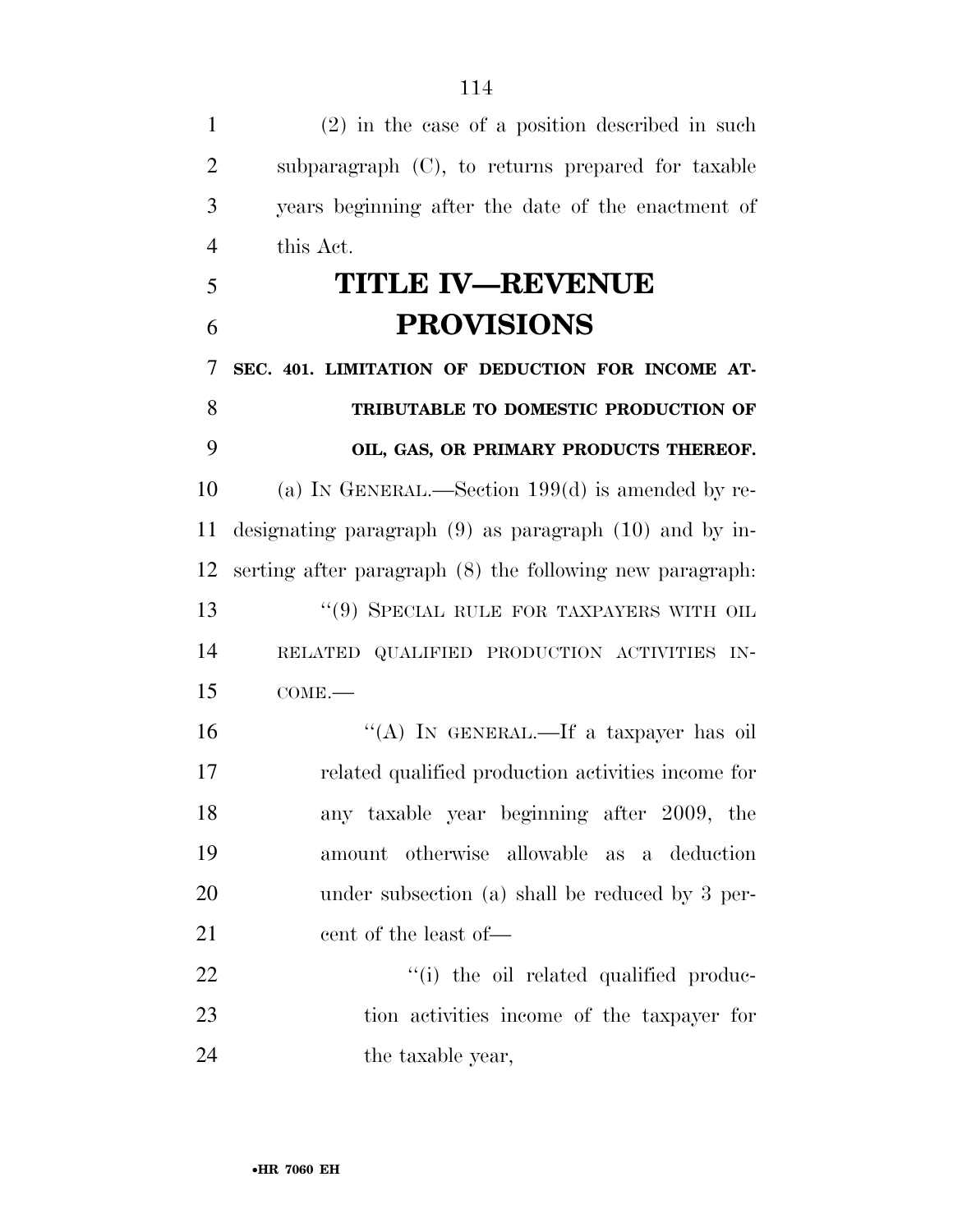| $\mathbf{1}$   | "(ii) the qualified production activities                      |
|----------------|----------------------------------------------------------------|
| $\overline{2}$ | income of the taxpayer for the taxable                         |
| 3              | year, or                                                       |
| $\overline{4}$ | "(iii) taxable income (determined)                             |
| 5              | without regard to this section).                               |
| 6              | "(B) OIL RELATED QUALIFIED PRODUC-                             |
| 7              | TION ACTIVITIES INCOME.—For purposes of                        |
| 8              | this paragraph, the term 'oil related qualified                |
| 9              | production activities income' means for any tax-               |
| 10             | able year the qualified production activities in-              |
| 11             | come which is attributable to the production,                  |
| 12             | refining, processing, transportation, or distribu-             |
| 13             | tion of oil, gas, or any primary product thereof               |
| 14             | during such taxable year.                                      |
| 15             | "(C) PRIMARY PRODUCT.—For purposes of                          |
| 16             | this paragraph, the term 'primary product' has                 |
| 17             | same meaning as when used in section<br>the                    |
| 18             | $927(a)(2)(C)$ , as in effect before its repeal.".             |
| 19             | (b) CONFORMING AMENDMENT.—Section $199(d)(2)$                  |
| <b>20</b>      | (relating to application to individuals) is amended by         |
| 21             | striking "subsection $(a)(1)(B)$ " and inserting "subsections" |
| 22             | $(a)(1)(B)$ and $(d)(9)(A)(iii)$ ".                            |
| 23             | (c) EFFECTIVE DATE.—The amendments made by                     |
| 24             | this section shall apply to taxable years beginning after      |
| 25             | December 31, 2008.                                             |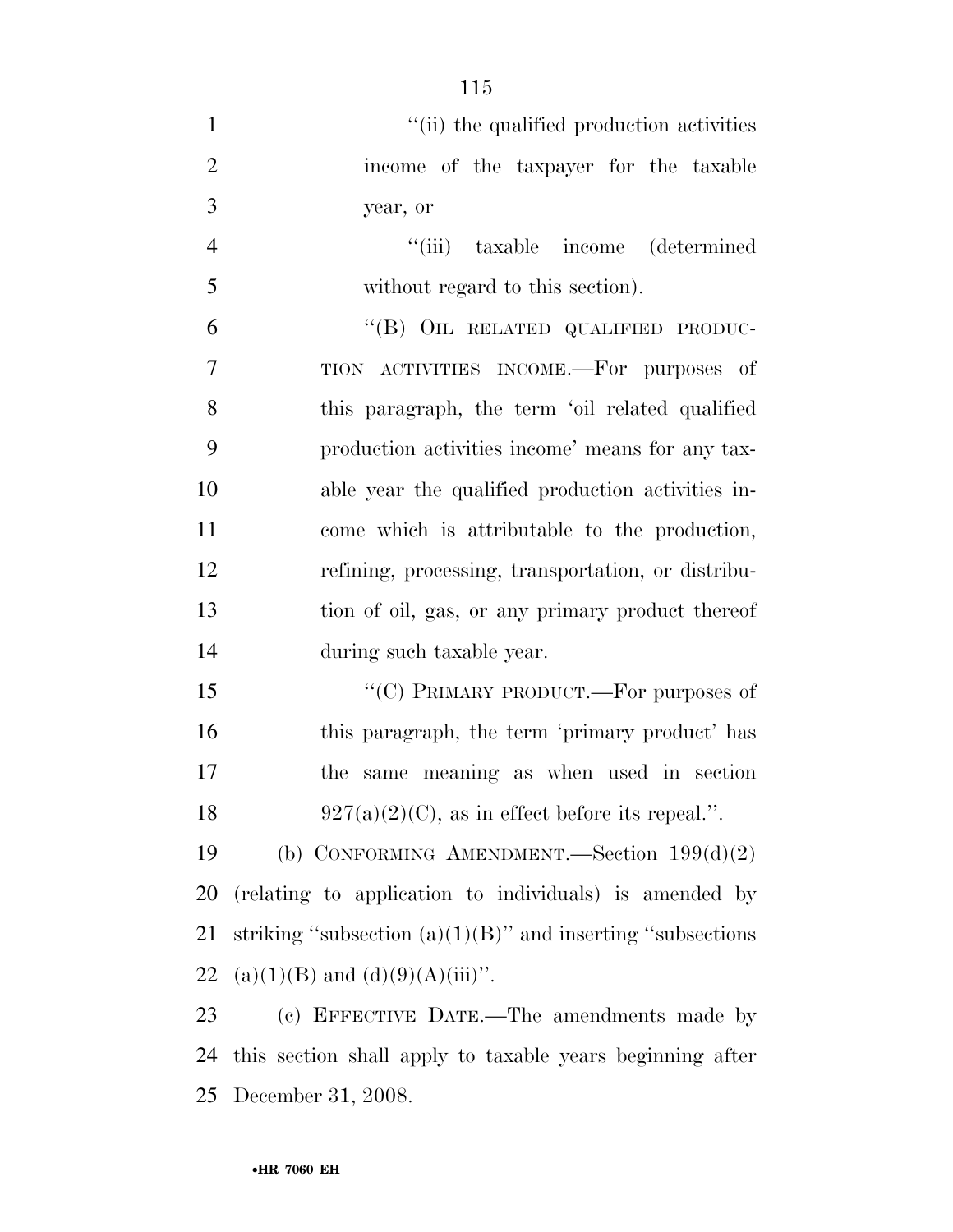| $\mathbf{1}$   | SEC. 402. ELIMINATION OF THE DIFFERENT TREATMENT          |
|----------------|-----------------------------------------------------------|
| $\overline{2}$ | OF FOREIGN OIL AND GAS EXTRACTION IN-                     |
| 3              | COME AND FOREIGN OIL RELATED INCOME                       |
| $\overline{4}$ | FOR PURPOSES OF THE FOREIGN TAX CRED-                     |
| 5              | IT.                                                       |
| 6              | (a) IN GENERAL.—Subsections (a) and (b) of section        |
| 7              | 907 (relating to special rules in case of foreign oil and |
| 8              | gas income) are amended to read as follows:               |
| 9              | "(a) REDUCTION IN AMOUNT ALLOWED AS FOREIGN               |
| 10             | TAX UNDER SECTION 901.—In applying section 901, the       |
| 11             | amount of any foreign oil and gas taxes paid or accrued   |
| 12             | (or deemed to have been paid) during the taxable year     |
| 13             | which would (but for this subsection) be taken into ac-   |
| 14             | count for purposes of section 901 shall be reduced by the |
| 15             | amount (if any) by which the amount of such taxes ex-     |
| 16             | ceeds the product of—                                     |
| 17             | $f(1)$ the amount of the combined foreign oil             |
| 18             | and gas income for the taxable year,                      |
| 19             | $\lq(2)$ multiplied by—                                   |
| 20             | $\lq\lq$ in the case of a corporation, the per-           |

 centage which is equal to the highest rate of tax 22 specified under section 11(b), or

23 ''(B) in the case of an individual, a frac- tion the numerator of which is the tax against which the credit under section 901(a) is taken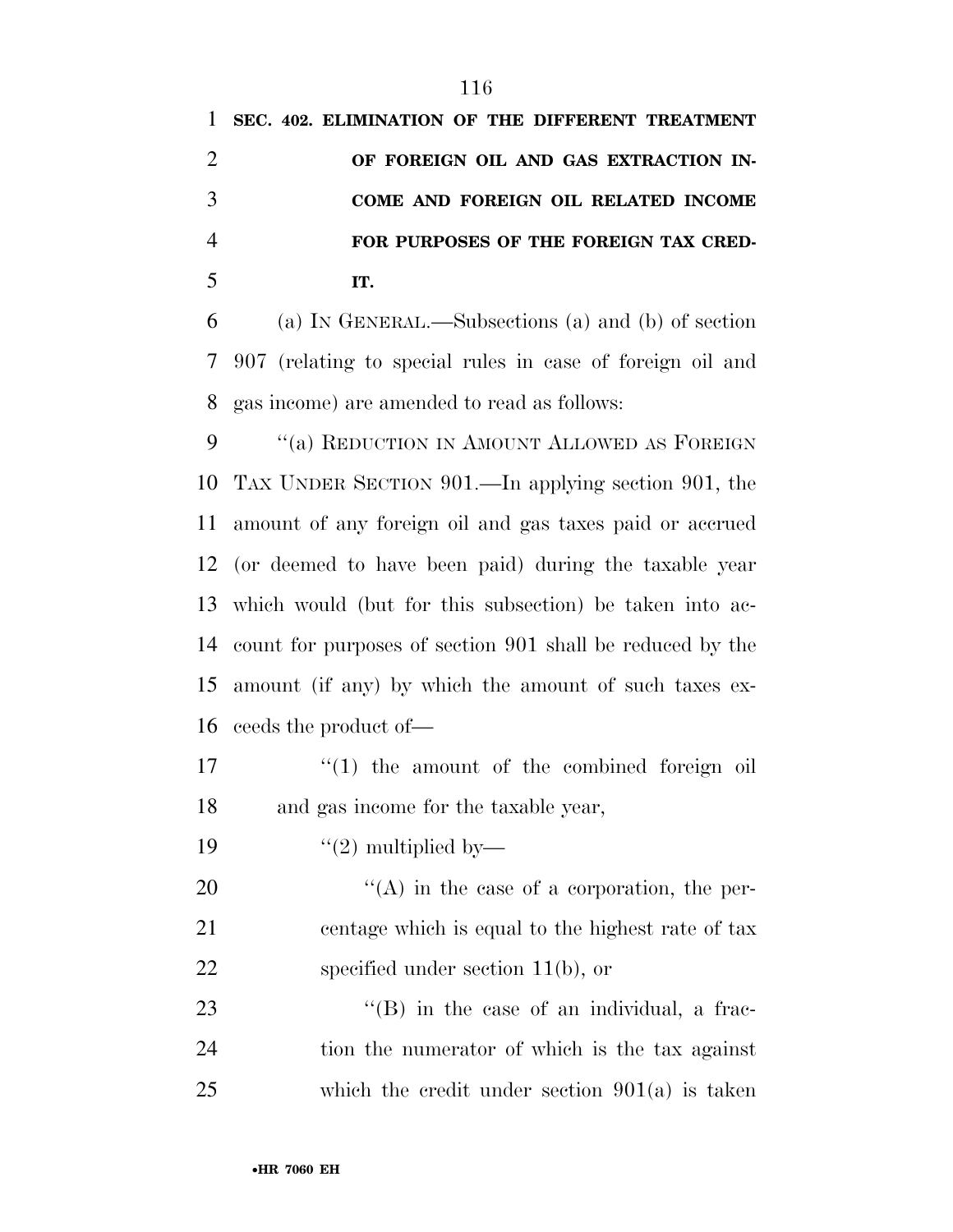| $\mathbf{1}$   | and the denominator of which is the taxpayer's       |
|----------------|------------------------------------------------------|
| $\overline{2}$ | entire taxable income.                               |
| 3              | "(b) COMBINED FOREIGN OIL AND GAS INCOME;            |
| $\overline{4}$ | FOREIGN OIL AND GAS TAXES.—For purposes of this sec- |
| 5              | tion-                                                |
| 6              | "(1) COMBINED FOREIGN OIL AND GAS IN-                |
| 7              | COME.—The term 'combined foreign oil and gas in-     |
| 8              | come' means, with respect to any taxable year, the   |
| 9              | sum of $-$                                           |
| 10             | "(A) foreign oil and gas extraction income,          |
| 11             | and                                                  |
| 12             | $\lq\lq$ for eign oil related income.                |
| 13             | " $(2)$ FOREIGN OIL AND GAS TAXES.—The term          |
| 14             | 'foreign oil and gas taxes' means, with respect to   |
| 15             | any taxable year, the sum of—                        |
| 16             | $\lq\lq$ oil and gas extraction taxes, and           |
| 17             | "(B) any income, war profits, and excess             |
| 18             | profits taxes paid or accrued (or deemed to          |
| 19             | have been paid or accrued under section 902 or       |
| 20             | 960) during the taxable year with respect to         |
| 21             | foreign oil related income (determined without       |
| 22             | regard to subsection $(c)(4)$ or loss which would    |
| 23             | be taken into account for purposes of section        |
| 24             | 901 without regard to this section.".                |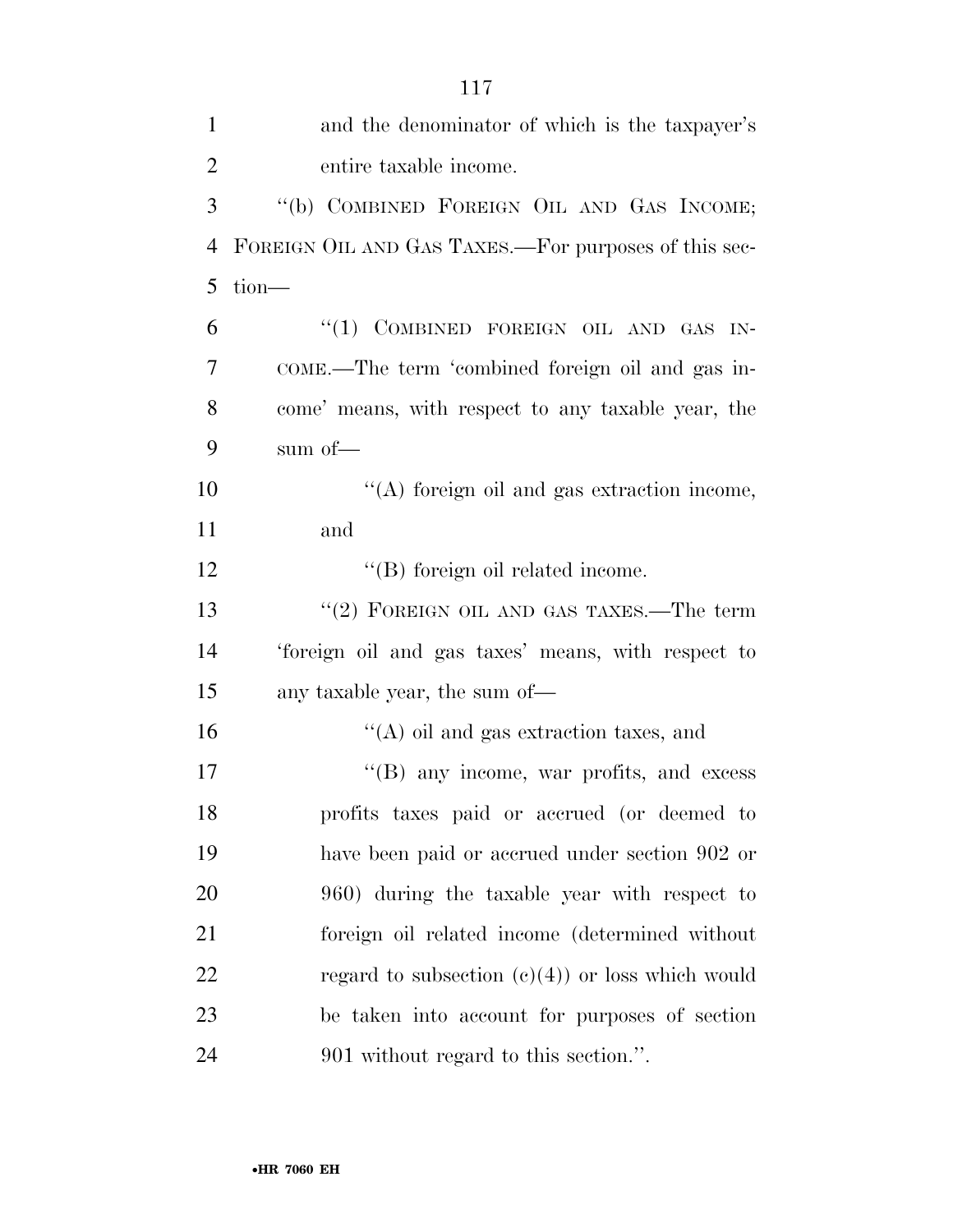| 1  | (b) RECAPTURE OF FOREIGN OIL AND GAS                           |
|----|----------------------------------------------------------------|
|    | 2 LOSSES.—Paragraph $(4)$ of section $907(c)$ (relating to re- |
| 3  | capture of foreign oil and gas extraction losses by re-        |
| 4  | characterizing later extraction income) is amended to read     |
| 5  | as follows:                                                    |
| 6  | "(4) RECAPTURE OF FOREIGN OIL AND GAS                          |
| 7  | LOSSES BY RECHARACTERIZING LATER COMBINED                      |
| 8  | FOREIGN OIL AND GAS INCOME.-                                   |
| 9  | "(A) IN GENERAL.—The combined foreign                          |
| 10 | oil and gas income of a taxpayer for a taxable                 |
| 11 | year (determined without regard to this para-                  |
| 12 | graph) shall be reduced—                                       |
| 13 | "(i) first by the amount determined                            |
| 14 | under subparagraph $(B)$ , and                                 |
| 15 | "(ii) then by the amount determined                            |
| 16 | under subparagraph $(C)$ .                                     |
| 17 | The aggregate amount of such reductions shall                  |
| 18 | be treated as income (from sources without the                 |
| 19 | United States) which is not combined foreign                   |
| 20 | oil and gas income.                                            |
| 21 | "(B) REDUCTION FOR PRE-2009 FOREIGN                            |
| 22 | LOSSES.—The<br>reduction<br>$_{\rm OIL}$<br><b>EXTRACTION</b>  |
| 23 | under this paragraph shall be equal to the less-               |
| 24 | $er of$ —                                                      |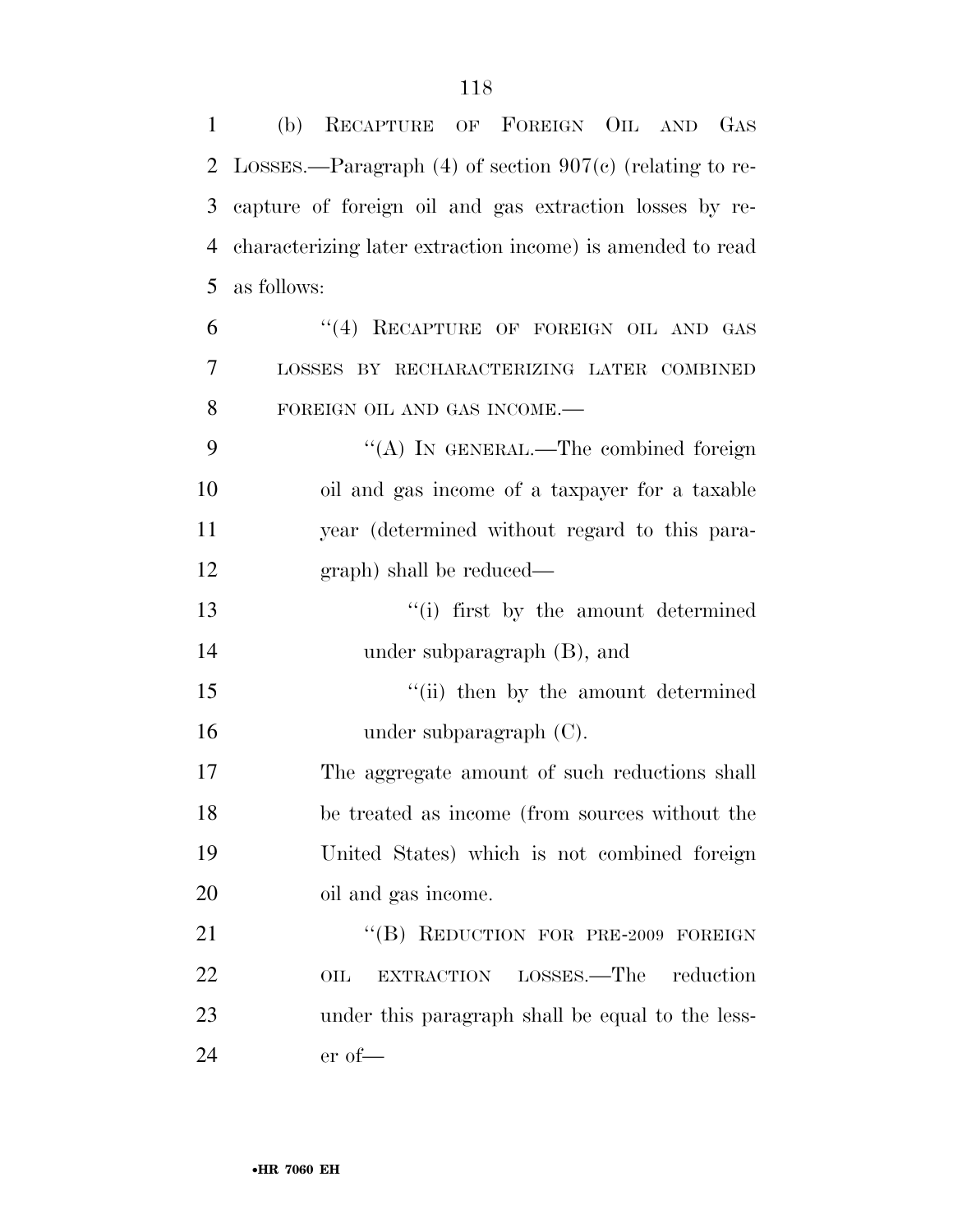1 ''(i) the foreign oil and gas extraction income of the taxpayer for the taxable year (determined without regard to this para- graph), or ''(ii) the excess of  $\mathfrak{g}$   $\mathfrak{t}$  (I) the aggregate amount of for- eign oil extraction losses for preceding taxable years beginning after Decem- ber 31, 1982, and before January 1, 2009, over  $\text{``(II)}$  so much of such aggregate amount as was recharacterized under this paragraph (as in effect before and after the date of the enactment of the Renewable Energy and Job Cre-16 ation Tax Act of 2008) for preceding taxable years beginning after Decem- ber 31, 1982. 19 "'(C) REDUCTION FOR POST-2008 FOREIGN OIL AND GAS LOSSES.—The reduction under 21 this paragraph shall be equal to the lesser of—  $\frac{1}{2}$   $\frac{1}{2}$   $\frac{1}{2}$  the combined foreign oil and gas income of the taxpayer for the taxable year (determined without regard to this para-

graph), reduced by an amount equal to the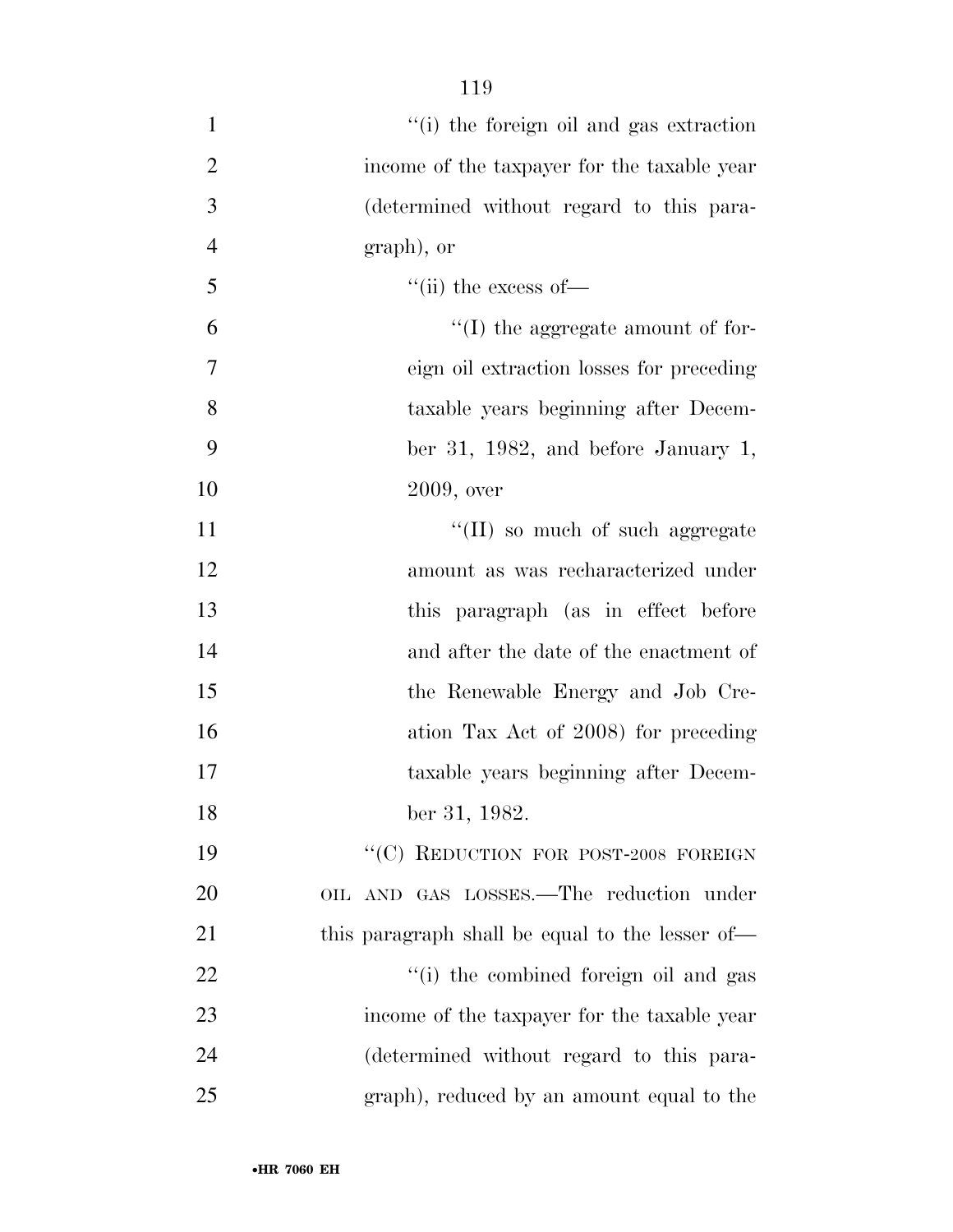| $\mathbf{1}$   | reduction under subparagraph (A) for the   |
|----------------|--------------------------------------------|
| $\overline{2}$ | taxable year, or                           |
| 3              | "(ii) the excess of $-$                    |
| $\overline{4}$ | $\lq\lq$ (I) the aggregate amount of for-  |
| 5              | eign oil and gas losses for preceding      |
| 6              | taxable years beginning after Decem-       |
| $\overline{7}$ | ber 31, 2008, over                         |
| 8              | $\lq\lq$ (II) so much of such aggregate    |
| 9              | amount as was recharacterized under        |
| 10             | this paragraph for preceding taxable       |
| 11             | years beginning after December 31,         |
| 12             | 2008.                                      |
| 13             | "(D) FOREIGN OIL AND GAS LOSS DE-          |
| 14             | FINED.                                     |
| 15             | "(i) IN GENERAL.—For purposes of           |
| 16             | this paragraph, the term 'foreign oil and  |
| 17             | gas loss' means the amount by which—       |
| 18             | $\lq\lq$ (I) the gross income for the tax- |
| 19             | able year from sources without the         |
| 20             | United States and its possessions          |
| 21             | (whether or not the taxpayer chooses       |
| 22             | the benefits of this subpart for such      |
| 23             | taxable year) taken into account in        |
| 24             | determining the combined foreign oil       |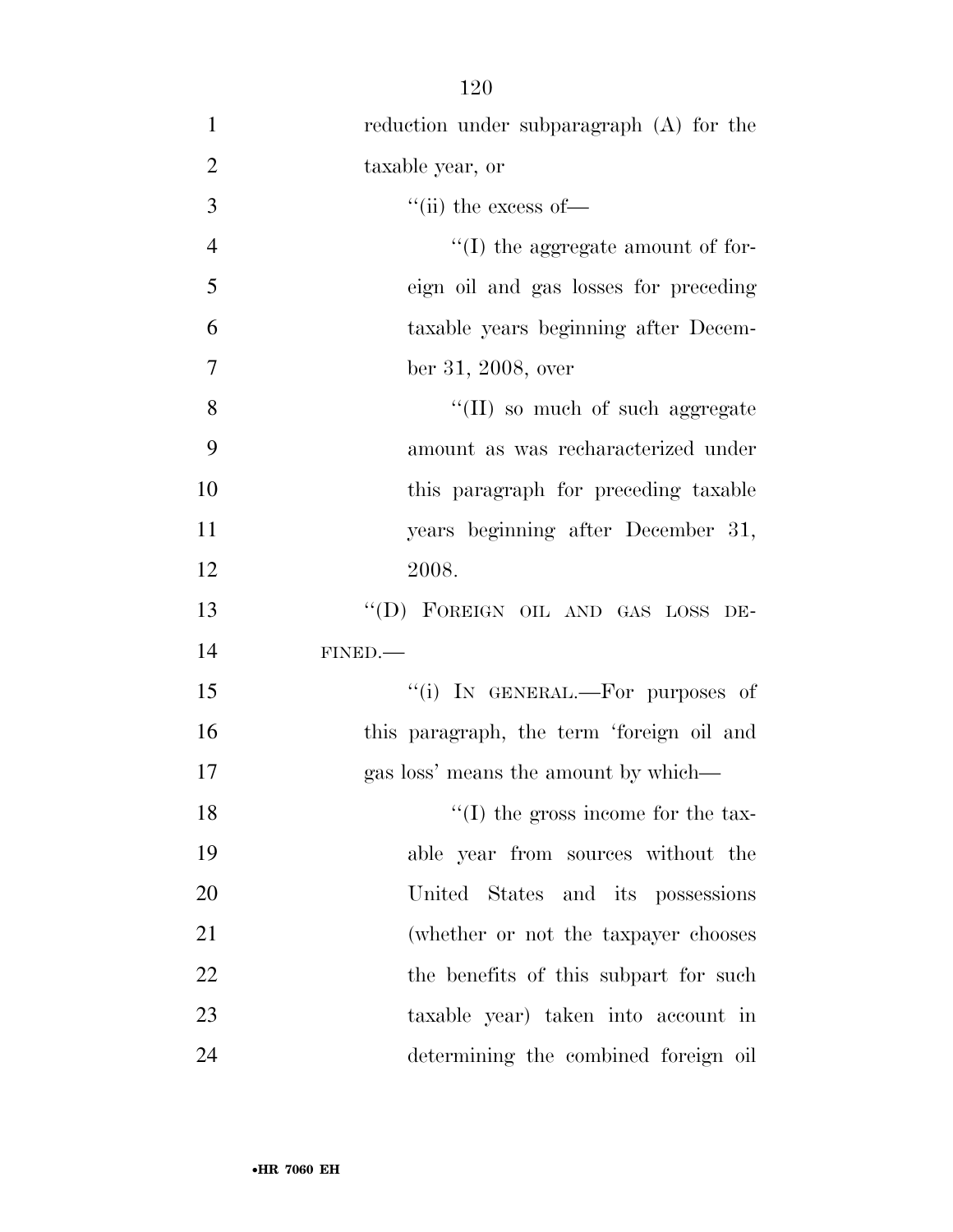| $\mathbf{1}$   | and gas income for such year, is ex-       |
|----------------|--------------------------------------------|
| $\overline{2}$ | ceeded by                                  |
| 3              | $\lq$ (II) the sum of the deductions       |
| $\overline{4}$ | properly apportioned or allocated          |
| 5              | thereto.                                   |
| 6              | "(ii) NET OPERATING LOSS DEDUC-            |
| $\overline{7}$ | TION NOT TAKEN INTO ACCOUNT.-For           |
| 8              | purposes of clause (i), the net operating  |
| 9              | loss deduction allowable for the taxable   |
| 10             | year under section $172(a)$ shall not be   |
| 11             | taken into account.                        |
| 12             | "(iii) EXPROPRIATION AND CASUALTY          |
| 13             | LOSSES NOT TAKEN INTO ACCOUNT.-For         |
| 14             | purposes of clause (i), there shall not be |
| 15             | taken into account—                        |
| 16             | "(I) any foreign expropriation             |
| 17             | $loss$ (as defined in section 172(h) (as   |
| 18             | in effect on the day before the date of    |
| 19             | the enactment of the Revenue Rec-          |
| 20             | onciliation Act of 1990) for the tax-      |
| 21             | able year, or                              |
| 22             | "(II) any loss for the taxable             |
| 23             | year which arises from fire, storm,        |
| 24             | shipwreck, or other casualty, or from      |
| 25             | theft,                                     |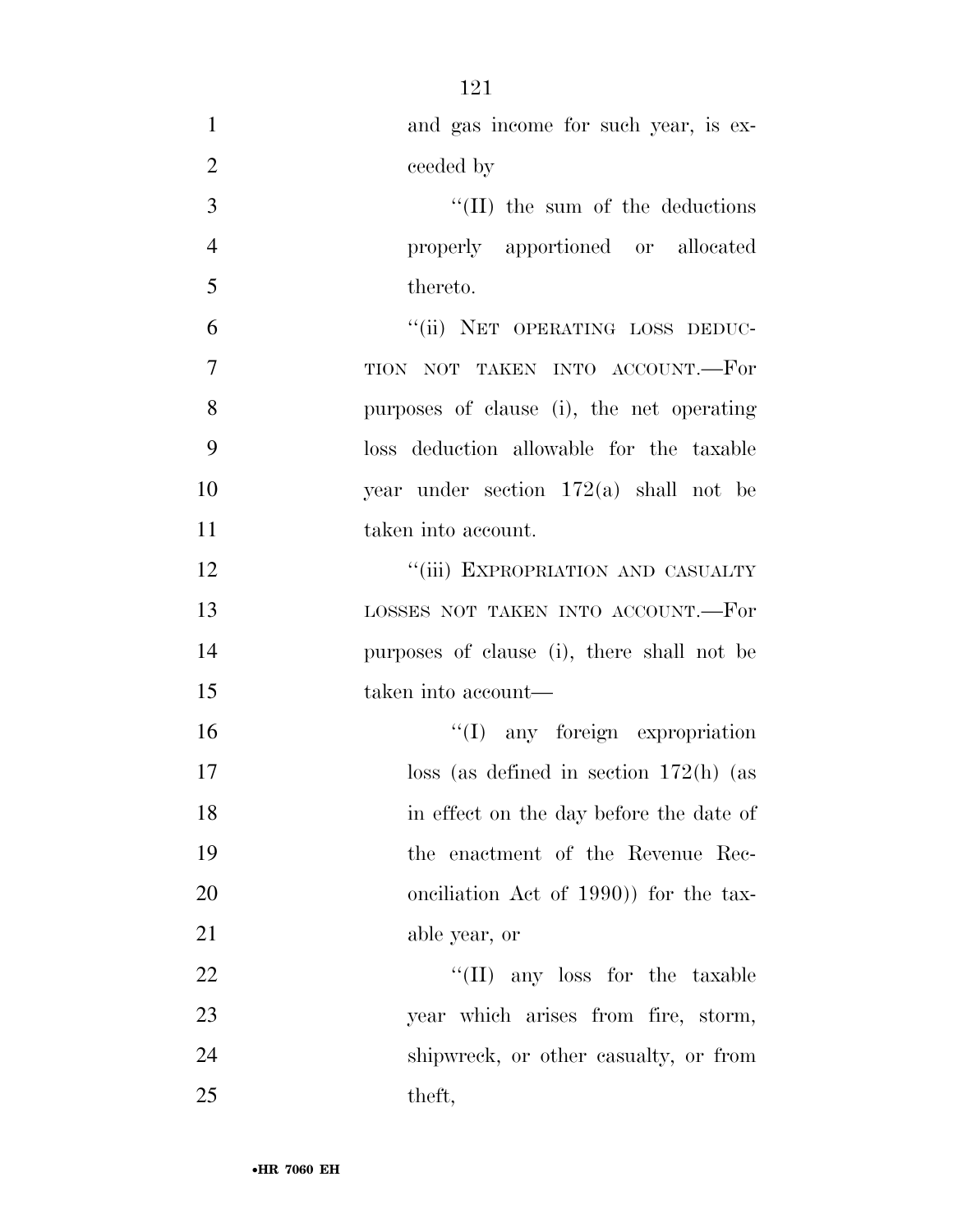| $\mathbf{1}$   | to the extent such loss is not compensated                |
|----------------|-----------------------------------------------------------|
| $\overline{2}$ | for by insurance or otherwise.                            |
| 3              | "(iv) FOREIGN OIL EXTRACTION                              |
| $\overline{4}$ | LOSS.—For purposes of subparagraph                        |
| 5              | $(B)(ii)(I)$ , foreign oil extraction losses shall        |
| 6              | be determined under this paragraph as in                  |
| 7              | effect on the day before the date of the en-              |
| 8              | actment of the Renewable Energy and Job                   |
| 9              | Creation Tax Act of 2008.".                               |
| 10             | (c) CARRYBACK AND CARRYOVER OF DISALLOWED                 |
| 11             | CREDITS.—Section $907(f)$ (relating to carryback and car- |
| 12             | ryover of disallowed credits) is amended—                 |
| 13             | (1) by striking "oil and gas extraction taxes"            |
| 14             | each place it appears and inserting "foreign oil and      |
| 15             | gas taxes", and                                           |
| 16             | $(2)$ by adding at the end the following new              |
| 17             | paragraph:                                                |
| 18             | "(4) TRANSITION RULES FOR PRE-2009 AND                    |
| 19             | 2009 DISALLOWED CREDITS.-                                 |
| 20             | "(A) PRE-2009 CREDITS.—In the case of                     |
| 21             | any unused credit year beginning before Janu-             |
| 22             | ary $1, 2009$ , this subsection shall be applied to       |
| 23             | any unused oil and gas extraction taxes carried           |
| 24             | from such unused credit year to a year begin-             |
| 25             | ning after December 31, 2008—                             |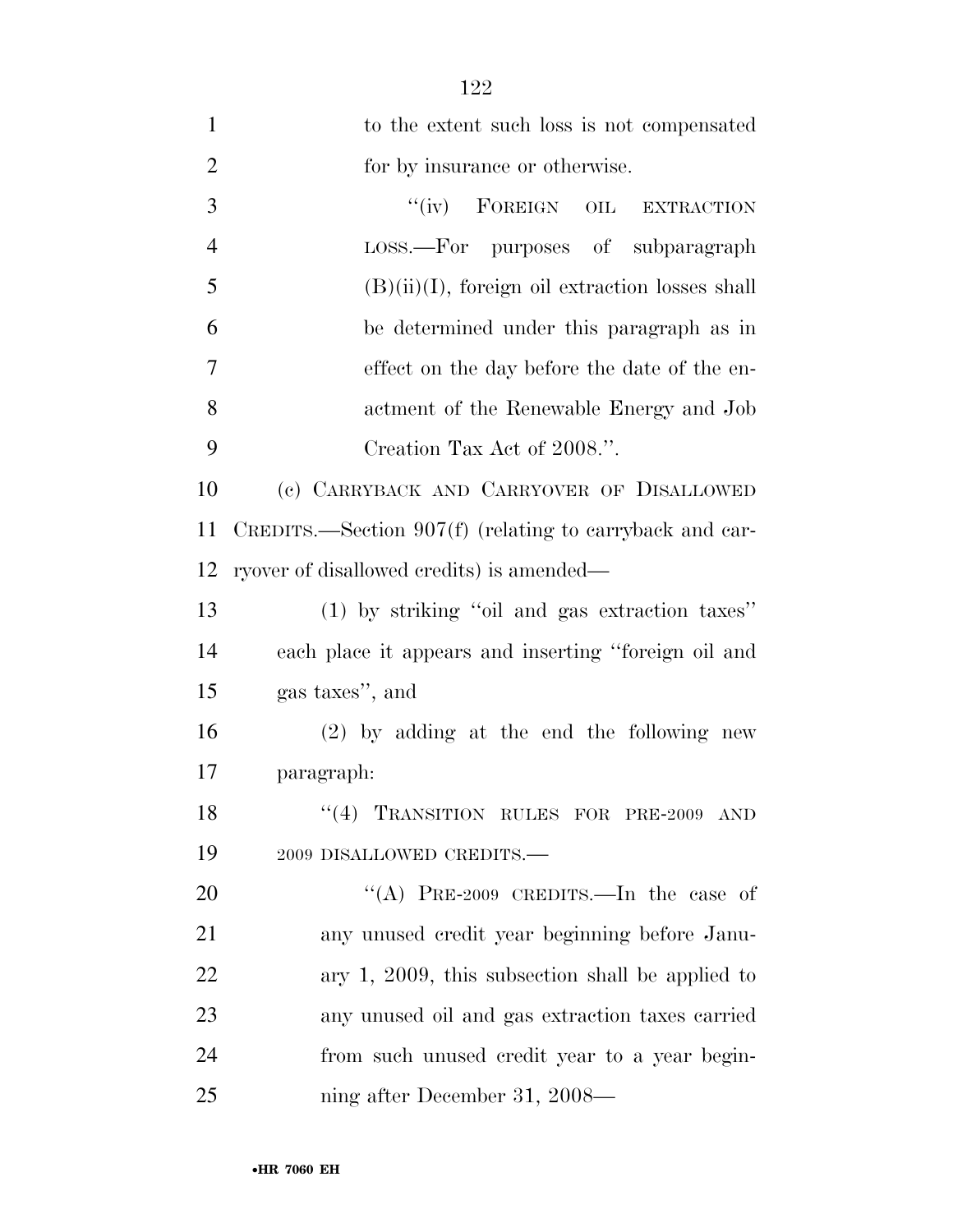$''(i)$  by substituting 'oil and gas ex- traction taxes' for 'foreign oil and gas taxes' each place it appears in paragraphs (1), (2), and (3), and

5 "(ii) by computing, for purposes of 6 paragraph  $(2)(A)$ , the limitation under subparagraph (A) for the year to which such taxes are carried by substituting 'for- eign oil and gas extraction income' for 'for- eign oil and gas income' in subsection (a). 11 "(B) 2009 CREDITS.—In the case of any unused credit year beginning in 2009, the amendments made to this subsection by the Re- newable Energy and Job Creation Tax Act of 2008 shall be treated as being in effect for any preceding year beginning before January 1, 2009, solely for purposes of determining how much of the unused foreign oil and gas taxes for such unused credit year may be deemed paid or accrued in such preceding year.''.

 (d) CONFORMING AMENDMENT.—Section 6501(i) is amended by striking ''oil and gas extraction taxes'' and inserting ''foreign oil and gas taxes''.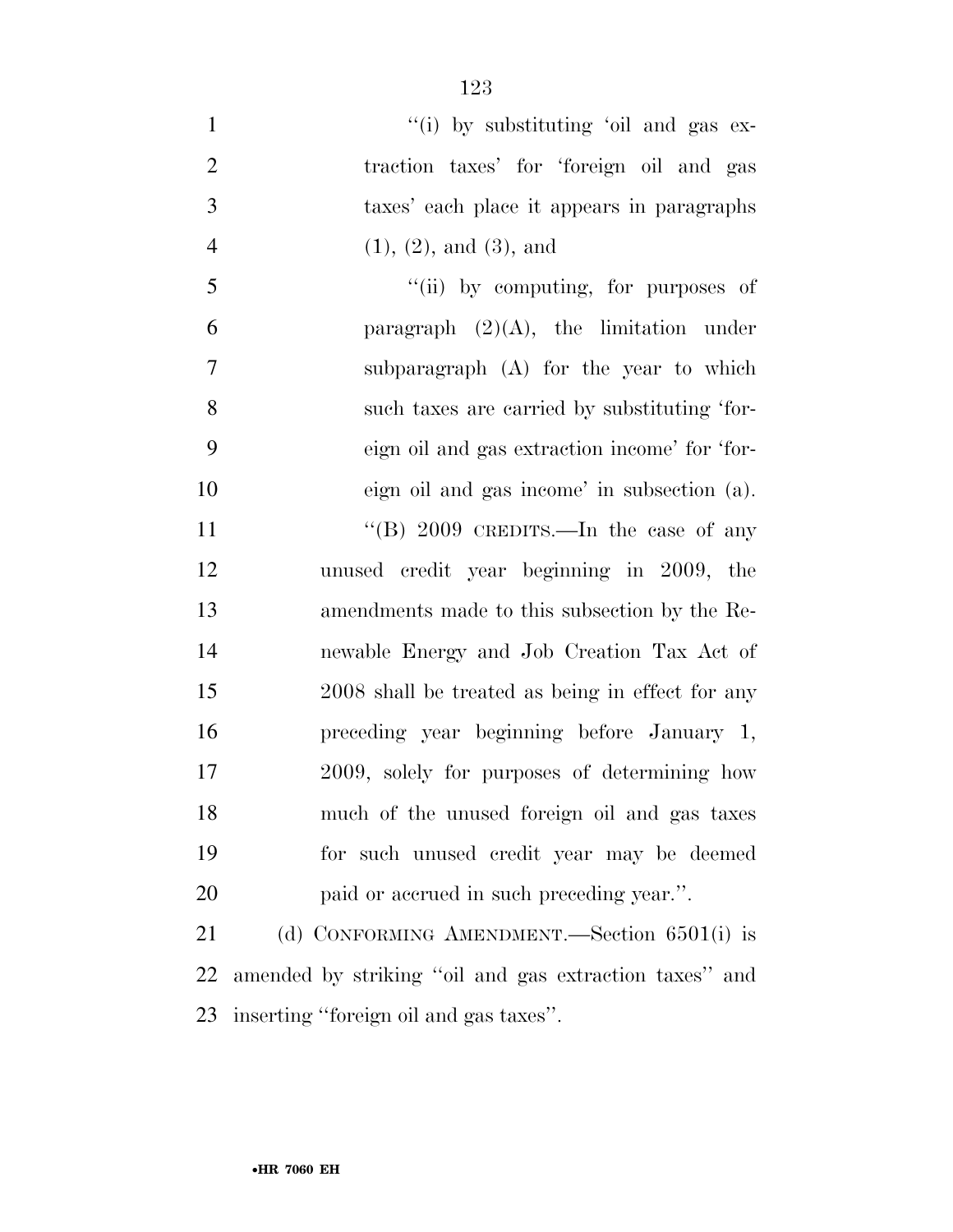(e) EFFECTIVE DATE.—The amendments made by this section shall apply to taxable years beginning after December 31, 2008. **SEC. 403. BROKER REPORTING OF CUSTOMER'S BASIS IN SECURITIES TRANSACTIONS.**  (a) In GENERAL.— (1) BROKER REPORTING FOR SECURITIES TRANSACTIONS.—Section 6045 is amended by add- ing at the end the following new subsection: 10 "(g) ADDITIONAL INFORMATION REQUIRED IN THE CASE OF SECURITIES TRANSACTIONS, ETC.—  $\frac{1}{2}$   $\frac{1}{2}$  IN GENERAL.—If a broker is otherwise re- quired to make a return under subsection (a) with respect to the gross proceeds of the sale of a covered security, the broker shall include in such return the information described in paragraph (2). 17 <sup>"</sup>(2) ADDITIONAL INFORMATION REQUIRED. 18 "(A) IN GENERAL.—The information re- quired under paragraph (1) to be shown on a return with respect to a covered security of a customer shall include the customer's adjusted basis in such security and whether any gain or loss with respect to such security is long-term or short-term (within the meaning of section 1222).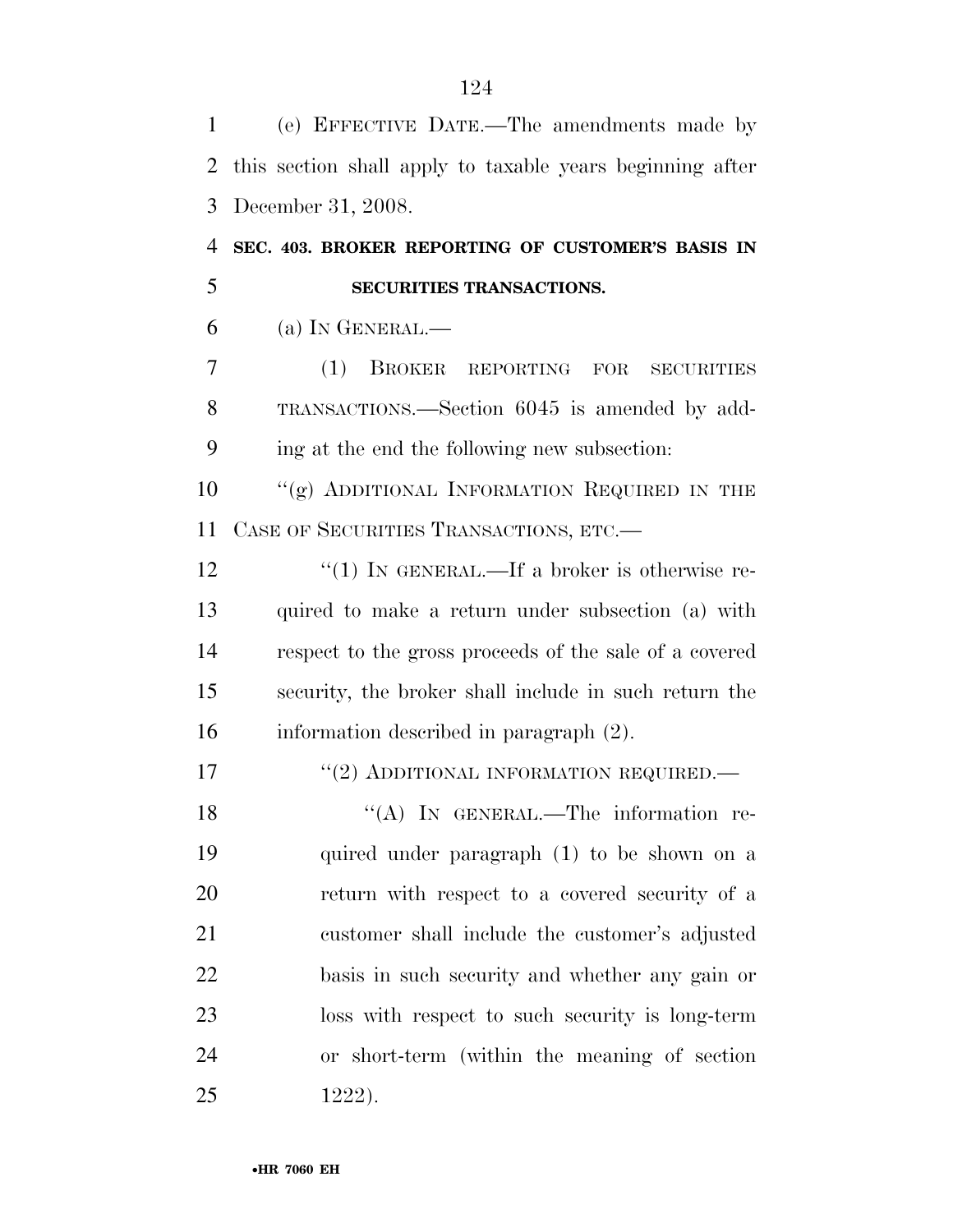| $\mathbf{1}$   | "(B) DETERMINATION OF<br><b>ADJUSTED</b>       |
|----------------|------------------------------------------------|
| $\overline{2}$ | $BASIS$ . For purposes of subparagraph $(A)$ — |
| 3              | "(i) IN GENERAL.—The customer's                |
| $\overline{4}$ | adjusted basis shall be determined—            |
| 5              | $\lq\lq$ (I) in the case of any security       |
| 6              | (other than any stock for which an av-         |
| $\overline{7}$ | basis method is permissible<br>erage           |
| 8              | under section 1012), in accordance             |
| 9              | with the first-in first-out method un-         |
| 10             | less the customer notifies the broker          |
| 11             | by means of making an adequate                 |
| 12             | identification of the stock sold or            |
| 13             | transferred, and                               |
| 14             | "(II) in the case of any stock for             |
| 15             | which an average basis method is per-          |
| 16             | missible under section 1012, in ac-            |
| 17             | cordance with the broker's default             |
| 18             | method unless the customer notifies            |
| 19             | the broker that he elects another ac-          |
| 20             | ceptable method under section 1012             |
| 21             | with respect to the account in which           |
| 22             | such stock is held.                            |
| 23             | "(ii) EXCEPTION FOR WASH SALES.-               |
| 24             | Except as otherwise provided by the Sec-       |
| 25             | retary, the customer's adjusted basis shall    |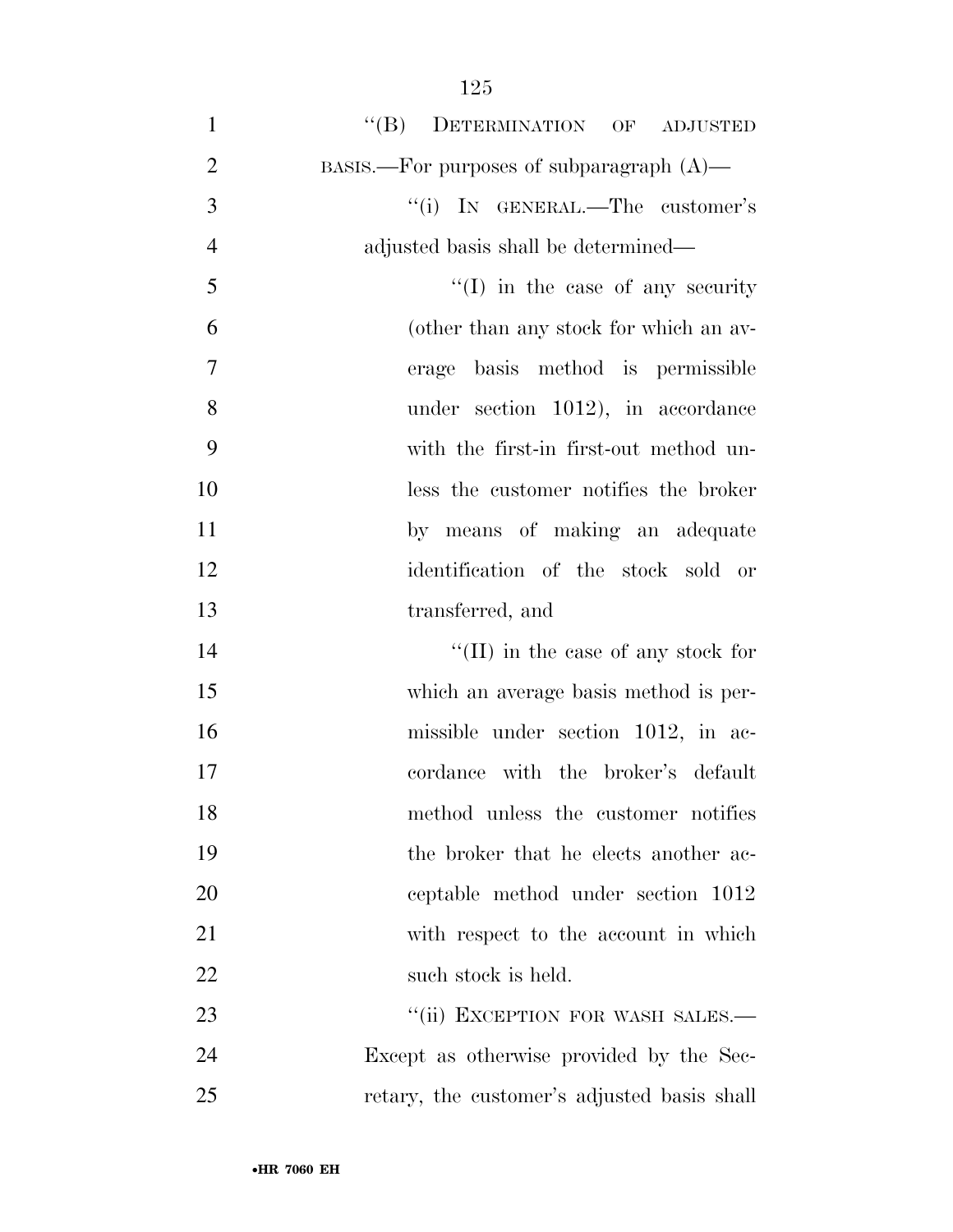| $\mathbf{1}$   | be determined without regard to section          |
|----------------|--------------------------------------------------|
| $\overline{2}$ | 1091 (relating to loss from wash sales of        |
| 3              | stock or securities) unless the transactions     |
| $\overline{4}$ | occur in the same account with respect to        |
| 5              | identical securities.                            |
| 6              | "(3) COVERED SECURITY.—For purposes of           |
| $\overline{7}$ | this subsection—                                 |
| 8              | "(A) IN GENERAL.—The term 'covered se-           |
| 9              | curity' means any specified security acquired on |
| 10             | or after the applicable date if such security—   |
| 11             | "(i) was acquired through a trans-               |
| 12             | action in the account in which such secu-        |
| 13             | rity is held, or                                 |
| 14             | "(ii) was transferred to such account            |
| 15             | from an account in which such security           |
| 16             | was a covered security, but only if the          |
| 17             | broker received a statement under section        |
| 18             | 6045A with respect to the transfer.              |
| 19             | "(B) SPECIFIED SECURITY.—The<br>term             |
| 20             | 'specified security' means—                      |
| 21             | "(i) any share of stock in a corpora-            |
| 22             | tion,                                            |
| 23             | "(ii) any note, bond, debenture, or              |
| 24             | other evidence of indebtedness,                  |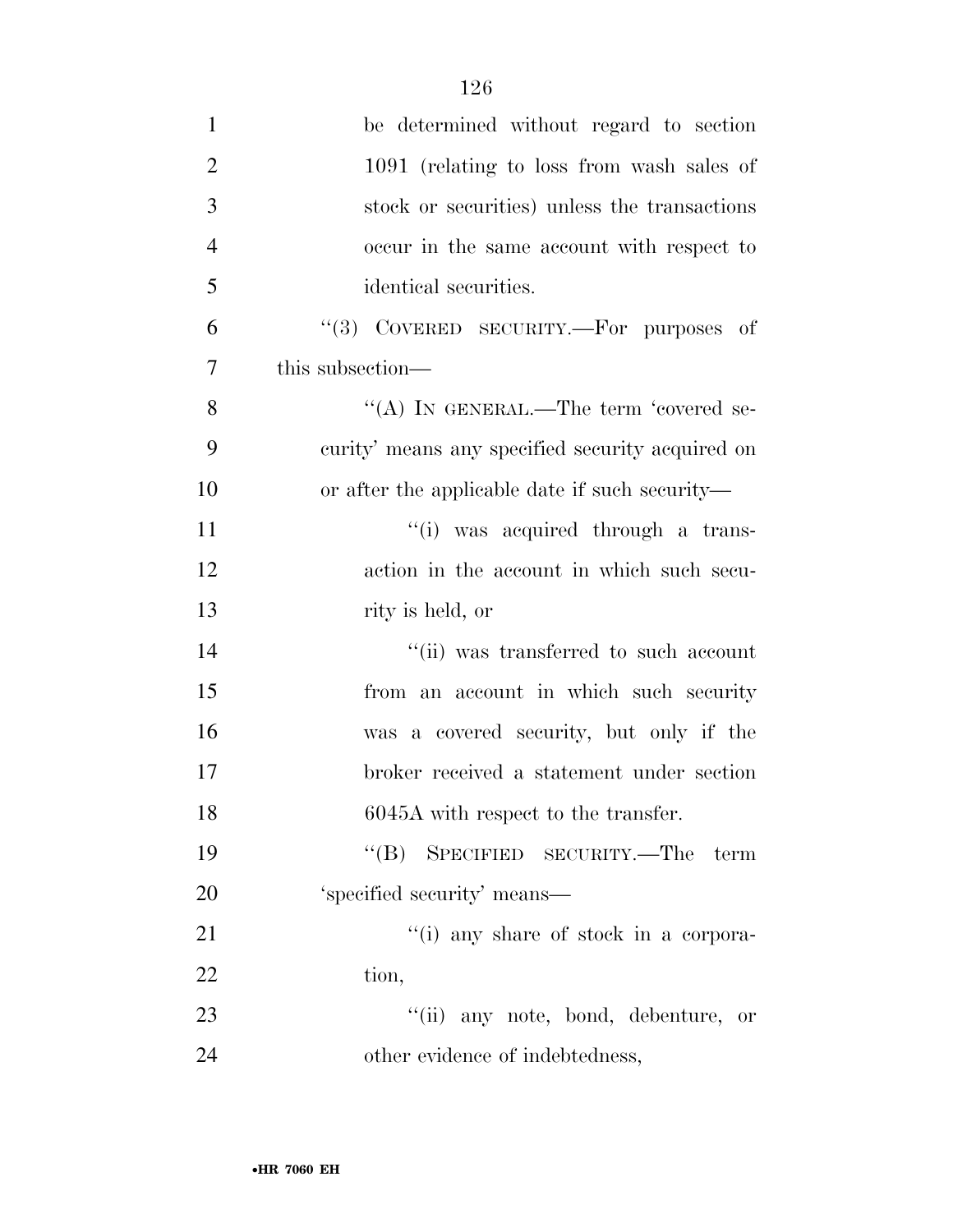| $\mathbf{1}$   | "(iii) any commodity, or contract or                  |
|----------------|-------------------------------------------------------|
| $\overline{2}$ | derivative with respect to such commodity,            |
| $\mathfrak{Z}$ | if the Secretary determines that adjusted             |
| $\overline{4}$ | basis reporting is appropriate for purposes           |
| 5              | of this subsection, and                               |
| 6              | $``(iv)$ any other financial instrument               |
| 7              | with respect to which the Secretary deter-            |
| 8              | mines that adjusted basis reporting is ap-            |
| 9              | propriate for purposes of this subsection.            |
| 10             | "(C) APPLICABLE DATE.—The term 'appli-                |
| 11             | cable date' means-                                    |
| 12             | "(i) January 1, 2011, in the case of                  |
| 13             | any specified security which is stock in a            |
| 14             | corporation (other than any stock de-                 |
| 15             | scribed in clause (ii),                               |
| 16             | "(ii) January 1, 2012, in the case of                 |
| 17             | any stock for which an average basis meth-            |
| 18             | od is permissible under section 1012, and             |
| 19             | "(iii) January 1, 2013, or such later                 |
| 20             | date determined by the Secretary in the               |
| 21             | case of any other specified security.                 |
| 22             | "(4) TREATMENT OF S CORPORATIONS.—In the              |
| 23             | case of the sale of a covered security acquired by an |
| 24             | S corporation (other than a financial institution)    |
| 25             | after December 31, 2011, such S corporation shall     |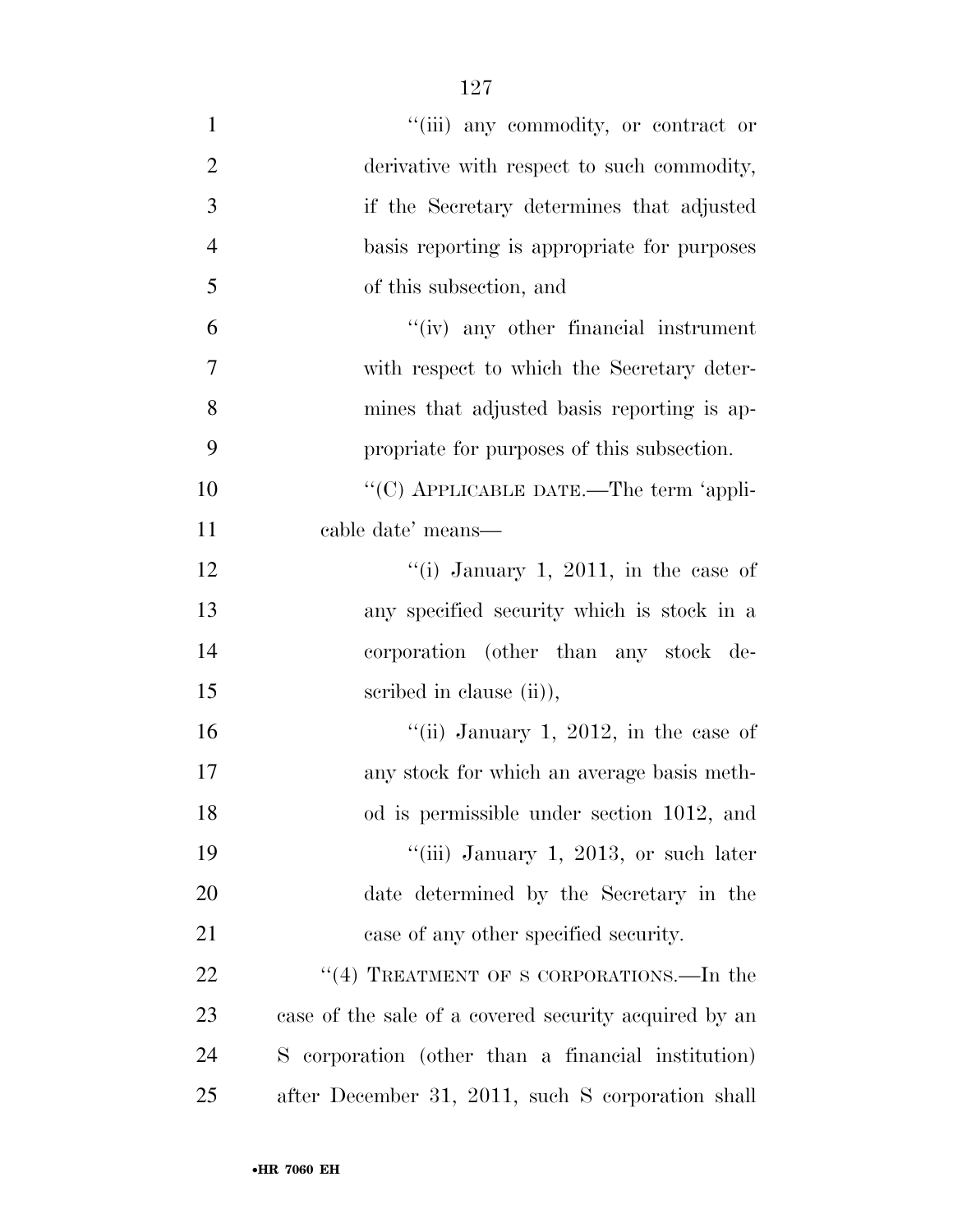| $\mathbf{1}$   | be treated in the same manner as a partnership for      |
|----------------|---------------------------------------------------------|
| $\overline{2}$ | purposes of this section.                               |
| 3              | " $(5)$ SPECIAL RULES FOR SHORT SALES.—In               |
| $\overline{4}$ | the case of a short sale, reporting under this section  |
| 5              | shall be made for the year in which such sale is        |
| 6              | closed.".                                               |
| $\tau$         | (2) BROKER INFORMATION REQUIRED WITH RE-                |
| 8              | SPECT TO OPTIONS.—Section 6045, as amended by           |
| 9              | subsection (a), is amended by adding at the end the     |
| 10             | following new subsection:                               |
| 11             | "(h) APPLICATION TO OPTIONS ON SECURITIES.—             |
| 12             | "(1) EXERCISE OF OPTION.—For purposes of                |
| 13             | this section, if a covered security is acquired or dis- |
| 14             | posed of pursuant to the exercise of an option that     |
| 15             | was granted or acquired in the same account as the      |
| 16             | covered security, the amount received with respect to   |
| 17             | the grant or paid with respect to the acquisition of    |
| 18             | such option shall be treated as an adjustment to        |
| 19             | gross proceeds or as an adjustment to basis, as the     |
| 20             | case may be.                                            |
| 21             | $\lq (2)$ LAPSE OR CLOSING TRANSACTION.—In the          |
| 22             | case of the lapse (or closing transaction (as defined   |
| 23             | in section $1234(b)(2)(A))$ of an option on a speci-    |

 fied security or the exercise of a cash-settled option on a specified security, reporting under subsections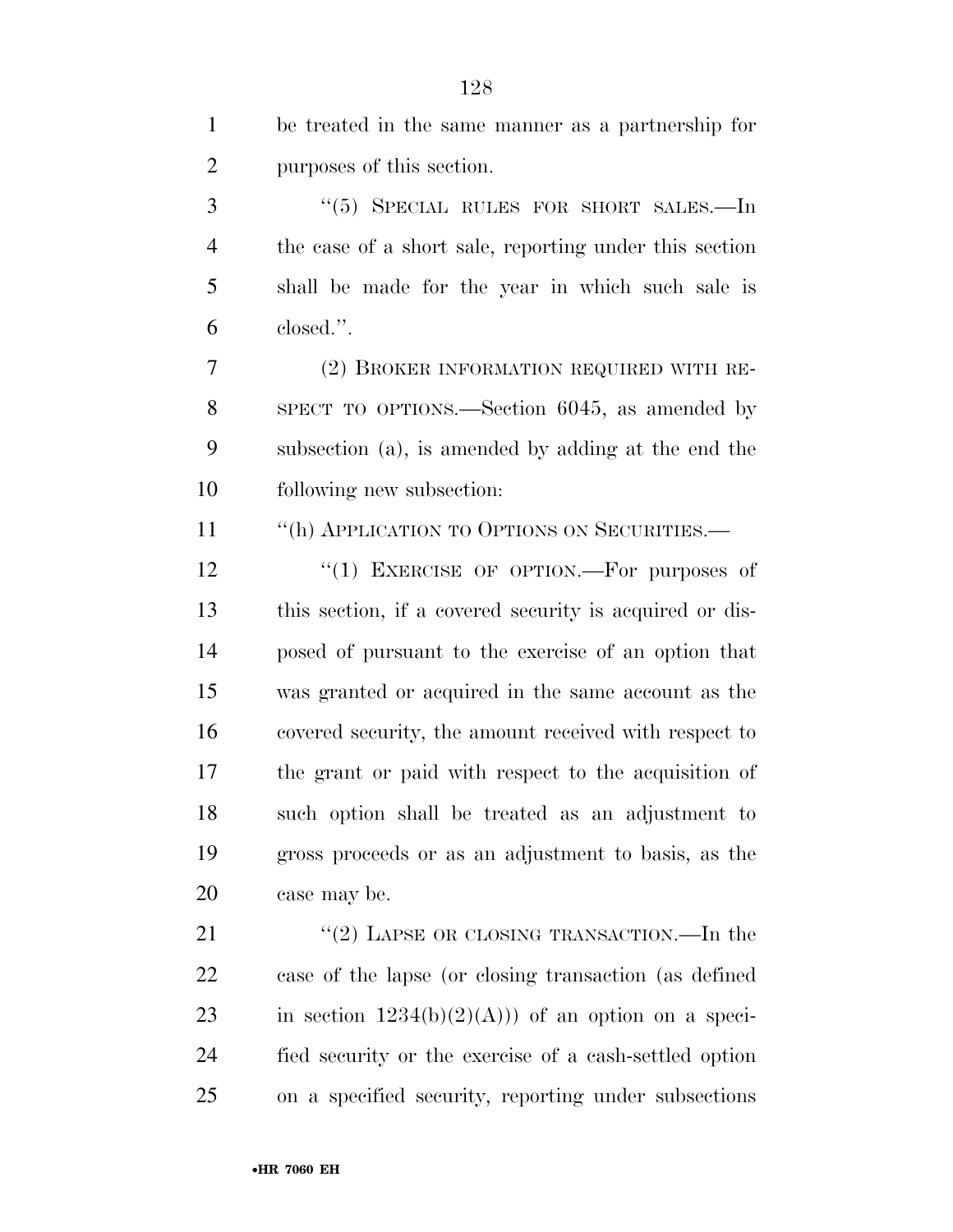| $\mathbf{1}$   | (a) and (g) with respect to such option shall be       |
|----------------|--------------------------------------------------------|
| $\overline{2}$ | made for the calendar year which includes the date     |
| 3              | of such lapse, closing transaction, or exercise.       |
| $\overline{4}$ | "(3) PROSPECTIVE APPLICATION.—Paragraphs               |
| 5              | $(1)$ and $(2)$ shall not apply to any option which is |
| 6              | granted or acquired before January 1, 2013.            |
| 7              | "(4) DEFINITIONS.—For purposes of this sub-            |
| 8              | section, the terms 'covered security' and 'specified   |
| 9              | security' shall have the meanings given such terms     |
| 10             | in subsection $(g)(3)$ .".                             |
| 11             | (3) EXTENSION OF PERIOD FOR STATEMENTS                 |
| 12             | SENT TO CUSTOMERS.-                                    |
| 13             | (A) IN GENERAL.—Subsection (b) of sec-                 |
| 14             | tion 6045 is amended by striking "January 31"          |
| 15             | and inserting "February 15".                           |
| 16             | STATEMENTS RELATED<br>(B)<br><b>TO</b><br>$SUB-$       |
| 17             | STITUTE PAYMENTS.—Subsection (d) of section            |
| 18             | $6045$ is amended—                                     |
| 19             | (i) by striking "at such time and",                    |
| 20             | and                                                    |
| 21             | (ii) by inserting after "other item."                  |
| 22             | the following new sentence: "The written               |
| 23             | statement required under the preceding                 |
| 24             | sentence shall be furnished on or before               |
| 25             | February 15 of the year following the cal-             |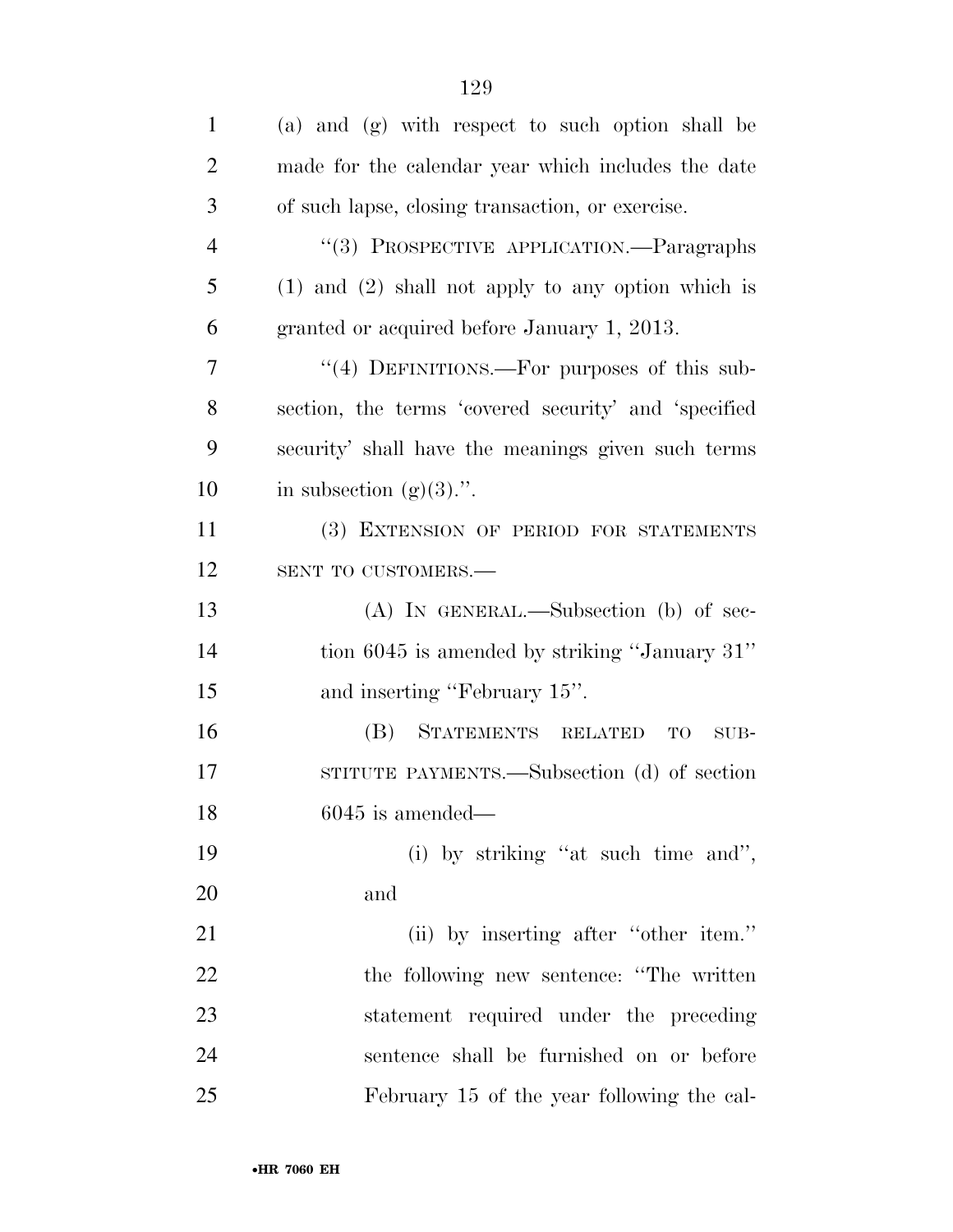| $\mathbf{1}$   | endar year in which the payment was               |
|----------------|---------------------------------------------------|
| $\overline{2}$ | made.".                                           |
| 3              | (C) OTHER STATEMENTS.—Subsection (b)              |
| $\overline{4}$ | of section 6045 is amended by adding at the       |
| 5              | end the following: "In the case of a consolidated |
| 6              | reporting statement (as defined in regulations)   |
| $\overline{7}$ | with respect to any customer, any statement       |
| 8              | which would otherwise be required to be fur-      |
| 9              | nished on or before January 31 of a calendar      |
| 10             | year with respect to any item reportable to the   |
| 11             | taxpayer shall instead be required to be fur-     |
| 12             | nished on or before February 15 of such cal-      |
| 13             | endar year if furnished with such consolidated    |
|                |                                                   |

reporting statement.''.

 (b) DETERMINATION OF BASIS OF CERTAIN SECURI- TIES ON ACCOUNT BY ACCOUNT OR AVERAGE BASIS METHOD.—Section 1012 is amended—

 (1) by striking ''The basis of property'' and in-serting the following:

20  $\qquad$  "(a) IN GENERAL.—The basis of property",

 (2) by striking ''The cost of real property'' and inserting the following:

 ''(b) SPECIAL RULE FOR APPORTIONED REAL ES-TATE TAXES.—The cost of real property'', and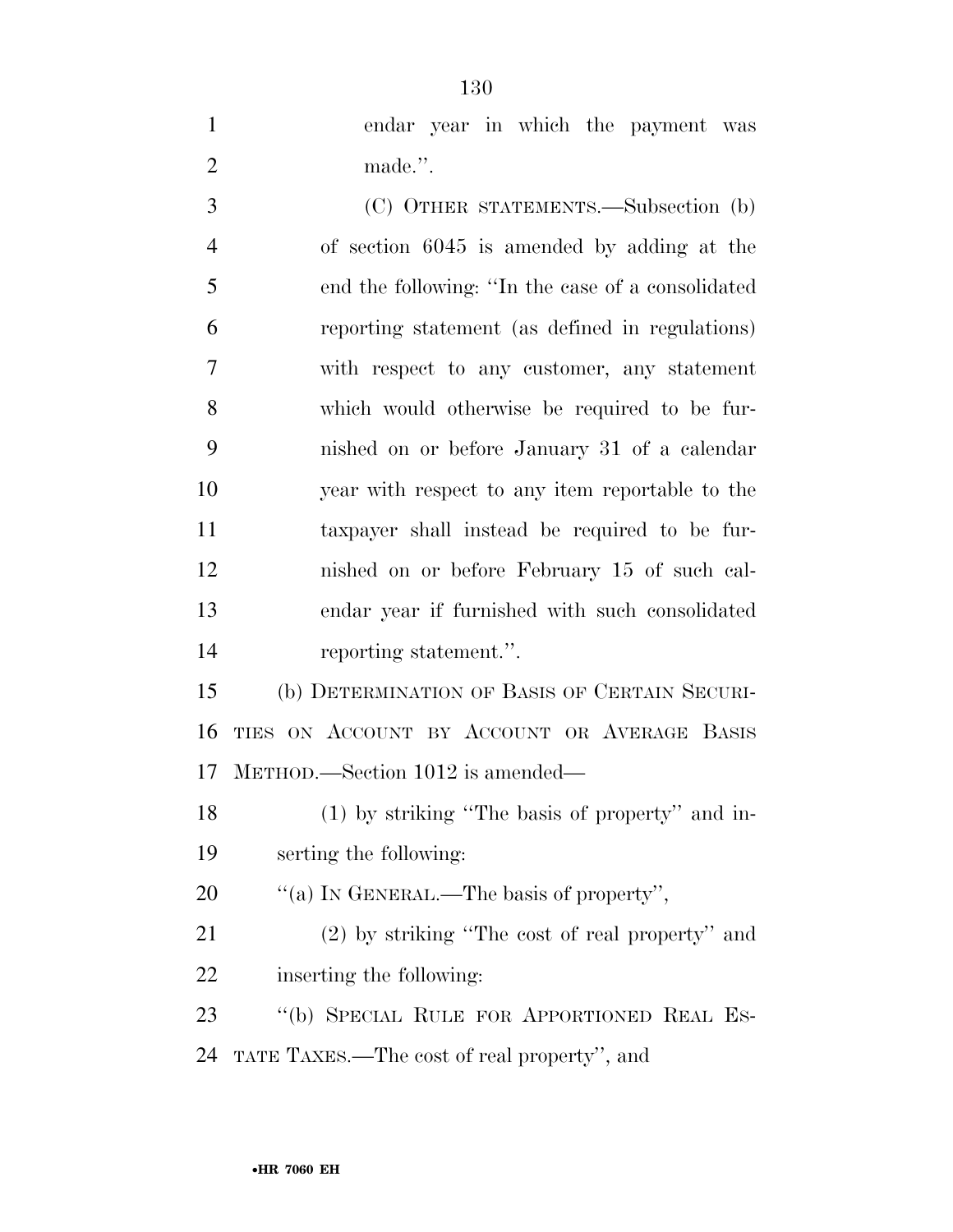| $\mathbf{1}$   | (3) by adding at the end the following new sub-        |
|----------------|--------------------------------------------------------|
| $\overline{2}$ | sections:                                              |
| 3              | "(c) DETERMINATIONS BY ACCOUNT.—                       |
| $\overline{4}$ | "(1) IN GENERAL.—In the case of the sale, ex-          |
| 5              | change, or other disposition of a specified security   |
| 6              | on or after the applicable date, the conventions pre-  |
| 7              | scribed by regulations under this section shall be ap- |
| 8              | plied on an account by account basis.                  |
| 9              | "(2) APPLICATION TO CERTAIN REGULATED IN-              |
| 10             | VESTMENT COMPANIES.-                                   |
| 11             | "(A) IN GENERAL.—Except as provided in                 |
| 12             | subparagraph (B), any stock for which an aver-         |
| 13             | age basis method is permissible under section          |
| 14             | 1012 which is acquired before January 1, 2012,         |
| 15             | shall be treated as a separate account from any        |
| 16             | such stock acquired on or after such date.             |
| 17             | "(B) ELECTION FOR TREATMENT AS SIN-                    |
| 18             | GLE ACCOUNT.—If a regulated investment com-            |
| 19             | pany elects to have this subparagraph apply            |
| 20             | with respect to one or more of its stock-              |
| 21             | holders—                                               |
| 22             | "(i) subparagraph (A) shall not apply                  |
| 23             | with respect to any stock in such company              |
| 24             | held by such stockholders, and                         |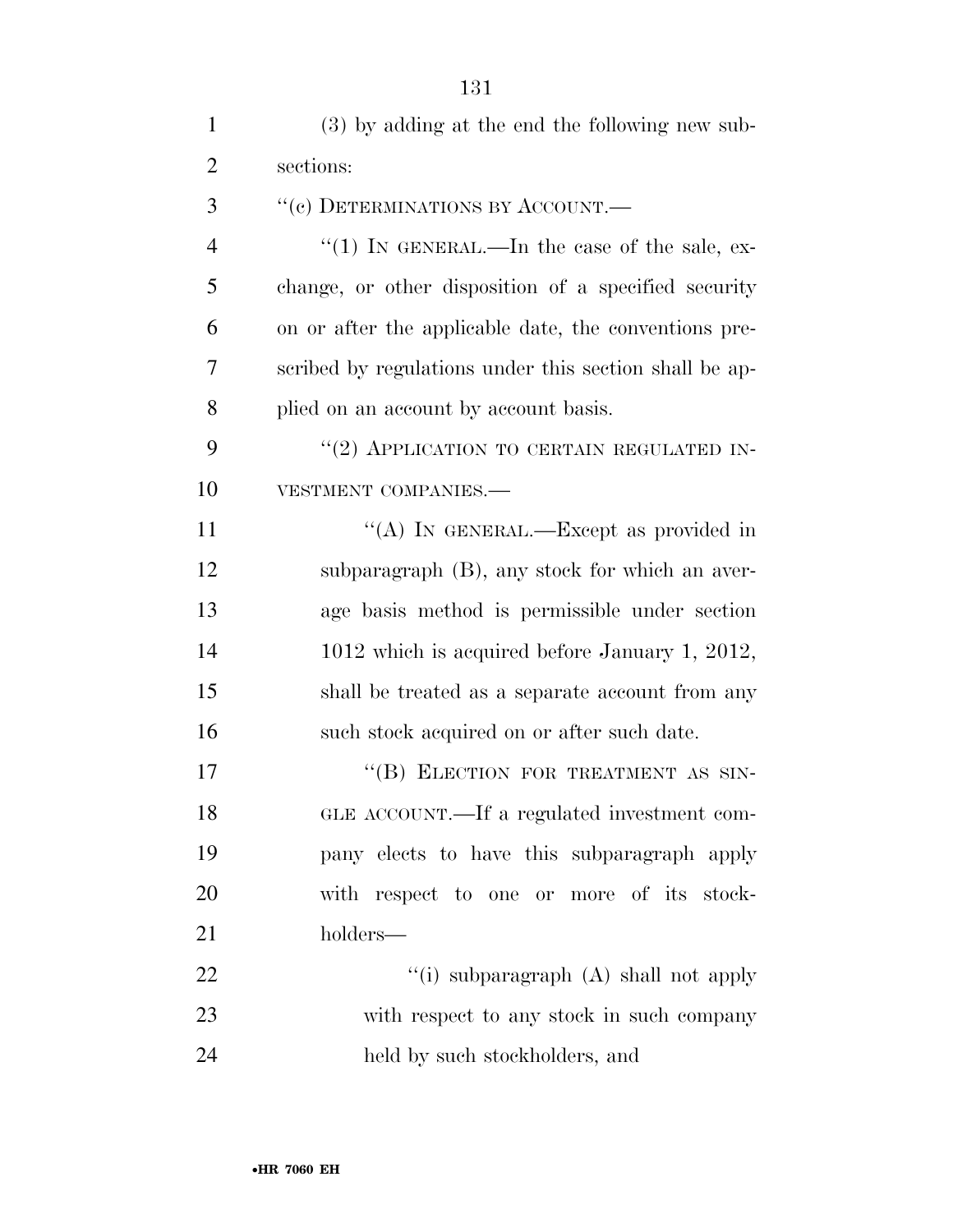1 ''(ii) all stock in such company which 2 is held by such stockholders shall be treat- ed as covered securities described in sec-4 tion  $6045(g)(3)$  without regard to the date of the acquisition of such stock. A rule similar to the rule of the preceding sen- tence shall apply with respect to a broker hold- ing such stock as a nominee. 9 "(3) DEFINITIONS.—For purposes of this sec- tion, the terms 'specified security' and 'applicable date' shall have the meaning given such terms in section 6045(g). ''(d) AVERAGE BASIS FOR STOCK ACQUIRED PURSU- ANT TO A PERIODIC STOCK INVESTMENT PLAN.— 15 "(1) IN GENERAL.—In the case of any stock ac-16 quired after December 31, 2010, in connection with a periodic stock investment plan, the basis of such stock while held as part of such plan shall be deter- mined using one of the methods which may be used for determining the basis of stock in a regulated in- vestment company. 22 "(2) TREATMENT AFTER TRANSFER.—In the case of the transfer to another account of stock to

which paragraph (1) applies, such stock shall have

a cost basis in such other account equal to its basis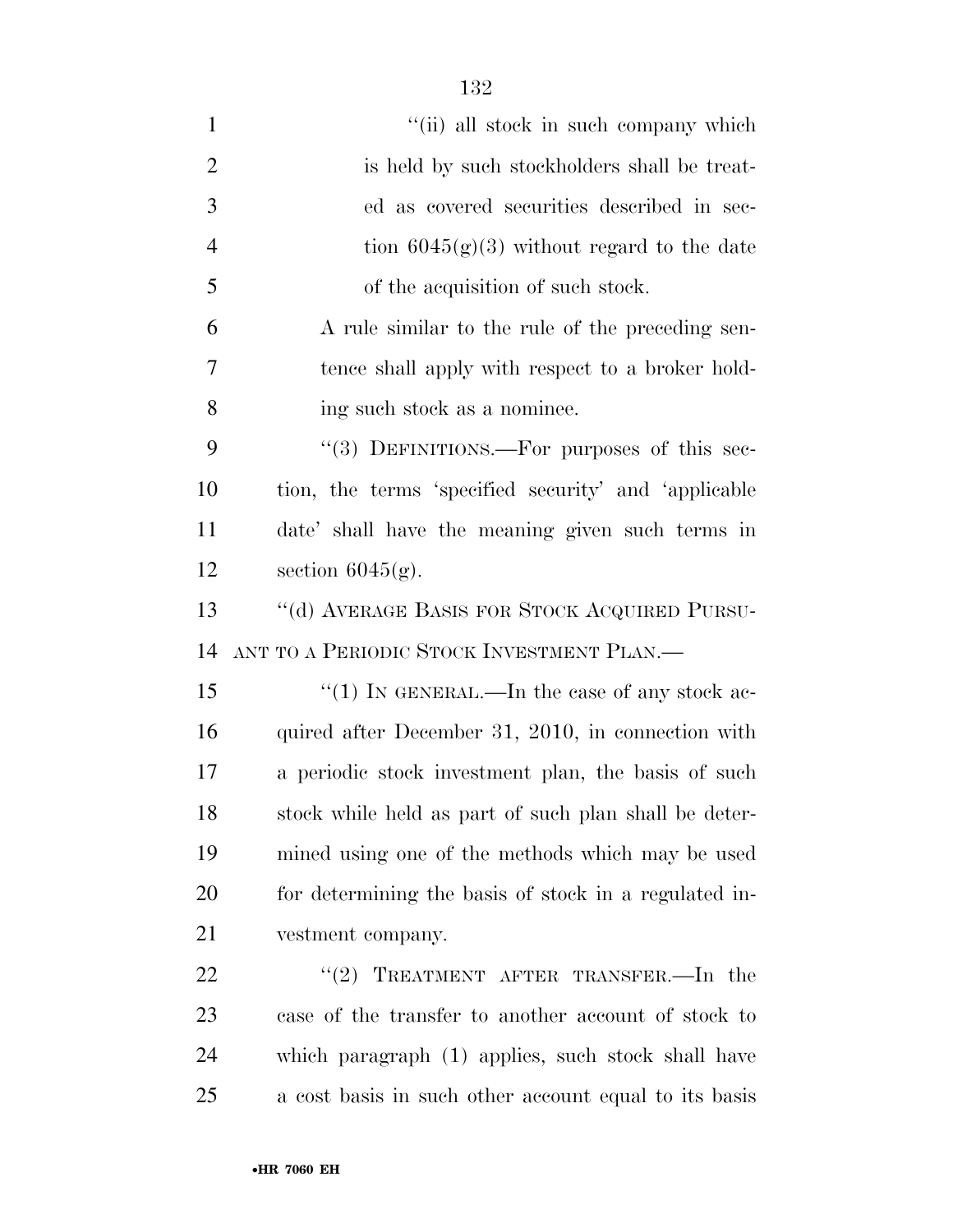| $\mathbf{1}$   | in the periodic stock investment plan immediately     |
|----------------|-------------------------------------------------------|
| $\overline{2}$ | before such transfer (properly adjusted for any fees  |
| 3              | or other charges taken into account in connection     |
| $\overline{4}$ | with such transfer).                                  |
| 5              | "(3) SEPARATE ACCOUNTS; ELECTION FOR                  |
| 6              | TREATMENT AS SINGLE ACCOUNT.—Rules similar to         |
| 7              | the rules of subsection $(c)(2)$ shall apply for pur- |
| 8              | poses of this subsection.                             |
| 9              | "(4) PERIODIC STOCK INVESTMENT PLAN.-                 |
| 10             | For purposes of this subsection—                      |
| 11             | "(A) IN GENERAL.—The term 'periodic                   |
| 12             | stock investment plan' means—                         |
| 13             | "(i) any stock purchase plan, and                     |
| 14             | "(ii) any dividend reinvestment plan.                 |
| 15             | "(B) STOCK PURCHASE PLAN.—The term                    |
| 16             | 'stock purchase plan' means any arrangement           |
| 17             | under which identical stock is periodically pur-      |
| 18             | chased pursuant to a written plan.                    |
| 19             | $``(C)$ DIVIDEND REINVESTMENT PLAN.—                  |
| 20             | "(i) IN GENERAL.—The term 'divi-                      |
| 21             | dend reinvestment plan' means any ar-                 |
| 22             | rangement under which dividends on any                |
| 23             | stock are reinvested in stock identical to            |
| 24             | the stock with respect to which the divi-             |
| 25             | dends are paid.                                       |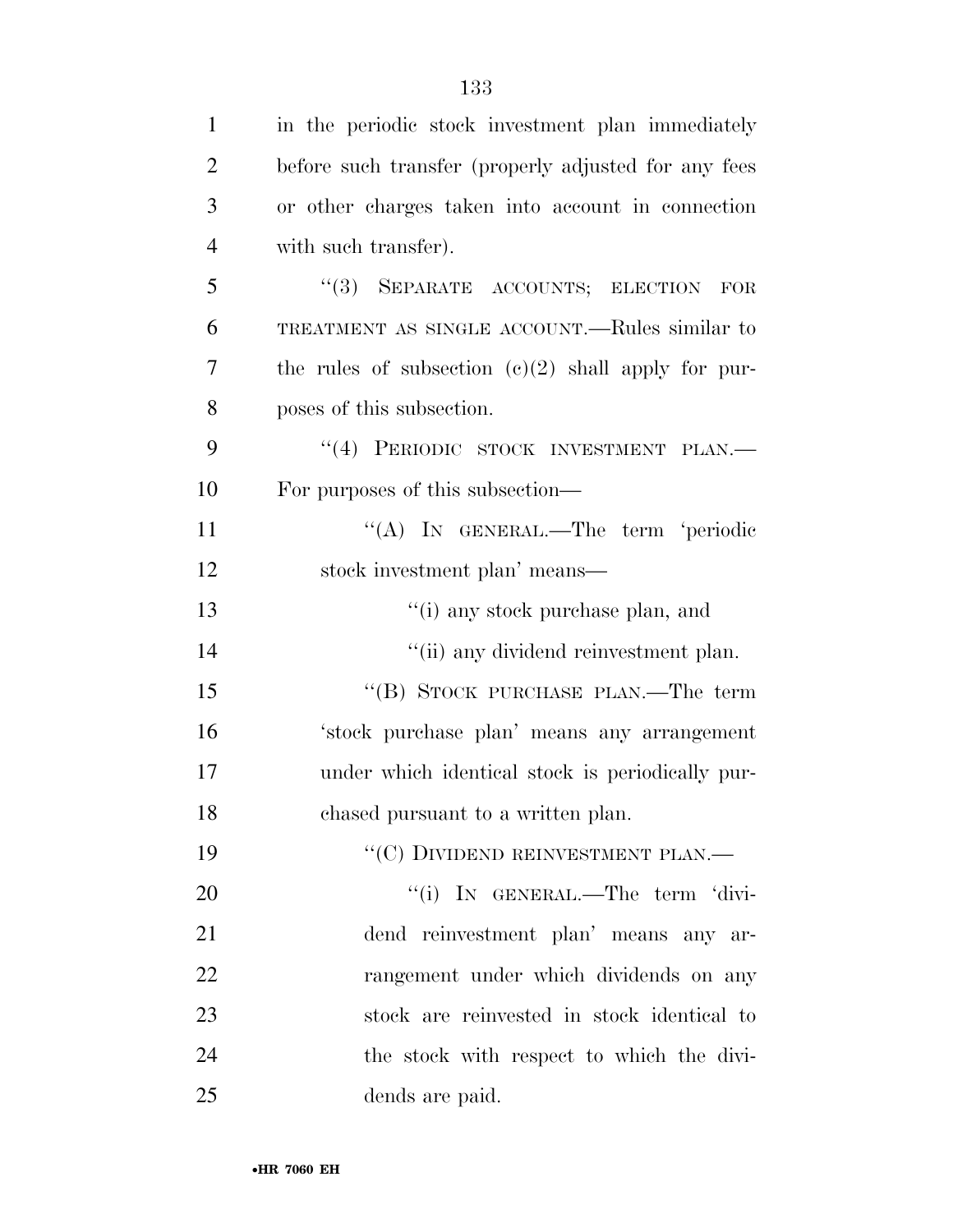| $\mathbf{1}$   | "(ii) INITIAL STOCK ACQUISITION                                |
|----------------|----------------------------------------------------------------|
| $\overline{2}$ | TREATED AS ACQUIRED IN CONNECTION                              |
| 3              | WITH PLAN.—Stock shall be treated as ac-                       |
| $\overline{4}$ | quired in connection with a dividend rein-                     |
| 5              | vestment plan if such stock is acquired                        |
| 6              | pursuant to such plan or if the dividends                      |
| 7              | paid on such stock are subject to such                         |
| 8              | plan.".                                                        |
| 9              | (c) INFORMATION BY TRANSFERORS TO AID BRO-                     |
| 10             | KERS.                                                          |
| 11             | $(1)$ IN GENERAL.—Subpart B of part III of                     |
| 12             | subchapter A of chapter 61 is amended by inserting             |
|                |                                                                |
| 13             | after section 6045 the following new section:                  |
| 14             | "SEC. 6045A. INFORMATION REQUIRED IN CONNECTION                |
| 15             | WITH TRANSFERS OF COVERED SECURITIES                           |
| 16             | TO BROKERS.                                                    |
| 17             | "(a) FURNISHING OF INFORMATION.—Every applica-                 |
|                | 18 ble person which transfers to a broker (as defined in sec-  |
| 19             | tion $6045(c)(1)$ ) a security which is a covered security (as |
| 20             | defined in section $6045(g)(3)$ in the hands of such appli-    |
| 21             | cable person shall furnish to such broker a written state-     |
| 22             | ment in such manner and setting forth such information         |
| 23             | as the Secretary may by regulations prescribe for purposes     |
| 24             | of enabling such broker to meet the requirements of sec-       |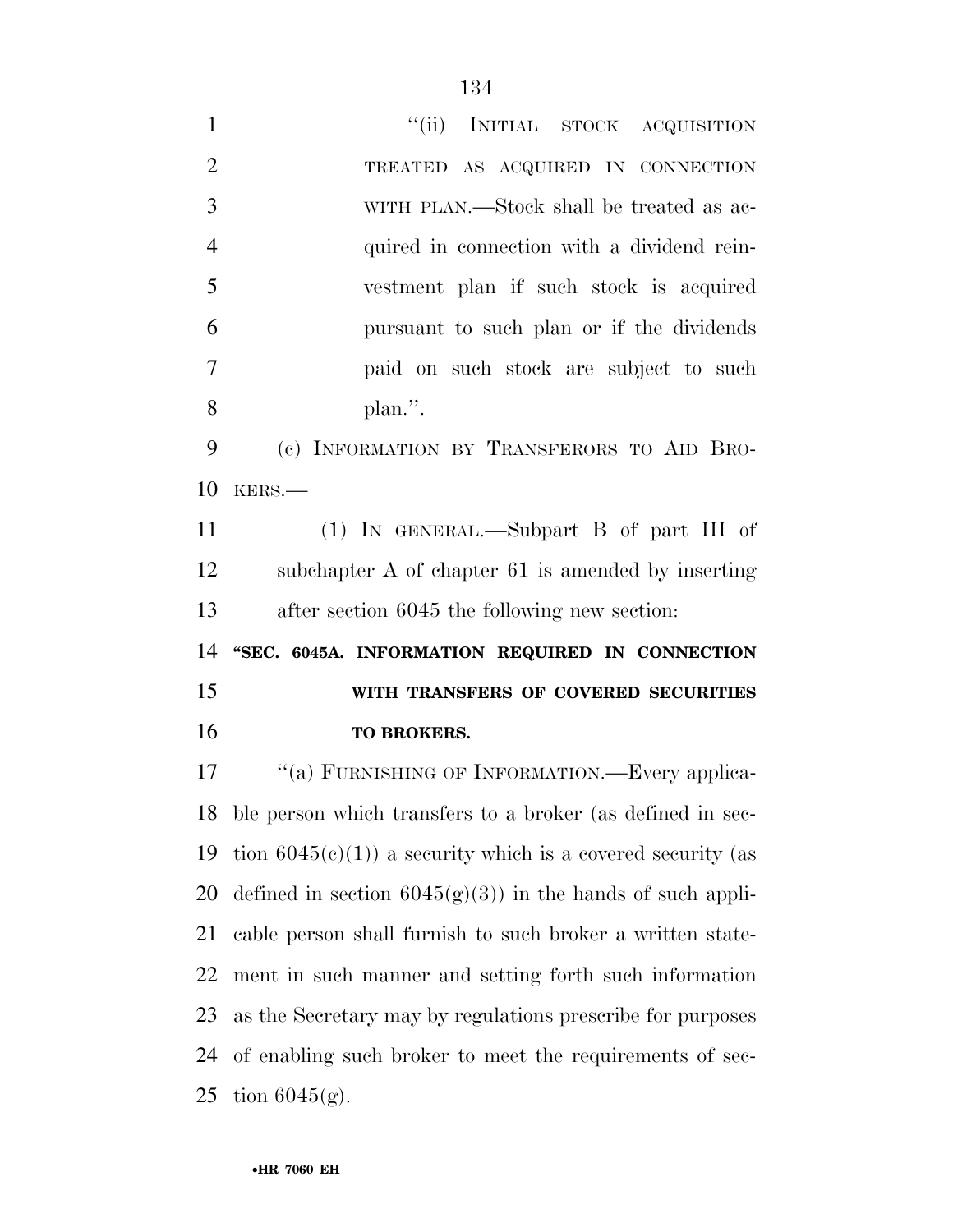''(b) APPLICABLE PERSON.—For purposes of sub-section (a), the term 'applicable person' means—

 ''(1) any broker (as defined in section 4  $6045(e)(1)$ , and

 $\frac{3}{5}$  ''(2) any other person as provided by the Sec-retary in regulations.

 ''(c) TIME FOR FURNISHING STATEMENT.—Except as otherwise provided by the Secretary, any statement re- quired by subsection (a) shall be furnished not later than 15 days after the date of the transfer described in such subsection.''.

 (2) ASSESSABLE PENALTIES.—Paragraph (2) of section 6724(d) is amended by redesignating sub- paragraphs (I) through (DD) as subparagraphs (J) through (EE), respectively, and by inserting after subparagraph (H) the following new subparagraph:  $\frac{17}{10}$  section 6045A (relating to information required in connection with transfers of covered securities to brokers),''.

20 (3) CLERICAL AMENDMENT.—The table of sec- tions for subpart B of part III of subchapter A of chapter 61 is amended by inserting after the item relating to section 6045 the following new item:

''Sec. 6045A. Information required in connection with transfers of covered securities to brokers.''.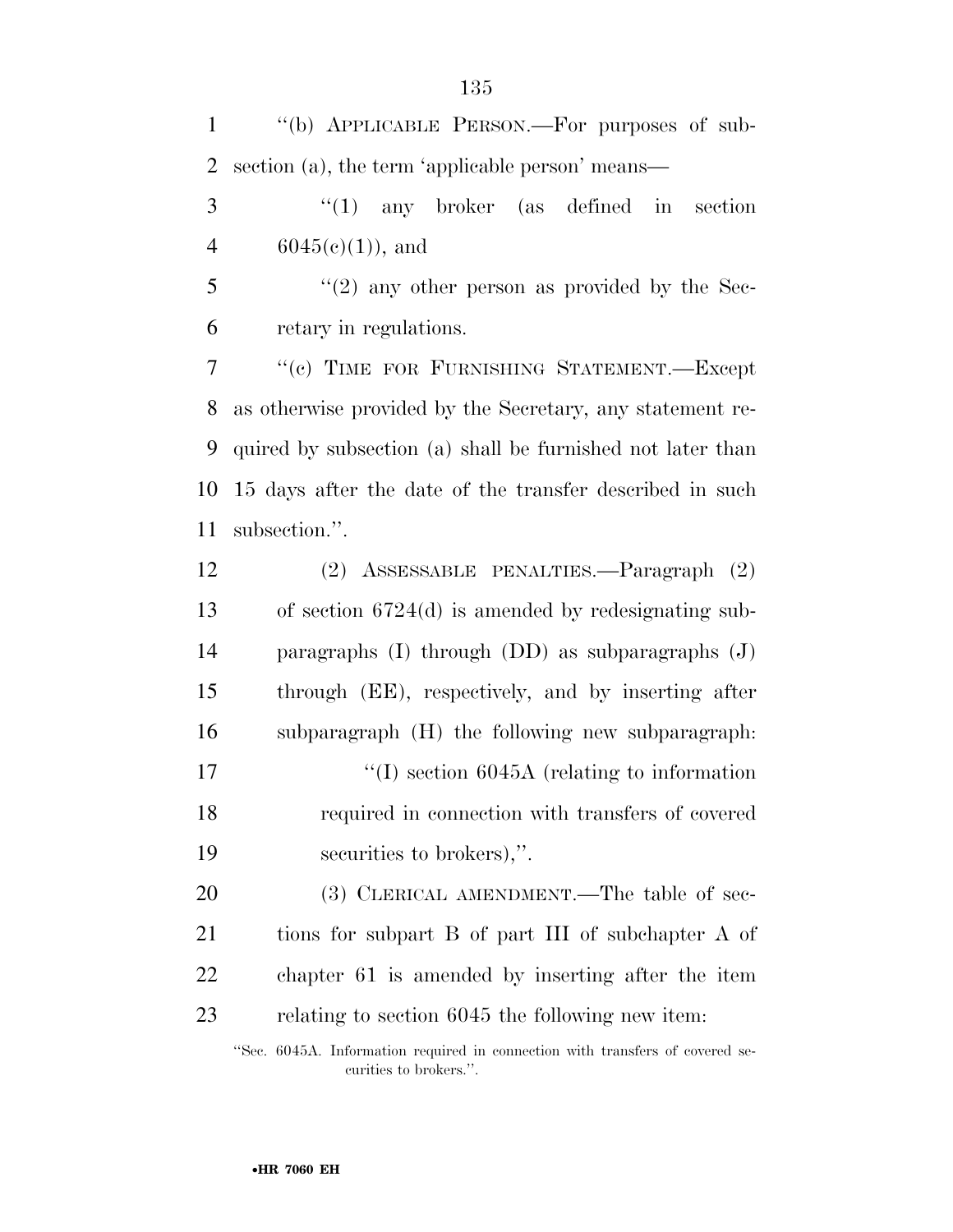(d) ADDITIONAL ISSUER INFORMATION TO AID BRO-

KERS.—

| 3              | $(1)$ IN GENERAL.—Subpart B of part III of                        |
|----------------|-------------------------------------------------------------------|
| $\overline{4}$ | subchapter A of chapter 61, as amended by sub-                    |
| 5              | section (b), is amended by inserting after section                |
| 6              | 6045A the following new section:                                  |
| 7              | "SEC. 6045B. RETURNS RELATING TO ACTIONS AFFECTING                |
| 8              | <b>BASIS OF SPECIFIED SECURITIES.</b>                             |
| 9              | "(a) IN GENERAL.—According to the forms or regu-                  |
| 10             | lations prescribed by the Secretary, any issuer of a speci-       |
| 11             | fied security shall make a return setting forth—                  |
| 12             | $\lq(1)$ a description of any organizational action               |
| 13             | which affects the basis of such specified security of             |
| 14             | such issuer,                                                      |
| 15             | $\cdot\cdot\cdot(2)$ the quantitative effect on the basis of such |
| 16             | specified security resulting from such action, and                |
| 17             | $\cdot\cdot\cdot(3)$ such other information as the Secretary      |
| 18             | may prescribe.                                                    |
| 19             | "(b) TIME FOR FILING RETURN.—Any return re-                       |
| 20             | quired by subsection (a) shall be filed not later than the        |
| 21             | earlier of-                                                       |
| 22             | $(1)$ 45 days after the date of the action de-                    |
| 23             | scribed in subsection (a), or                                     |
| 24             | $\lq(2)$ January 15 of the year following the cal-                |
| 25             | endar year during which such action occurred.                     |
|                |                                                                   |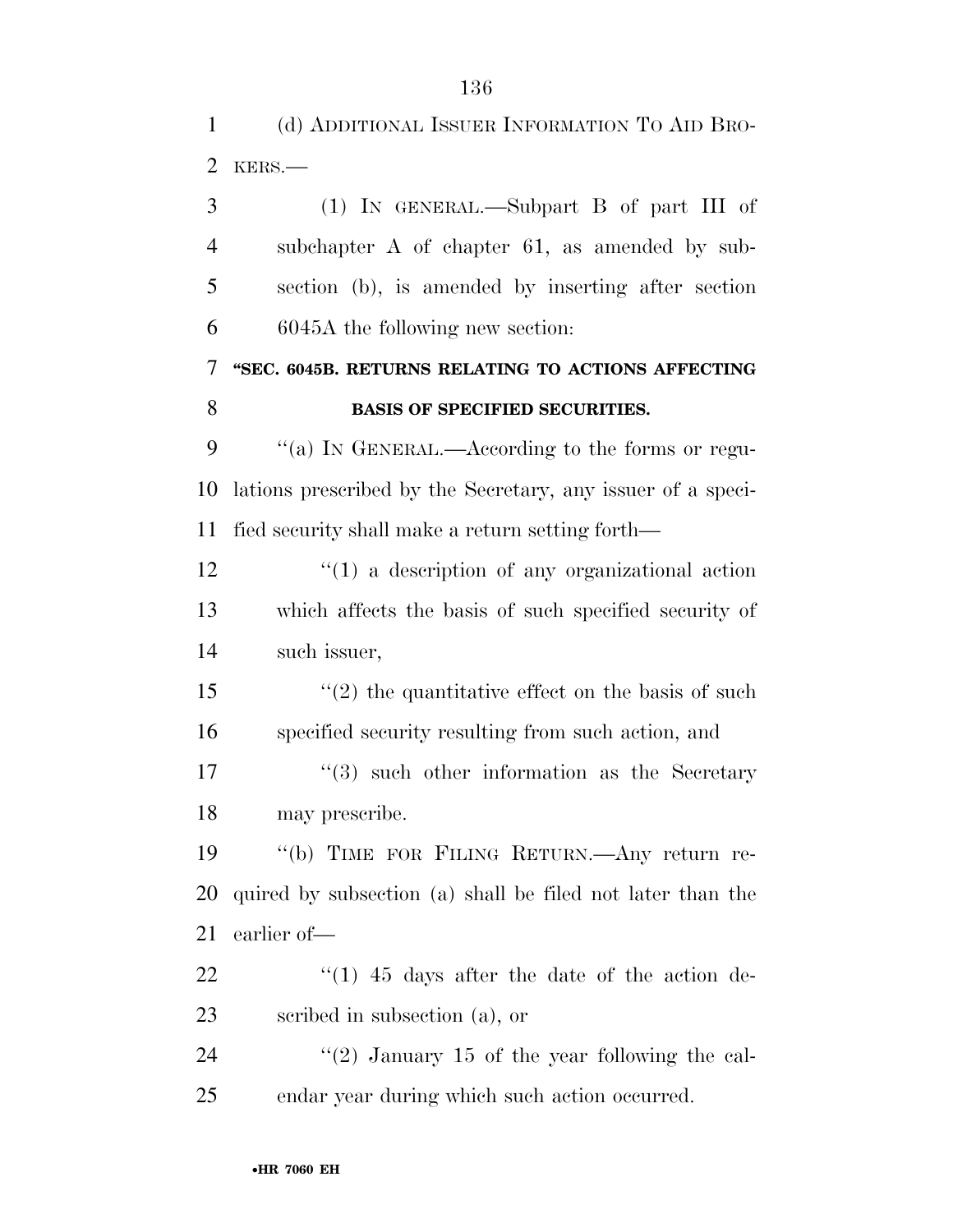''(c) STATEMENTS TO BE FURNISHED TO HOLDERS OF SPECIFIED SECURITIES OR THEIR NOMINEES.—Ac- cording to the forms or regulations prescribed by the Sec- retary, every person required to make a return under sub- section (a) with respect to a specified security shall furnish to the nominee with respect to the specified security (or certificate holder if there is no nominee) a written state-ment showing—

9 "(1) the name, address, and phone number of the information contact of the person required to make such return,

 ''(2) the information required to be shown on such return with respect to such security, and

14 ''(3) such other information as the Secretary may prescribe.

 The written statement required under the preceding sen- tence shall be furnished to the holder on or before January 15 of the year following the calendar year during which the action described in subsection (a) occurred.

20 "(d) SPECIFIED SECURITY.—For purposes of this section, the term 'specified security' has the meaning given 22 such term by section  $6045(g)(3)(B)$ . No return shall be required under this section with respect to actions de-scribed in subsection (a) with respect to a specified secu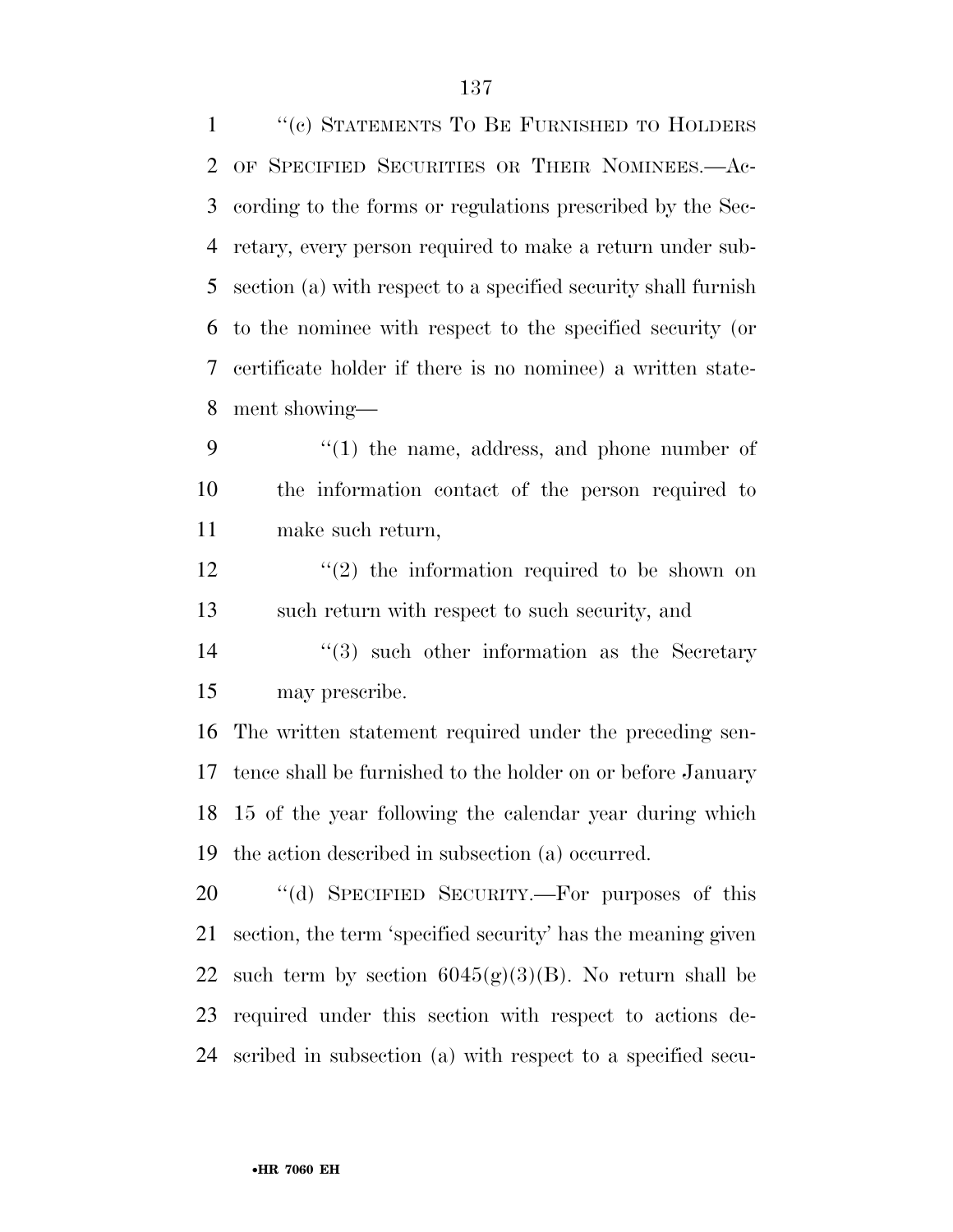rity which occur before the applicable date (as defined in 2 section  $6045(g)(3)(C)$  with respect to such security.

 ''(e) PUBLIC REPORTING IN LIEU OF RETURN.—The Secretary may waive the requirements under subsections (a) and (c) with respect to a specified security, if the per- son required to make the return under subsection (a) makes publicly available, in such form and manner as the Secretary determines necessary to carry out the purposes of this section—

 ''(1) the name, address, phone number, and email address of the information contact of such person, and

13  $\frac{13}{2}$  the information described in paragraphs 14 (1), (2), and (3) of subsection (a).".

15 (2) ASSESSABLE PENALTIES.—

 (A) Subparagraph (B) of section 6724(d)(1) is amended by redesignating clause (iv) and each of the clauses which follow as clauses (v) through (xxiii), respectively, and by inserting after clause (iii) the following new clause:

22  $\frac{((iv) \cdot 6045B(a) \cdot (relating \cdot to \cdot re)}{2}$  turns relating to actions affecting basis of specified securities),''.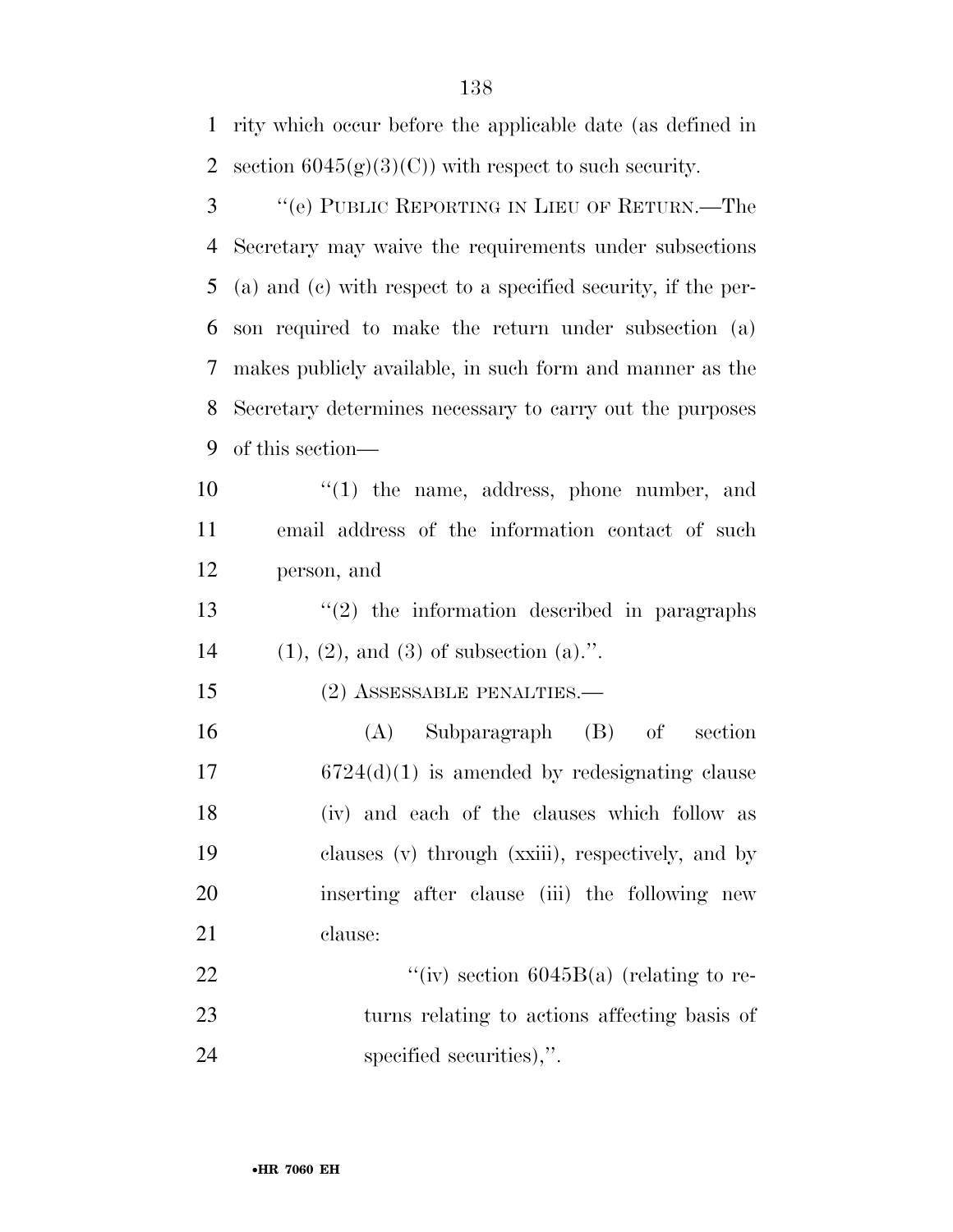| $\mathbf{1}$   | (B) Paragraph $(2)$ of section $6724(d)$ , as                                            |
|----------------|------------------------------------------------------------------------------------------|
| $\overline{2}$ | amended by subsection $(c)(2)$ , is amended by                                           |
| 3              | redesignating subparagraphs $(J)$ through $(EE)$                                         |
| $\overline{4}$ | as subparagraphs $(K)$ through $(FF)$ , respec-                                          |
| 5              | tively, and by inserting after subparagraph (I)                                          |
| 6              | the following new subparagraph.                                                          |
| 7              | $\lq\lq (J)$ subsections (c) and (e) of section                                          |
| 8              | $6045B$ (relating to returns relating to actions                                         |
| 9              | affecting basis of specified securities),".                                              |
| 10             | (3) CLERICAL AMENDMENT.—The table of sec-                                                |
| <sup>11</sup>  | tions for subpart B of part III of subchapter A of                                       |
| 12             | chapter 61, as amended by subsection $(b)(3)$ , is                                       |
| 13             | amended by inserting after the item relating to sec-                                     |
| 14             | tion 6045A the following new item:                                                       |
|                | "Sec. 6045B. Returns relating to actions affecting basis of specified securi-<br>ties.". |
| 15             | (e) EFFECTIVE DATE.-                                                                     |
| 16             | (1) IN GENERAL.—Except as otherwise pro-                                                 |
| 17             | vided in this subsection, the amendments made by                                         |
| 18             | this section shall take effect on January 1, 2011.                                       |
| 19             | (2) EXTENSION OF PERIOD FOR STATEMENTS                                                   |
| <b>20</b>      | SENT TO CUSTOMERS.—The amendments made by                                                |
| 21             | subsection $(a)(3)$ shall apply to statements required                                   |
| 22             | to be furnished after December 31, 2008.                                                 |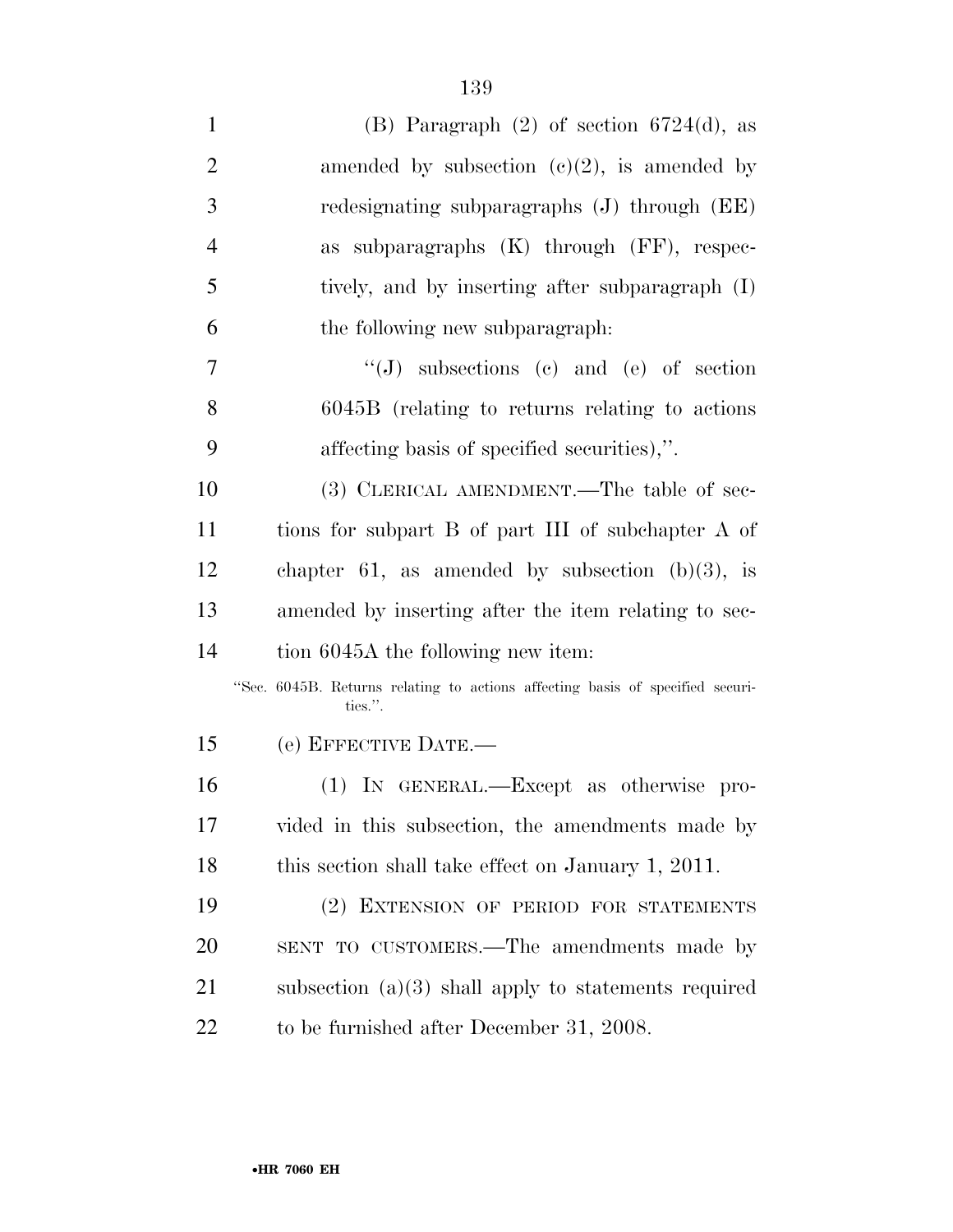| $\mathbf{1}$   | SEC. 404. 0.2 PERCENT FUTA SURTAX.                        |
|----------------|-----------------------------------------------------------|
| $\overline{2}$ | (a) IN GENERAL.—Section 3301 (relating to rate of         |
| 3              | tax) is amended—                                          |
| $\overline{4}$ | $(1)$ by striking "through $2008$ " in paragraph          |
| 5              | $(1)$ and inserting "through $2009$ ", and                |
| 6              | $(2)$ by striking "calendar year $2009$ " in para-        |
| 7              | graph (2) and inserting "calendar year 2010".             |
| 8              | (b) EFFECTIVE DATE.—The amendments made by                |
| 9              | this section shall apply to wages paid after December 31, |
| 10             | 2008.                                                     |
| 11             | SEC. 405. INCREASE AND EXTENSION OF OIL SPILL LIABIL-     |
| 12             | ITY TRUST FUND TAX.                                       |
| 13             | (a) INCREASE IN RATE.-                                    |
| 14             | (1) IN GENERAL.—Section $4611(e)(2)(B)$ (re-              |
| 15             | lating to rates) is amended by striking "is 5 cents       |
| 16             | a barrel." and inserting "is—                             |
| 17             | "(i) in the case of crude oil received                    |
| 18             | or petroleum products entered before Jan-                 |

19 uary 1, 2017, 8 cents a barrel, and

20  $"$ (ii) in the case of crude oil received 21 or petroleum products entered after De-22 cember 31, 2016, 9 cents a barrel.''.

23 (2) EFFECTIVE DATE.—The amendment made 24 by this subsection shall apply on and after the first 25 day of the first calendar quarter beginning more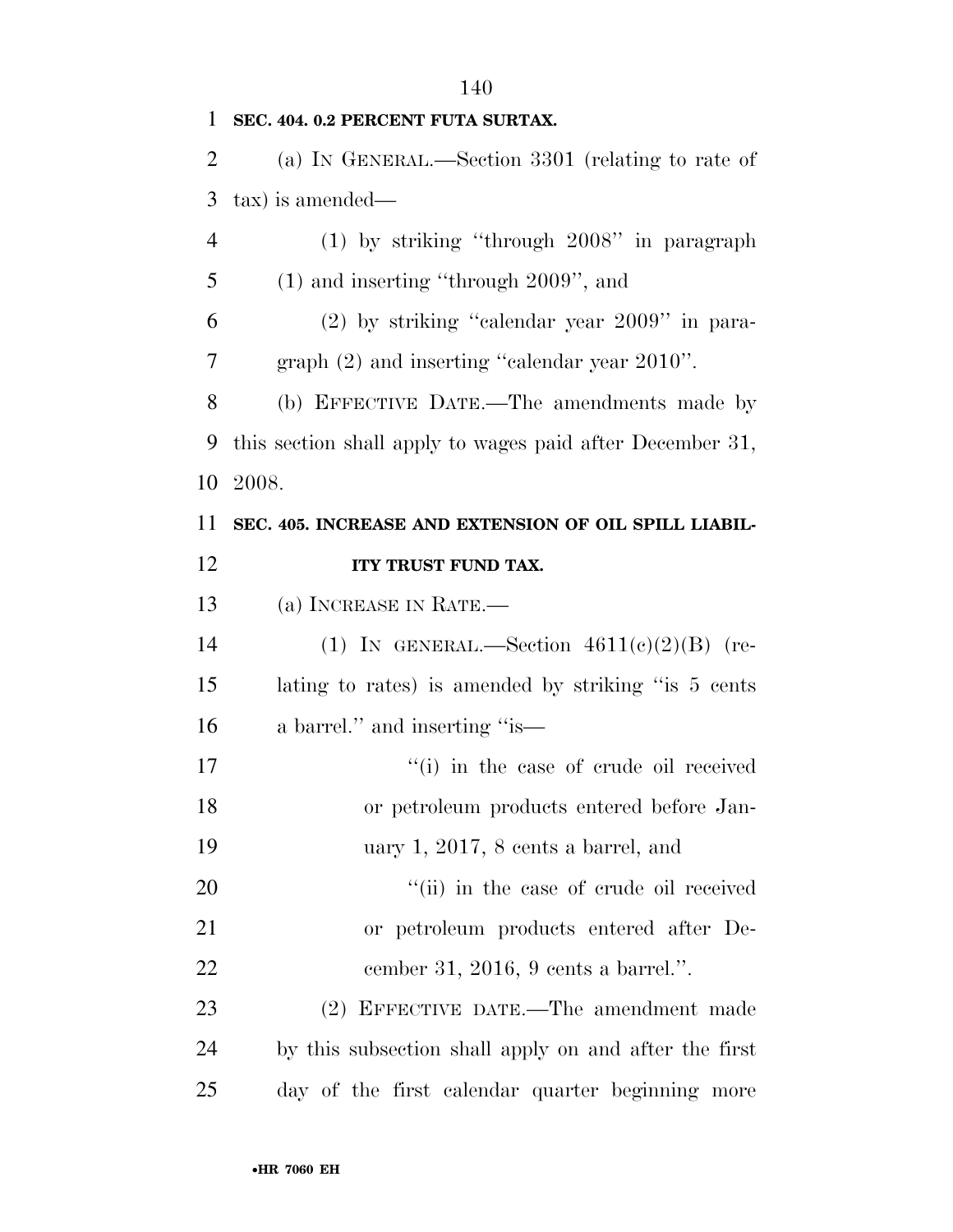| $\mathbf{1}$   | than 60 days after the date of the enactment of this      |
|----------------|-----------------------------------------------------------|
| 2              | Act.                                                      |
| 3              | (b) EXTENSION.—                                           |
| $\overline{4}$ | (1) IN GENERAL.—Section $4611(f)$ (relating to            |
| 5              | application of Oil Spill Liability Trust Fund financ-     |
| 6              | ing rate) is amended by striking paragraphs (2) and       |
| 7              | (3) and inserting the following new paragraph.            |
| 8              | "(2) TERMINATION.—The Oil Spill Liability                 |
| 9              | Trust Fund financing rate shall not apply after De-       |
| 10             | cember 31, 2017.".                                        |
| 11             | CONFORMING AMENDMENT.—Section<br>(2)                      |
| 12             | $4611(f)(1)$ is amended by striking "paragraphs $(2)$     |
| 13             | and $(3)$ " and inserting "paragraph $(2)$ ".             |
| 14             | (3) EFFECTIVE DATE.—The amendments made                   |
| 15             | by this subsection shall take effect on the date of the   |
| 16             | enactment of this Act.                                    |
| 17             | SEC. 406. NONQUALIFIED DEFERRED<br><b>COMPENSATION</b>    |
| 18             | FROM CERTAIN TAX INDIFFERENT PARTIES.                     |
| 19             | (a) IN GENERAL.—Subpart B of part II of sub-              |
| 20             | chapter E of chapter 1 is amended by inserting after sec- |
| 21             | tion 457 the following new section:                       |
| 22             | "SEC. 457A. NONQUALIFIED DEFERRED COMPENSATION            |
| 23             | FROM CERTAIN TAX INDIFFERENT PARTIES.                     |
| 24             | "(a) IN GENERAL.—Any compensation of a service            |
| 25             | provider which is deferred under a nonqualified deferred  |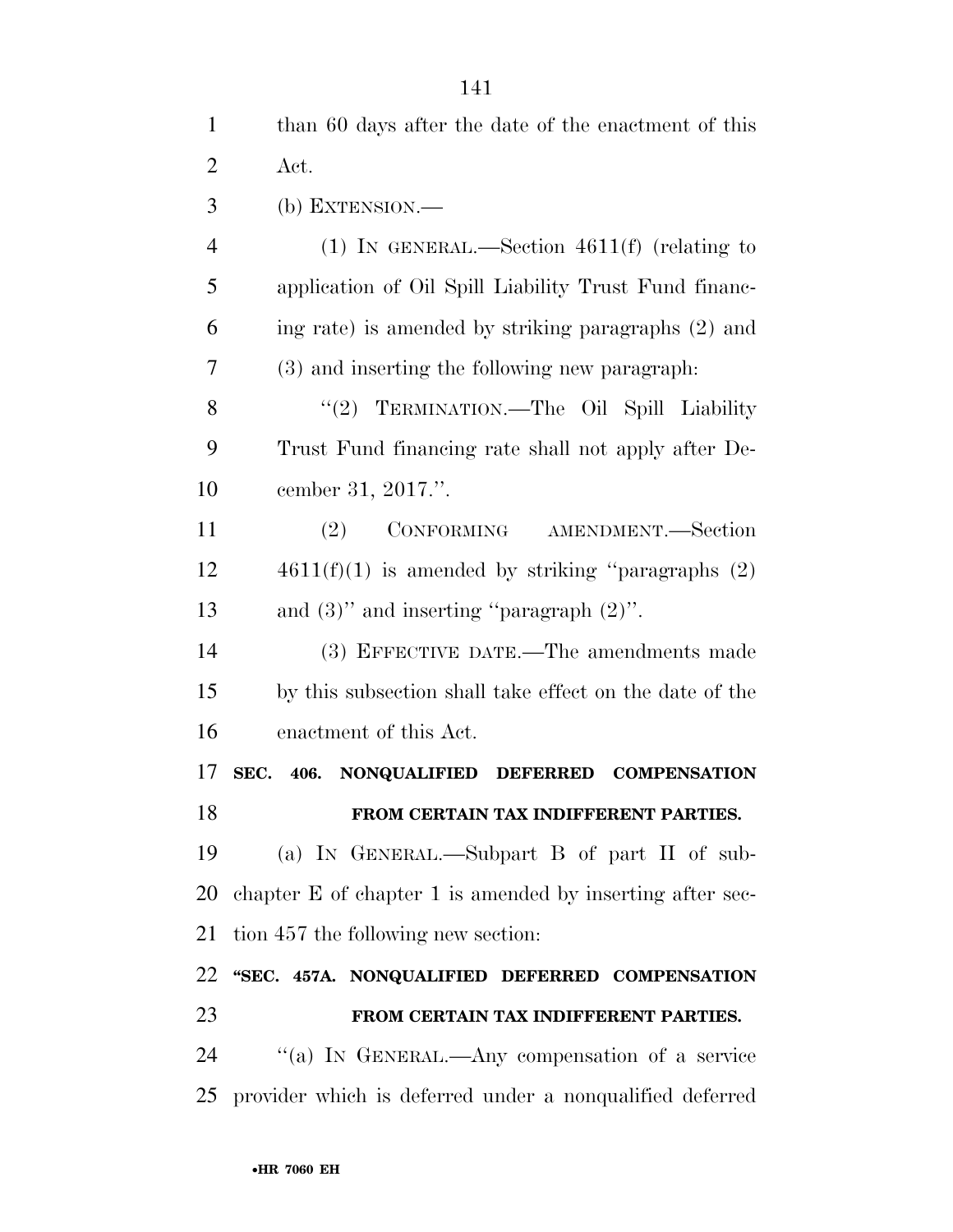| $\mathbf{1}$   | compensation plan of a nonqualified entity shall be includ- |
|----------------|-------------------------------------------------------------|
| 2              | ible in gross income when there is no substantial risk of   |
| 3              | forfeiture of the rights to such compensation.              |
| $\overline{4}$ | "(b) NONQUALIFIED ENTITY.—For purposes of this              |
| 5              | section, the term 'nonqualified entity' means—              |
| 6              | $\lq(1)$ any foreign corporation unless substan-            |
| 7              | tially all of its income is—                                |
| 8              | $\lq\lq$ effectively connected with the conduct             |
| 9              | of a trade or business in the United States, or             |
| 10             | $\lq\lq (B)$ subject to a comprehensive foreign in-         |
| 11             | come tax, and                                               |
| 12             | $\lq(2)$ any partnership unless substantially all of        |
| 13             | its income is, directly or indirectly, allocated to—        |
| 14             | "(A) United States persons (other than                      |
| 15             | persons exempt from tax under this title),                  |
| 16             | $\lq\lq$ foreign persons with respect to whom               |
| 17             | such income is subject to a comprehensive for-              |
| 18             | eign income tax,                                            |
| 19             | $\lq\lq$ for eign persons with respect to                   |
| 20             | whom-                                                       |
| 21             | "(i) such income is effectively con-                        |
| 22             | nected with the conduct of a trade or busi-                 |
| 23             | ness within the United States, and                          |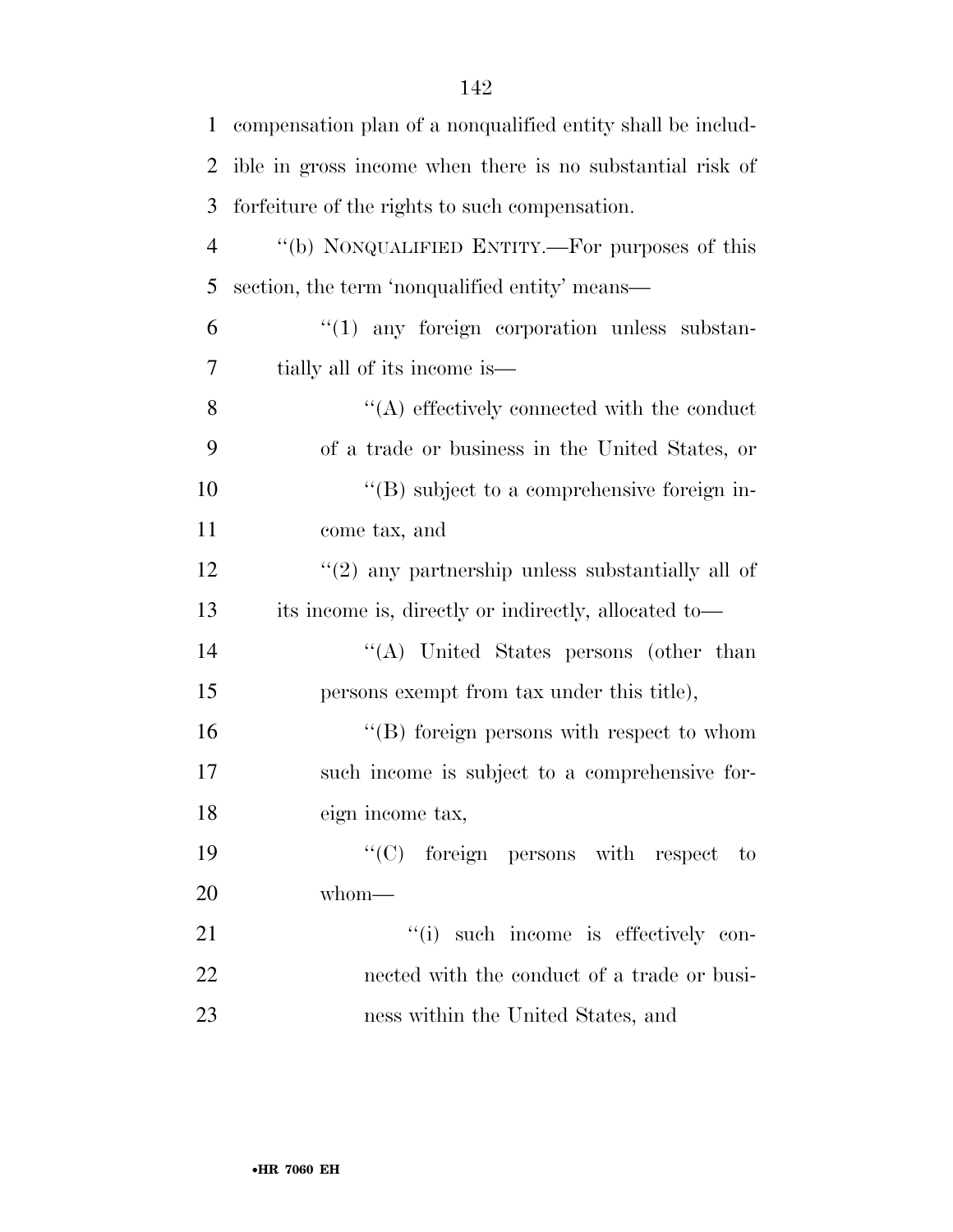| $\mathbf{1}$   | "(ii) a withholding tax is paid under                  |
|----------------|--------------------------------------------------------|
| $\overline{2}$ | section 1446 with respect to such income,              |
| 3              | <b>or</b>                                              |
| $\overline{4}$ | $\lq\lq$ organizations which are exempt from           |
| 5              | tax under this title if such income is unrelated       |
| 6              | business taxable income (as defined in section         |
| 7              | 512) with respect to such organization.                |
| 8              | "(c) DETERMINABILITY OF AMOUNTS OF COMPENSA-           |
| 9              | TION.                                                  |
| 10             | " $(1)$ IN GENERAL.—If the amount of any com-          |
| 11             | pensation is not determinable at the time that such    |
| 12             | compensation is otherwise includible in gross income   |
| 13             | under subsection $(a)$ —                               |
| 14             | "(A) such amount shall be so includible in             |
| 15             | gross income when determinable, and                    |
| 16             | $\lq\lq$ the tax imposed under this chapter            |
| 17             | for the taxable year in which such compensation        |
| 18             | is includible in gross income shall be increased       |
| 19             | by the sum of-                                         |
| 20             | "(i) the amount of interest determined                 |
| 21             | under paragraph $(2)$ , and                            |
| 22             | "(ii) an amount equal to 20 percent of                 |
| 23             | the amount of such compensation.                       |
| 24             | " $(2)$ INTEREST.—For purposes of paragraph            |
| 25             | $(1)(B)(i)$ , the interest determined under this para- |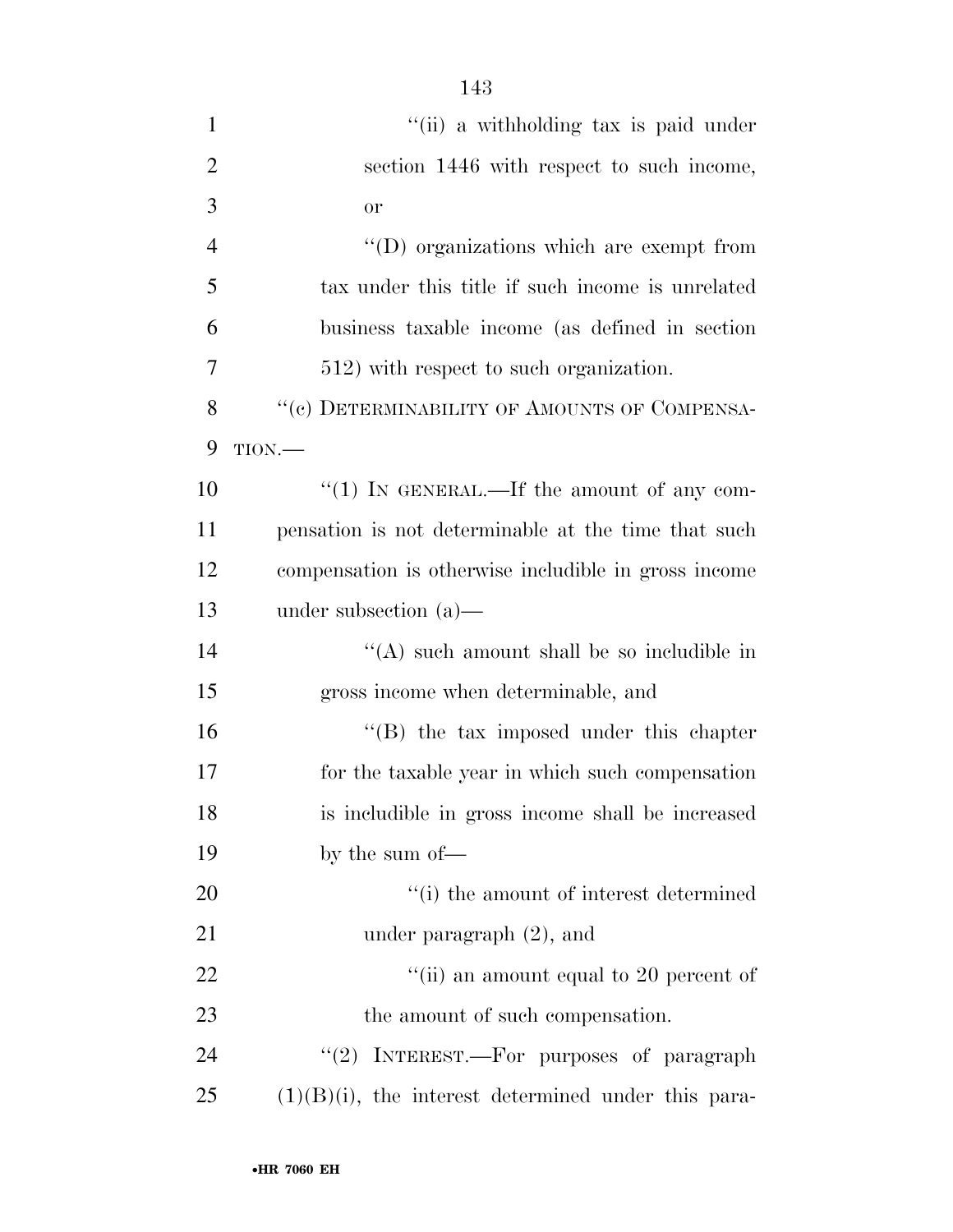| $\mathbf{1}$   | graph for any taxable year is the amount of interest      |
|----------------|-----------------------------------------------------------|
| $\overline{2}$ | at the underpayment rate under section 6621 plus          |
| 3              | 1 percentage point on the underpayments that would        |
| $\overline{4}$ | have occurred had the deferred compensation been          |
| 5              | includible in gross income for the taxable year in        |
| 6              | which first deferred or, if later, the first taxable year |
| 7              | in which such deferred compensation is not subject        |
| 8              | to a substantial risk of forfeiture.                      |
| 9              | "(d) OTHER DEFINITIONS AND SPECIAL RULES.-                |
| 10             | For purposes of this section—                             |
| 11             | $``(1)$ SUBSTANTIAL RISK OF FORFEITURE.—                  |
| 12             | "(A) IN GENERAL.—The rights of a person                   |
| 13             | to compensation shall be treated as subject to            |
| 14             | a substantial risk of forfeiture only if such per-        |
| 15             | son's rights to such compensation are condi-              |
| 16             | tioned upon the future performance of substan-            |
| 17             | tial services by any individual.                          |
| 18             | $\lq\lq(B)$ EXCEPTION FOR COMPENSATION                    |
| 19             | BASED ON GAIN RECOGNIZED ON AN INVEST-                    |
| 20             | MENT ASSET.                                               |
| 21             | "(i) IN GENERAL.—To the extent pro-                       |
| 22             | vided in regulations prescribed by the Sec-               |
| 23             | retary, if compensation of a service pro-                 |
| 24             | vider is determined solely by reference to                |
| 25             | the amount of gain recognized on the dis-                 |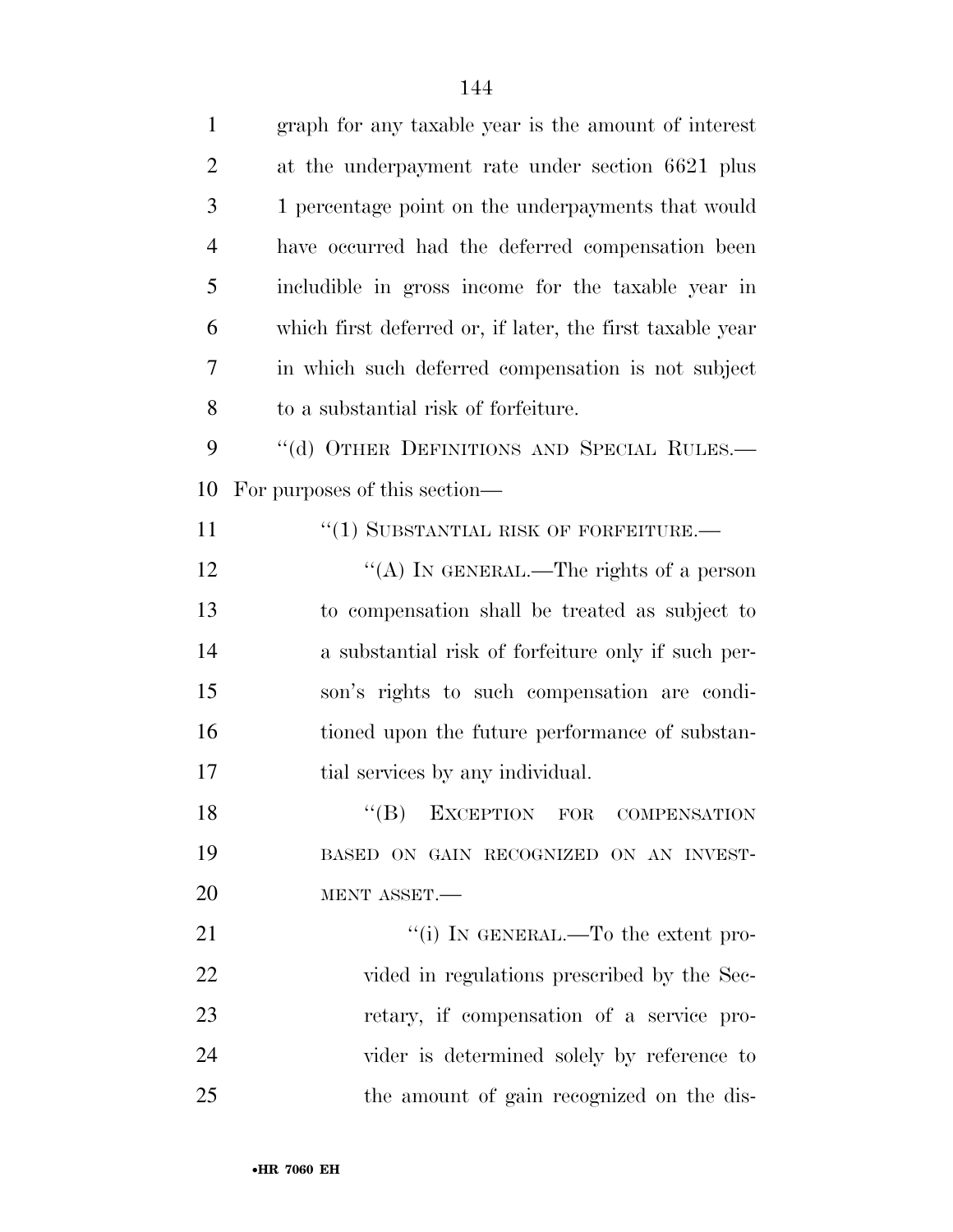| $\mathbf{1}$   | position of an investment asset, such com-    |
|----------------|-----------------------------------------------|
| $\overline{2}$ | pensation shall be treated as subject to a    |
| 3              | substantial risk of forfeiture until the date |
| $\overline{4}$ | of such disposition.                          |
| 5              | "(ii) INVESTMENT ASSET.—For pur-              |
| 6              | poses of clause (i), the term 'investment     |
| 7              | asset' means any single asset (other than     |
| 8              | an investment fund or similar entity)—        |
| 9              | "(I) acquired directly by an in-              |
| 10             | vestment fund or similar entity,              |
| 11             | $\lq$ (II) with respect to which such         |
| 12             | entity does not (nor does any person          |
| 13             | related to such entity) participate in        |
| 14             | the active management of such asset           |
| 15             | (or if such asset is an interest in an        |
| 16             | entity, in the active management of           |
| 17             | the activities of such entity), and           |
| 18             | "(III) substantially all of any               |
| 19             | gain on the disposition of which (other       |
| 20             | than such deferred compensation) is           |
| 21             | allocated to investors in such entity.        |
| 22             | "(iii) COORDINATION WITH SPECIAL              |
| 23             | RULE.—Paragraph $(3)(B)$ shall not apply      |
| 24             | to any compensation to which clause (i)       |
| 25             | applies.                                      |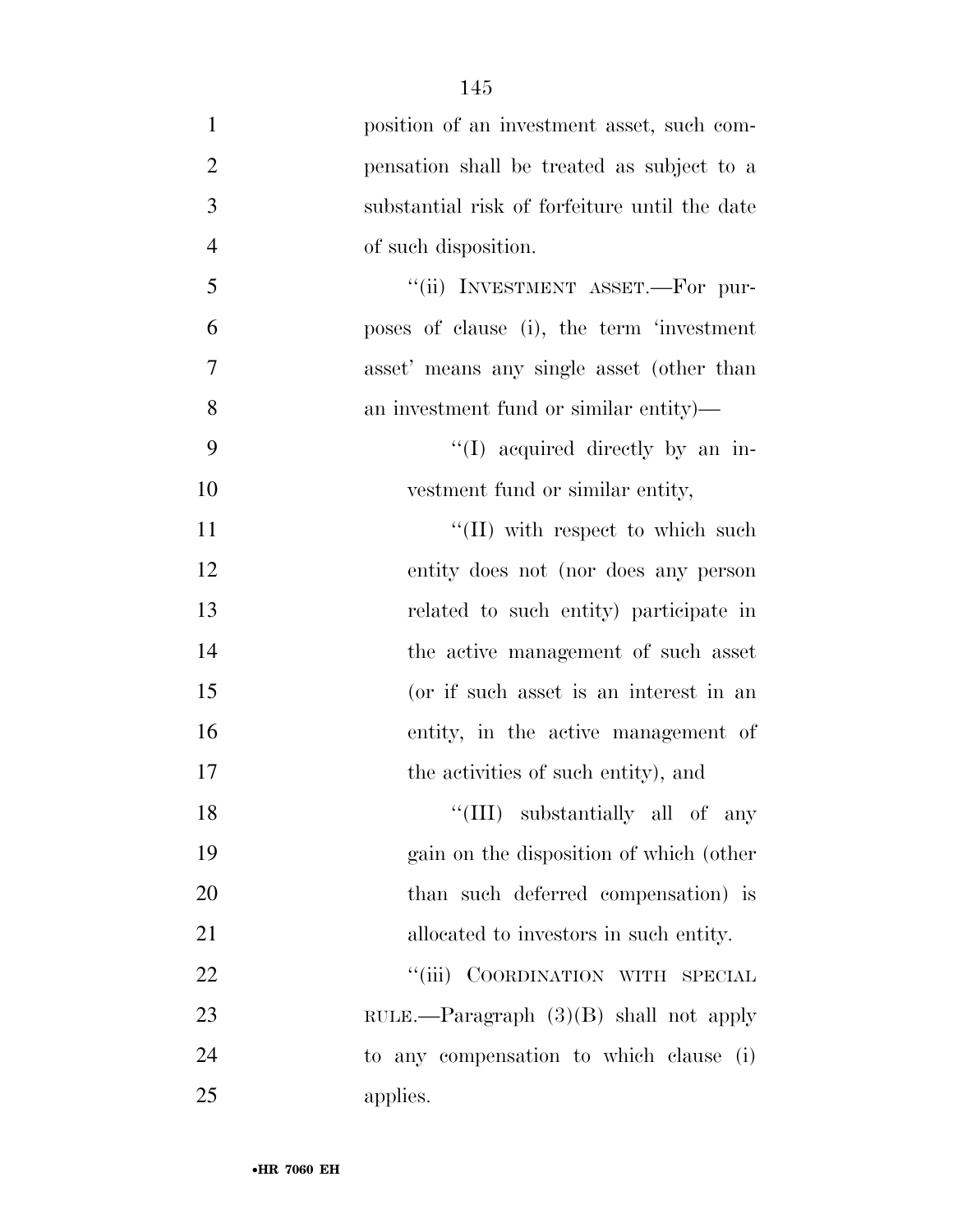| $\mathbf{1}$   | $``(2)$ COMPREHENSIVE FOREIGN INCOME TAX.—         |
|----------------|----------------------------------------------------|
| $\overline{2}$ | The term 'comprehensive foreign income tax' means, |
| 3              | with respect to any foreign person, the income tax |
| $\overline{4}$ | of a foreign country if—                           |
| 5              | $\lq\lq$ such person is eligible for the benefits  |
| 6              | of a comprehensive income tax treaty between       |
| 7              | such foreign country and the United States, or     |
| 8              | $\lq\lq (B)$ such person demonstrates to the sat-  |
| 9              | is faction of the Secretary that such foreign      |
| 10             | country has a comprehensive income tax.            |
| 11             | "(3) NONQUALIFIED DEFERRED COMPENSA-               |
| 12             | TION PLAN.-                                        |
| 13             | "(A) IN GENERAL.—The term 'non-                    |
| 14             | qualified deferred compensation plan' has the      |
| 15             | meaning given such term under section              |
| 16             | $409A(d)$ , except that such term shall include    |
| 17             | any plan that provides a right to compensation     |
| 18             | based on the appreciation in value of a specified  |
| 19             | number of equity units of the service recipient.   |
| 20             | $\lq\lq (B)$<br>EXCEPTION.—Compensation<br>shall   |
| 21             | not be treated as deferred for purposes of this    |
| 22             | section if the service provider receives payment   |
| 23             | of such compensation not later than 12 months      |
| 24             | after the end of the taxable year of the service   |
| 25             | recipient during which the right to the payment    |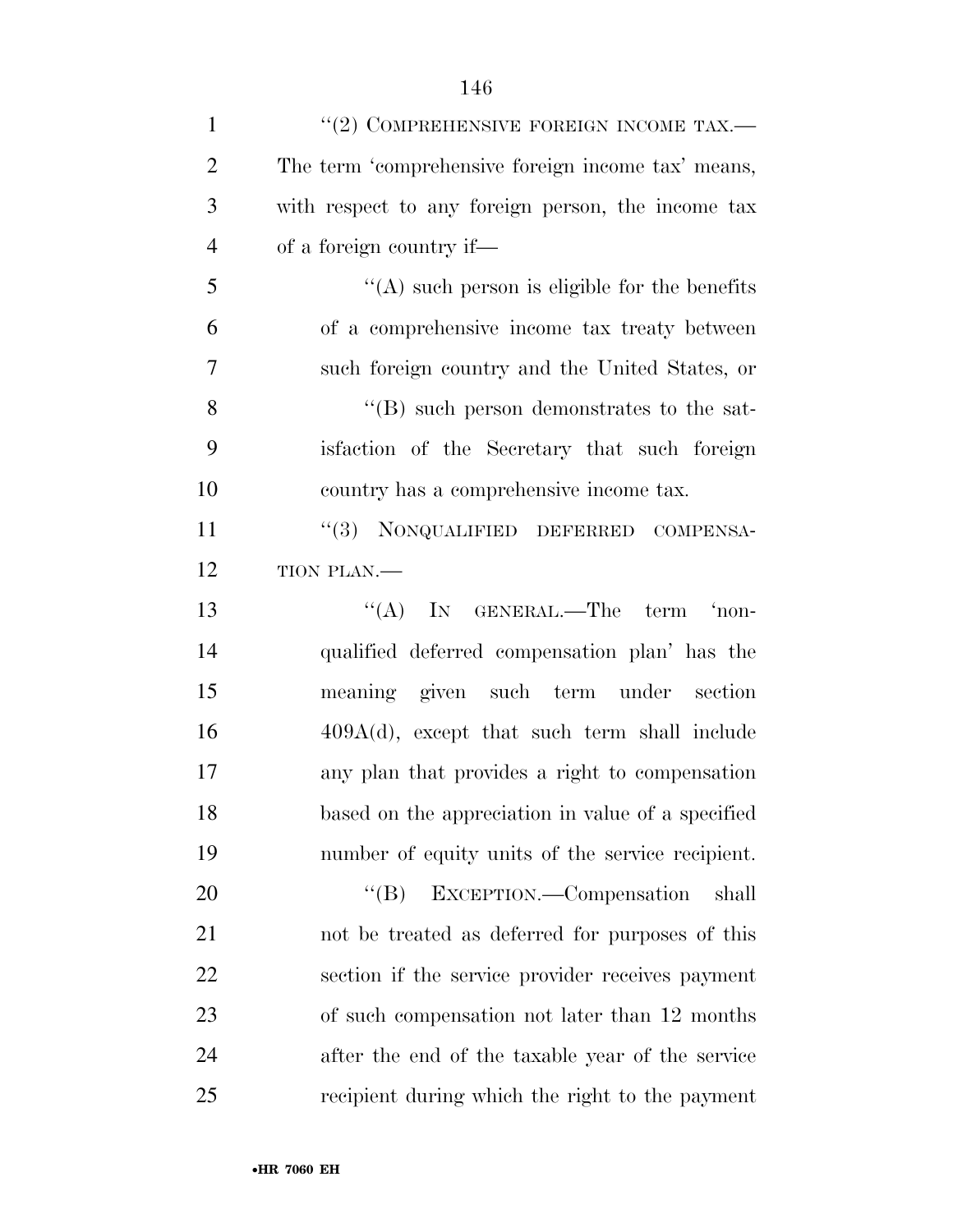of such compensation is no longer subject to a substantial risk of forfeiture. ''(4) SERVICE PROVIDER.—The term 'service provider' has the meaning given such term in the regulations under section 409A, determined without regard to method of accounting. ''(5) EXCEPTION FOR CERTAIN COMPENSATION WITH RESPECT TO EFFECTIVELY CONNECTED IN- COME.—In the case of a foreign corporation with in- come which is taxable under section 882, this section shall not apply to compensation payable by such for- eign corporation which, had such compensation been paid in cash on the date that such compensation ceased to be subject to a substantial risk of for- feiture, would have been deductible by such foreign corporation against such income. 17 "(6) EXCEPTION WITH RESPECT TO EMPLOY- EES OF CERTAIN SUBSIDIARIES.—This section shall not apply to compensation deferred under a non- qualified deferred compensation plan of a non-21 qualified entity if—  $\langle (A) \rangle$  such compensation is payable to an employee of a domestic subsidiary of such enti-ty, and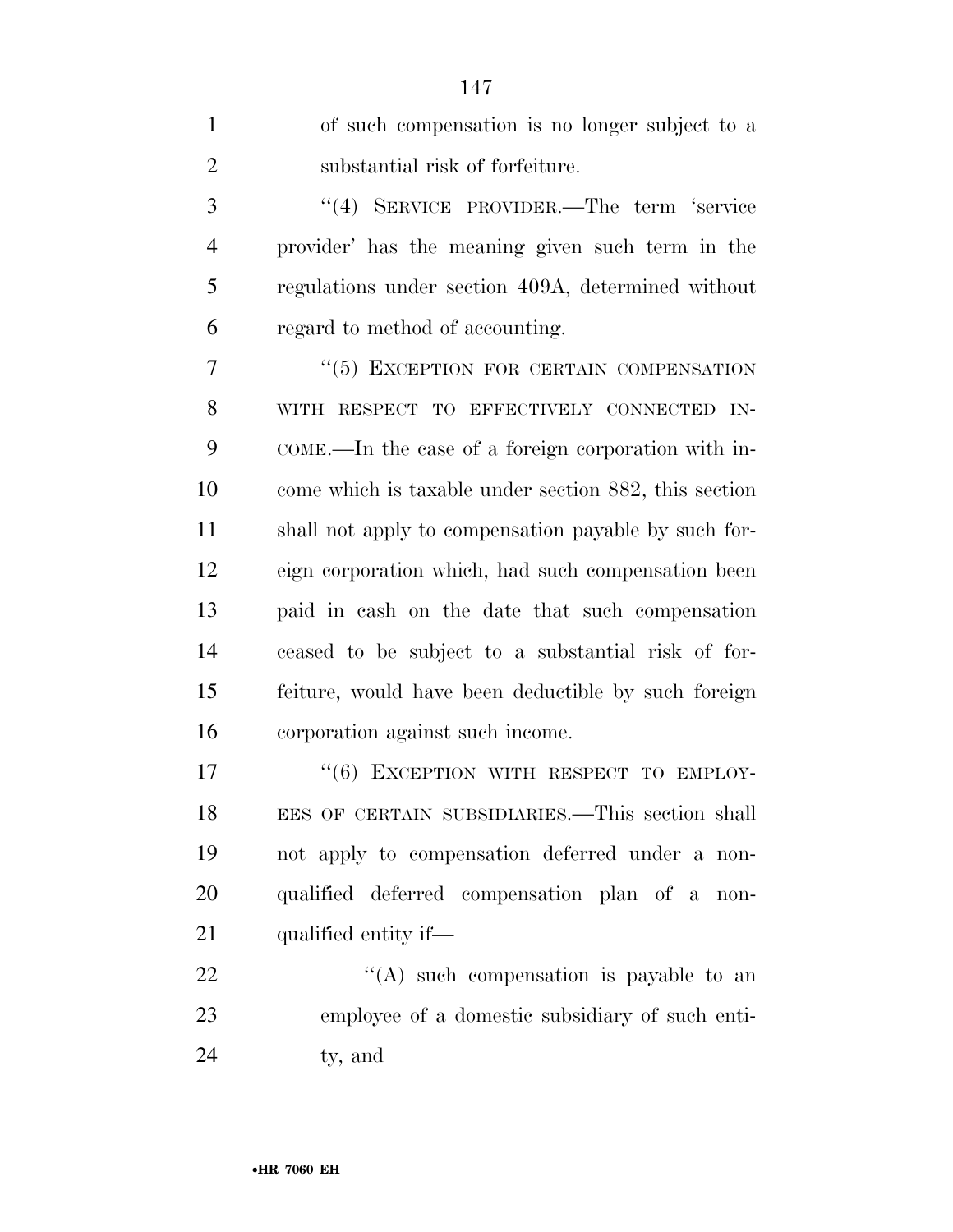1 ''(B) such compensation is reasonably ex- pected to be deductible by such subsidiary under section 404(a)(5) when such compensa- tion is includible in income by such employee. ''(7) APPLICATION OF RULES.—Rules similar to the rules of paragraphs (5) and (6) of section  $7 \qquad \qquad 409A(d)$  shall apply. ''(e) REGULATIONS.—The Secretary shall prescribe such regulations as may be necessary or appropriate to carry out the purposes of this section, including regula- tions— ''(1) disregarding a substantial risk of for- feiture in cases where necessary to carry out the purposes of this section, and ''(2) providing appropriate treatment where an individual who was employed by an employer which is not a nonqualified entity is temporarily employed by a nonqualified entity which is related to such em- ployer.''. (b) CONFORMING AMENDMENT.—Section 26(b)(2) is amended by striking ''and'' at the end of subparagraph (V), by striking the period at the end of subparagraph (W) and inserting '', and'', and by adding at the end the following new subparagraph: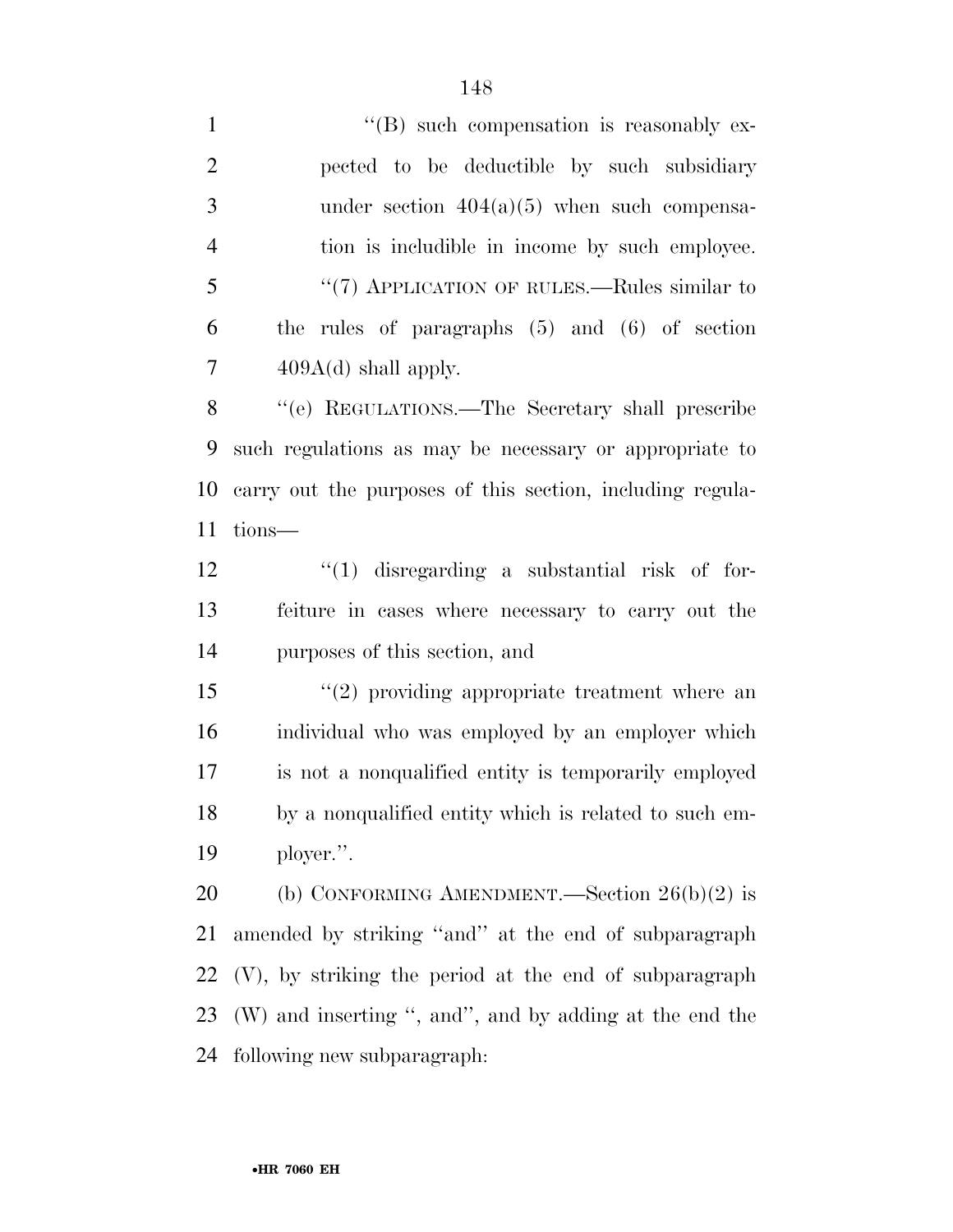| $\mathbf{1}$   | "(X) section $457A(c)(1)(B)$ (relating to de-                                             |
|----------------|-------------------------------------------------------------------------------------------|
| $\overline{2}$ | terminability of amounts of compensation).".                                              |
| 3              | (c) CLERICAL AMENDMENT.—The table of sections                                             |
| 4              | of subpart $B$ of part $H$ of subchapter $E$ of chapter 1 is                              |
| 5              | amended by inserting after the item relating to section                                   |
| 6              | 457 the following new item:                                                               |
|                | "Sec. 457A. Nonqualified deferred compensation from certain tax indifferent<br>parties.". |
| 7              | (d) EFFECTIVE DATE.-                                                                      |
| 8              | (1) IN GENERAL.—Except as otherwise pro-                                                  |
| 9              | vided in this subsection, the amendments made by                                          |
| 10             | this section shall apply to amounts deferred which                                        |
| 11             | are attributable to services performed after Decem-                                       |
| 12             | ber 31, 2008.                                                                             |
| 13             | (2) APPLICATION TO EXISTING DEFERRALS.—                                                   |
| 14             | In the case of any amount deferred to which the                                           |
| 15             | amendments made by this section do not apply solely                                       |
| 16             | by reason of the fact that the amount is attributable                                     |
| 17             | to services performed before January 1, 2009, to the                                      |
| 18             | extent such amount is not includible in gross income                                      |
| 19             | in a taxable year beginning before 2018, such                                             |
| 20             | amounts shall be includible in gross income in the                                        |
| 21             | later of-                                                                                 |
| 22             | (A) the last taxable year beginning before                                                |

2018, or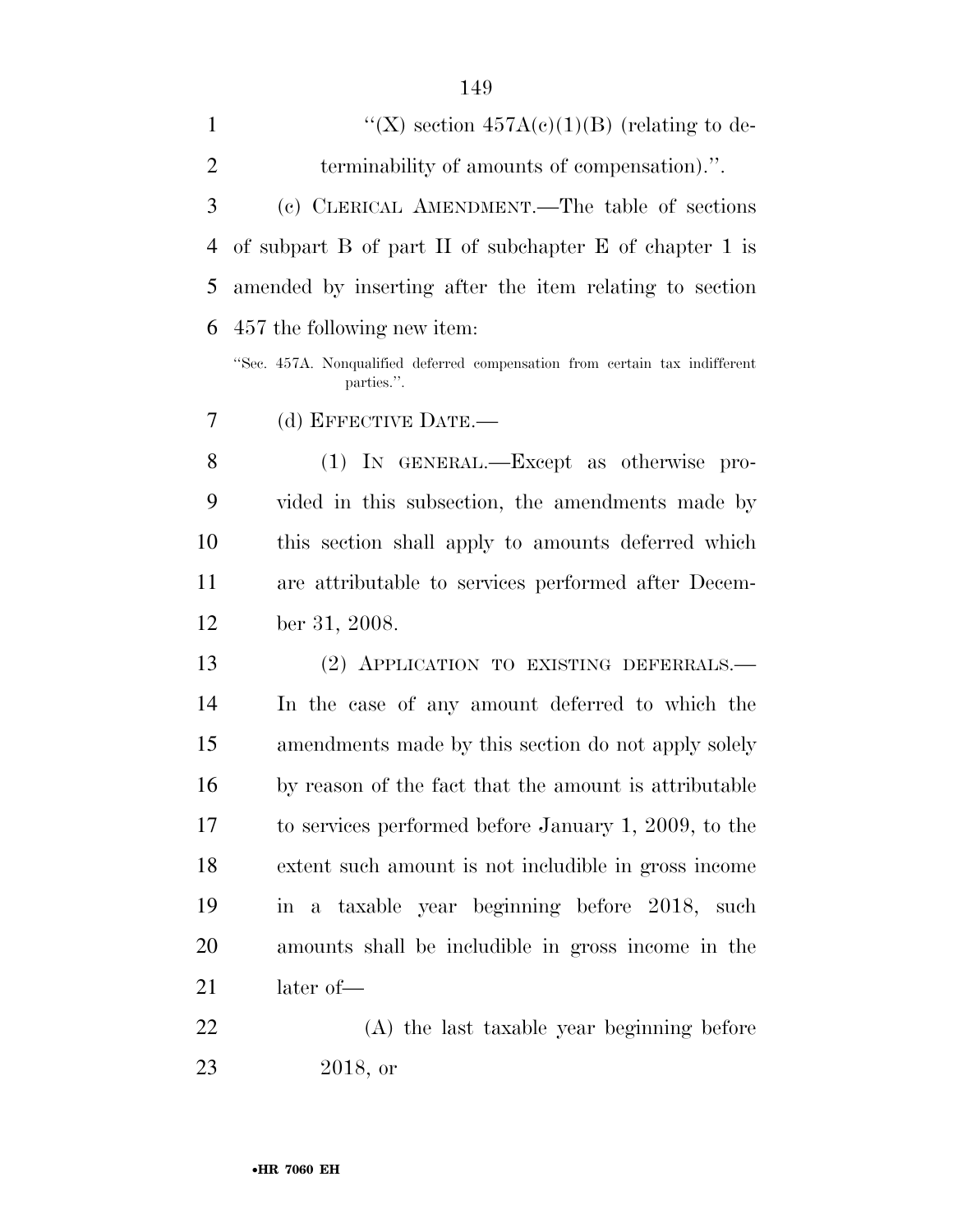| $\mathbf{1}$   | (B) the taxable year in which there is no       |
|----------------|-------------------------------------------------|
| $\overline{2}$ | substantial risk of forfeiture of the rights to |
| 3              | such compensation (determined in the same       |
| $\overline{4}$ | manner as determined for purposes of section    |
| 5              | 457A of the Internal Revenue Code of 1986, as   |
| 6              | added by this section).                         |
|                |                                                 |

 (3) ACCELERATED PAYMENTS.—No later than 120 days after the date of the enactment of this Act, the Secretary shall issue guidance providing a lim- ited period of time during which a nonqualified de- ferred compensation arrangement attributable to services performed on or before December 31, 2008, may, without violating the requirements of section 409A(a) of the Internal Revenue Code of 1986, be amended to conform the date of distribution to the date the amounts are required to be included in in-come.

18 (4) CERTAIN BACK-TO-BACK ARRANGEMENTS. If the taxpayer is also a service recipient and main- tains one or more nonqualified deferred compensa- tion arrangements for its service providers under which any amount is attributable to services per- formed on or before December 31, 2008, the guid- ance issued under paragraph (4) shall permit such arrangements to be amended to conform the dates of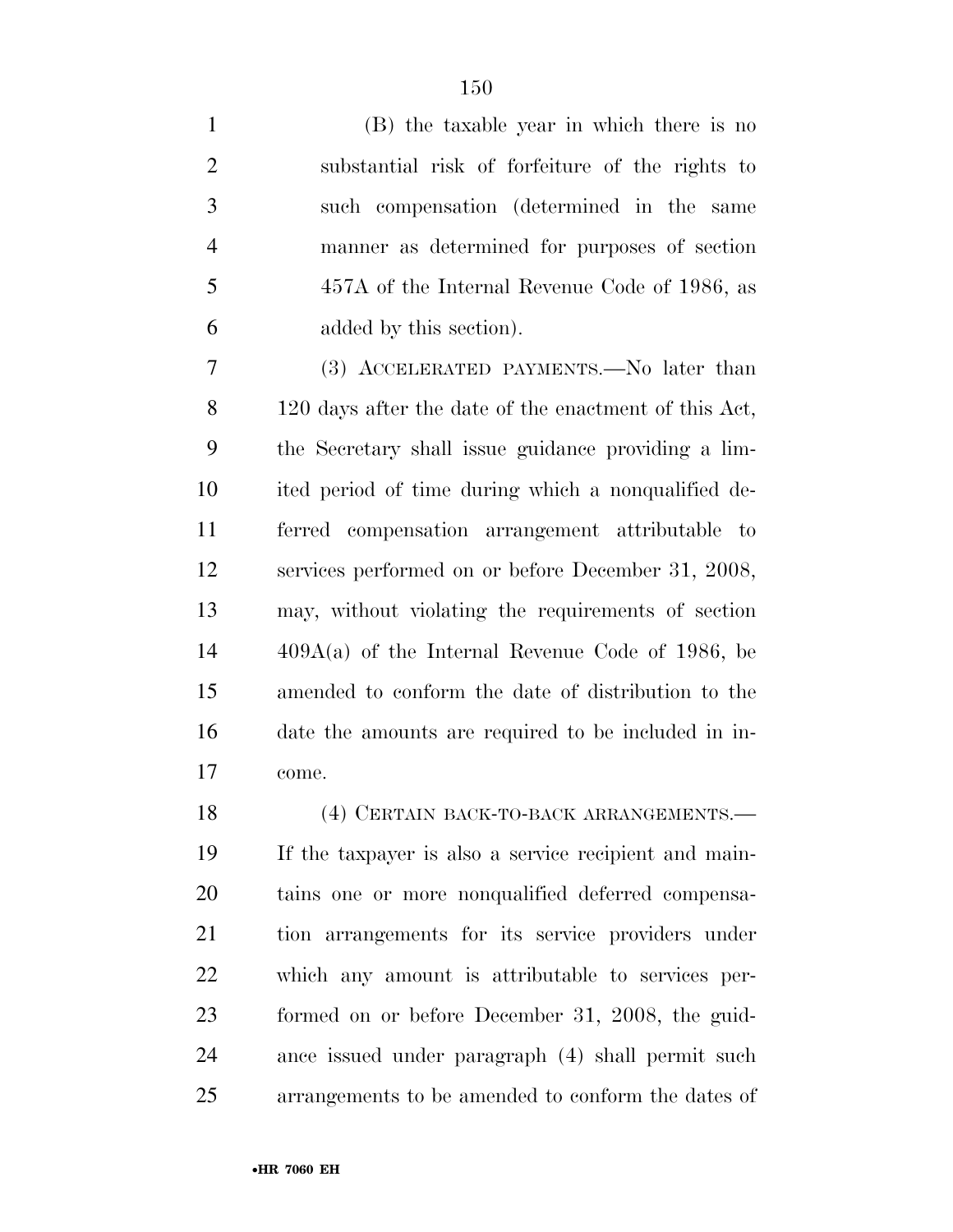distribution under such arrangement to the date amounts are required to be included in the income of such taxpayer under this subsection.

 (5) ACCELERATED PAYMENT NOT TREATED AS MATERIAL MODIFICATION.—Any amendment to a nonqualified deferred compensation arrangement made pursuant to paragraph (4) or (5) shall not be treated as a material modification of the arrange- ment for purposes of section 409A of the Internal Revenue Code of 1986.

 (6) CERTAIN PREEXISTING ARRANGEMENTS.— If, pursuant to a written binding contract entered into on or before December 31, 2007, any portion of compensation payable under such contract for a pe- riod is determined as a portion of the amount of gain recognized on the disposition during such pe- riod of a specified asset, the amendments made by this section shall not apply to the portion of com- pensation attributable to such disposition notwith- standing the fact that such portion of compensation may be reduced by realized losses or depreciation in the value of other assets during such period or a prior period or be attributable in part to services performed after December 31, 2008, but only if—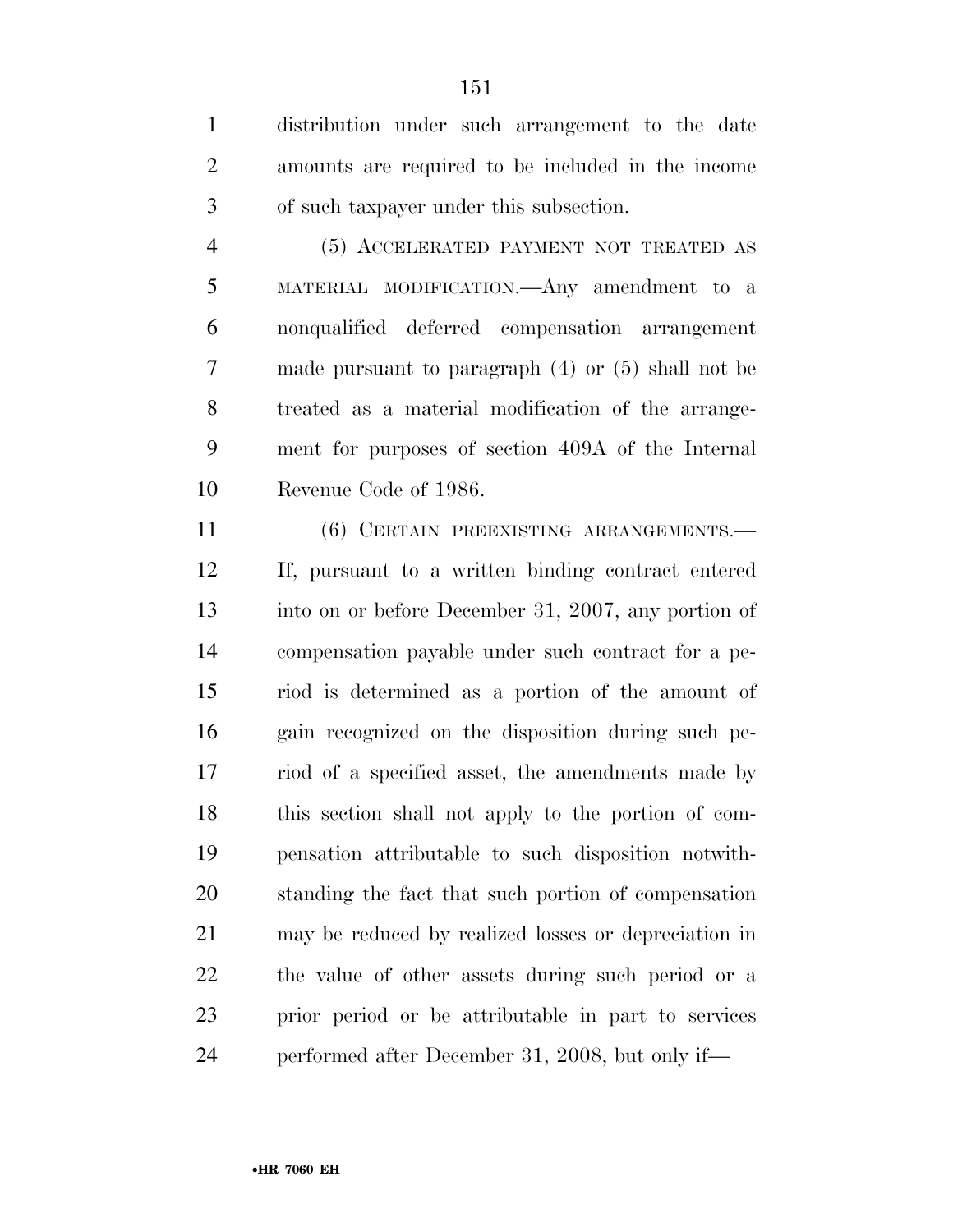| $\mathbf{1}$   | (A) payment of such portion of compensa-                |
|----------------|---------------------------------------------------------|
| $\overline{2}$ | tion is received by the service provider and in-        |
| 3              | cluded in its gross income no later than the ear-       |
| $\overline{4}$ | lier of-                                                |
| 5              | $(i)$ 12 months after the end of the                    |
| 6              | taxable year of the service recipient during            |
| 7              | which the disposition of the specified asset            |
| 8              | occurs, or                                              |
| 9              | (ii) the last taxable year of the service               |
| 10             | provider beginning before January 1,                    |
| 11             | $2018$ ; and                                            |
| 12             | (B) the specified asset is held by the serv-            |
| 13             | ice recipient on the date of the enactment of           |
| 14             | this section.                                           |
| 15             | SEC. 407. DELAY IN APPLICATION OF WORLDWIDE ALLOCA-     |
| 16             | TION OF INTEREST.                                       |
| 17             | (a) IN GENERAL.—Paragraphs $(5)(D)$ and $(6)$ of sec-   |
| 18             | tion 864(f) are each amended by striking "December 31,  |
| 19             | $2010"$ and inserting "December 31, $2016"$ .           |
| 20             | (b) TRANSITION.—Paragraph $(7)$ of section $864(f)$ is  |
| 21             | amended by striking "30 percent" and inserting "55 per- |
| 22             | cent".                                                  |
| 23             | (c) COORDINATION WITH OTHER LEGISLATION.—If             |
| 24             | H.R. 6983 of the 110th Congress is enacted into law—    |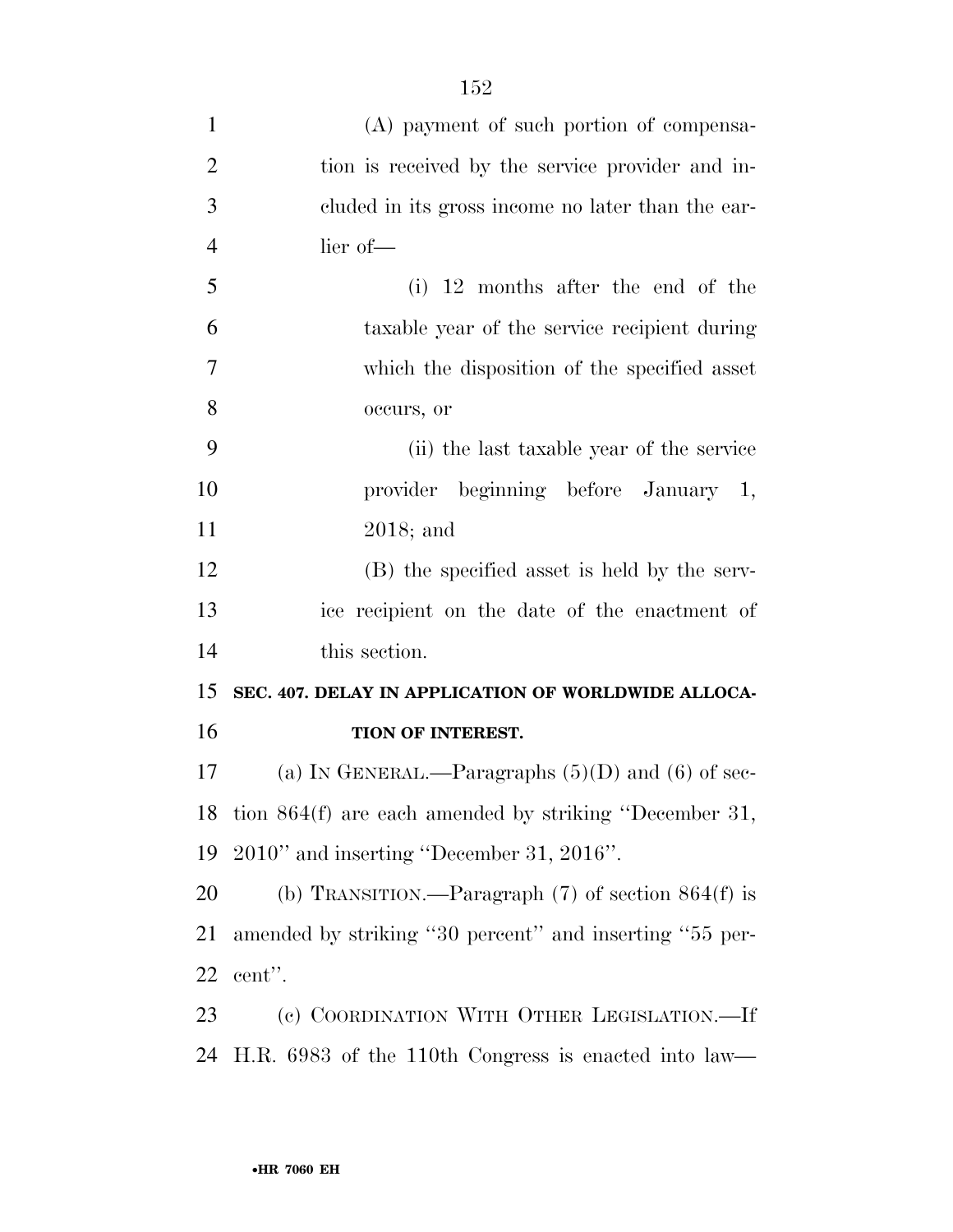| $\mathbf{1}$   | (1) such law shall be treated, solely for pur-             |
|----------------|------------------------------------------------------------|
| $\overline{2}$ | poses of carrying out the amendments made by this          |
| 3              | section, as having been enacted immediately before         |
| 4              | the enactment of this Act, and                             |
| 5              | $(2)$ in lieu of the amendments made by sub-               |
| 6              | sections (a) and (b):                                      |
| $\overline{7}$ | (A) Paragraphs $(5)(D)$ and $(6)$ of section               |
| 8              | 864(f), as amended by such law, are each                   |
| 9              | amended by striking "December 31, 2012" and                |
| 10             | inserting "December 31, 2018".                             |
| 11             | (B) Subsection (f) of section 864, as                      |
| 12             | amended by such law, is amended by striking                |
| 13             | paragraph $(7)$ .                                          |
| 14             | SEC. 408. TIME FOR PAYMENT OF CORPORATE ESTIMATED          |
| 15             | TAXES.                                                     |
| 16             | The percentage under subparagraph $(C)$ of section         |
| 17             | $401(1)$ of the Tax Increase Prevention and Reconciliation |
| 18             | Act of 2005 in effect on the date of the enactment of this |
| 19             | Act is increased by 58 percentage points.                  |
|                | Passed the House of Representatives September 26,<br>2008. |
|                |                                                            |

Attest:

*Clerk.*